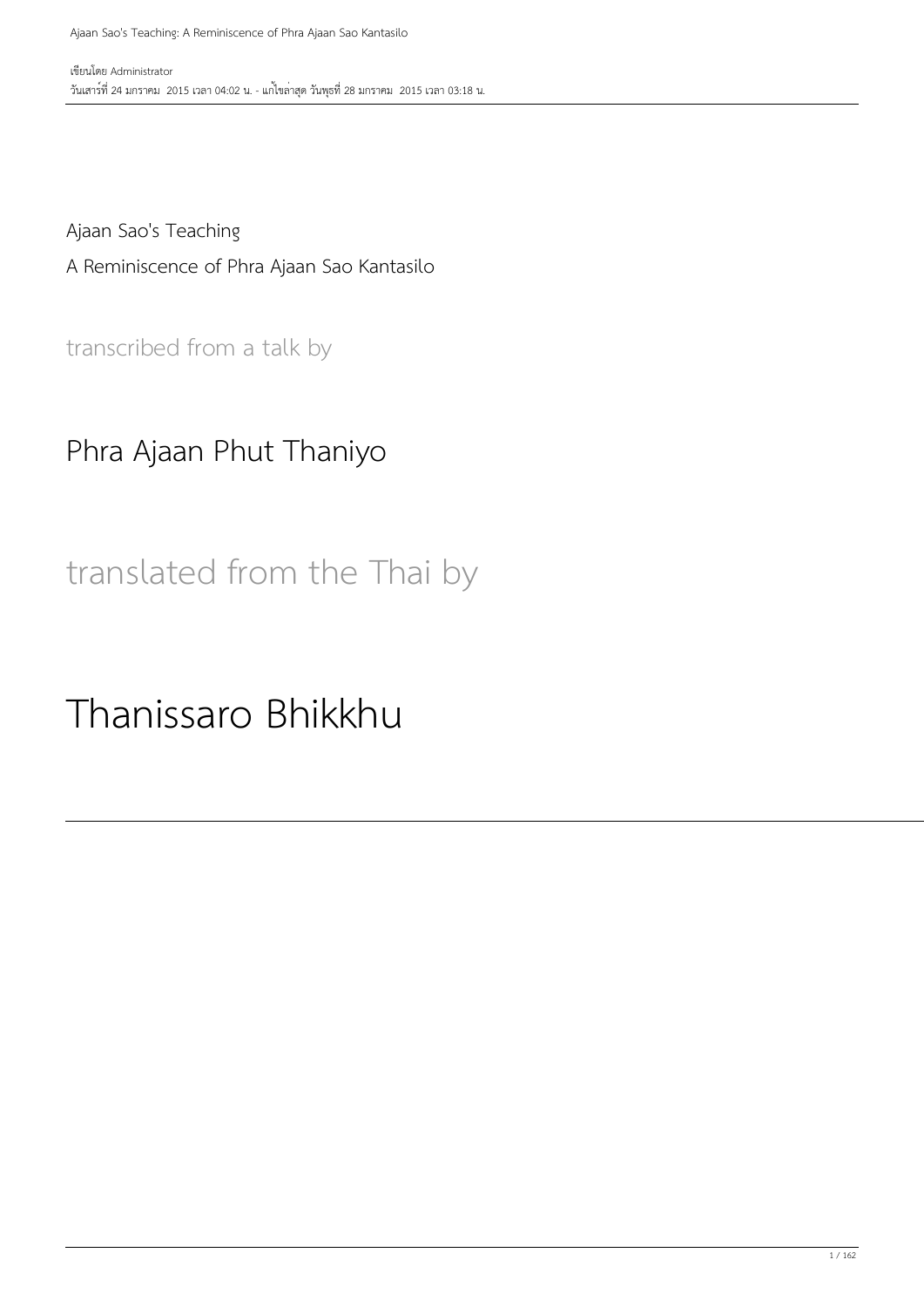Since the time of the Buddha, more than two thousand five hundred years ago, monks have retreated into the depths of the forests, mountains and caves, seeking physical isolation to aid them in the development of meditation and realization of Dhamma, the truth of the Buddha's Teaching. Whether in solitude or in small groups, such monks live a life of simplicity, austerity and determined effort and have included some of the greatest meditation masters since the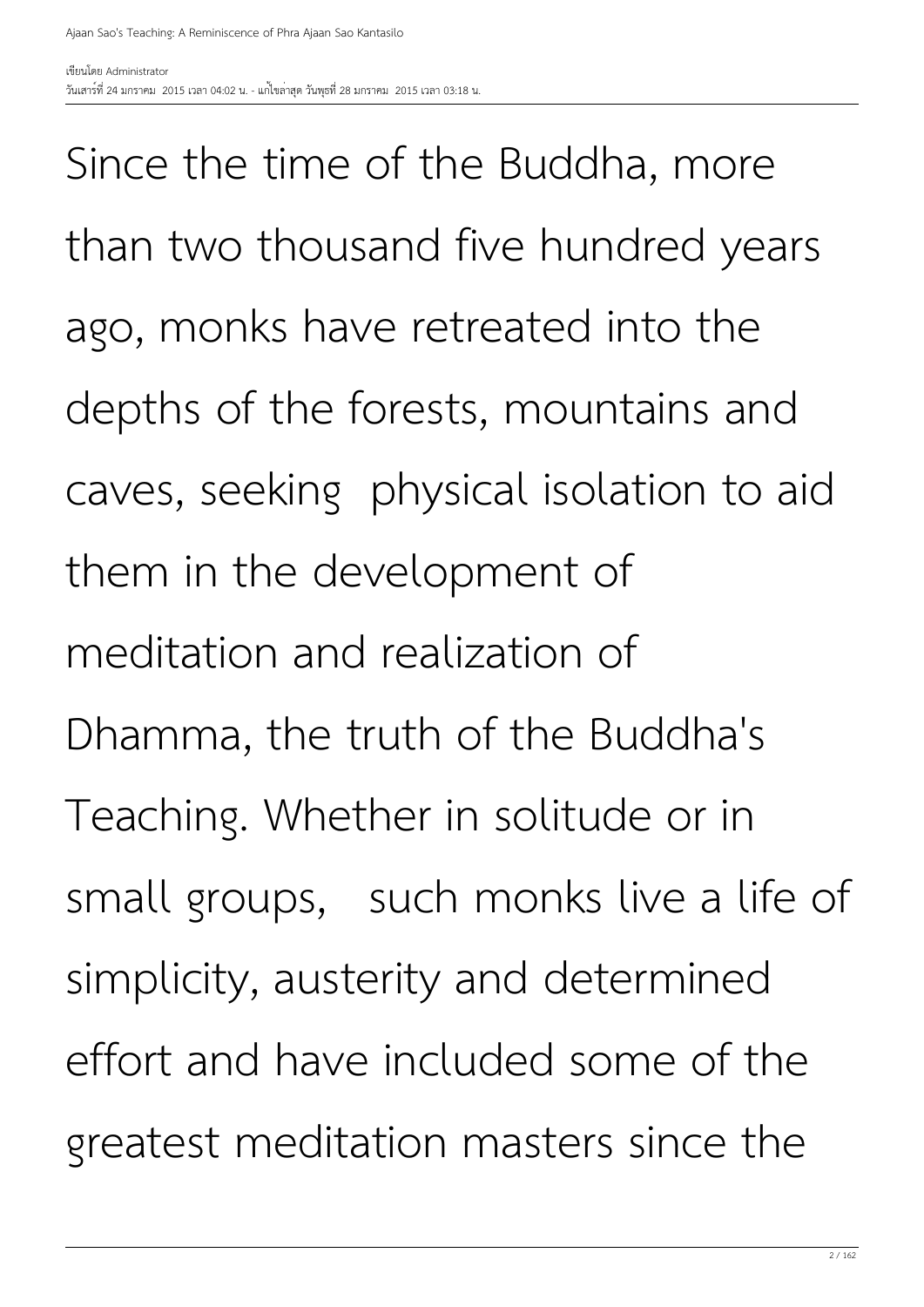Buddha himself. Far from cities and towns, willing to put up with the rigours and hardships of living in the wild for the opportunity to learn from nature, and uninterested in worldly fame or recognition, these forest monks often remain unknown, their life stories lost among the jungle thickets and mountain tops.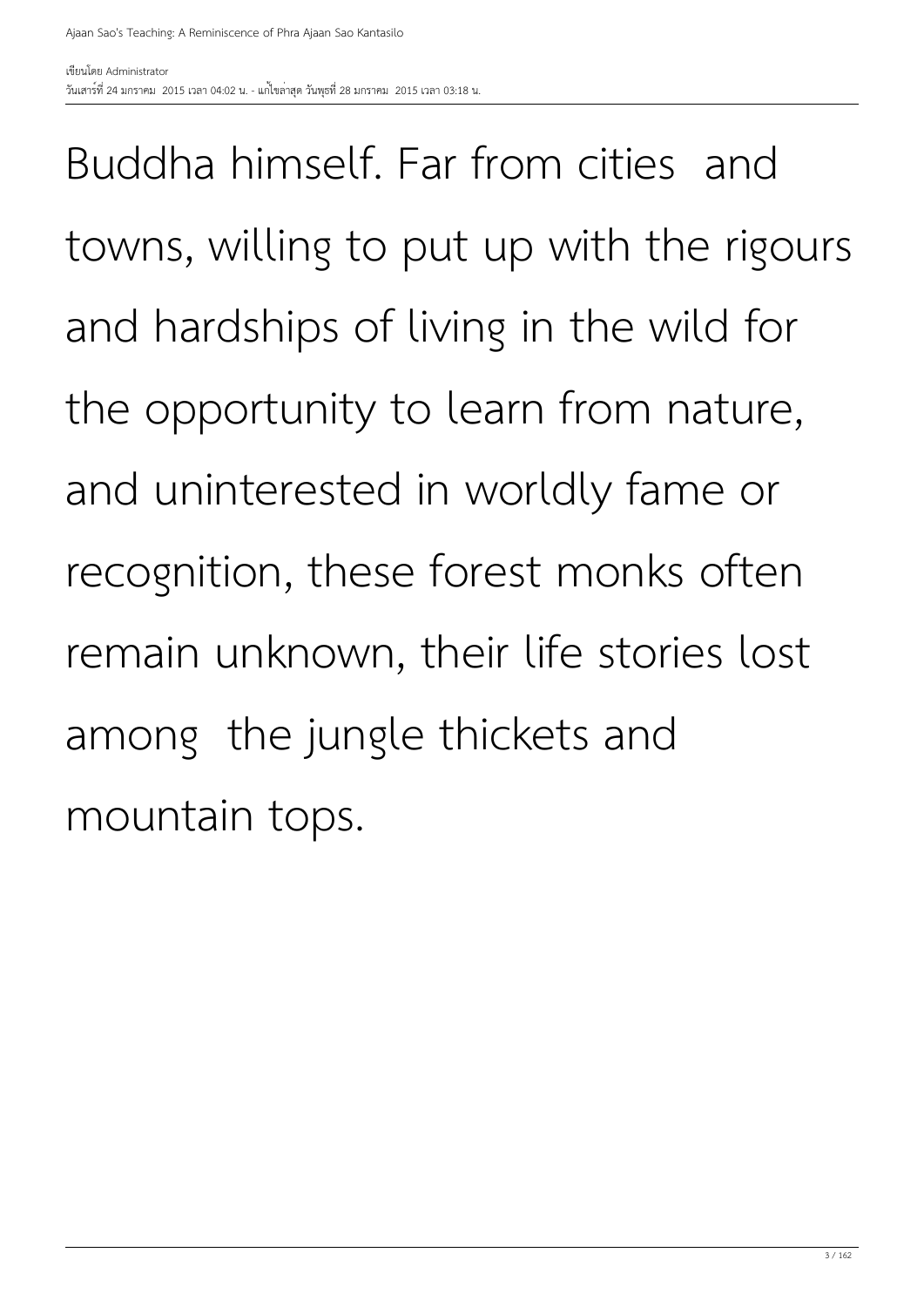### หลวงปู่เสาร์ กันตสีโล

Phra Ajaan Sao Kantasilo A Revered Buddhist Monk in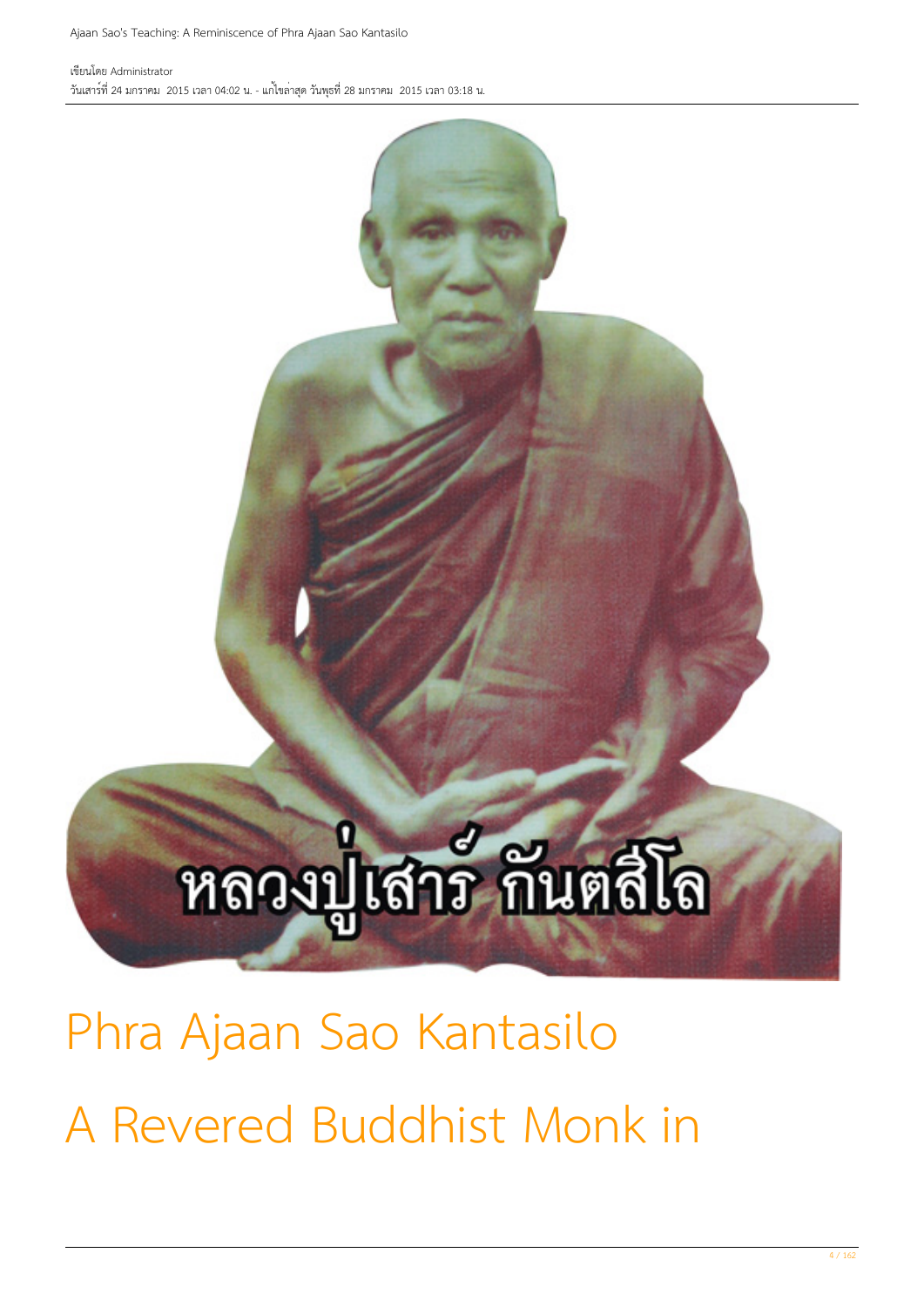#### Thailand

Born and Death (1861-1941)

 In our day and age, the practice of going into the forest to meditate and follow the ascetic dhutanga practices began with Phra Ajaan Sao Kantasilo, the teacher of Phra Ajaan Mun and, by extension,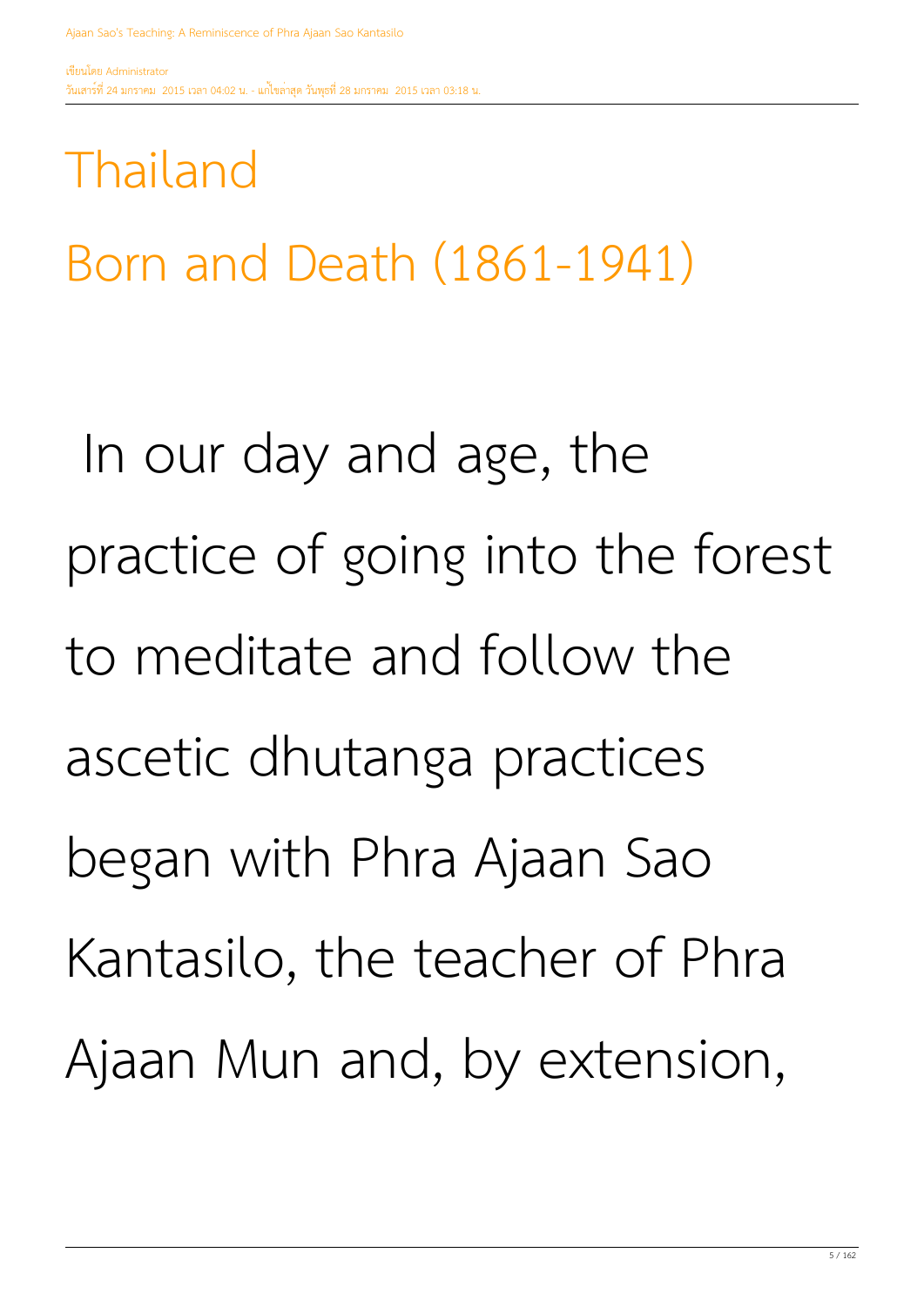Phra Ajaan Singh and Phra Ajaan Lee. Phra Ajaan Sao was inclined to be, not a preacher or a speaker, but a doer. When he taught his students, he said very little. And those who studied directly under him are now elders who speak very little, who rarely preach, having picked up the habit from their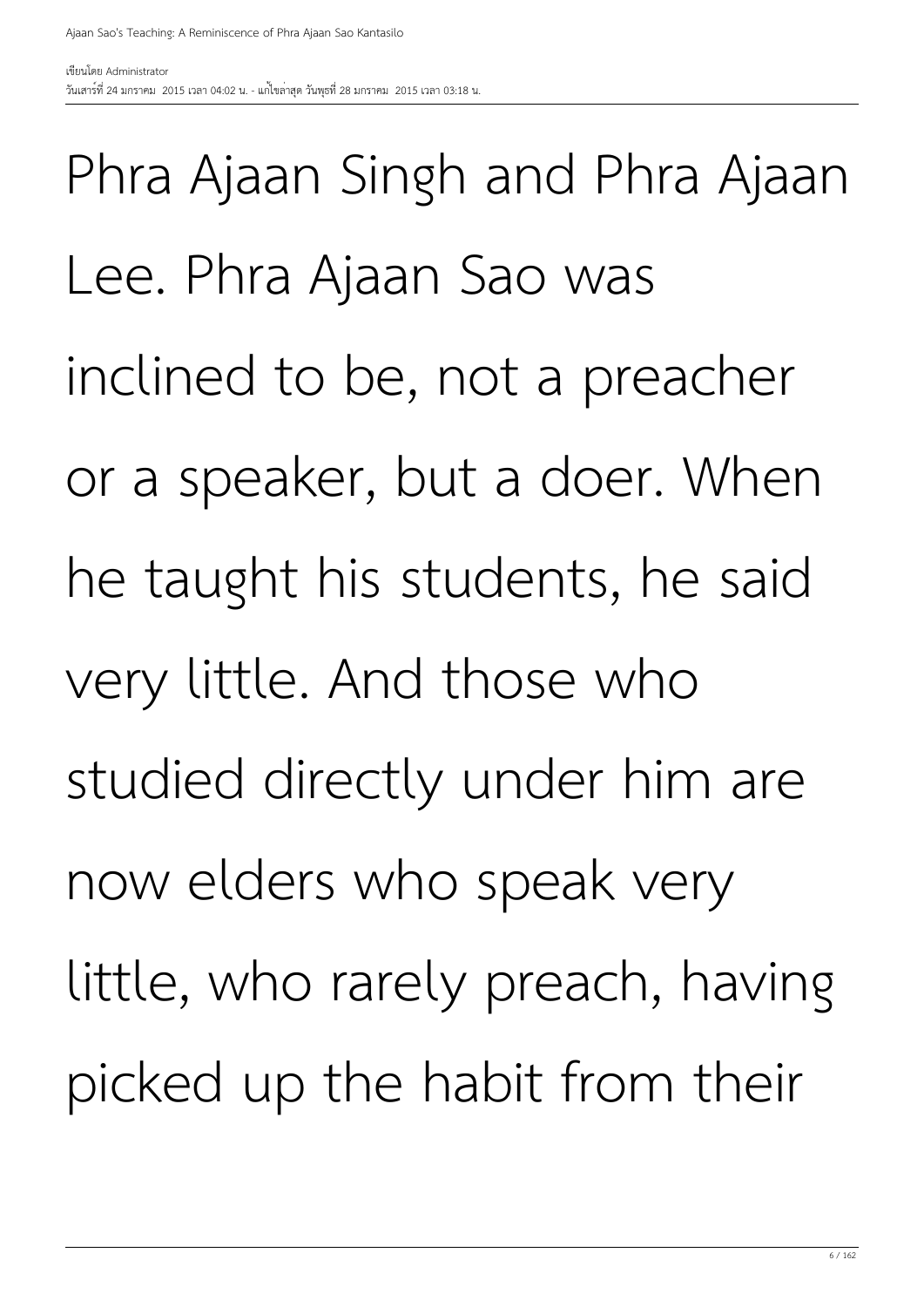#### teacher. Thus, as Phra Ajaan Sao was not a preacher, I would like to tell you a little of the way in which he taught meditation.

#### How did Phra Ajaan Sao teach? If it so happened that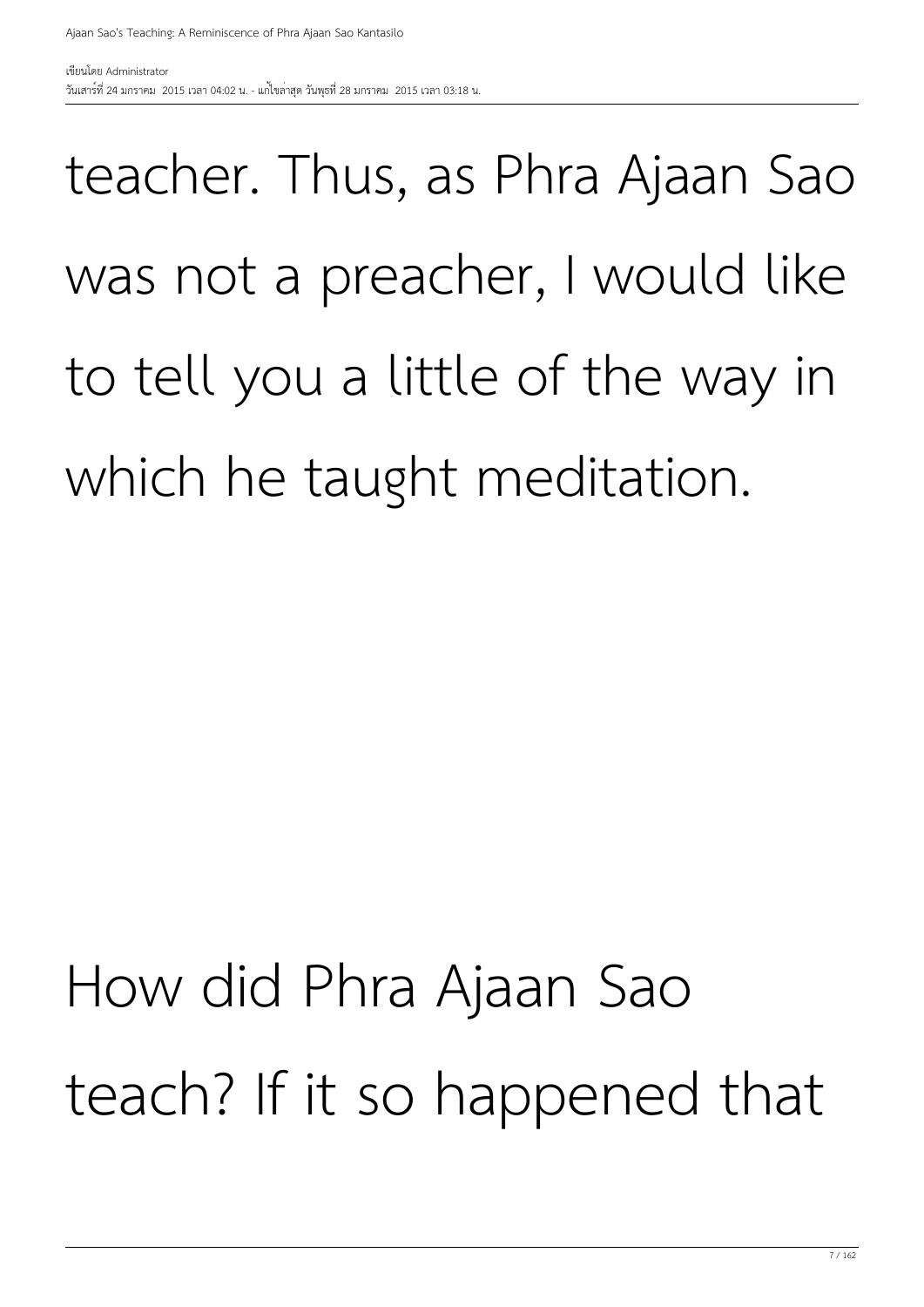someone came to him, saying, "Ajaan, sir, I want to practice meditation. How should I go about it?" he would answer, "Meditate on the word 'Buddho.'"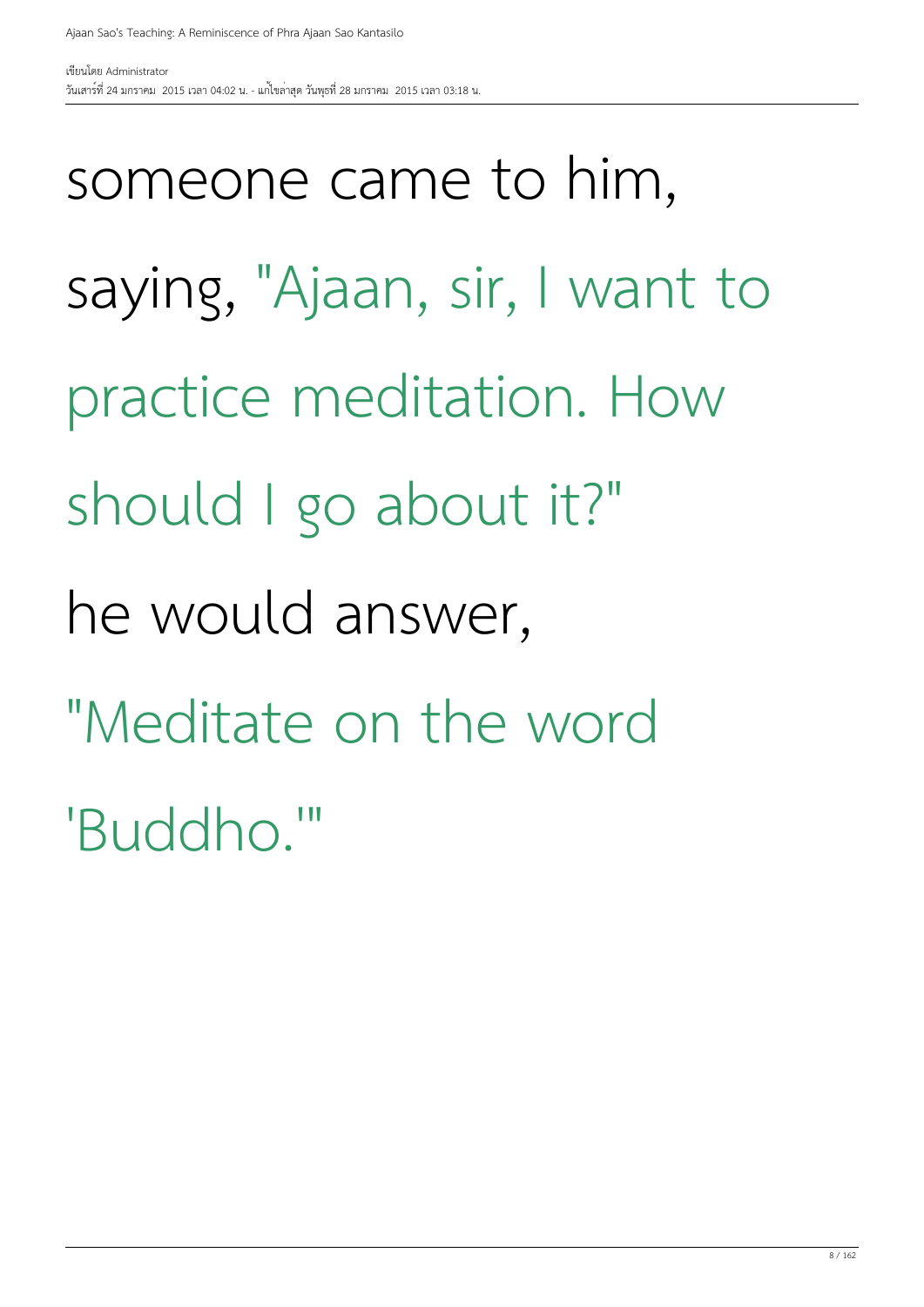#### If the person asked, "What does 'Buddho' mean?" Ajaan Sao would answer, "Don't ask."

#### "What will happen after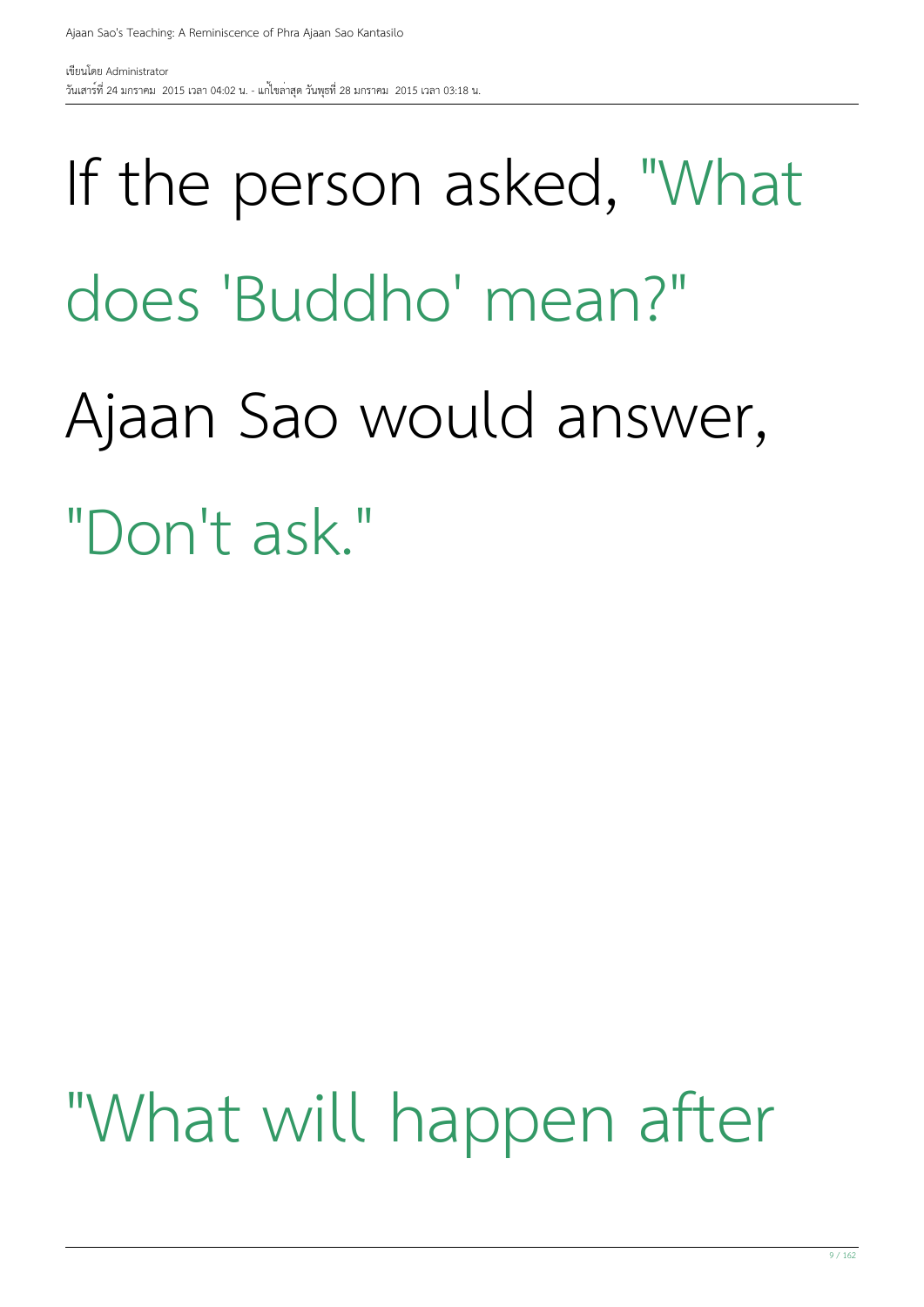#### I've meditated on 'Buddho'?"

#### "Don't ask. Your only duty is simply to repeat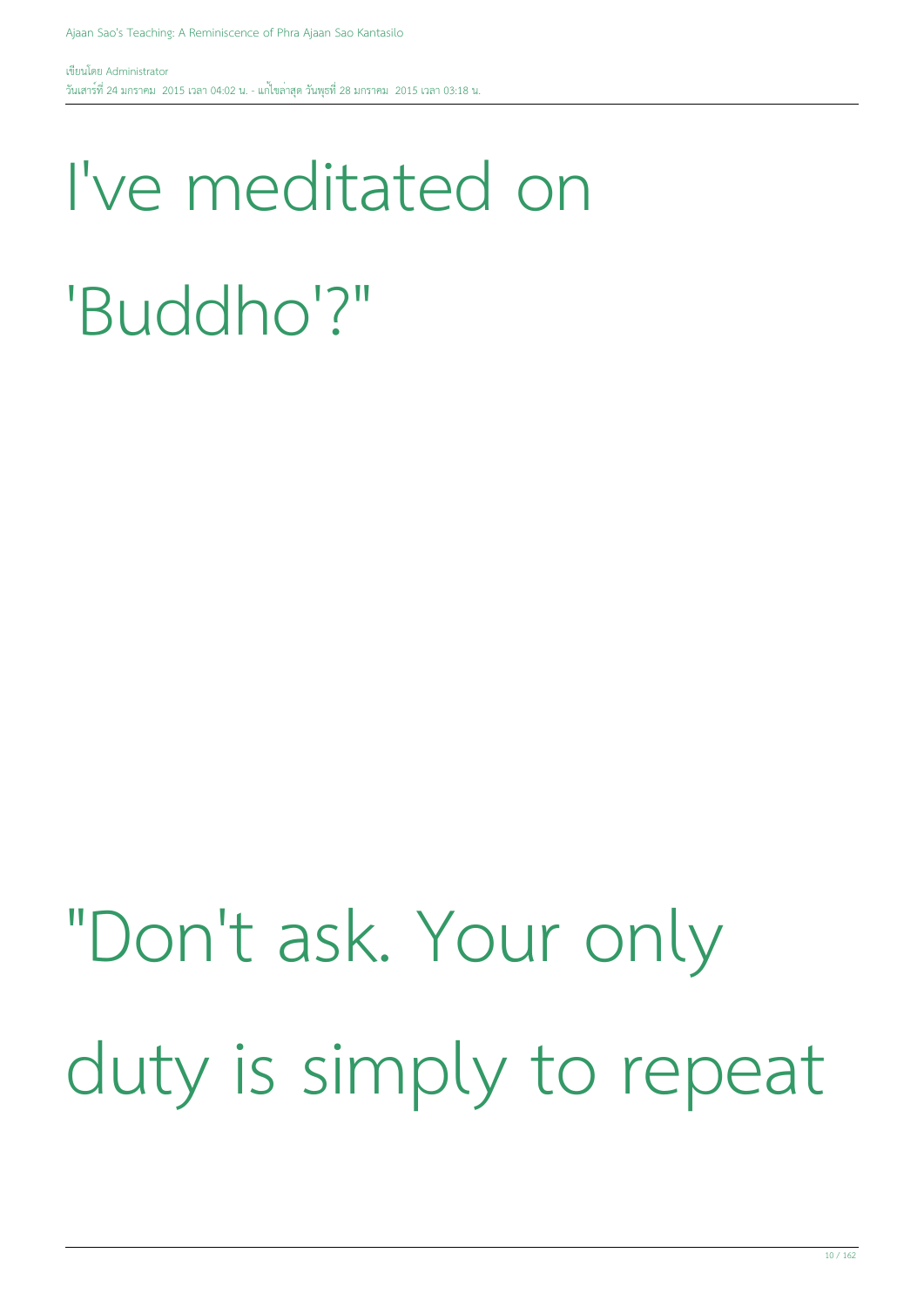#### the word 'Buddho' over and over in your mind."

#### That's how he taught: no long, drawn-out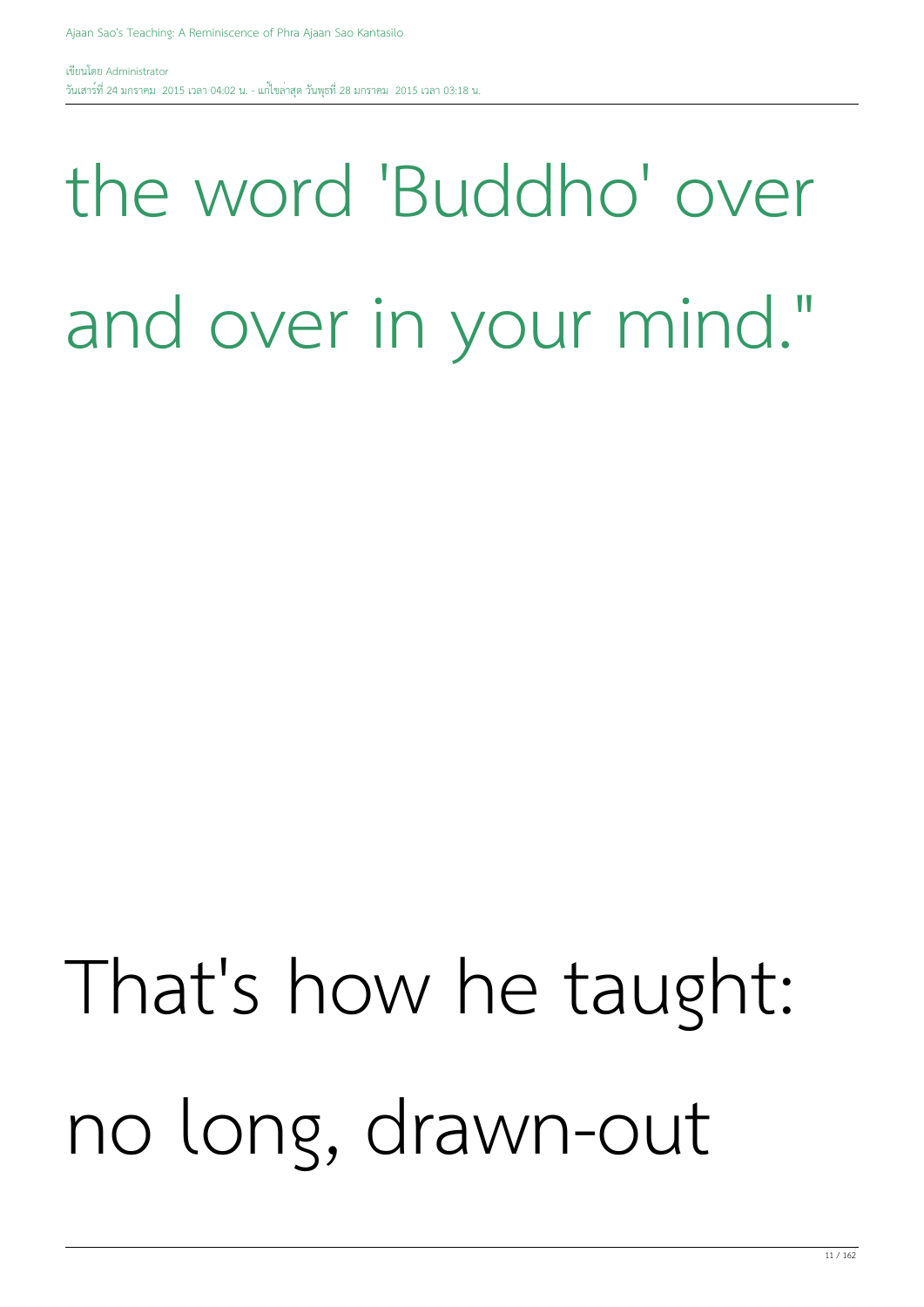#### explanations.

#### Now, if the student was sincere in putting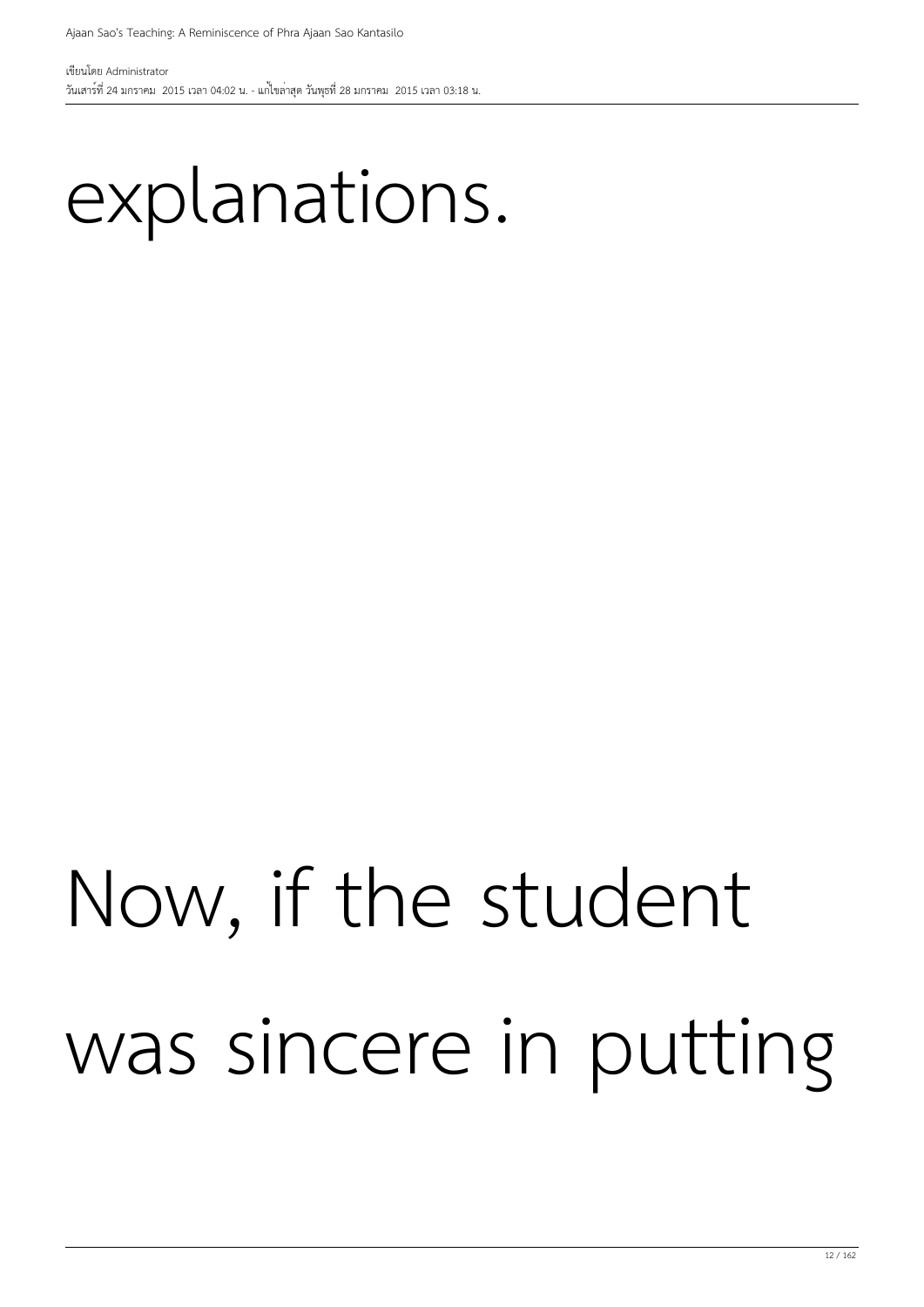# practice and was persistent in practicing the repetition, if his mind then became calm

#### the Ajaan's

instructions into

Ajaan Sao's Teaching: A Reminiscence of Phra Ajaan Sao Kantasilo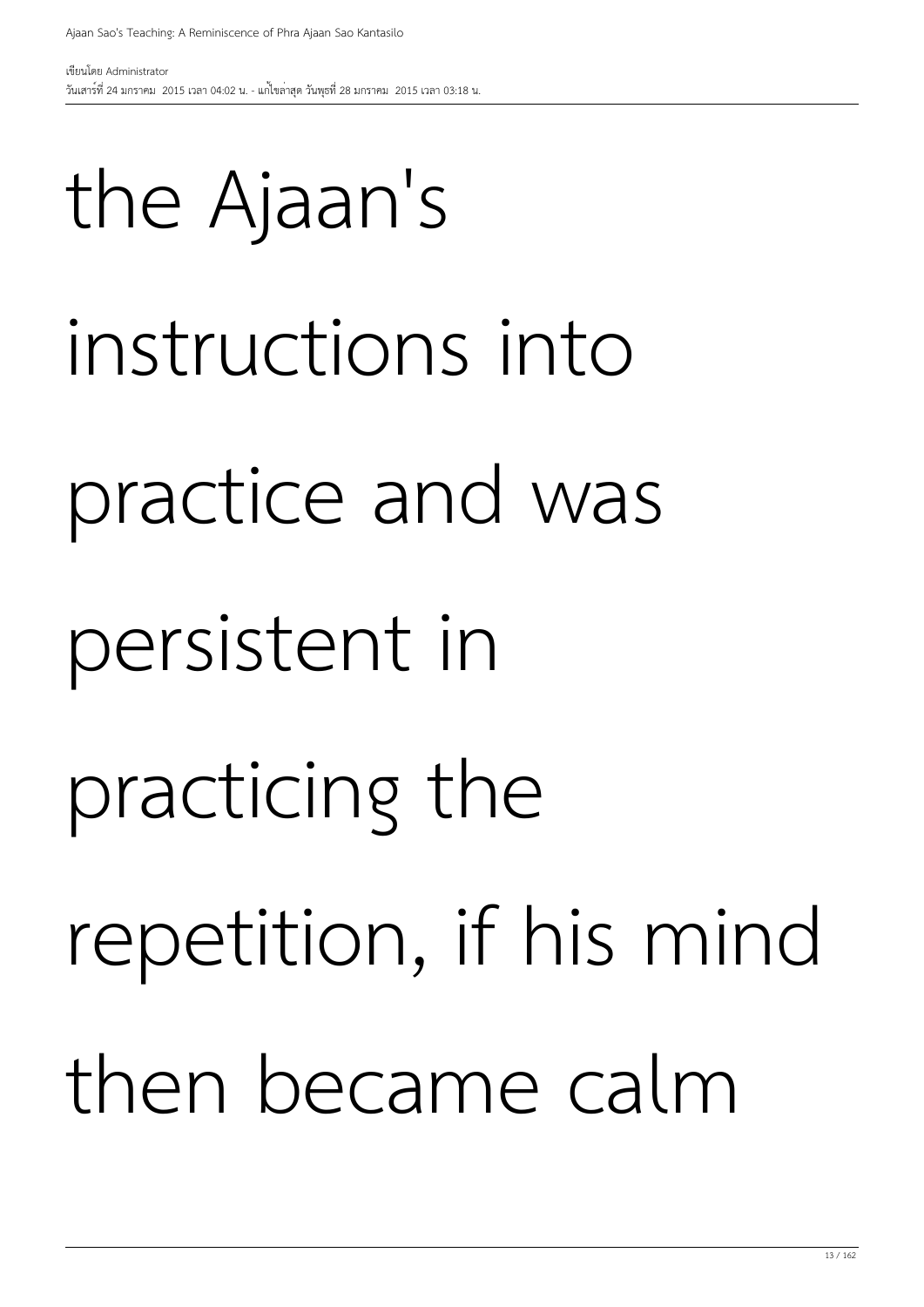and bright from entering into concentration, he would come and ask Ajaan Sao: "When meditating on 'Buddho' my state of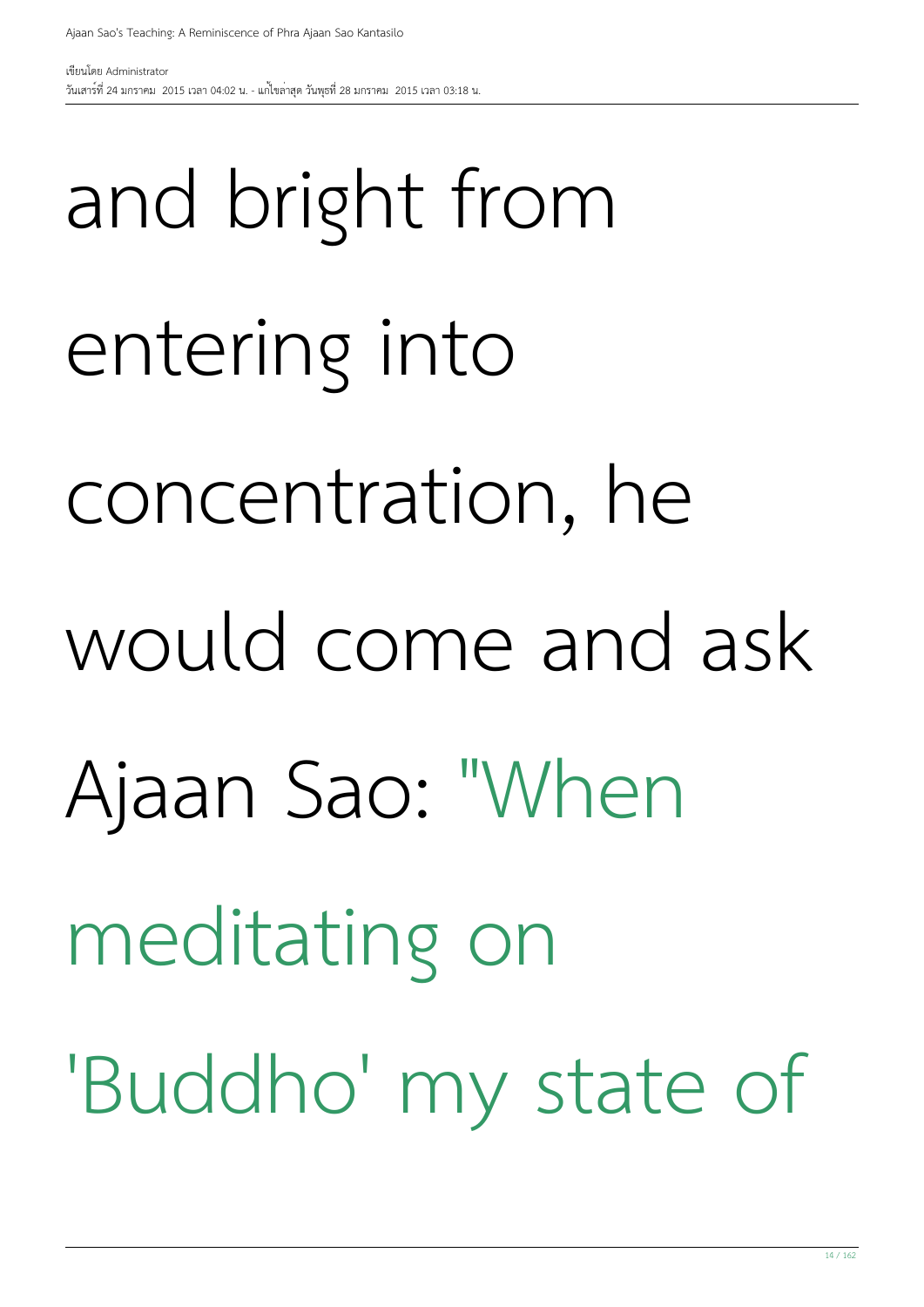mind becomes such-and-such. What should I do now?" If it was right, Ajaan Sao would say, "Keep on meditating." If not, he would say,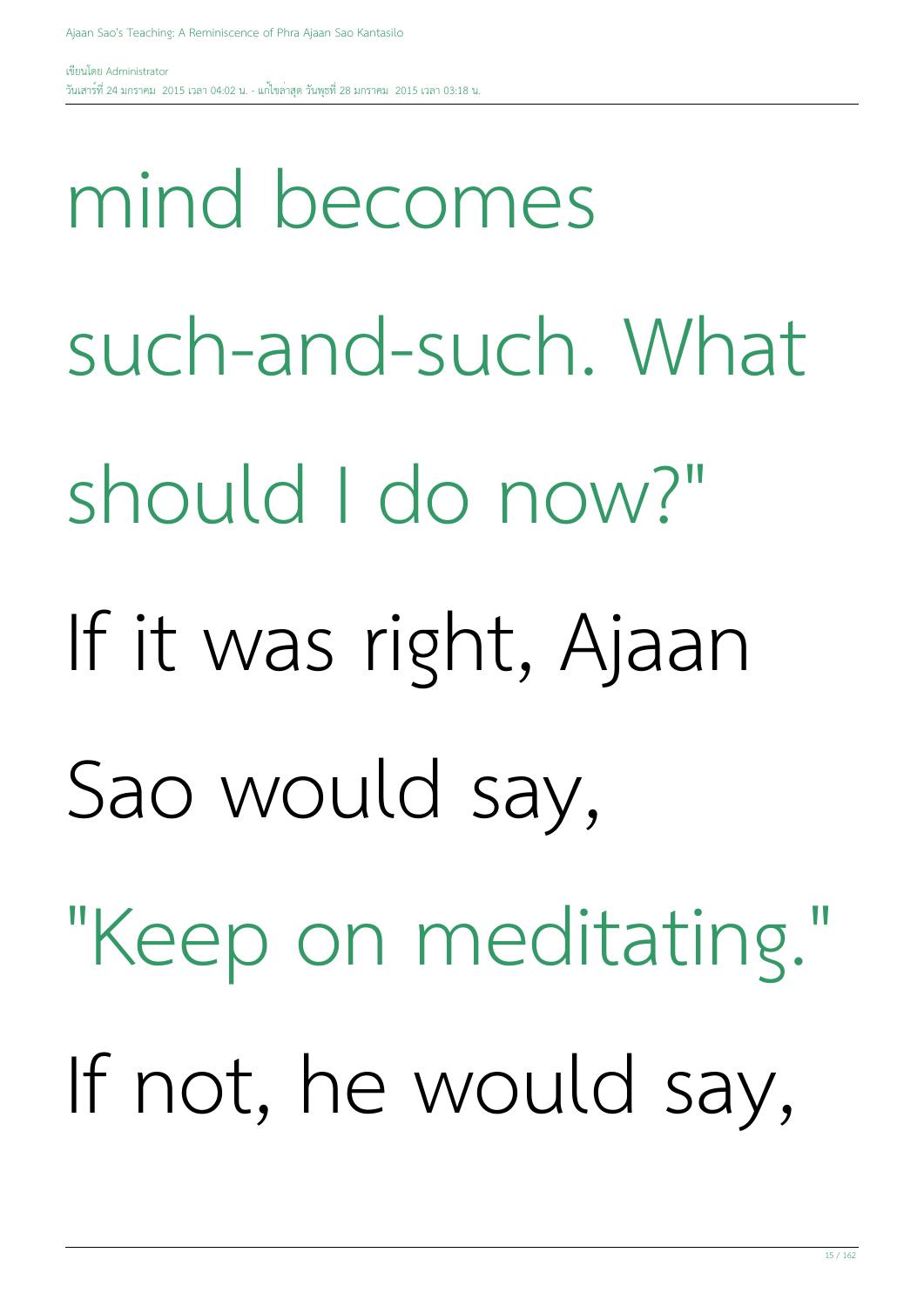### "You have to do such-and-such. What you're doing isn't right."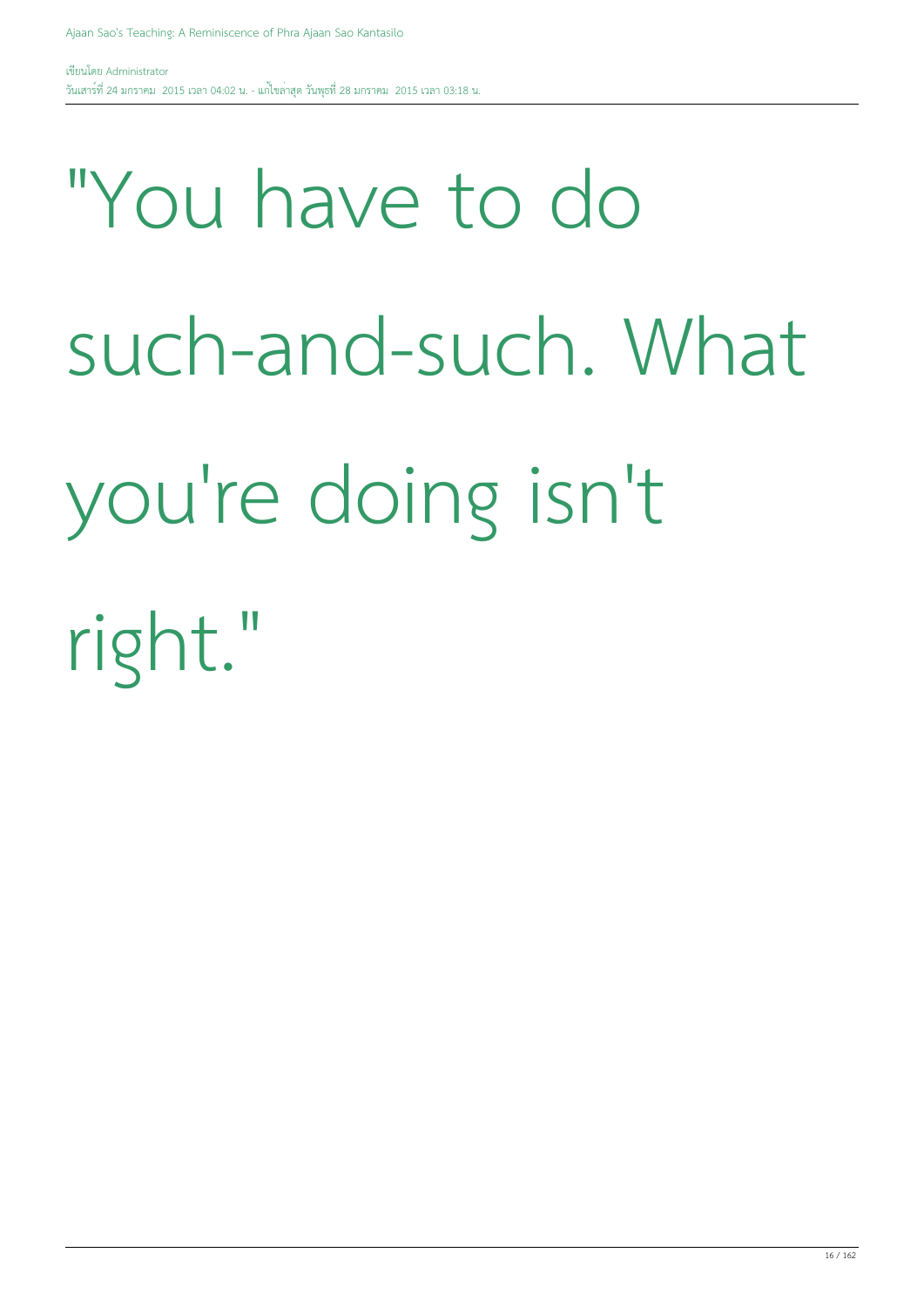# For example, once when I was his attendant novice, a senior monk of the Mahanikaya sect came and placed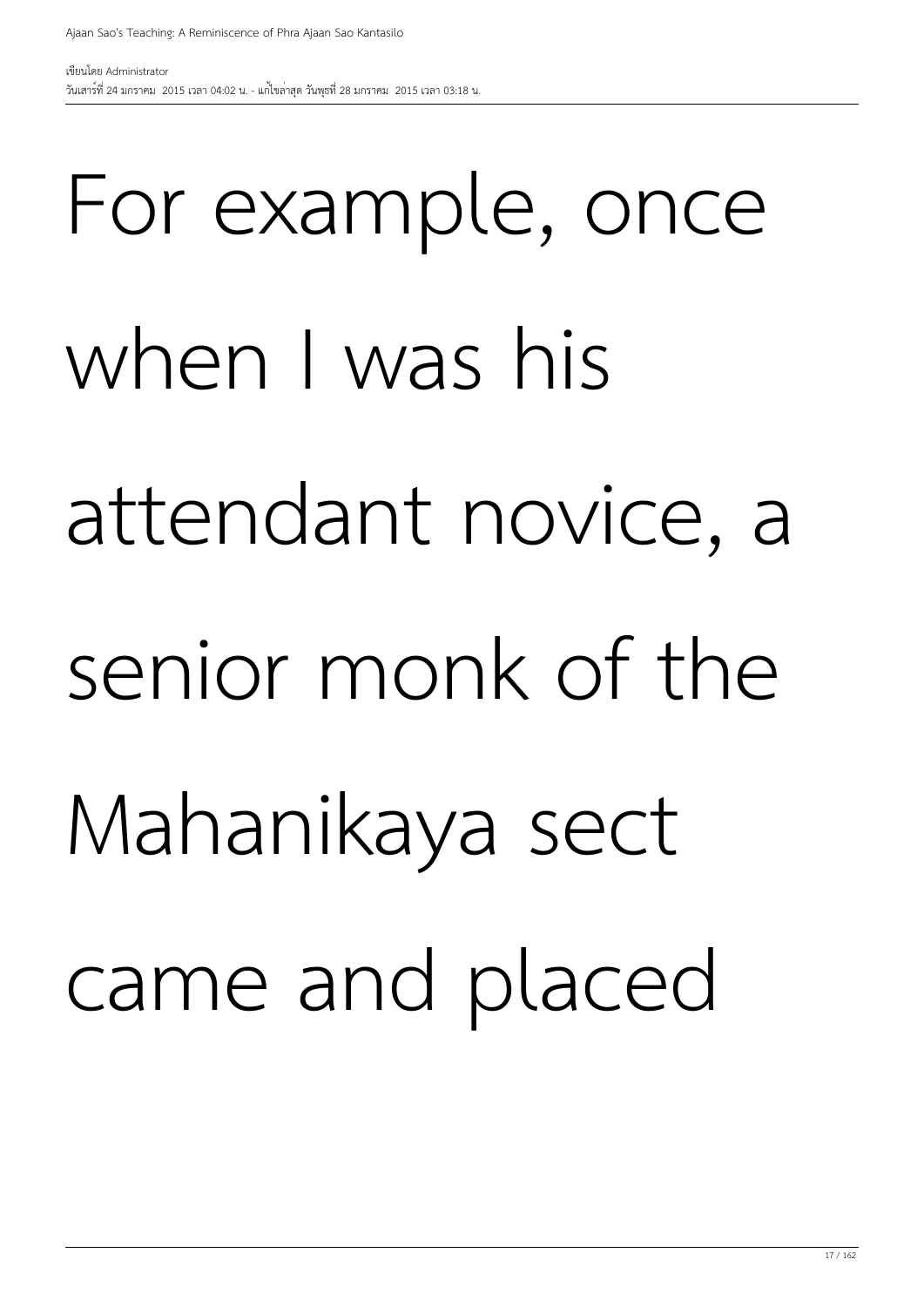# himself under his direction as a beginning student in meditation. Ajaan Sao taught him to meditate on "Buddh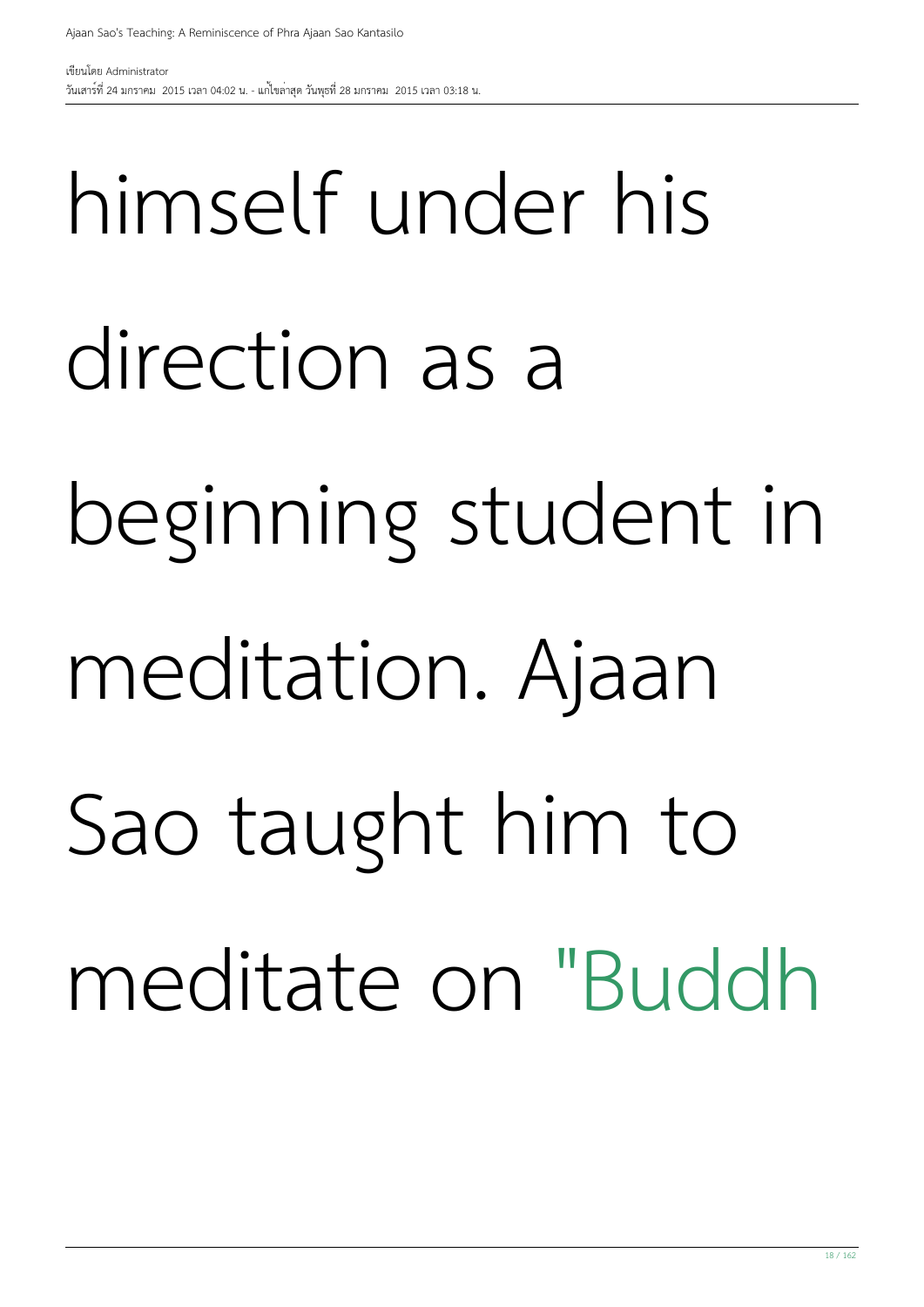#### $\bigcap$

#### Now, when the monk settled down

### on "B

#### uddho,"

his mind became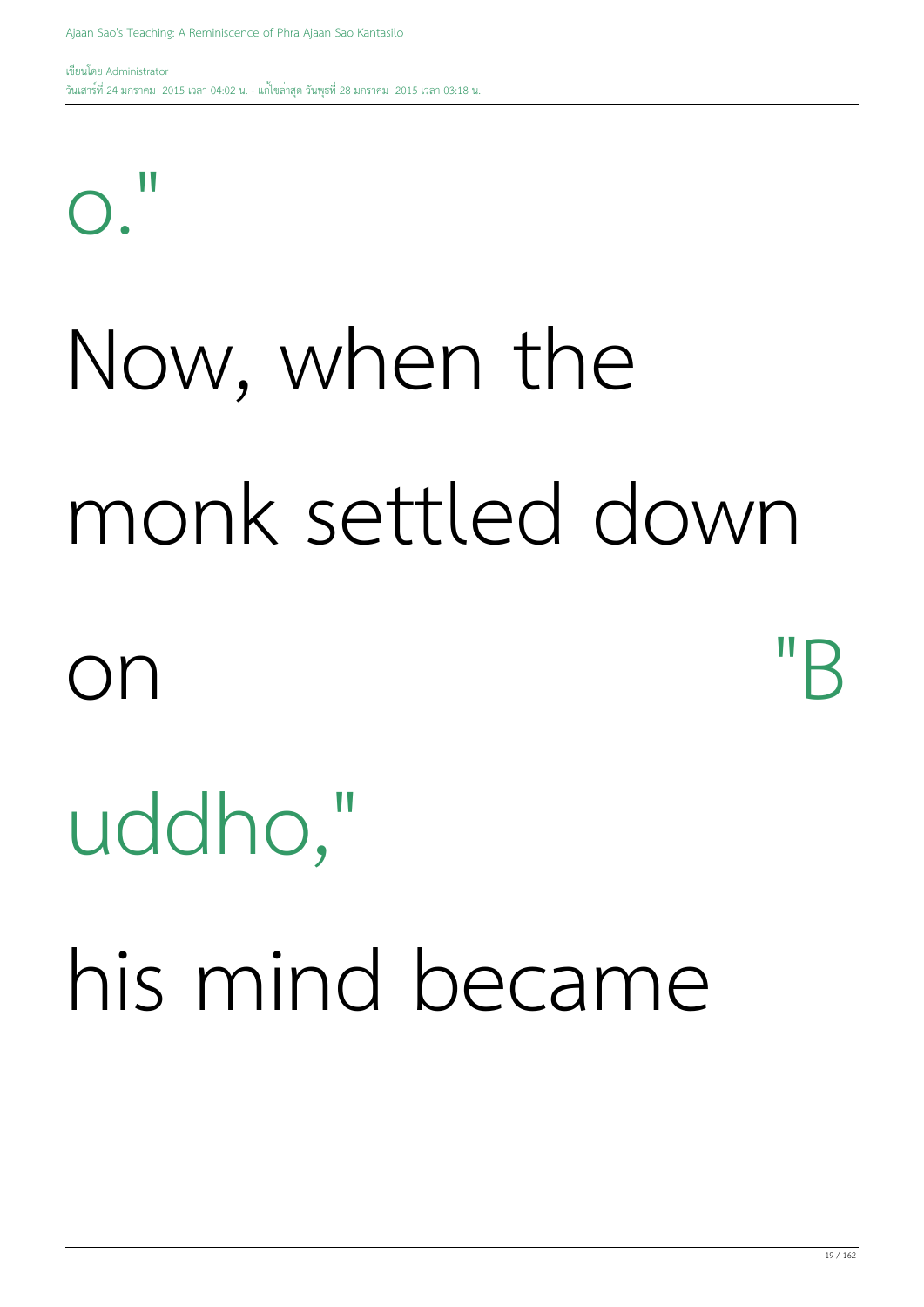### calm and, once it was calm, bright. And then he stopped repeating "Buddho." At this point, his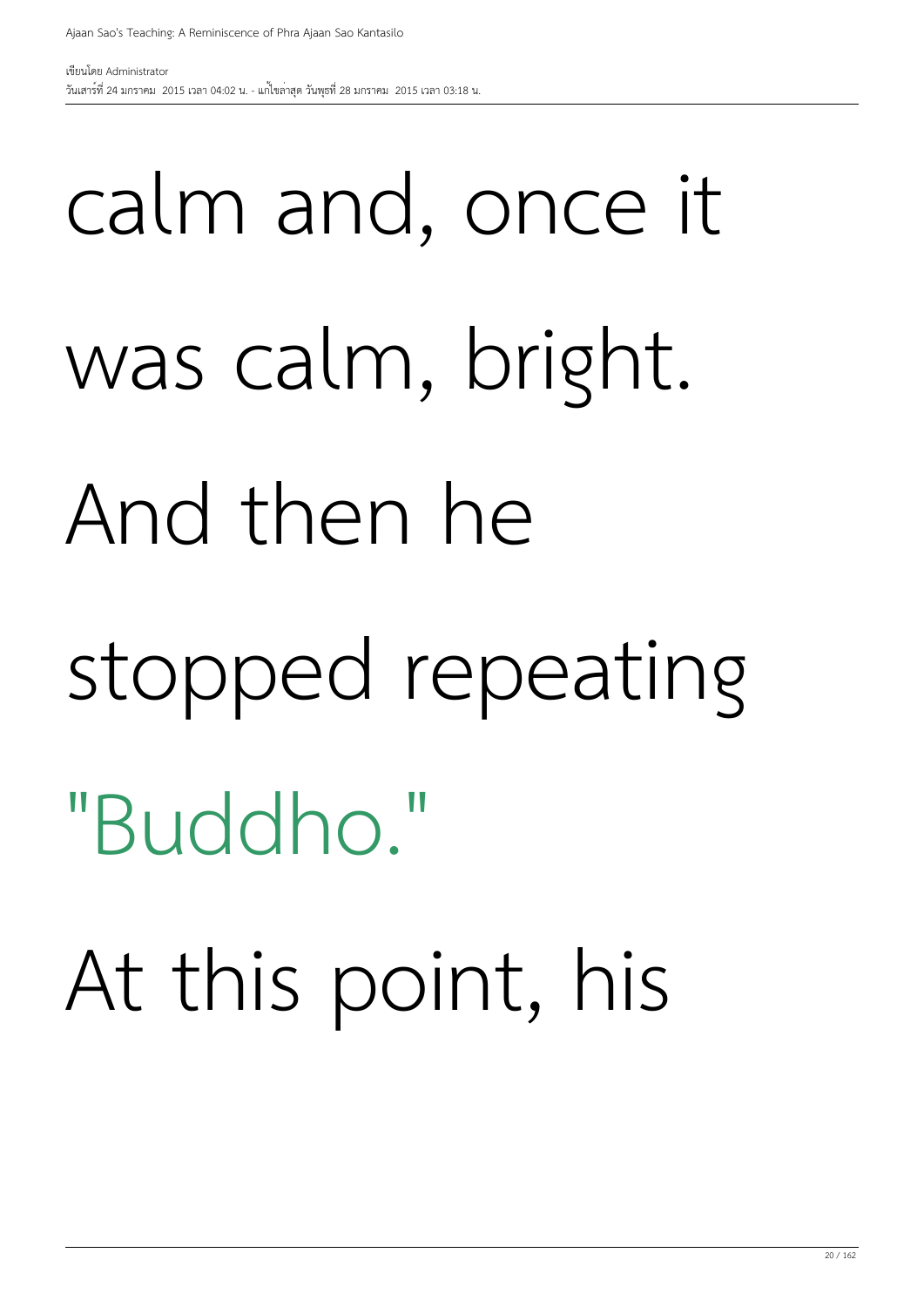# mind was simply blank. Afterwards, he sent his attention out, following the brightness, and a number of visions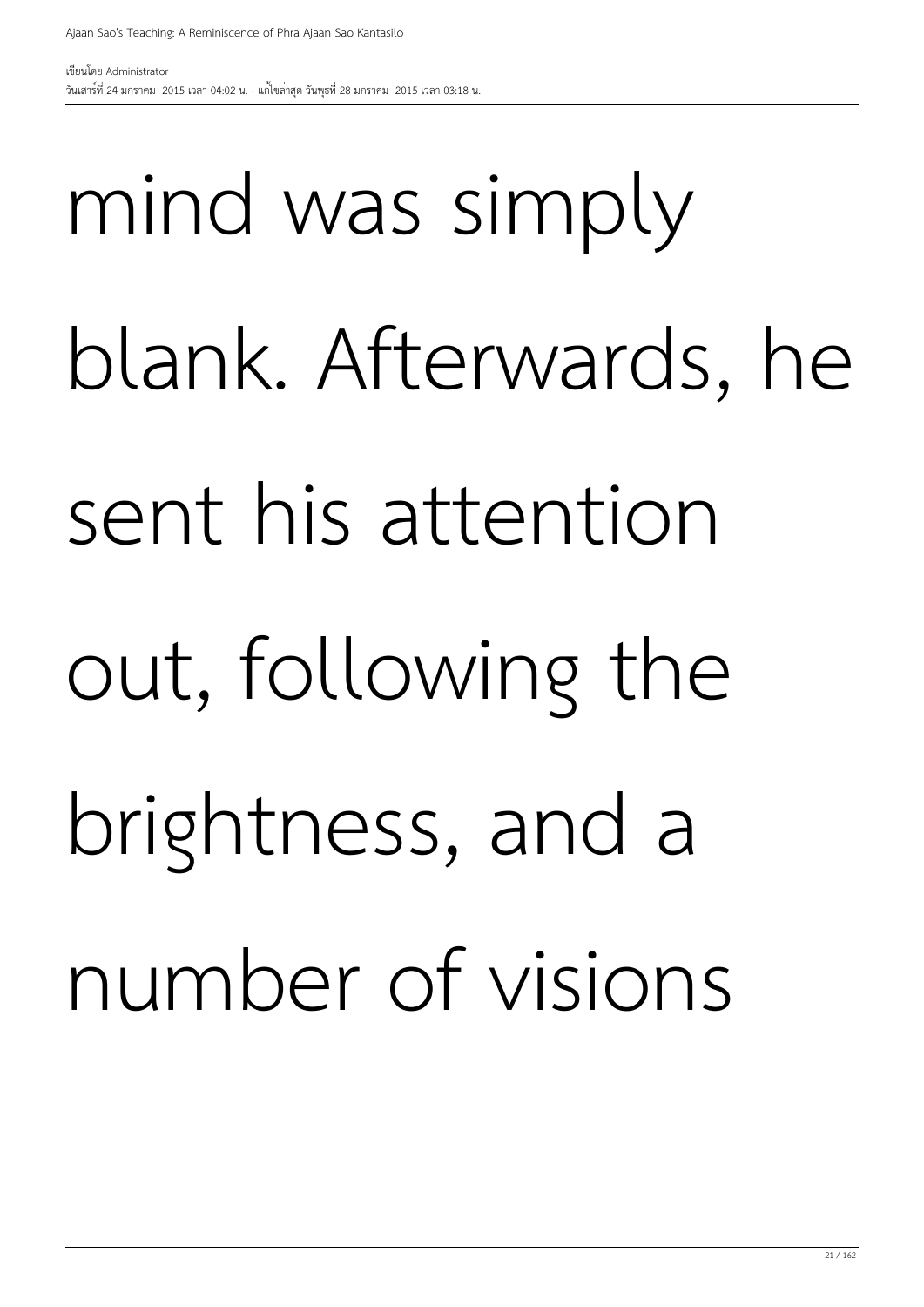# began to arise: spirits of the dead, hungry ghosts, divine beings, people, animals, mountains, forests... Sometimes it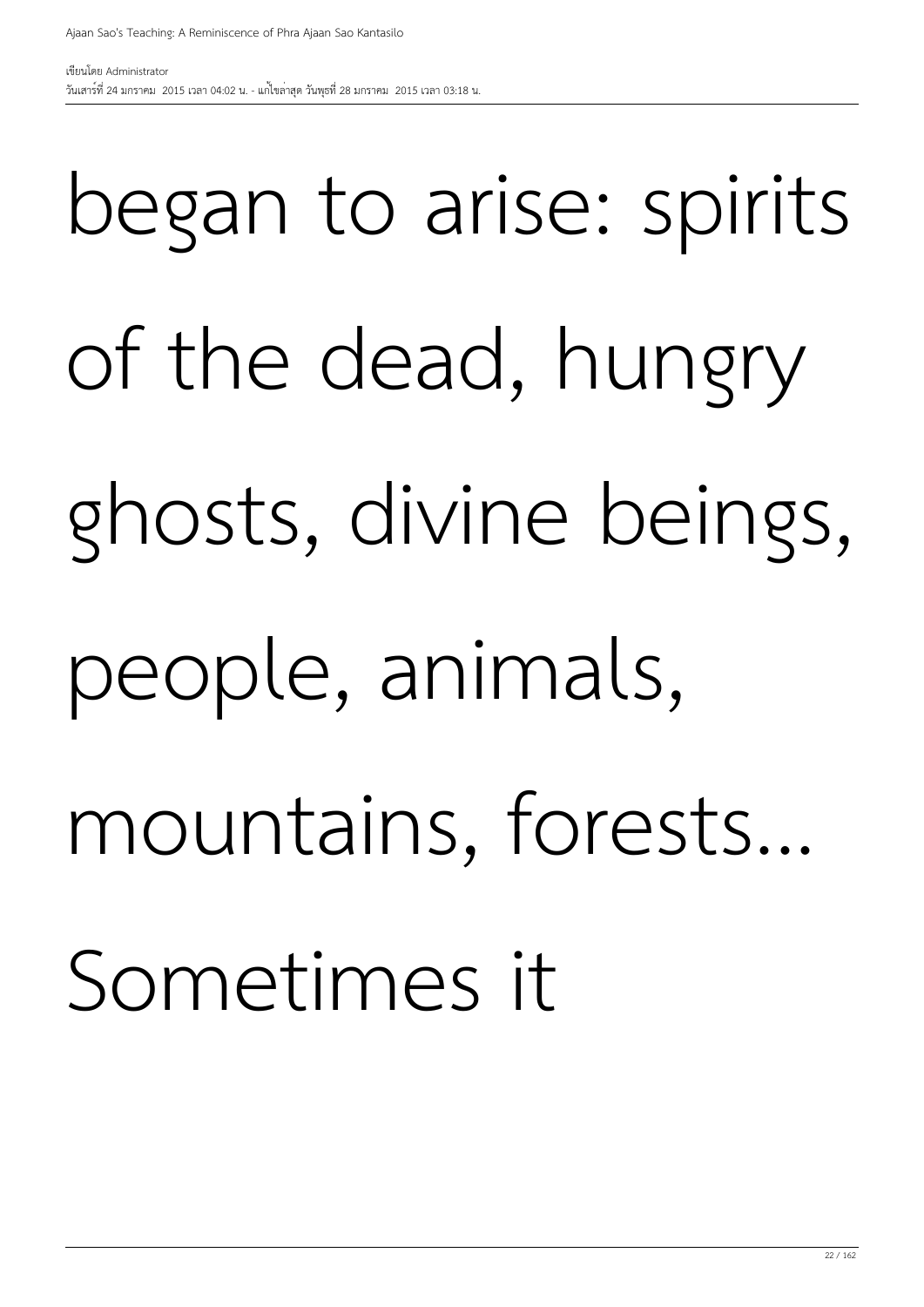# seemed as if he, or rather, his mind, left his body and went wandering through the forest and wilderness, seeing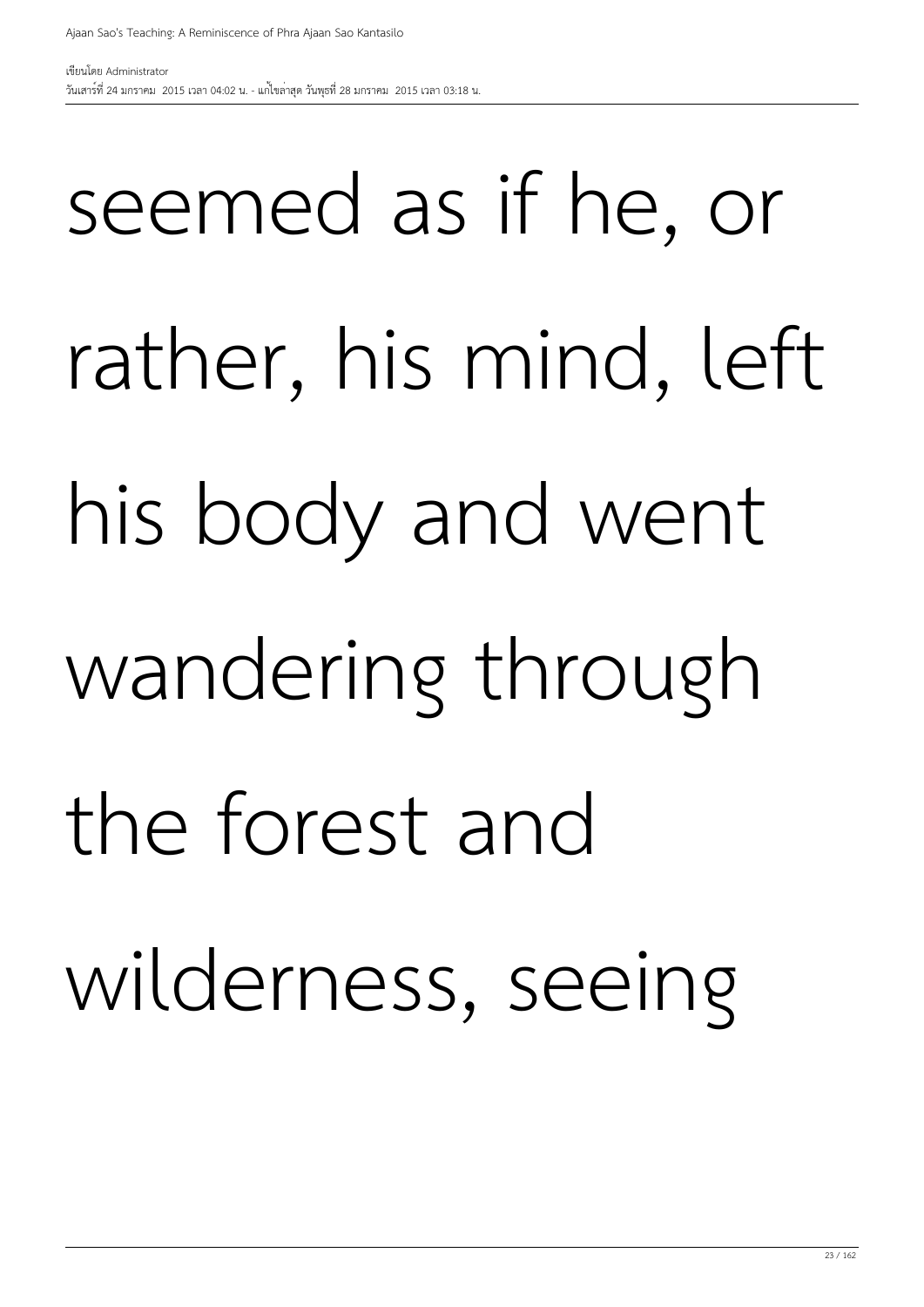# the various things mentioned above. Afterwards, he went and told Ajaan Sao, "When I meditated down to the point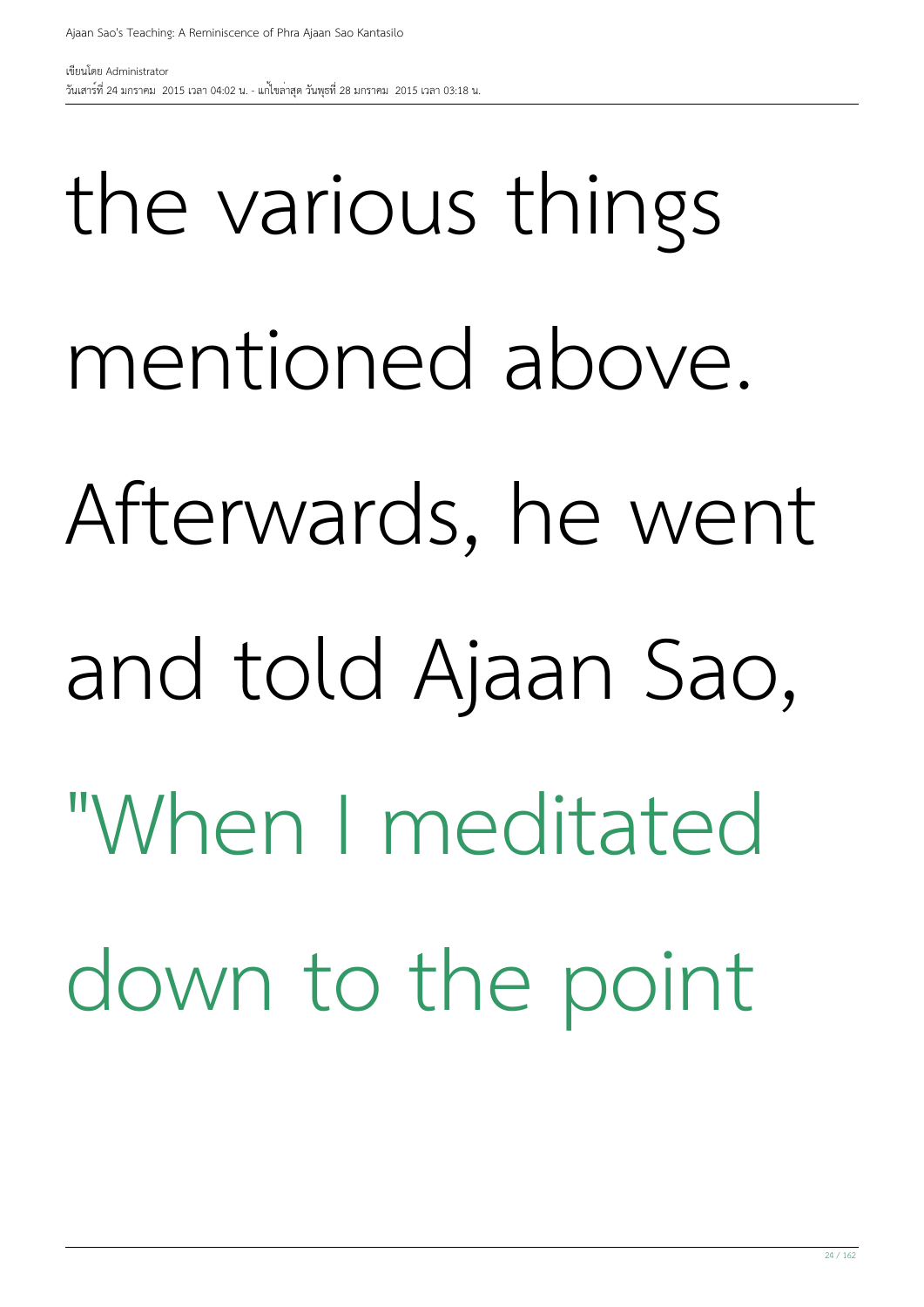were the mind became calm and bright, it then went out, following the bright light. Visions of ghosts, divine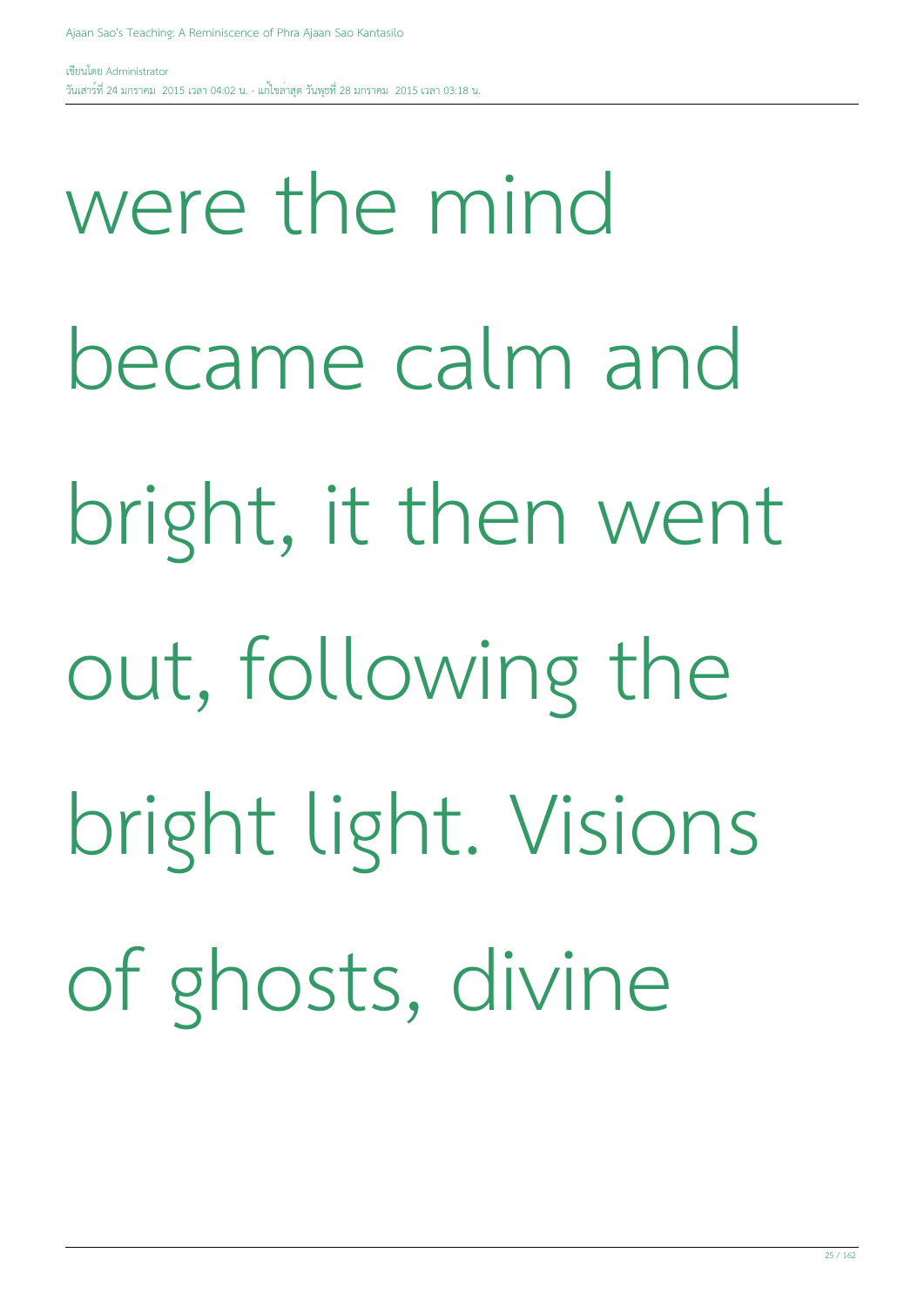beings, people, and animals appeared. Sometimes it seemed as if I went out following the visions."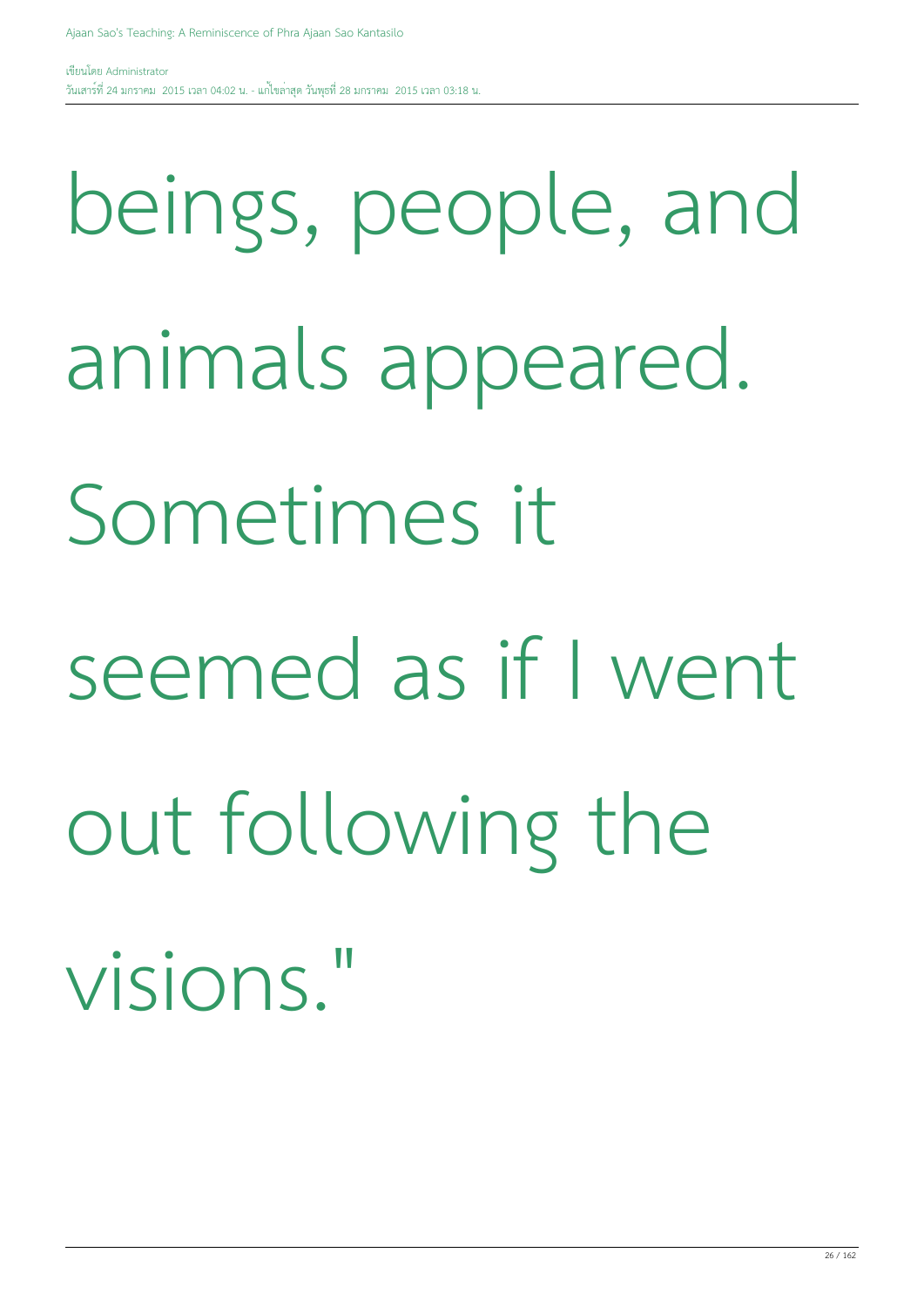# As soon as Ajaan Sao heard this, he said, "This isn't right. For the mind to go knowing and seeing outside isn't right.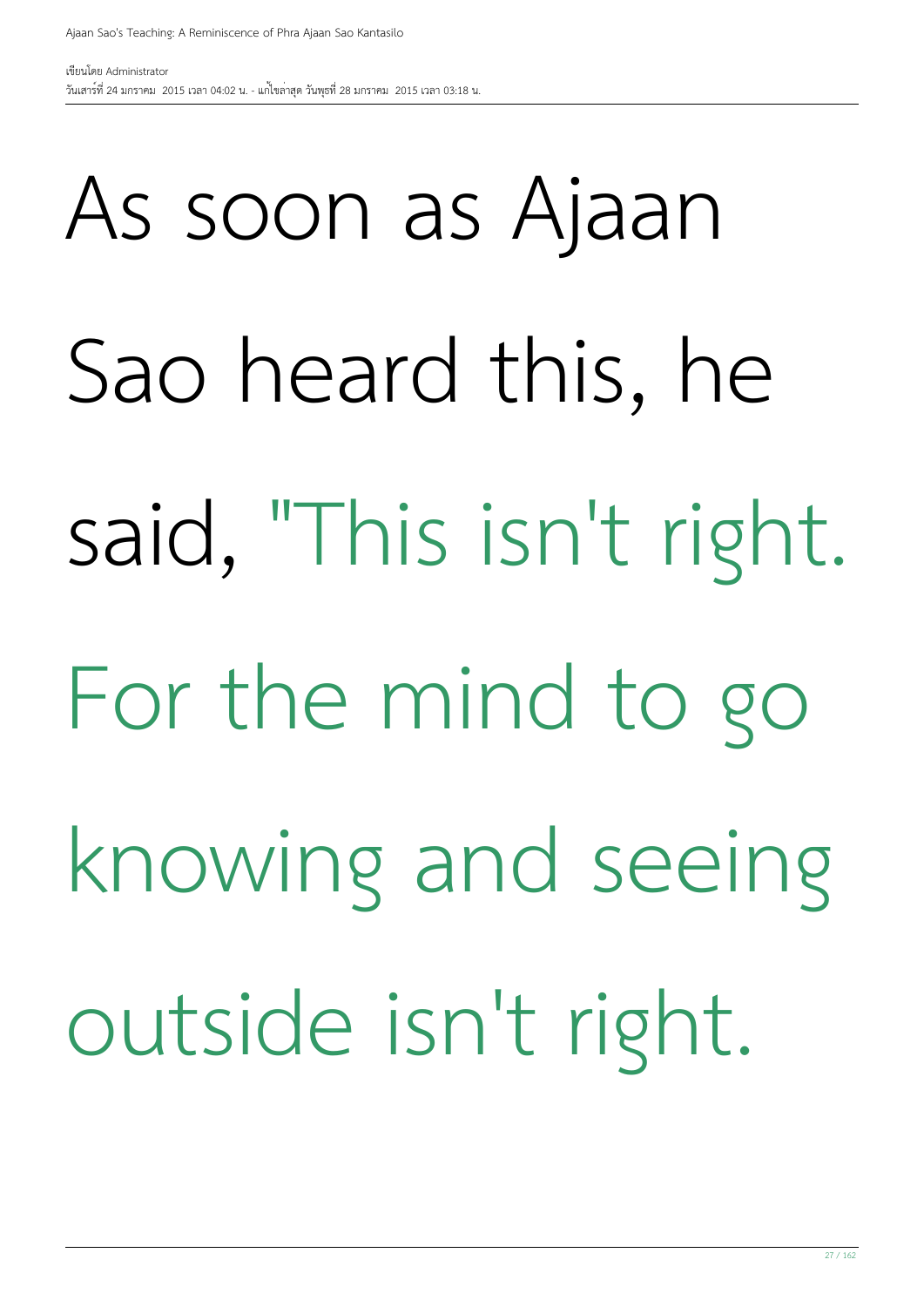### You have to make it know inside."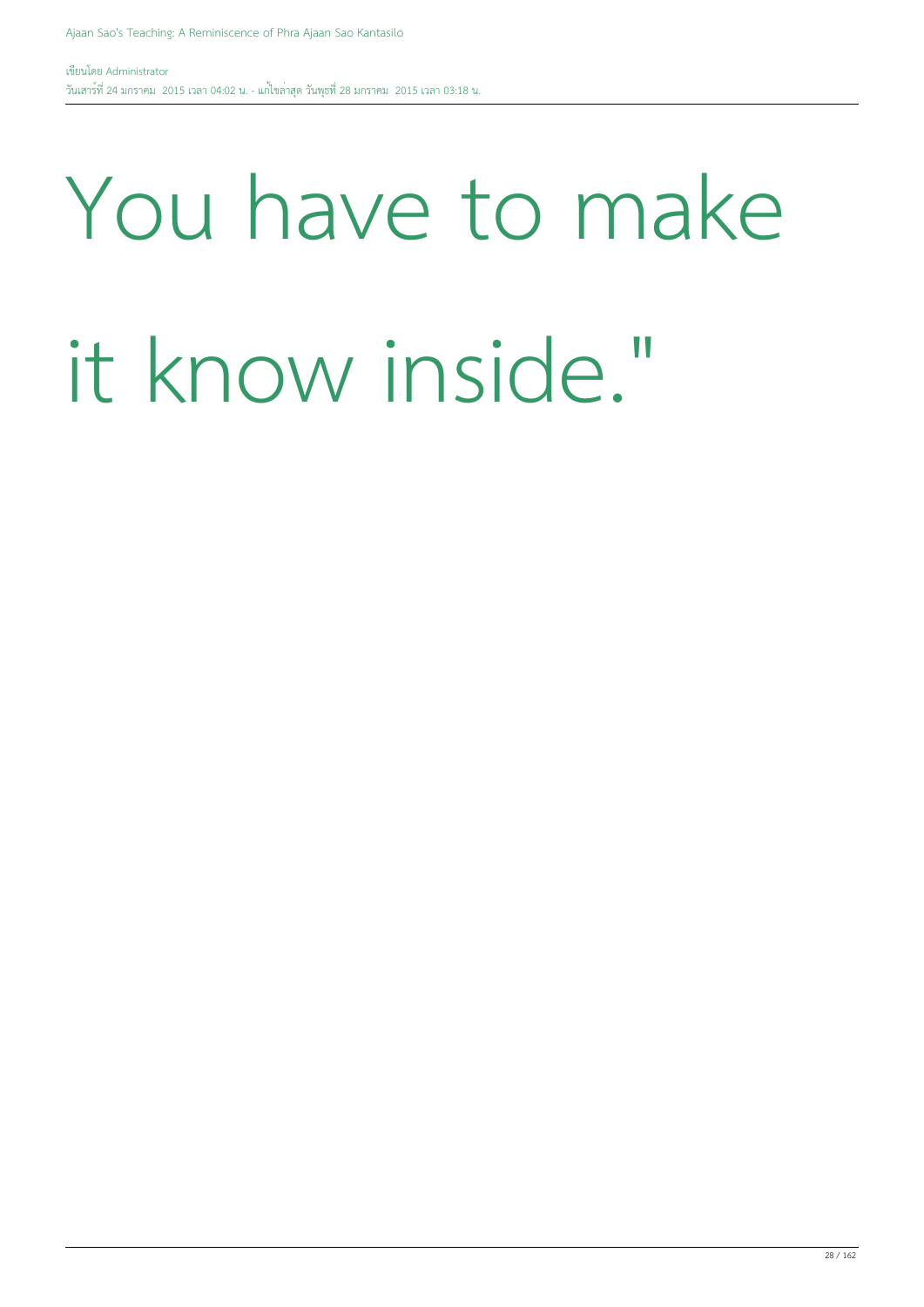# The monk then asked, "How should I go about making it know inside?"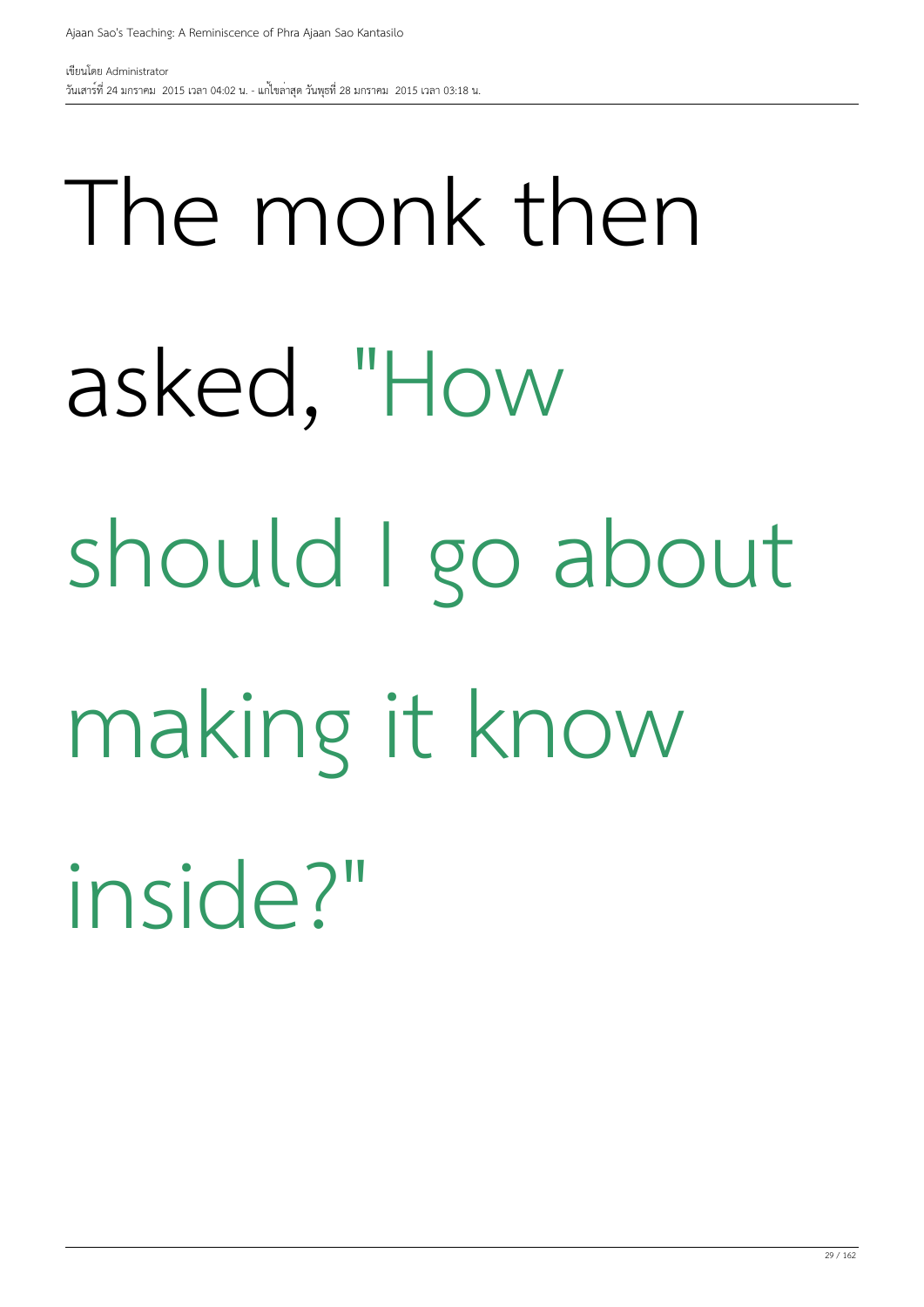# Phra Ajaan Sao answered, "When the mind is in a bright state like that, when it has forgotten or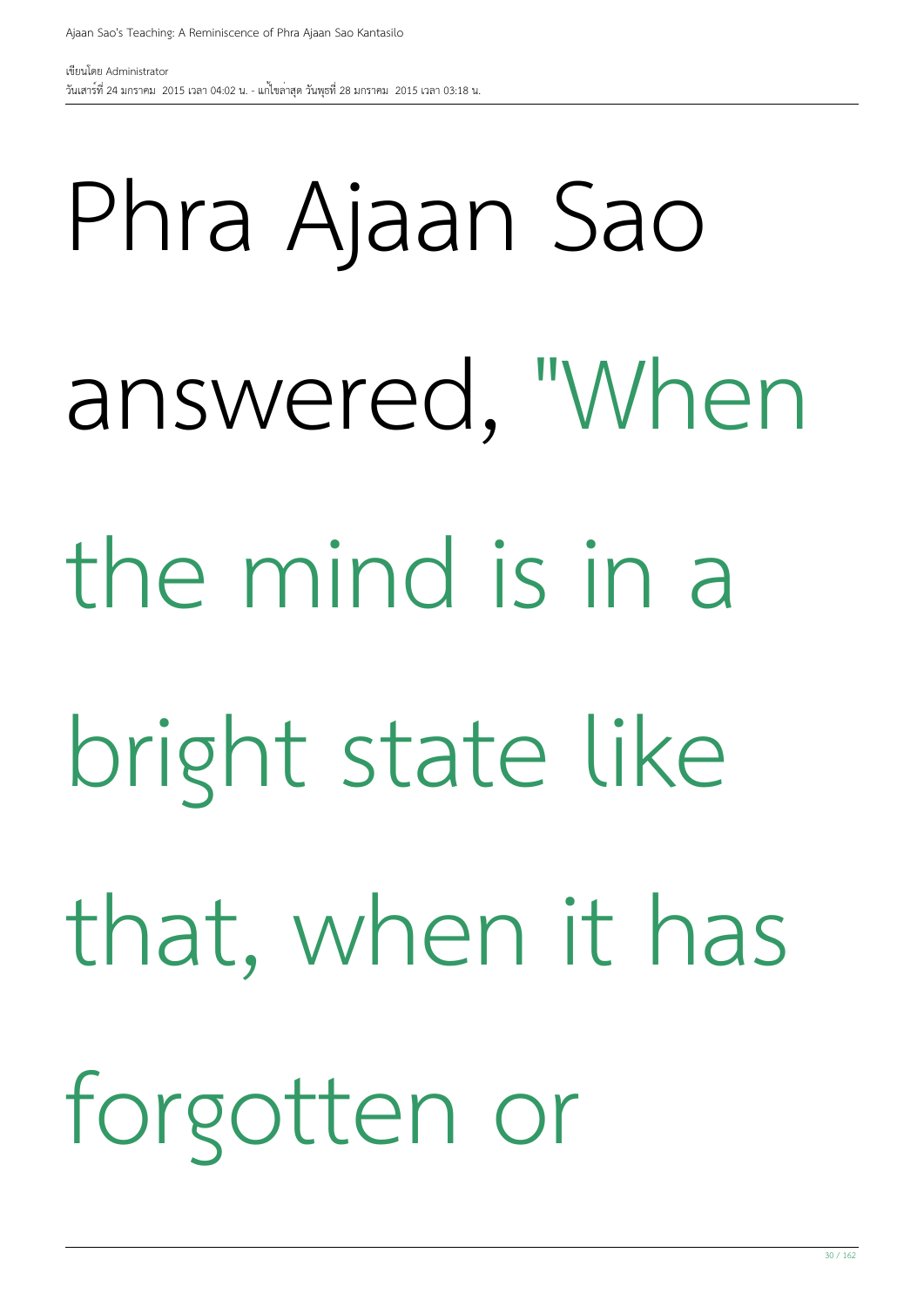abandoned its repetition and is simply sitting empty and still, look for the breath. If the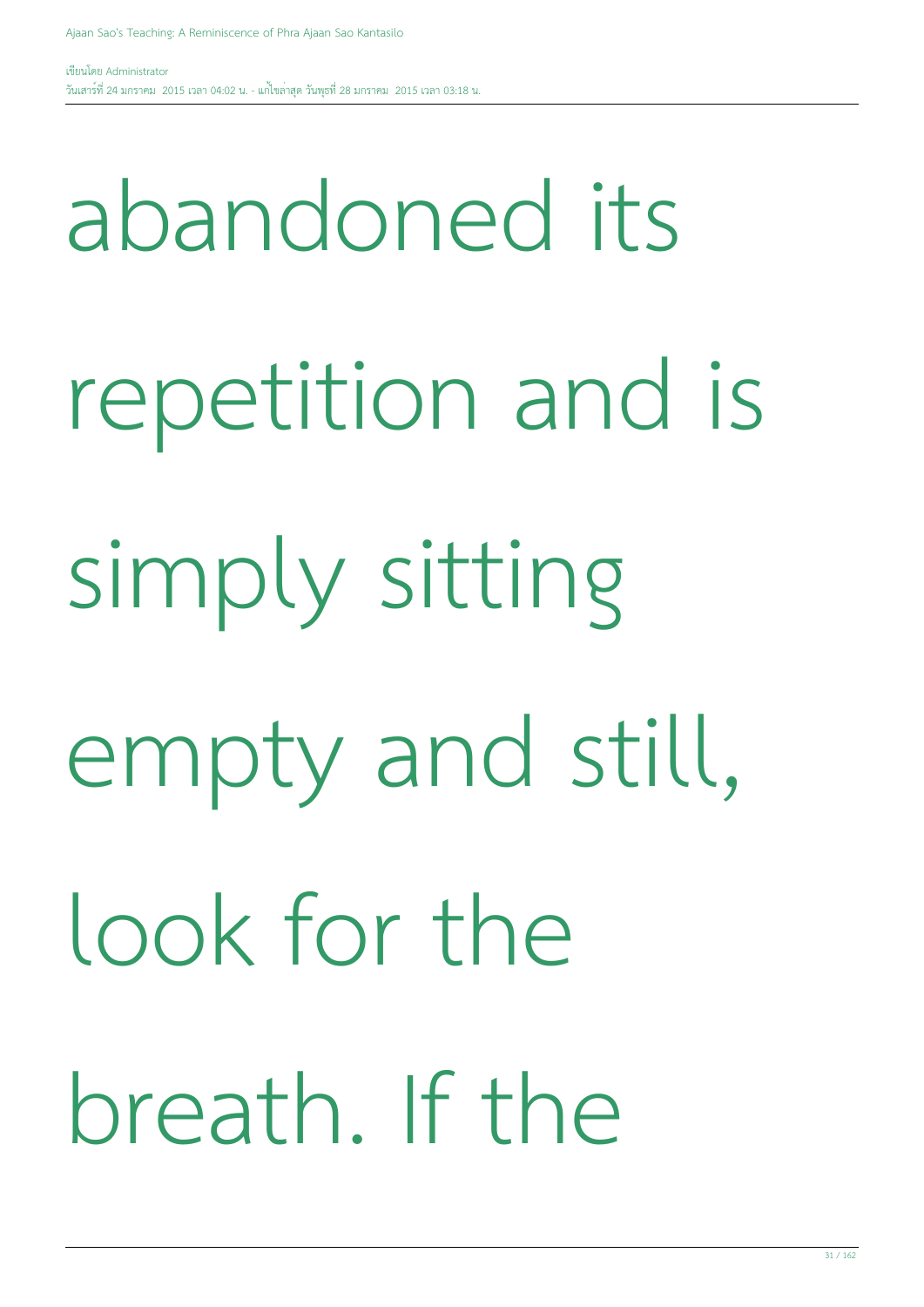#### sensation of the

- breath appears in
- your awareness,
- focus on the
- breath as your object and then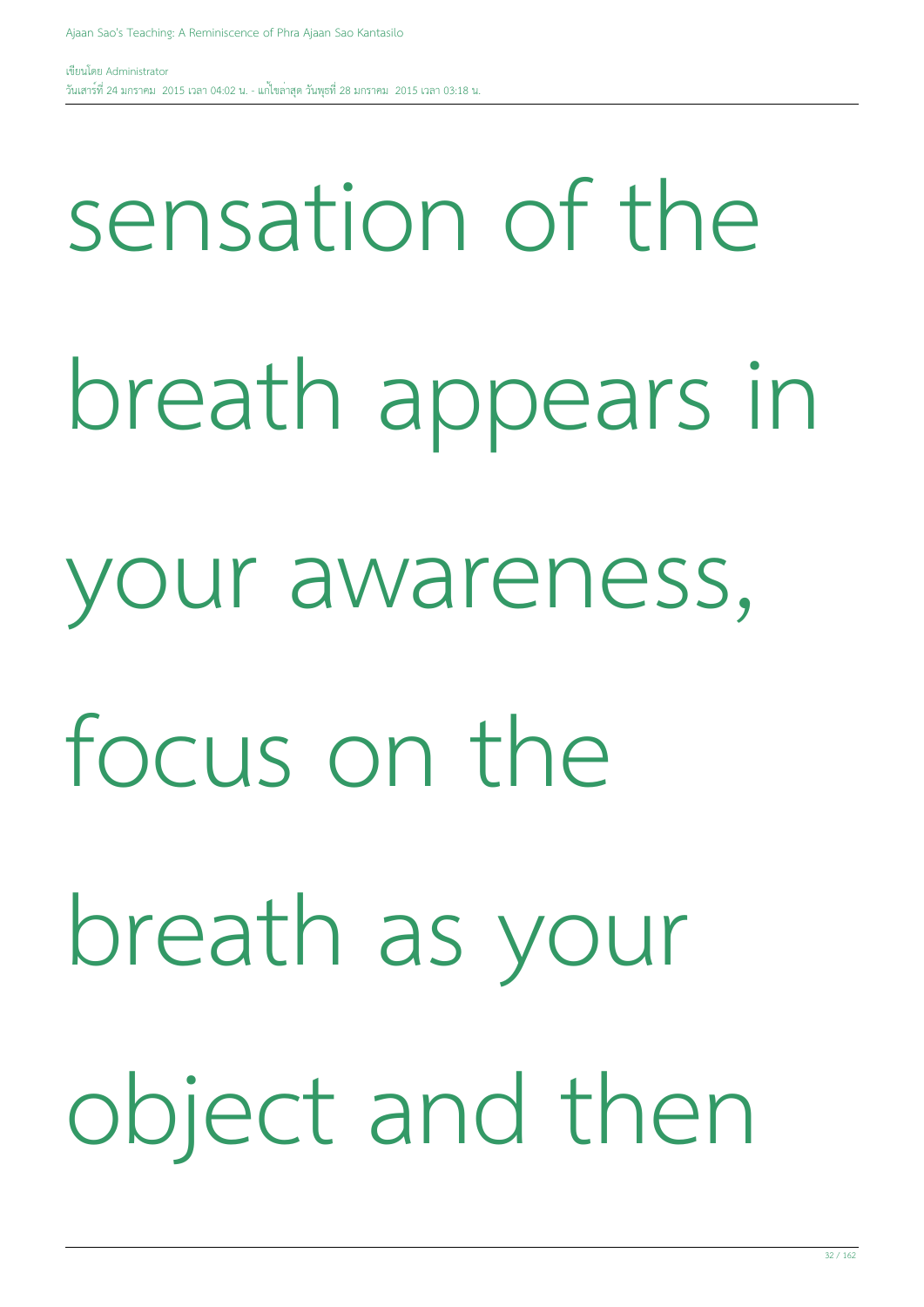# simply keep track of it, following it inward until the mind becomes even calmer and brighter."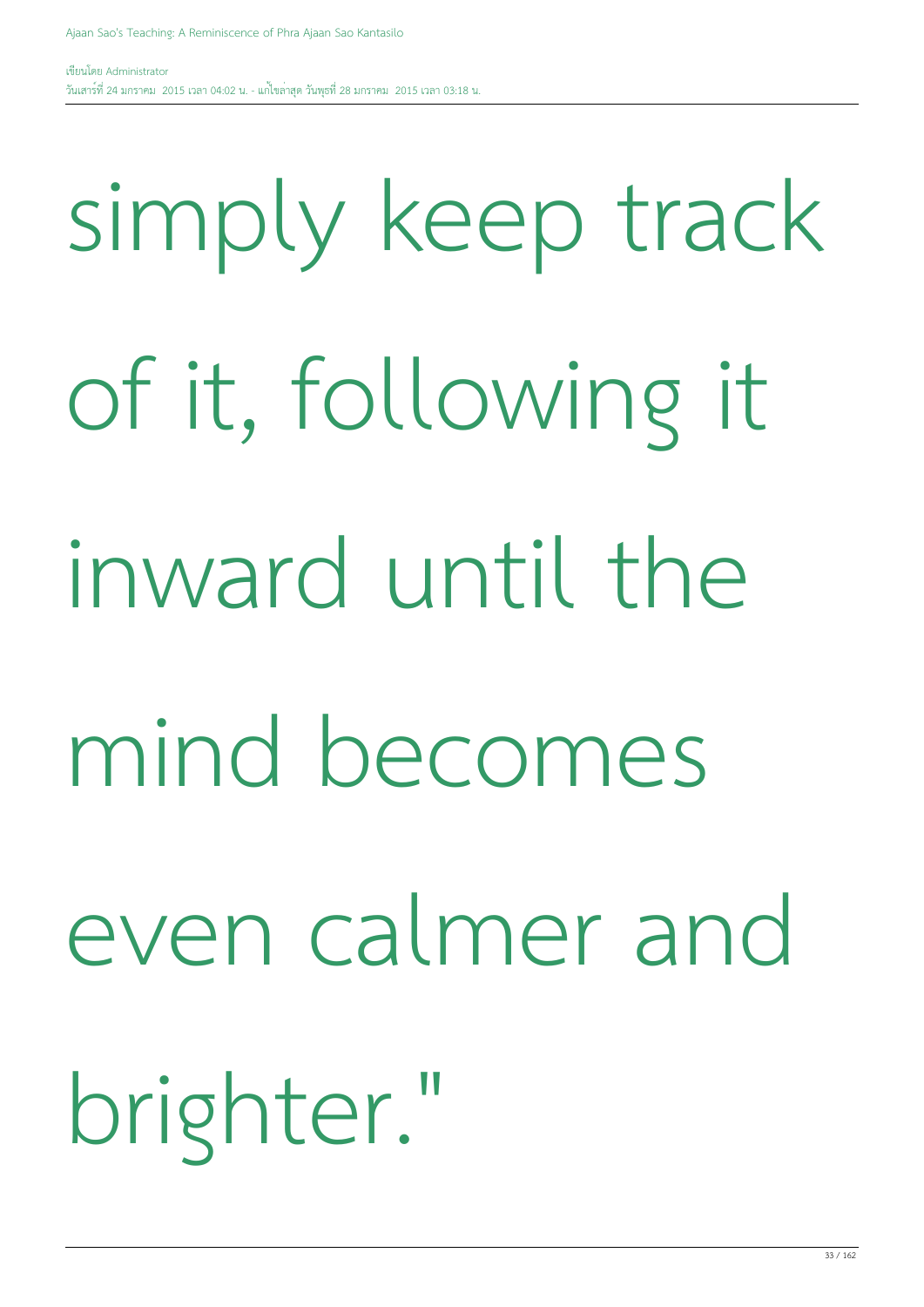# And so the monk

#### followed the

#### Ajaan's

# instructions until

### finally the mind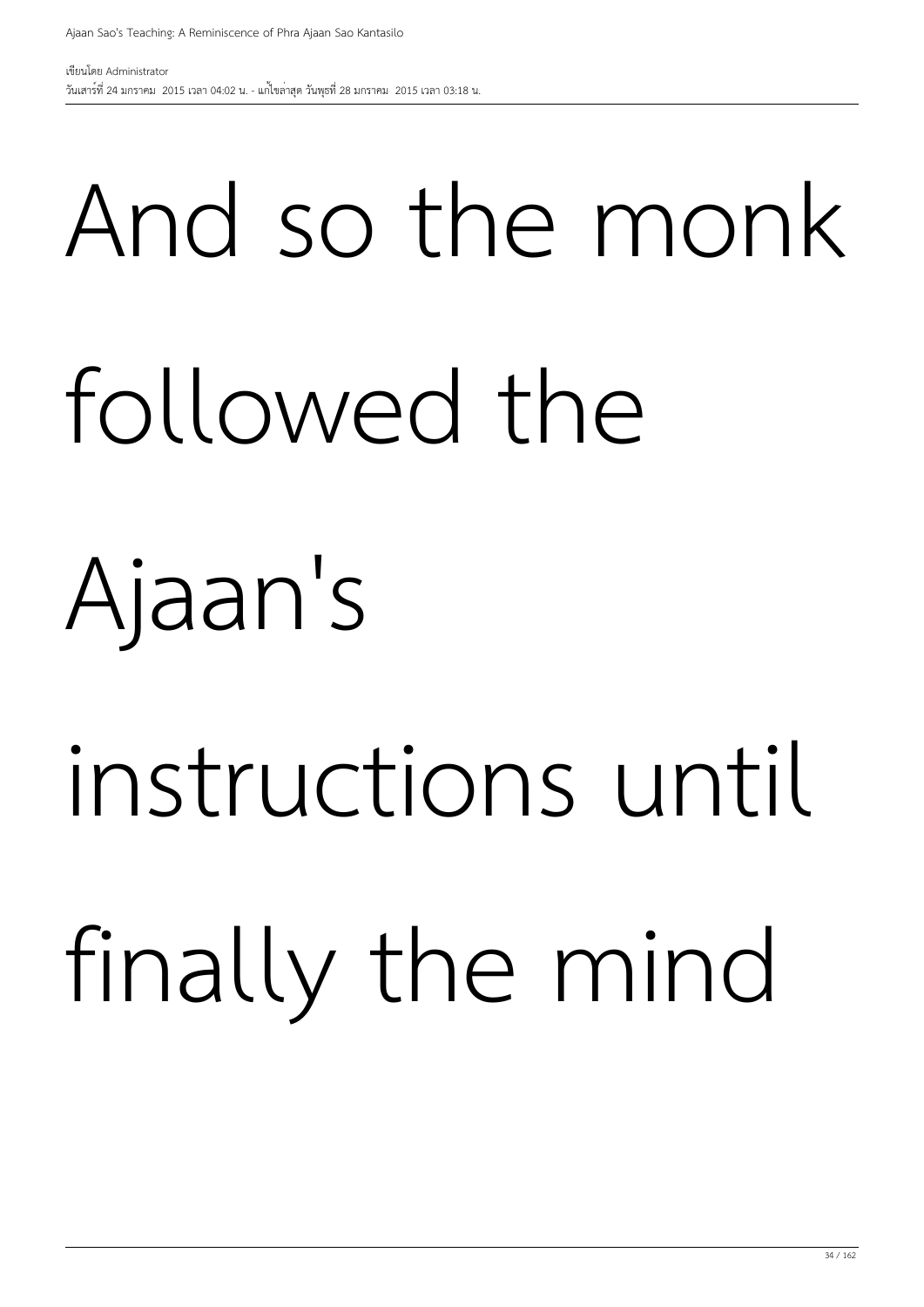# settled down in threshold concentration (upacara

samadhi),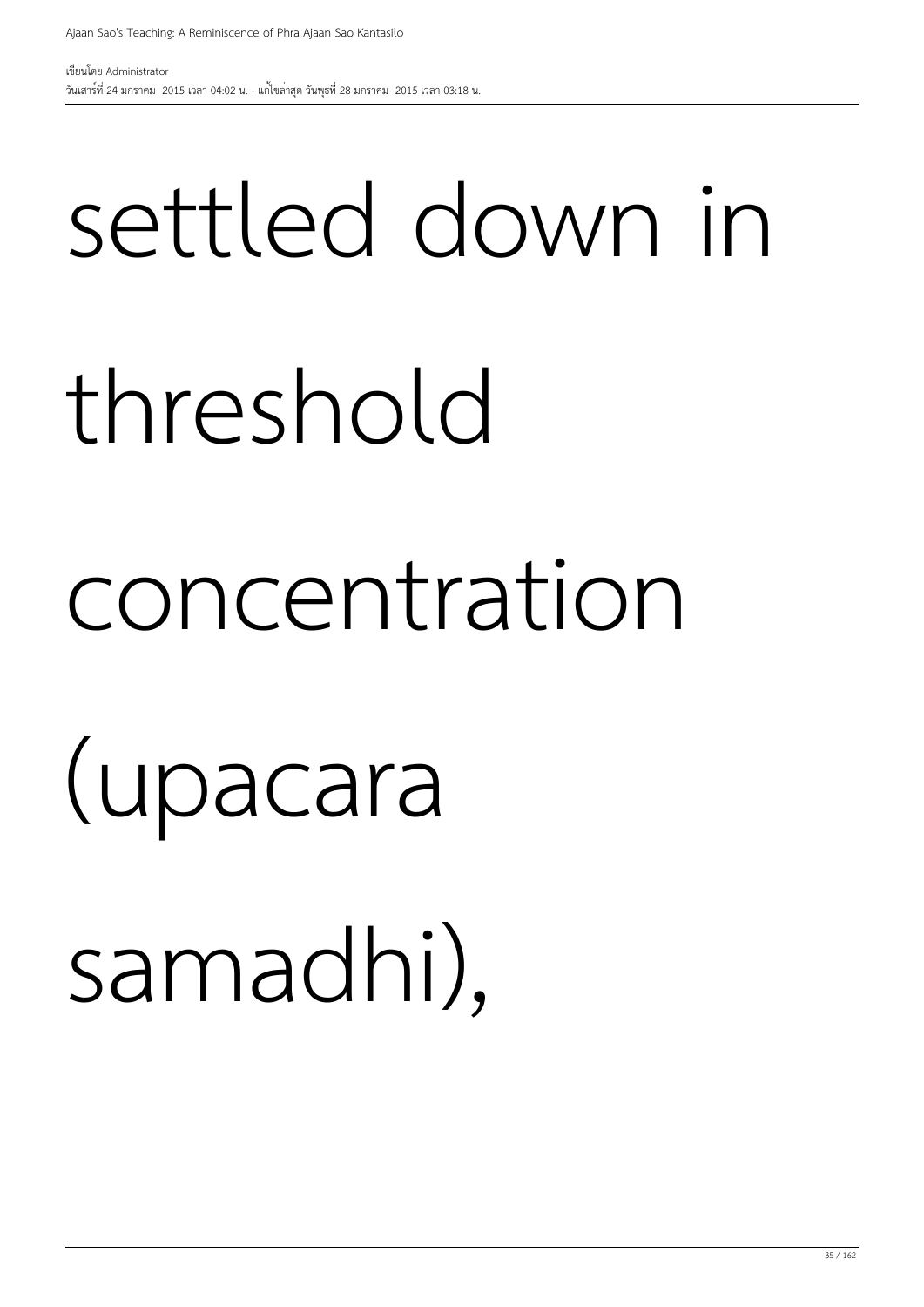# following which the breath became more and more refined,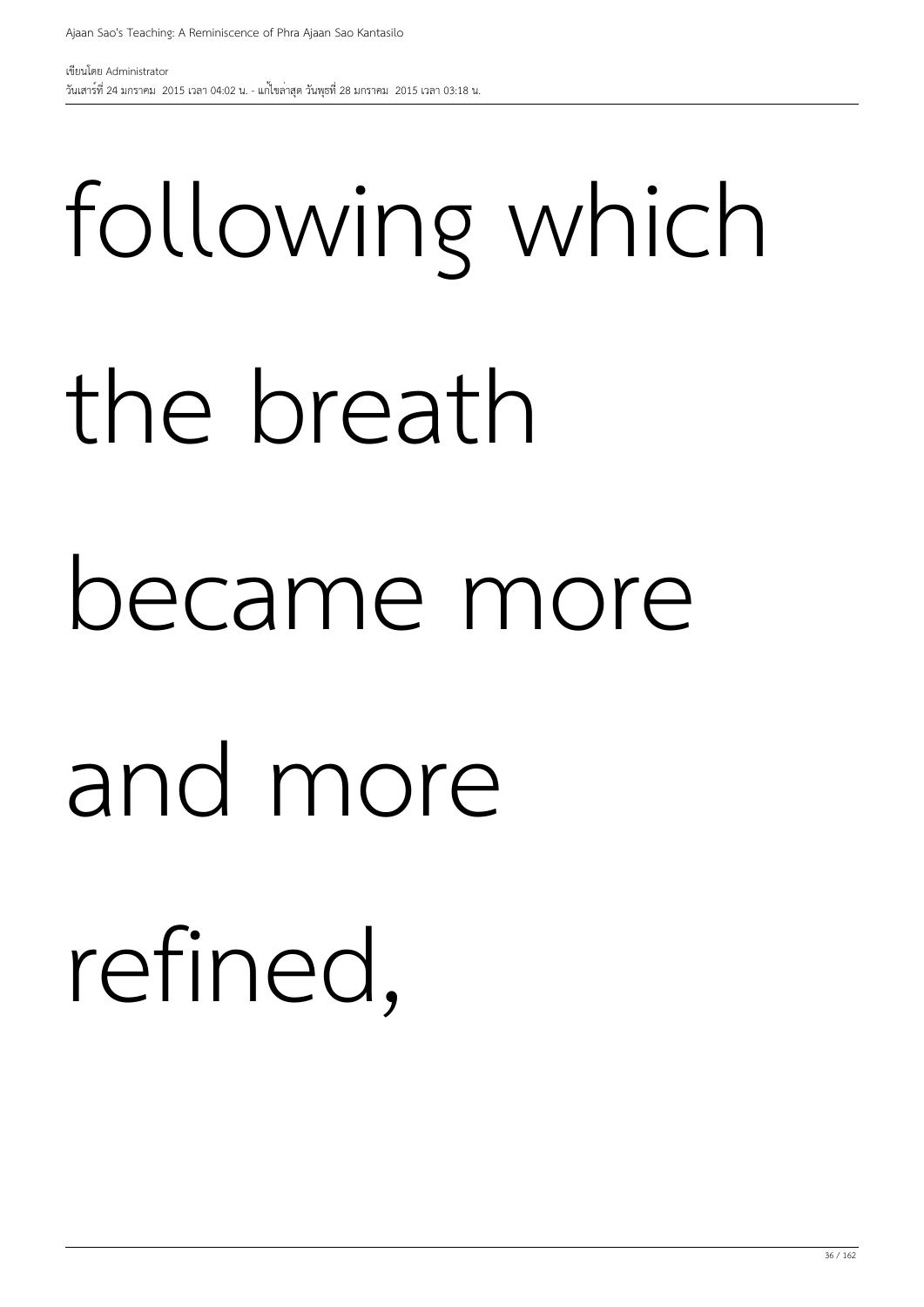### ultimately to the

### point where it

### disappeared. His

## sensation of having a body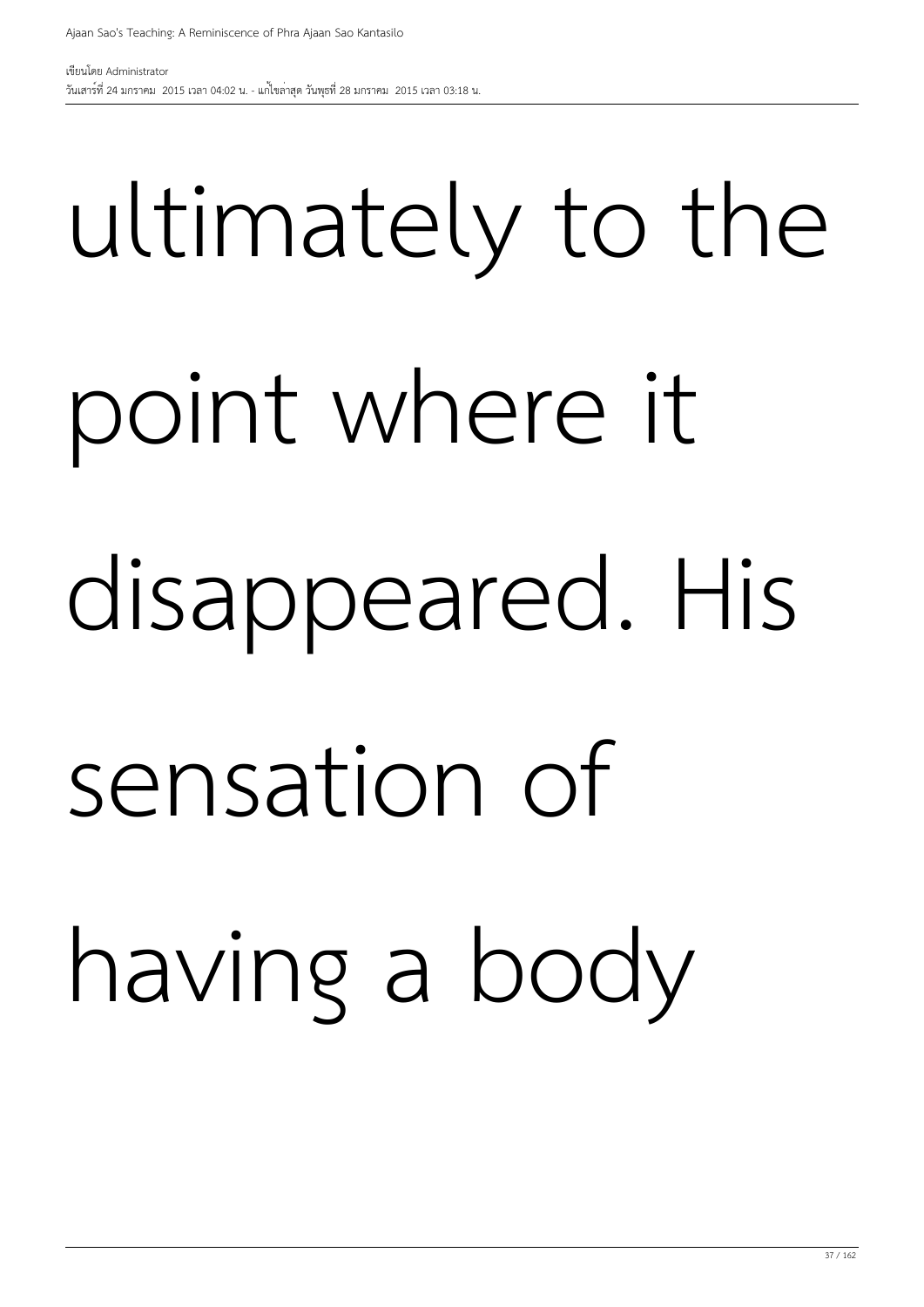## also disappeared, leaving just the state in which the mind was sitting absolutely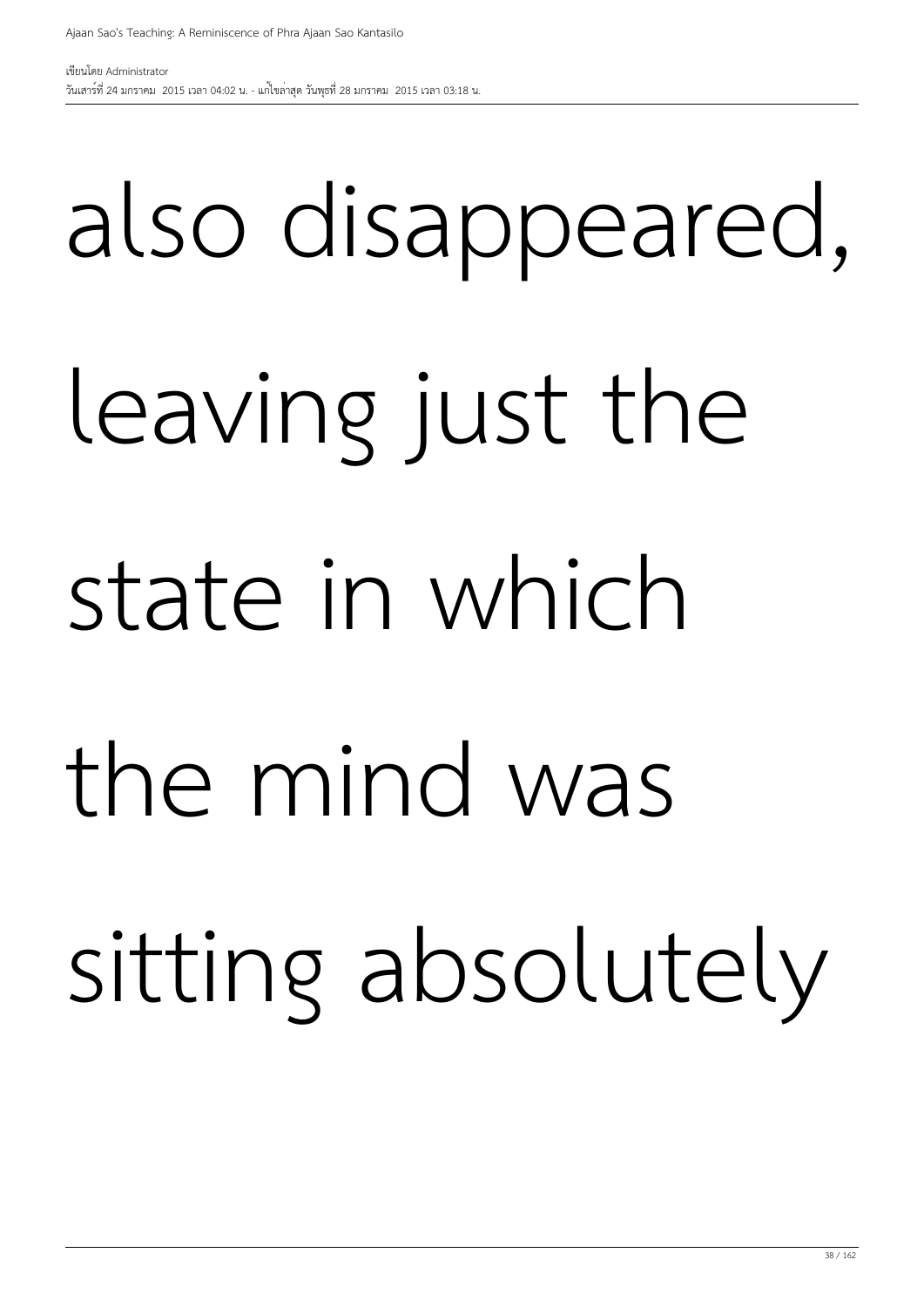## still, a state of awareness itself standing out clear, with no sense of going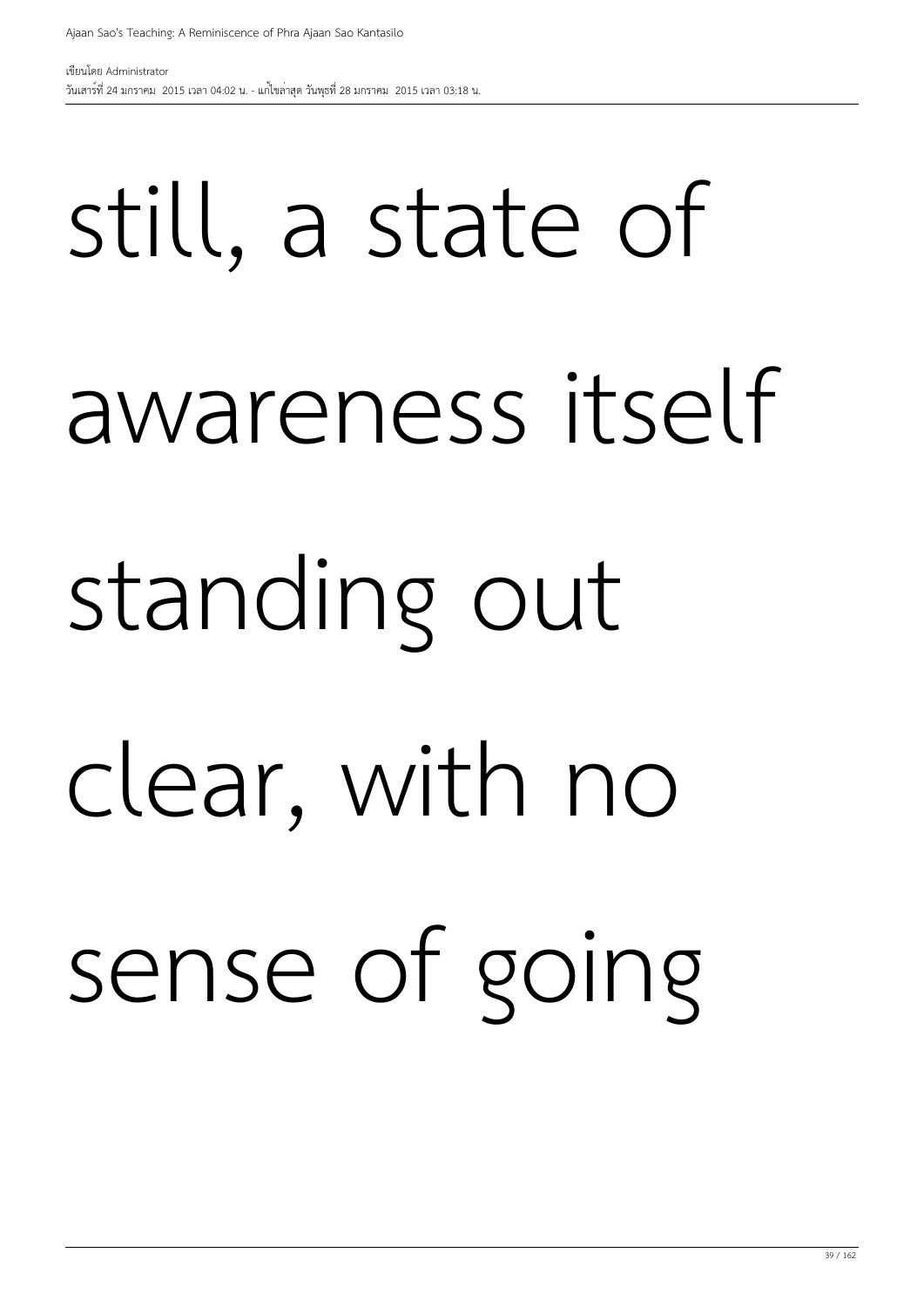## forward or back, no sense of where the mind was, because at that moment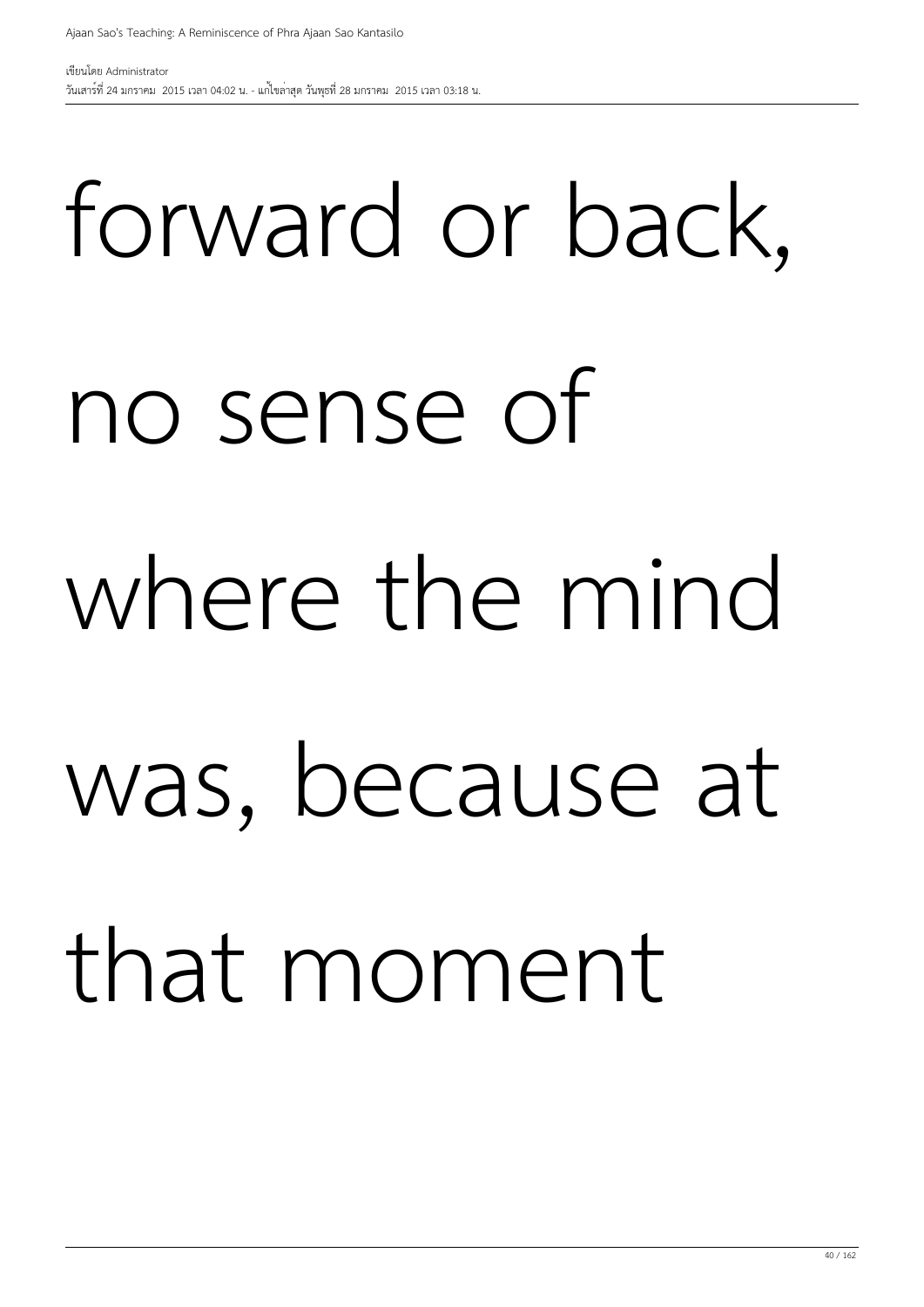## there was just the mind, all on its own. At this point, the monk came again to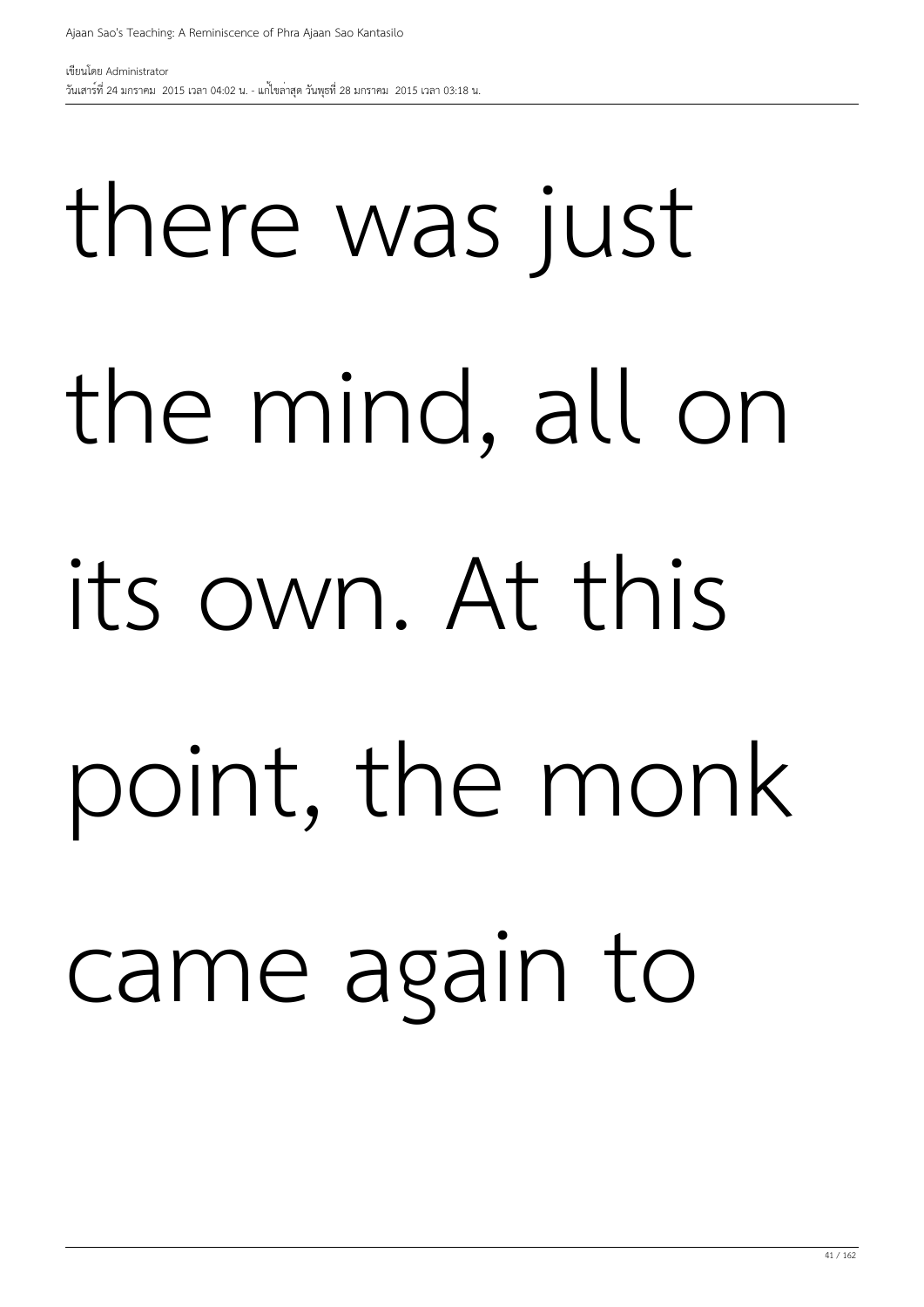ask, "After my mind has become calm and bright, and I fix my attention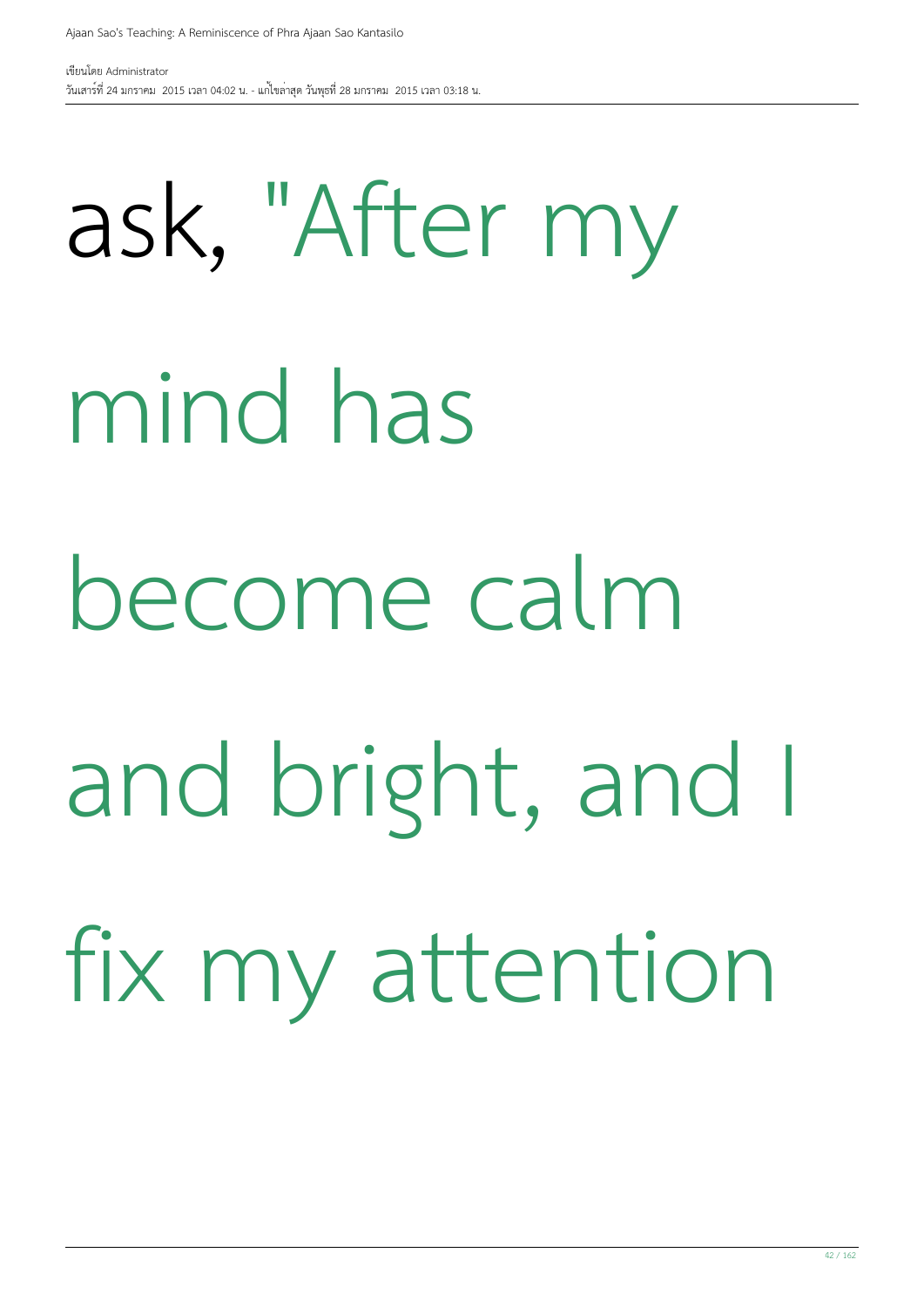## on the breath and follow the breath inward until it reaches a state of being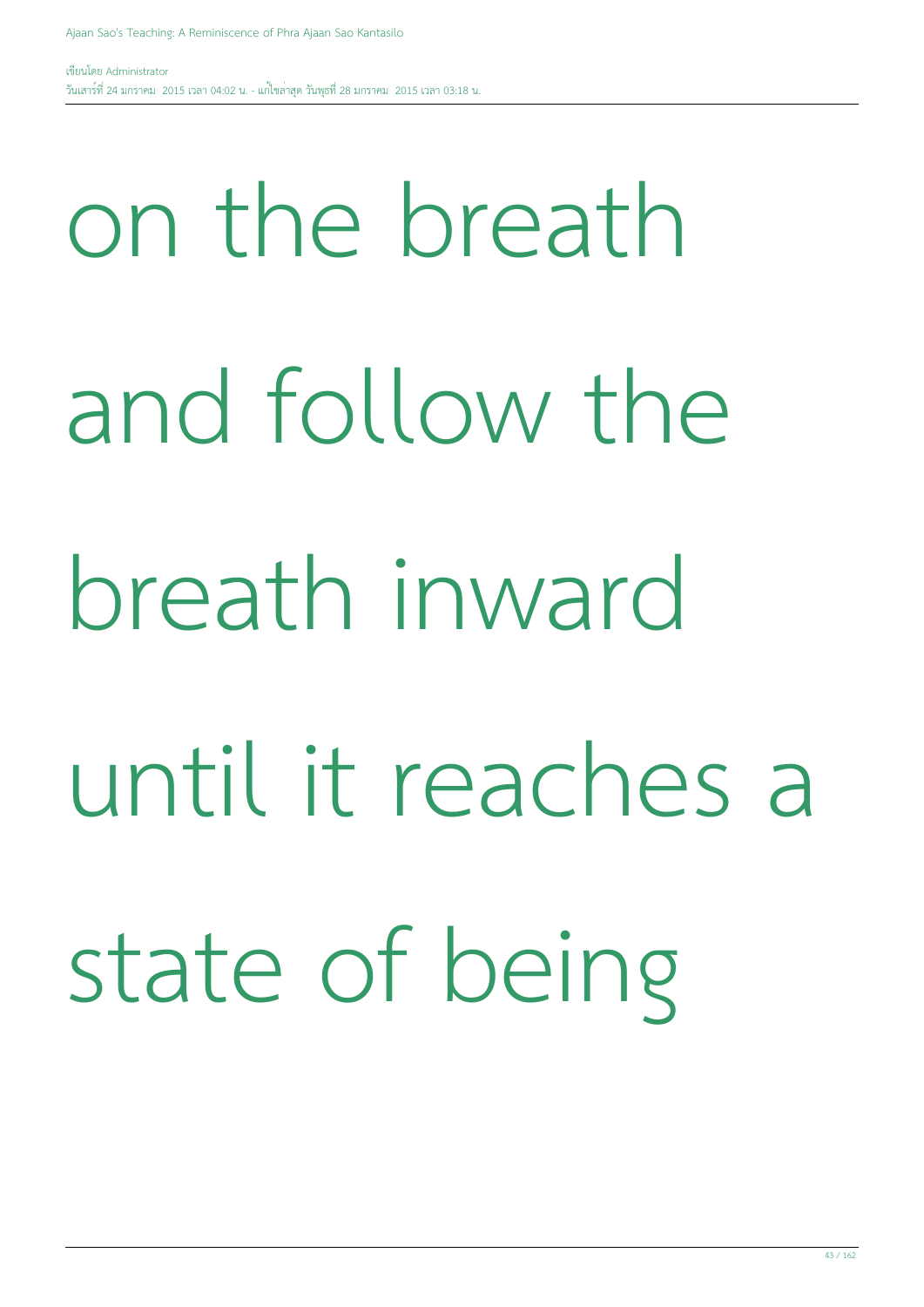absolutely quiet

and still — so

still that nothing

is left, the breath

doesn't appear,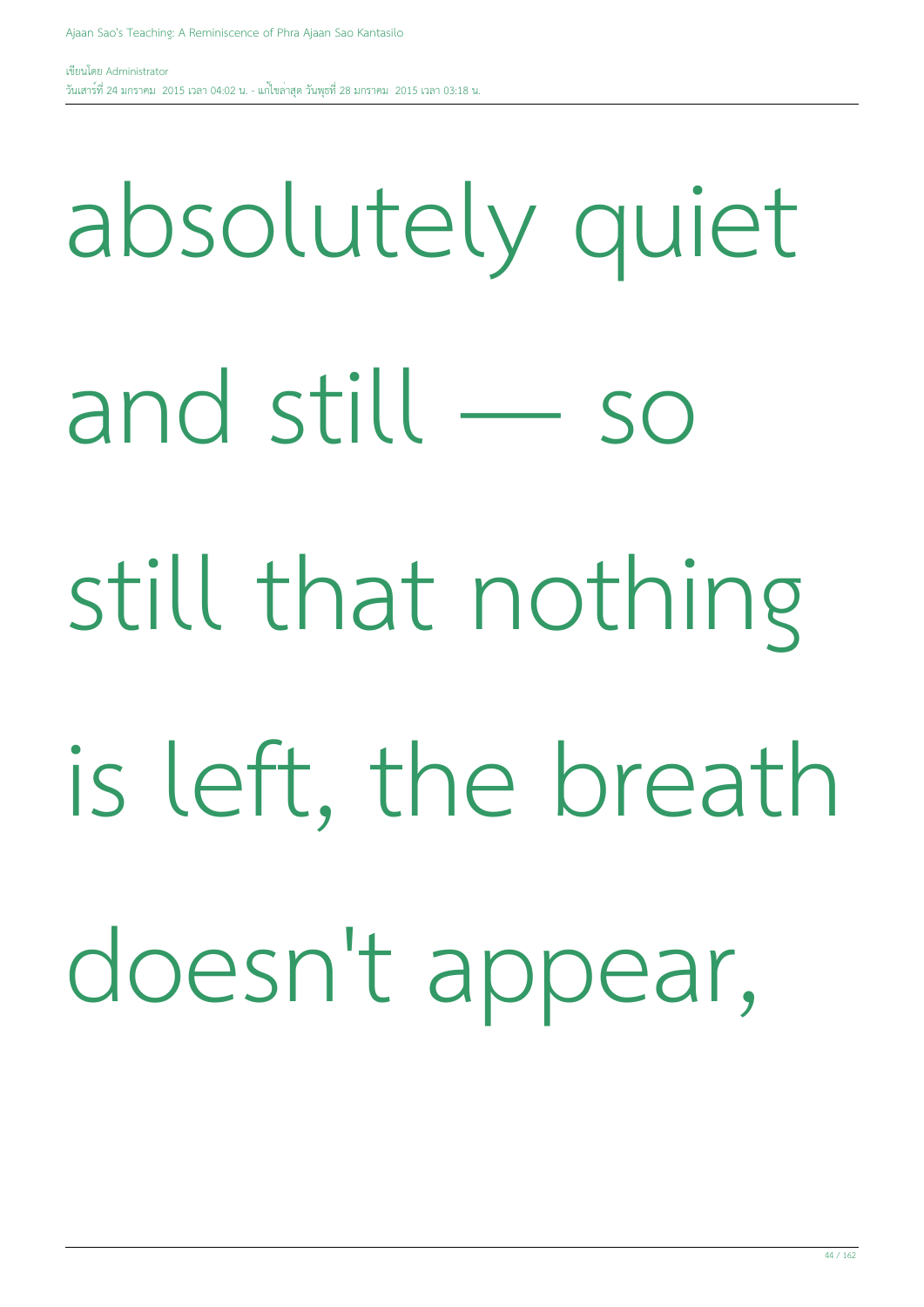the sense of having a body vanishes, only the mind stands out, brilliant and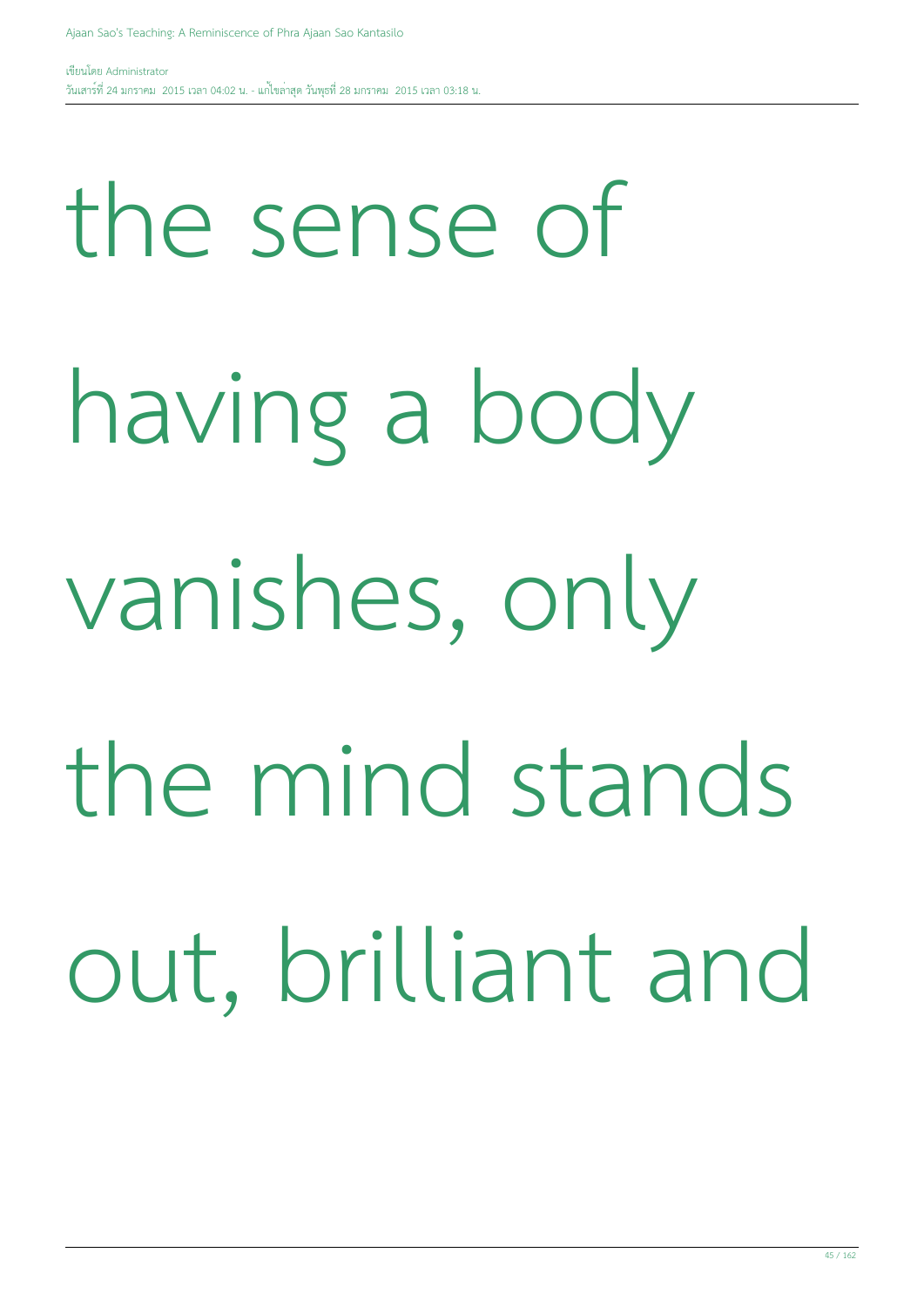## still: When it's like this, is it right

or wrong?"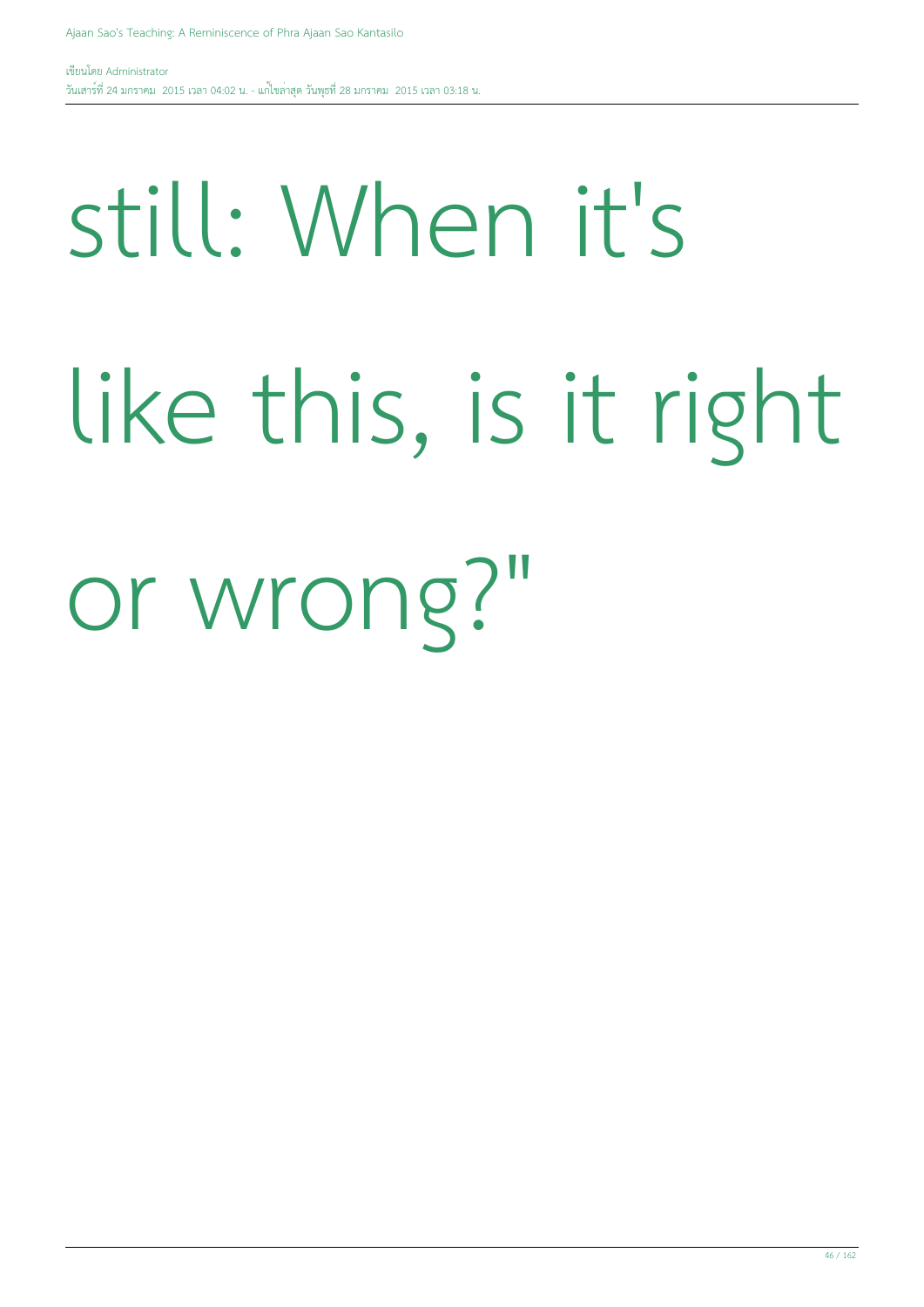## "Whether it's right or wrong," the Ajaan answered, "take that as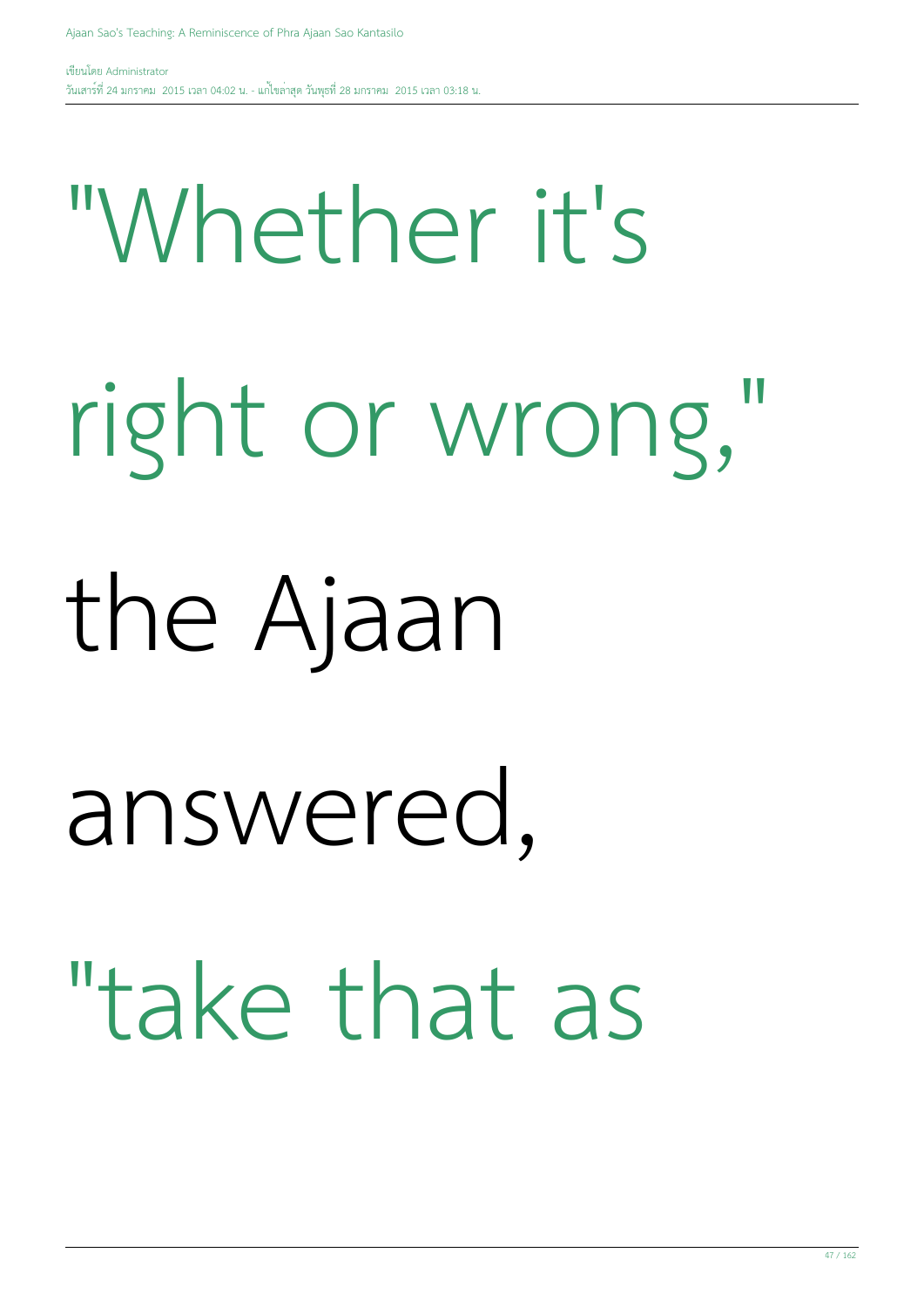## your standard. Make an effort to be able to do this as often as possible, and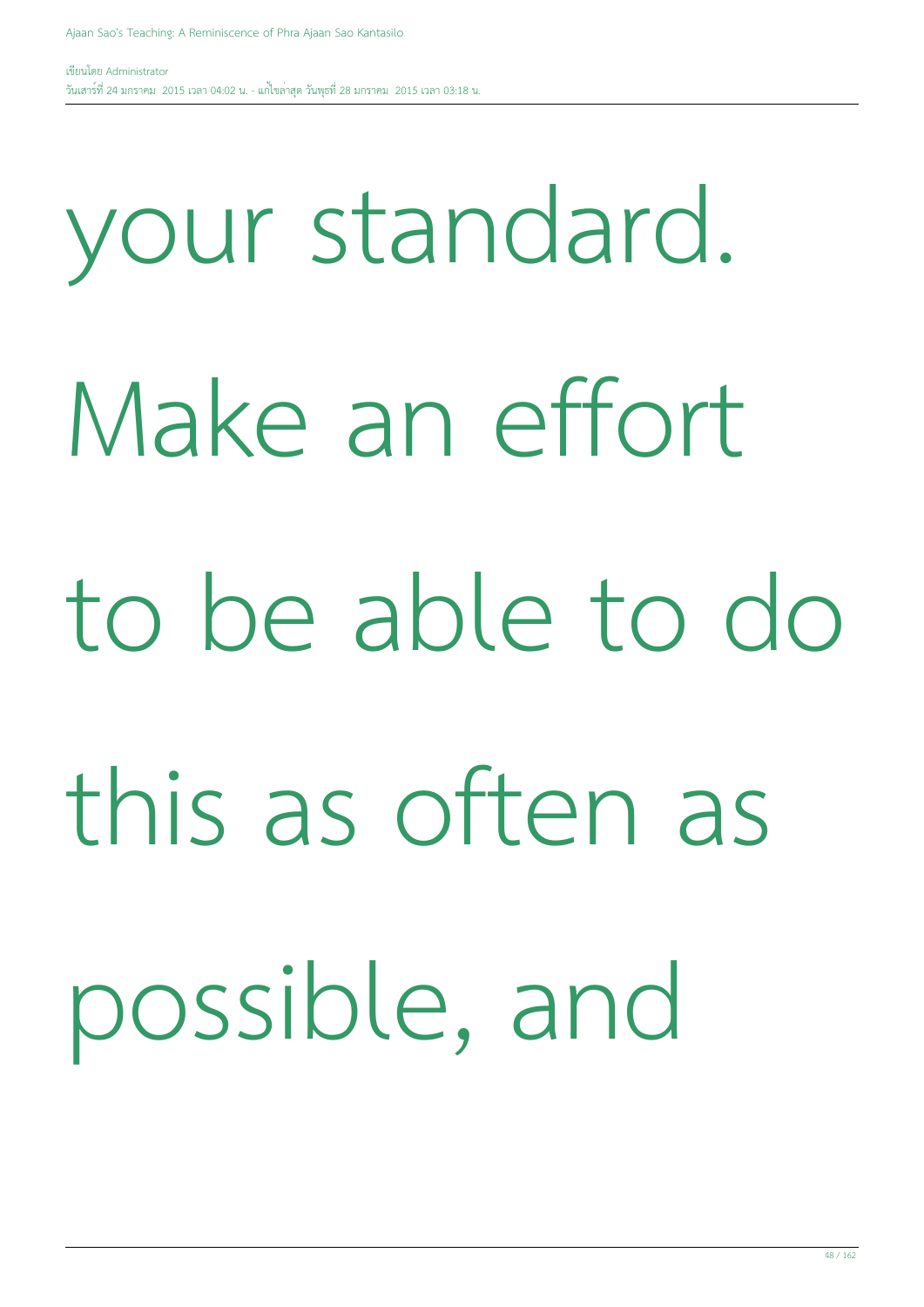only when you're skilled at it should you come and see me again."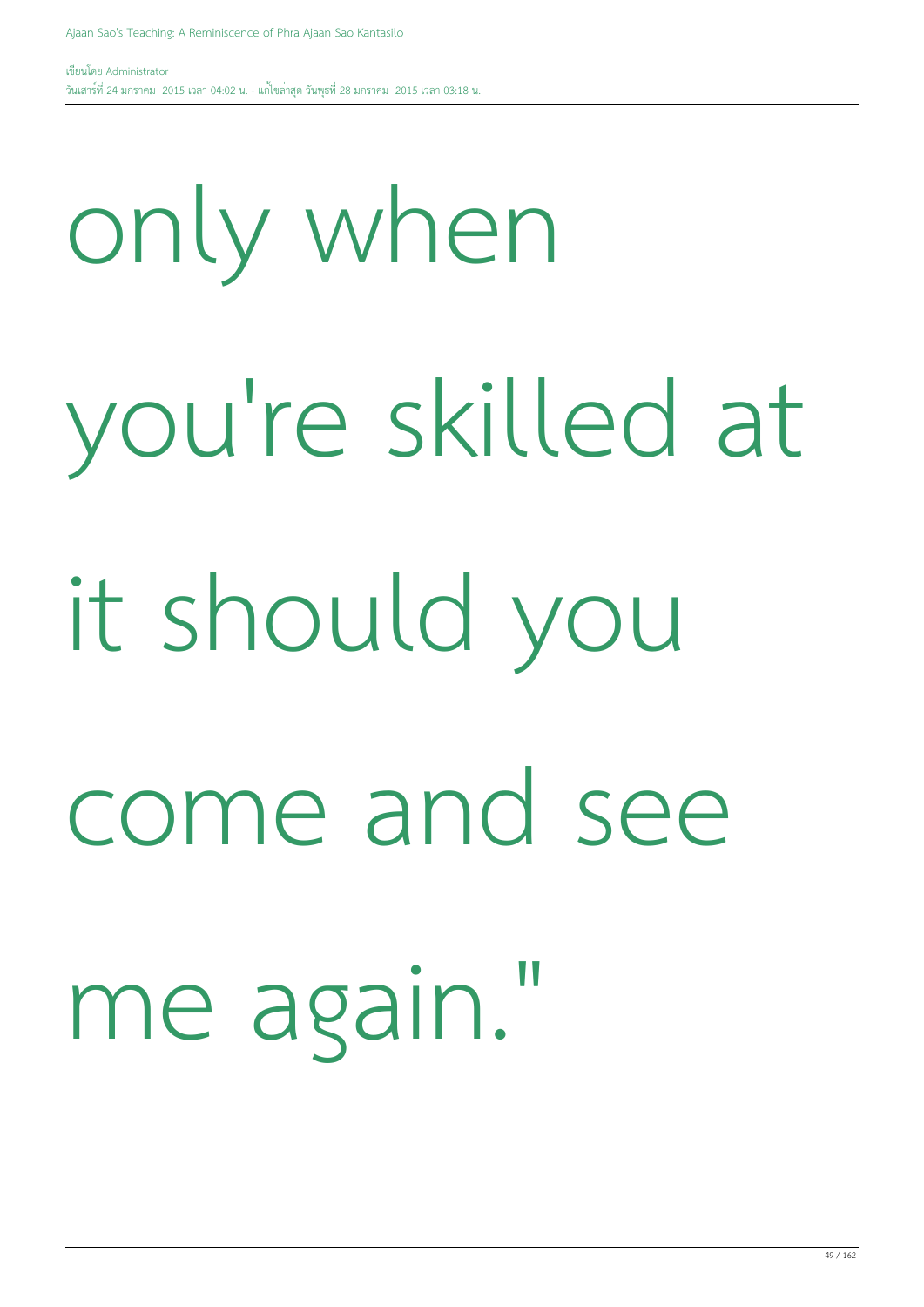# So the monk followed the

### Ajaan's

## instructions and later was able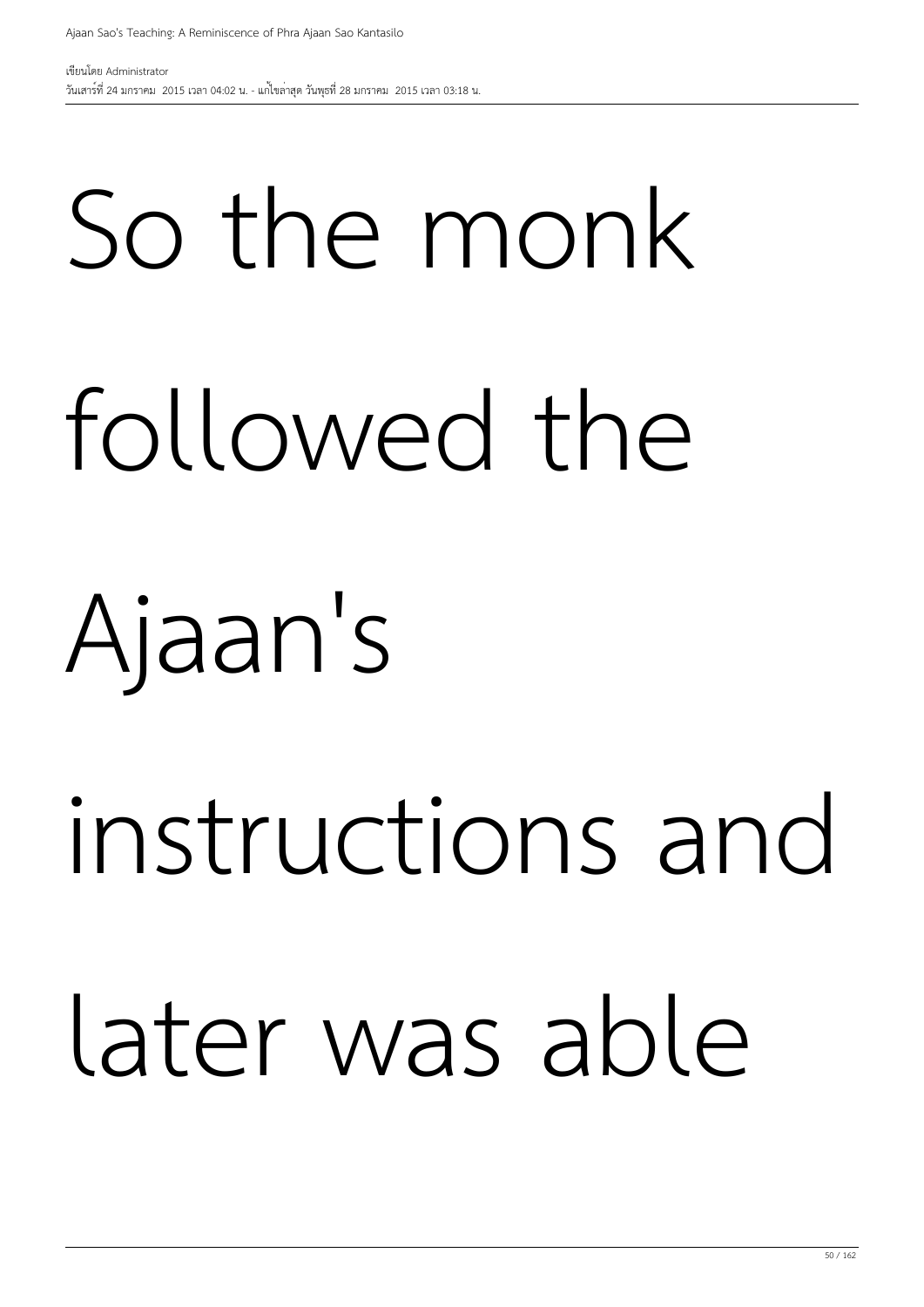# to make his mind still to the point that there was no sense of having a body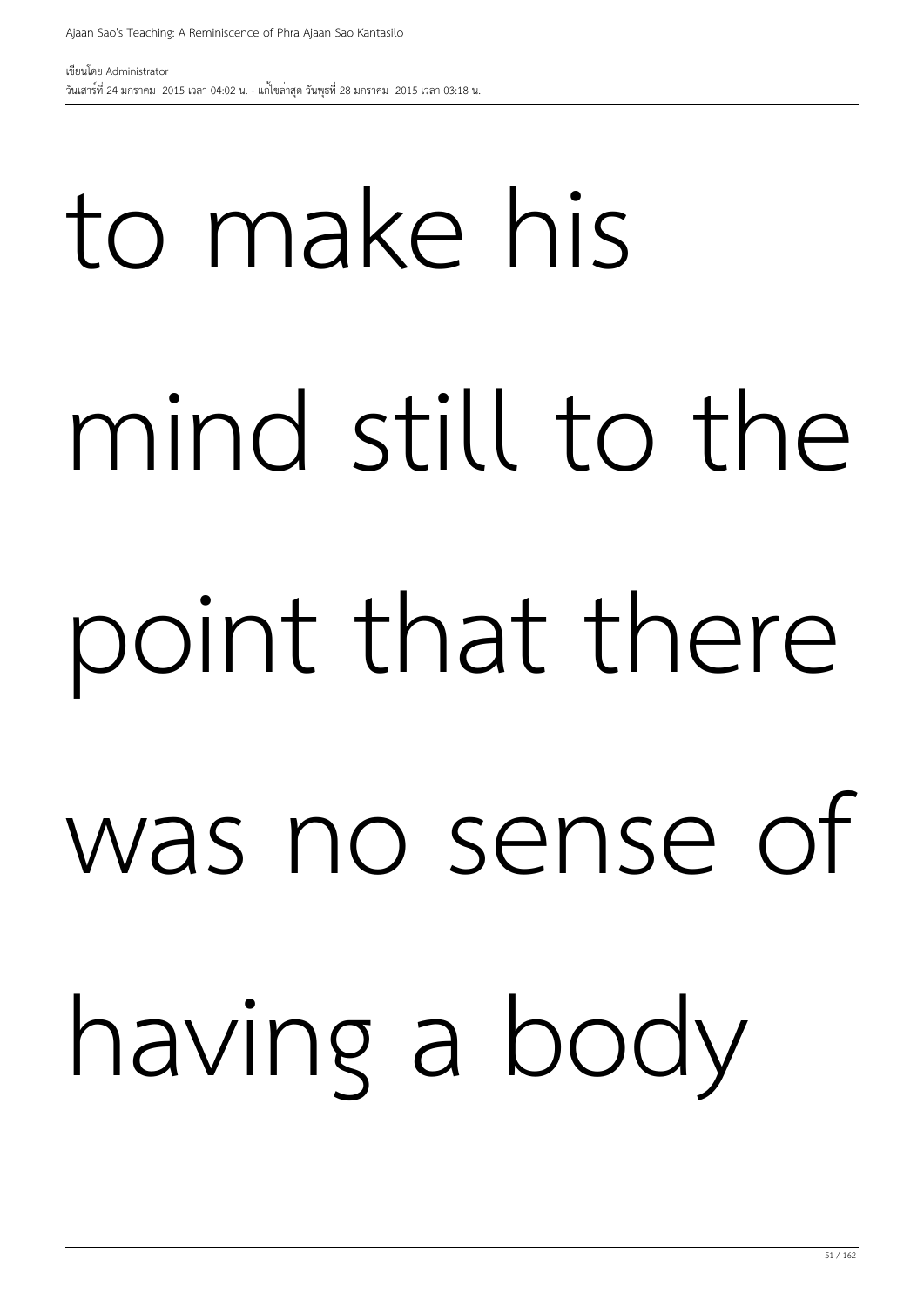# and the breath disappeared more and more often. He became more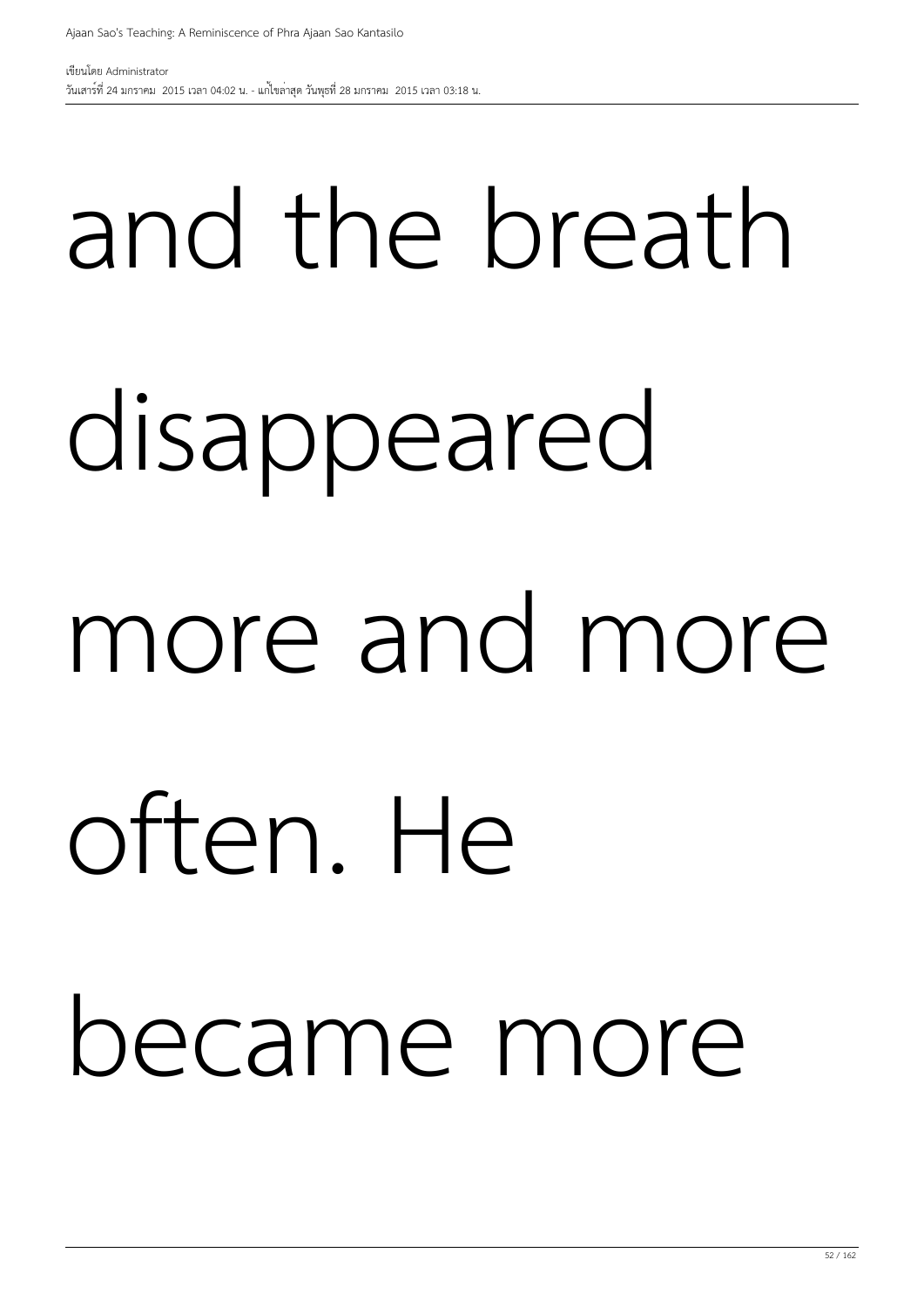# and more skilled, and his mind became more and more firm. Eventually,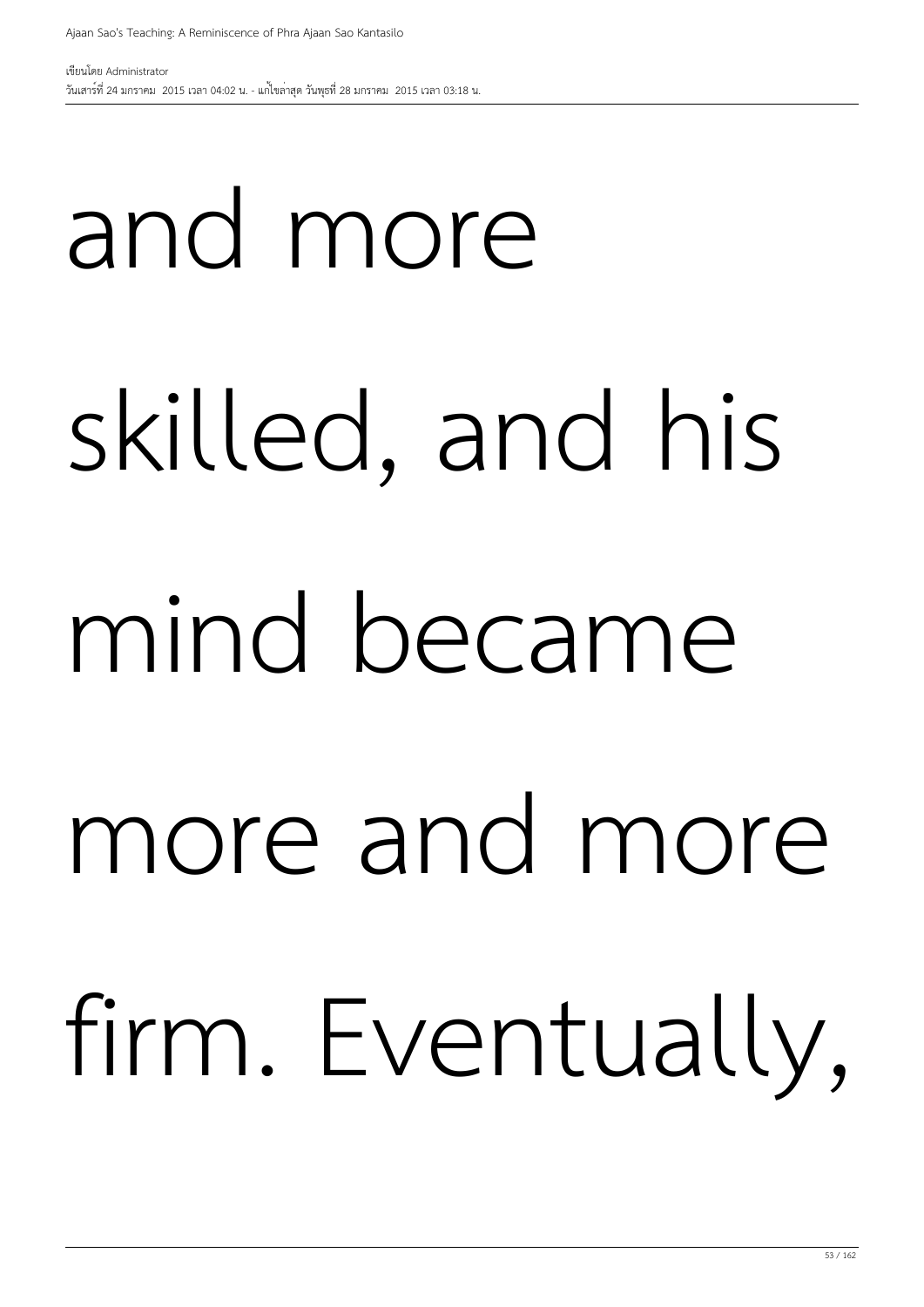# after he had been making his mind still very frequently because as a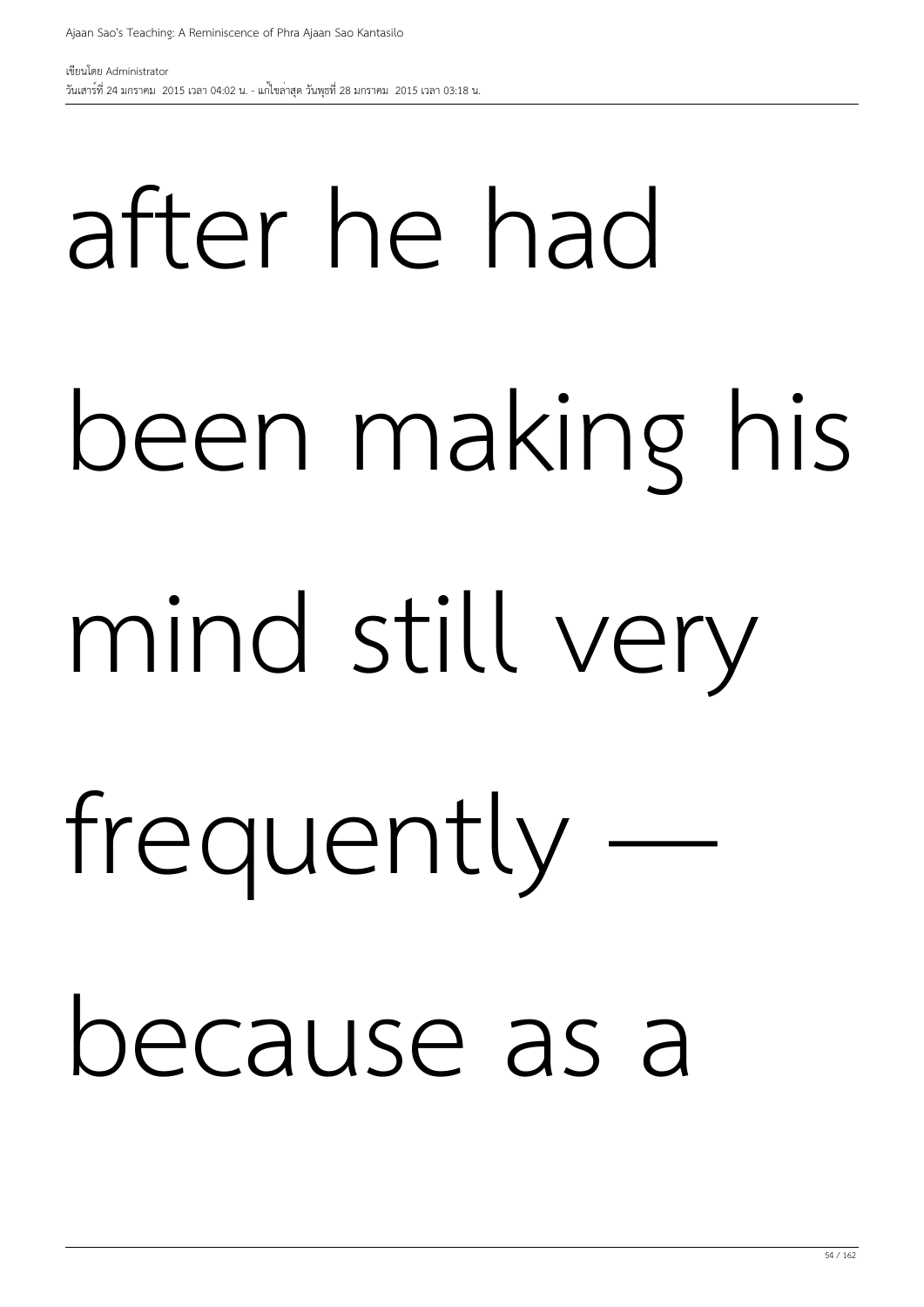## rule, there's the principle that virtue develops concentration, concentration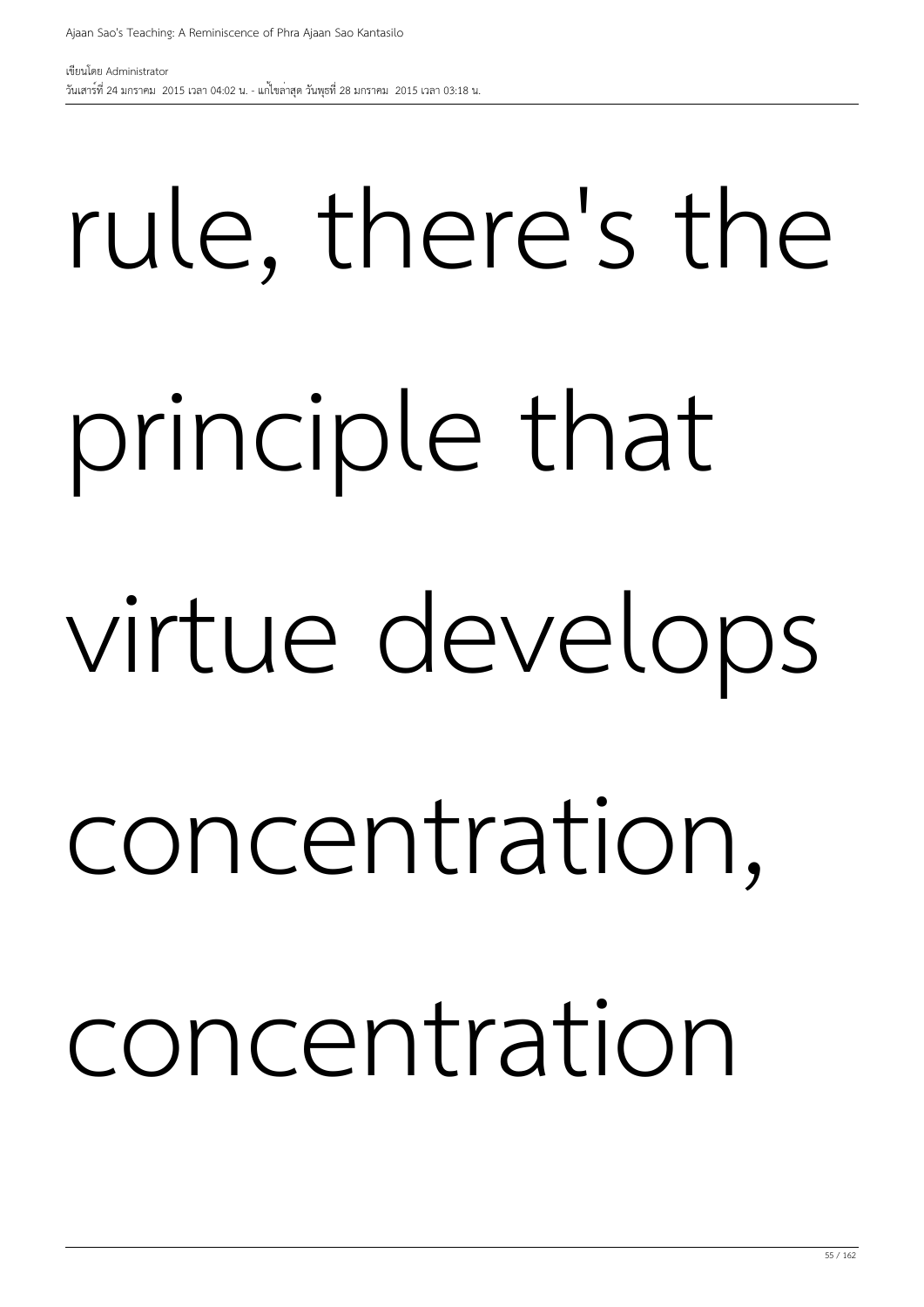## develops

### discernment,

#### discernment

## develops the mind — when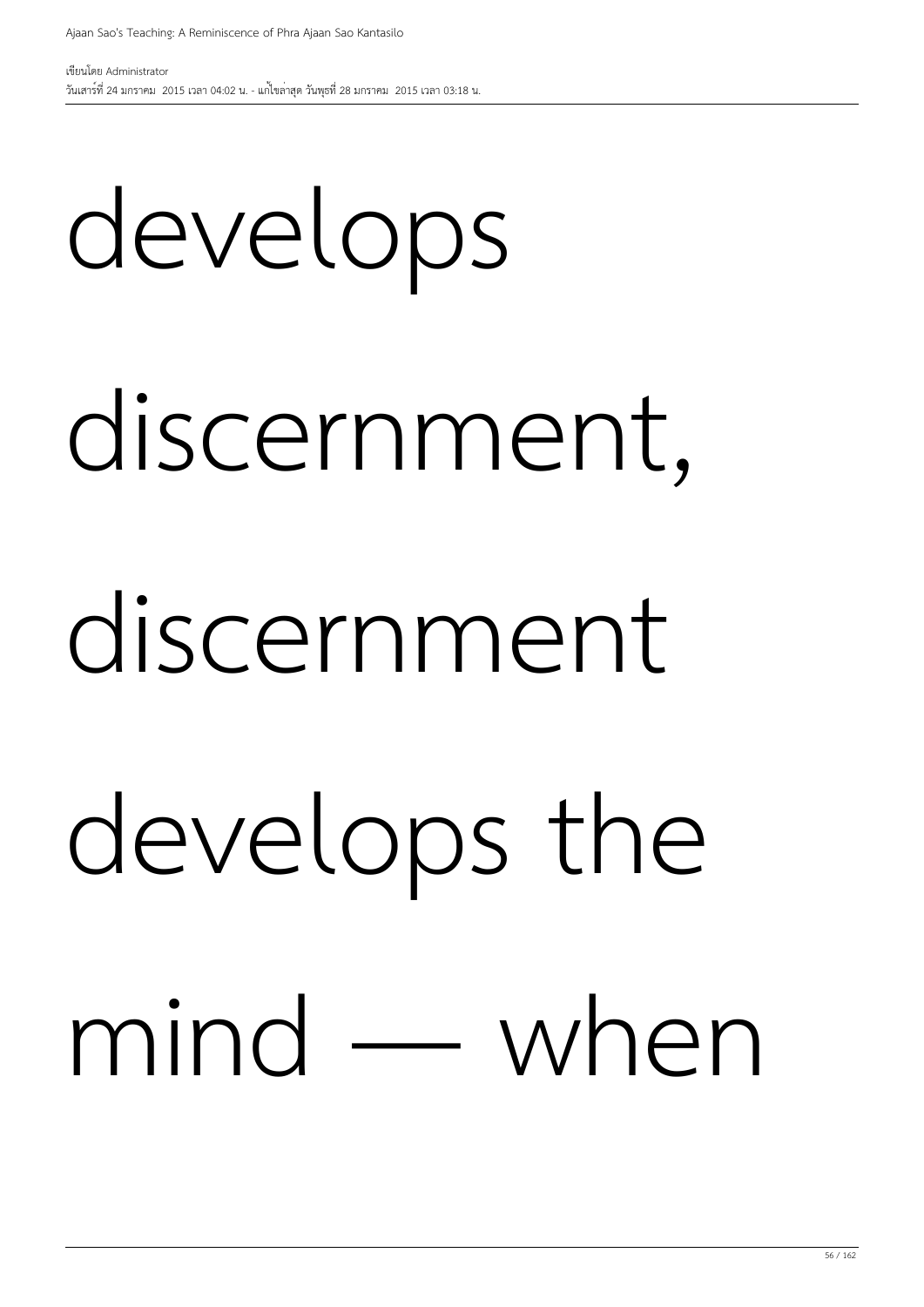# his concentration became powerful and strong, it gave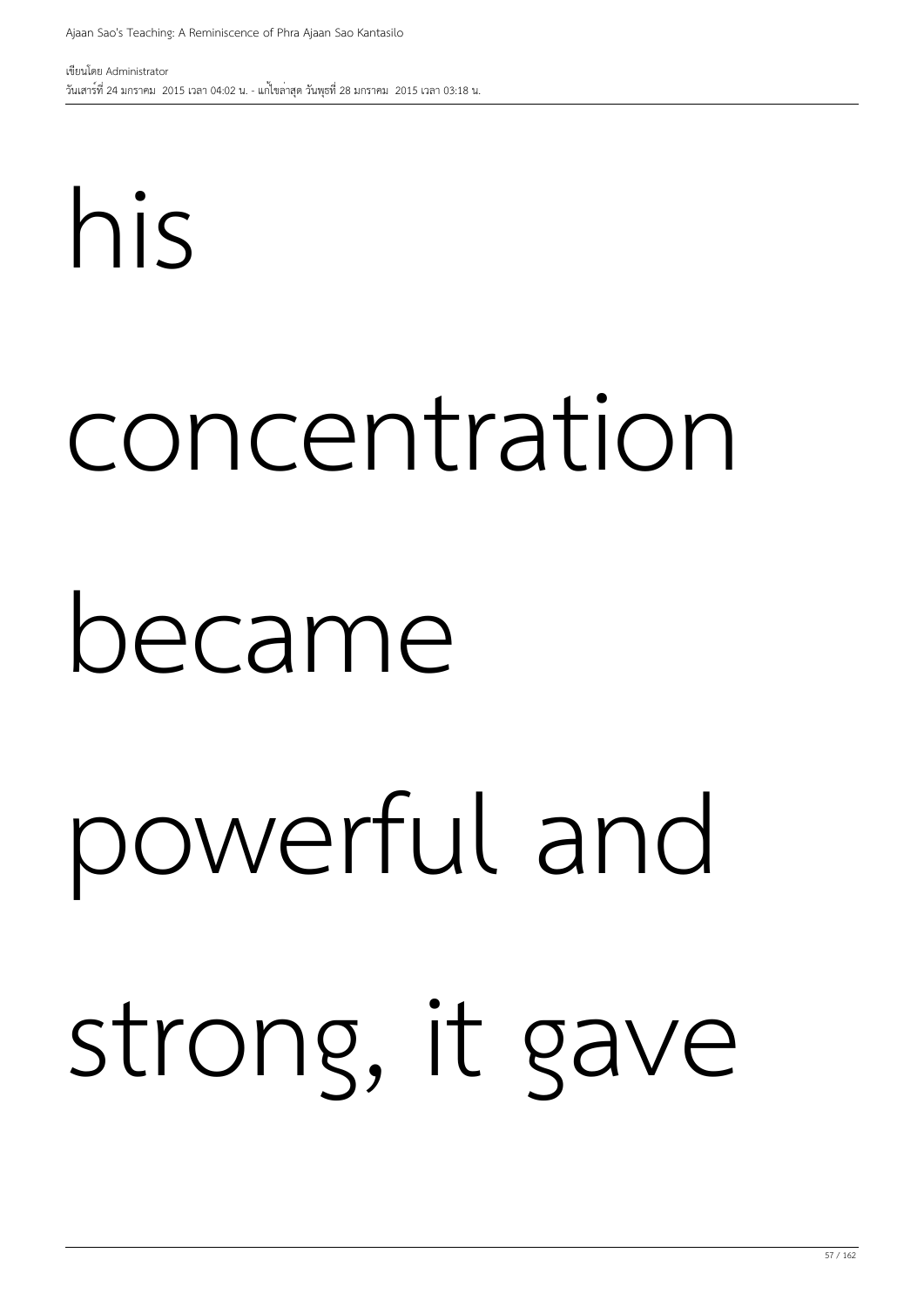# rise to abhiñña — heightened knowledge and true insight. Knowledge of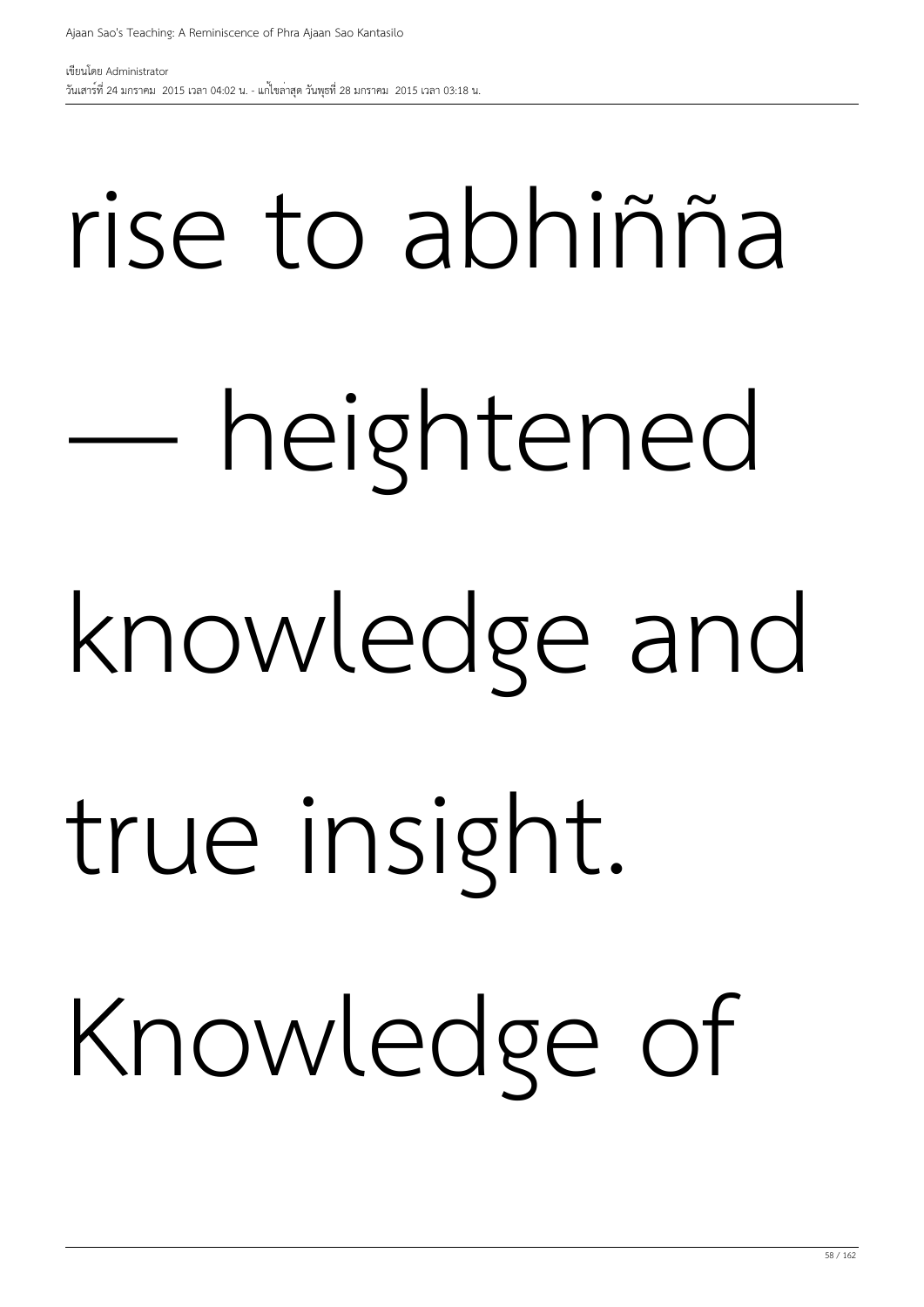what?

## Knowledge of the true nature of the mind, that is, knowing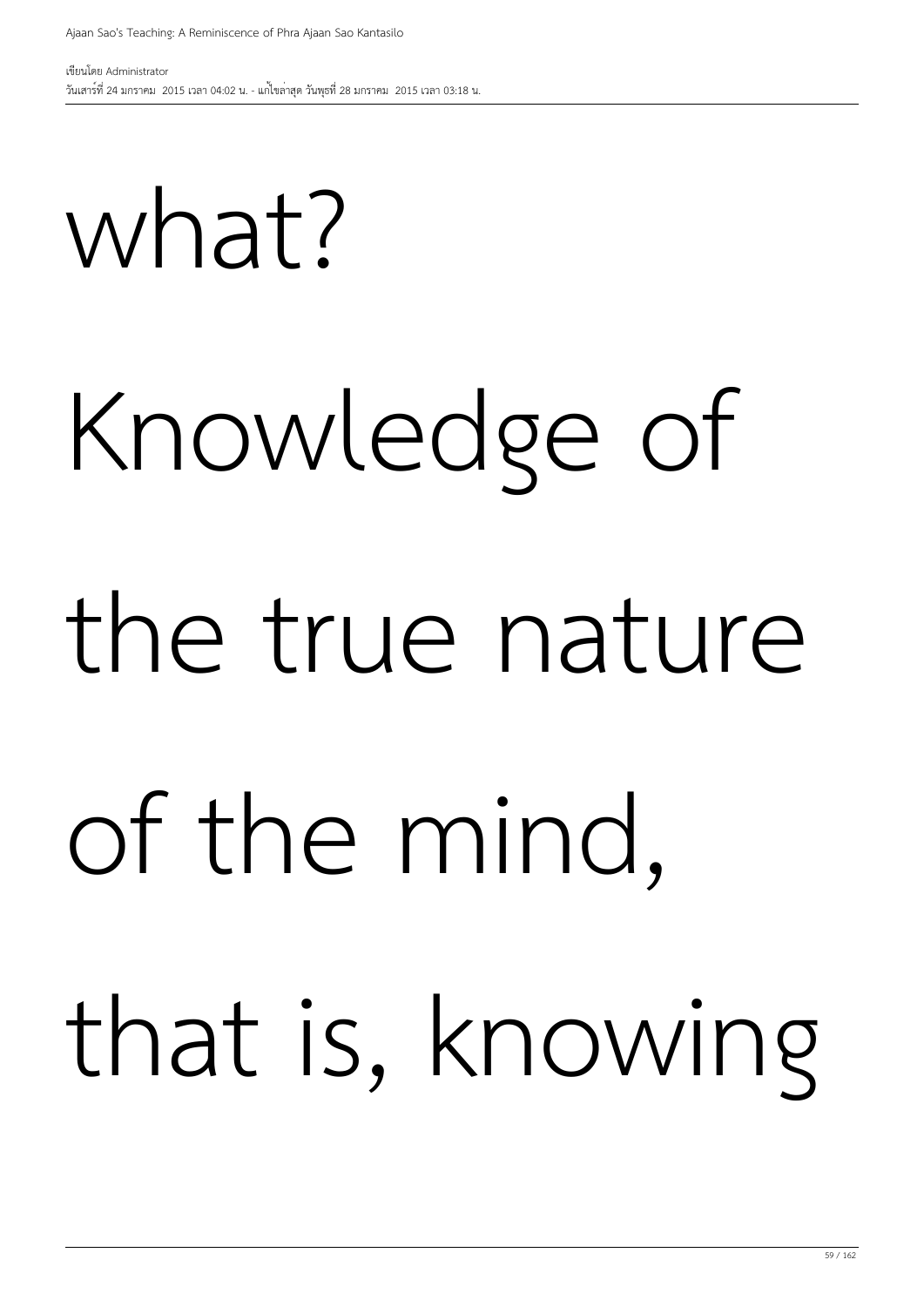# the states of the mind as they occur in the present. Or so he said.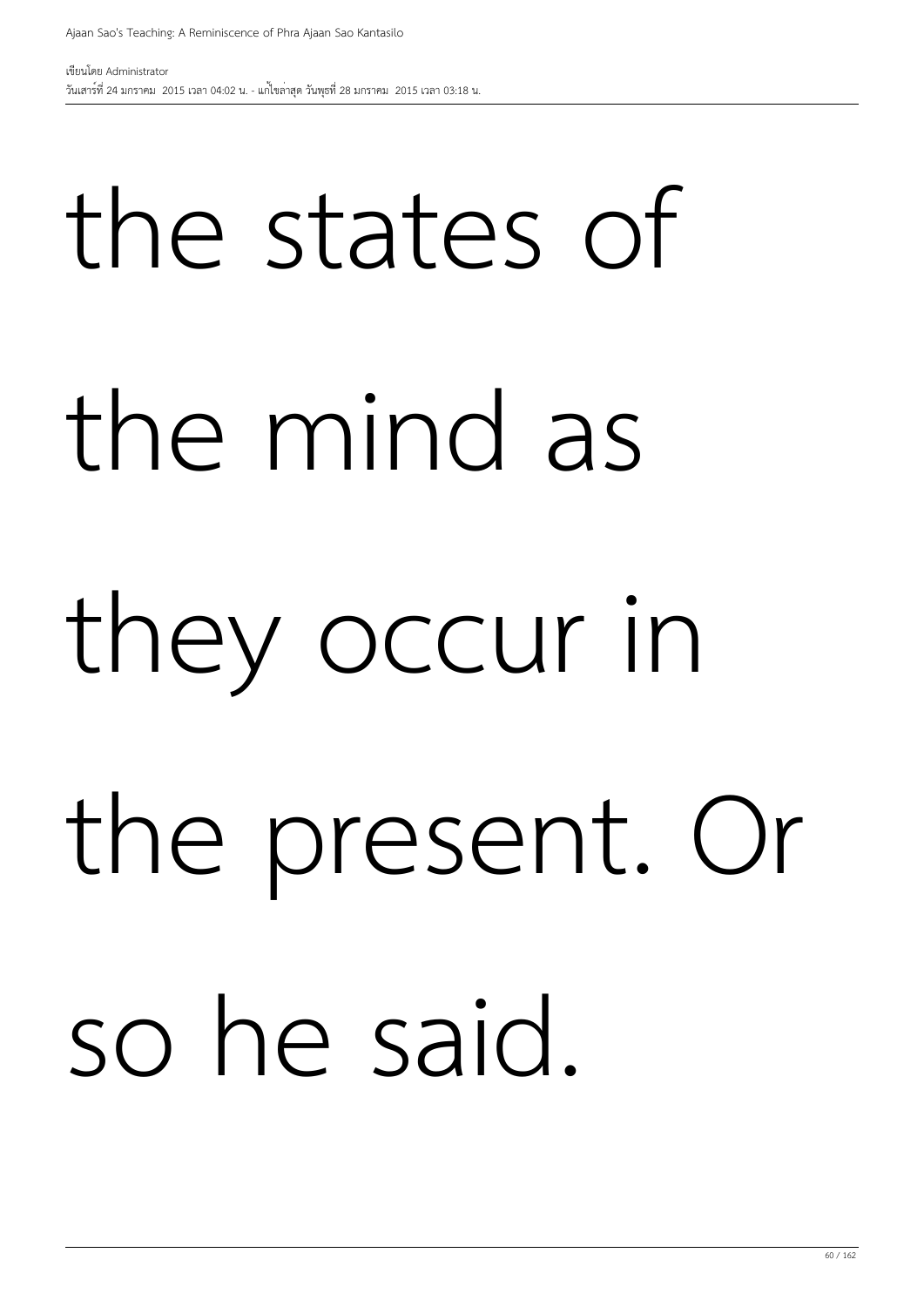## After he had left this level of

## concentration and came to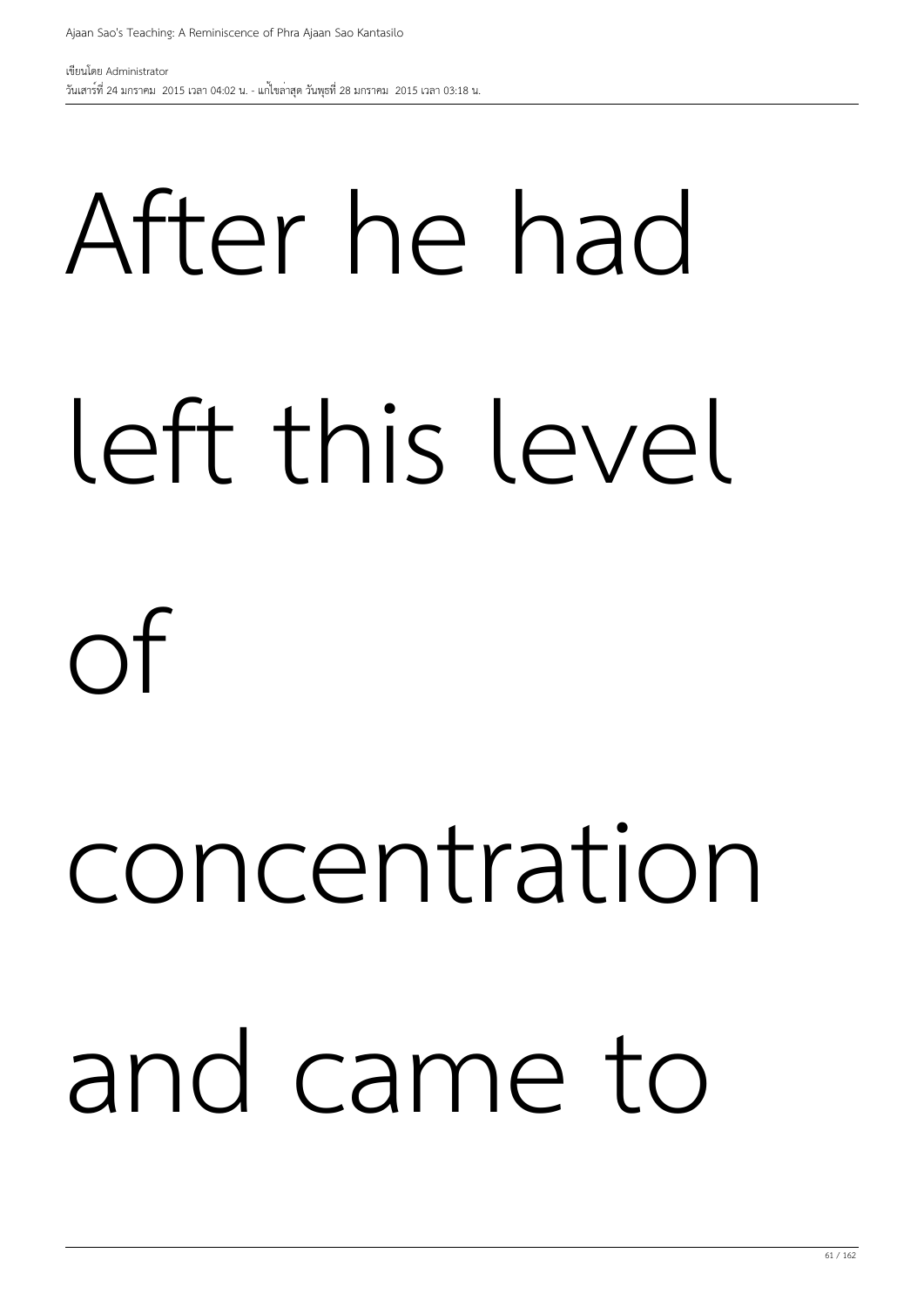## see Ajaan Sao,

### he was told,

### "This level of

#### concentration

### is fixed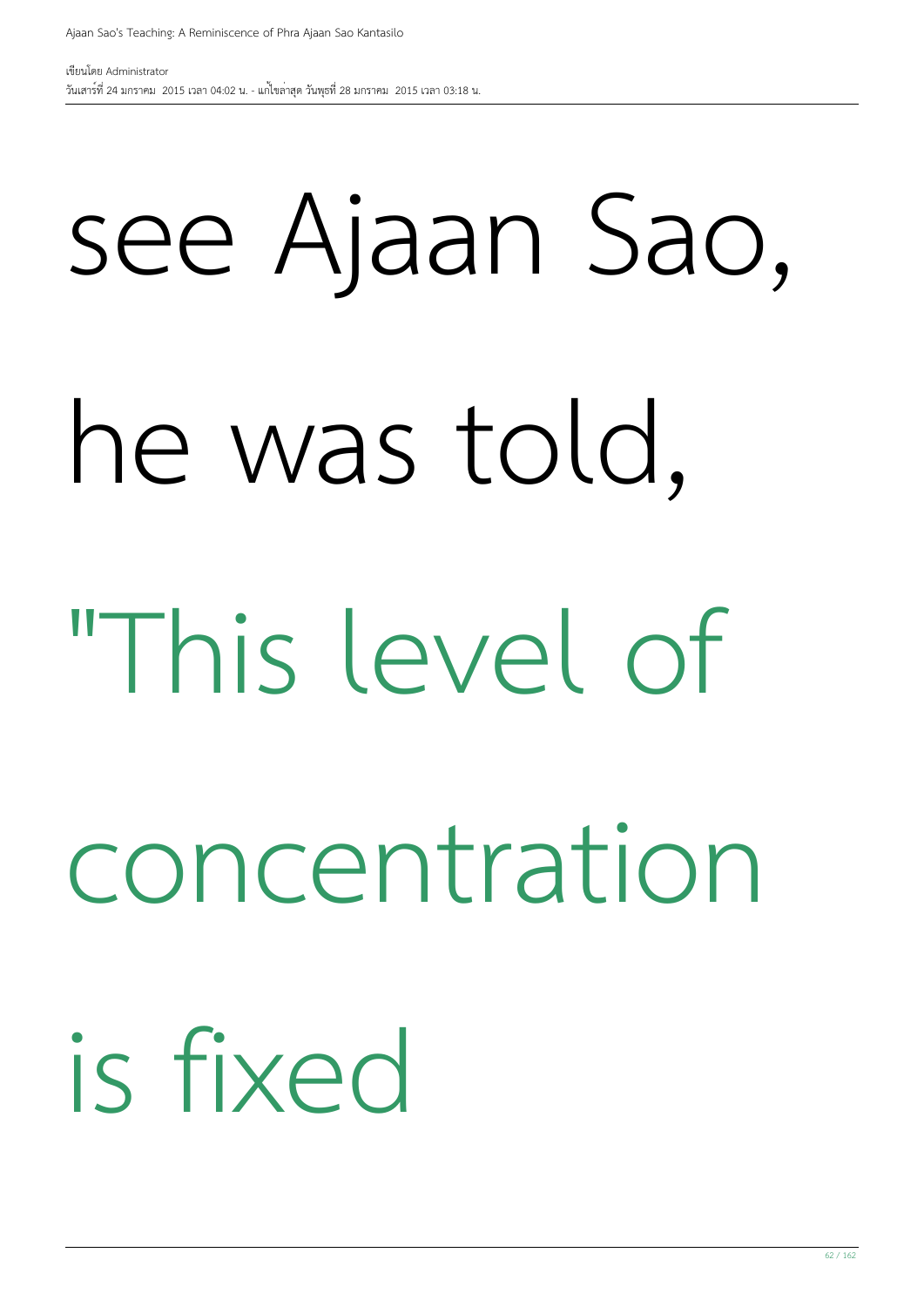# penetration (appana samadhi). You can rest assured that in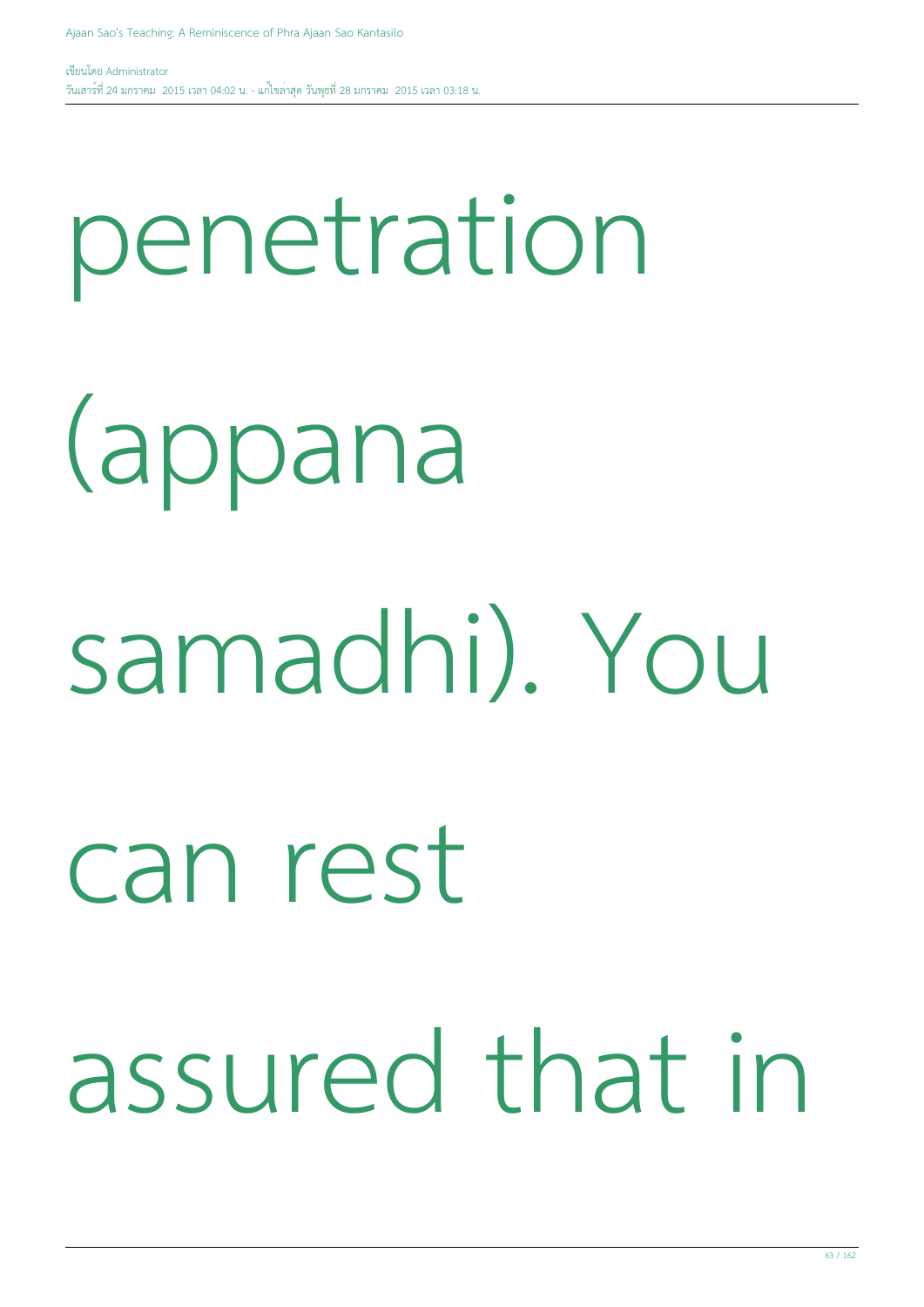### this level of

concentration

#### there is no

insight or

knowledge of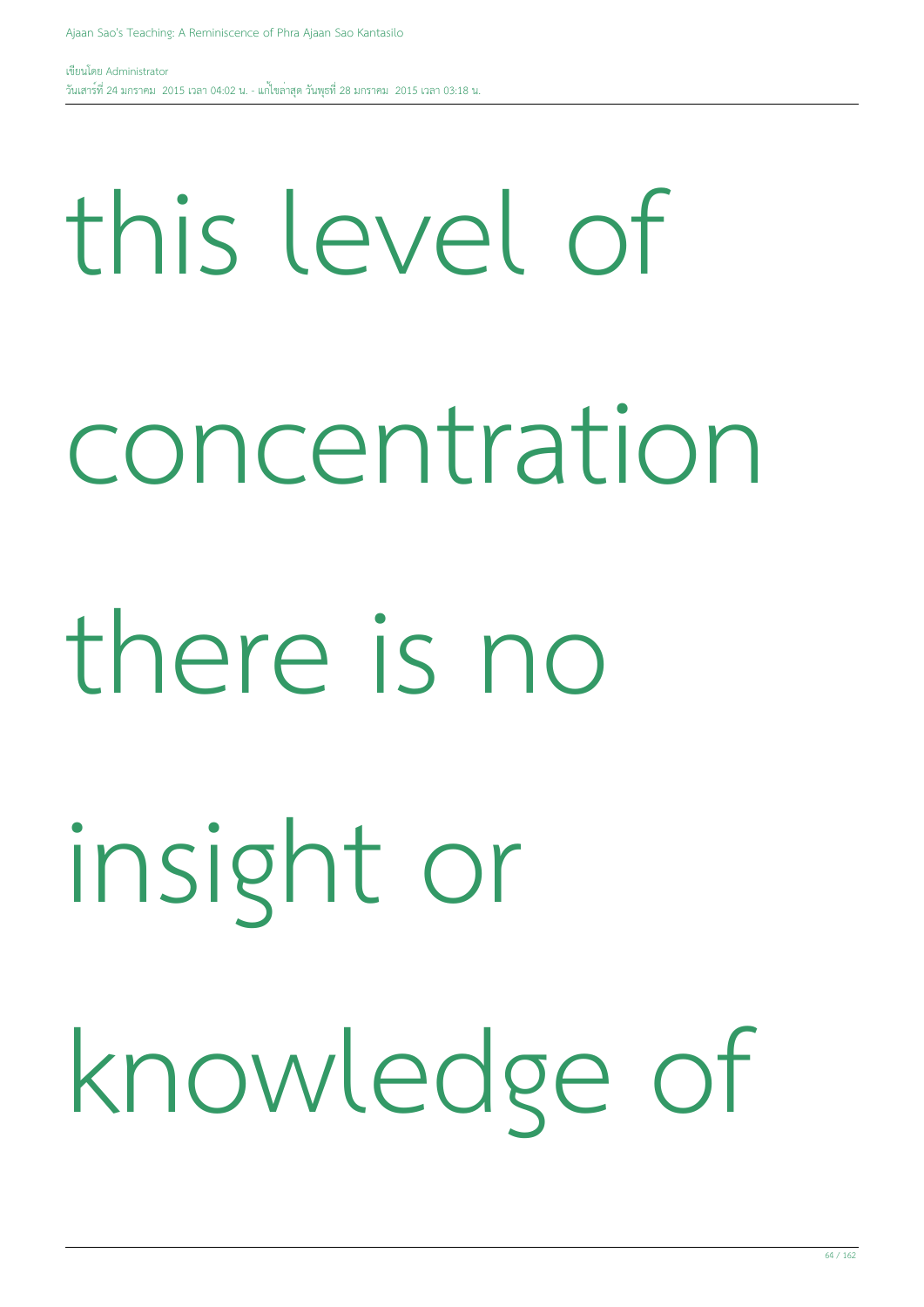# anything at all. There's only the brightness and the stillness. If the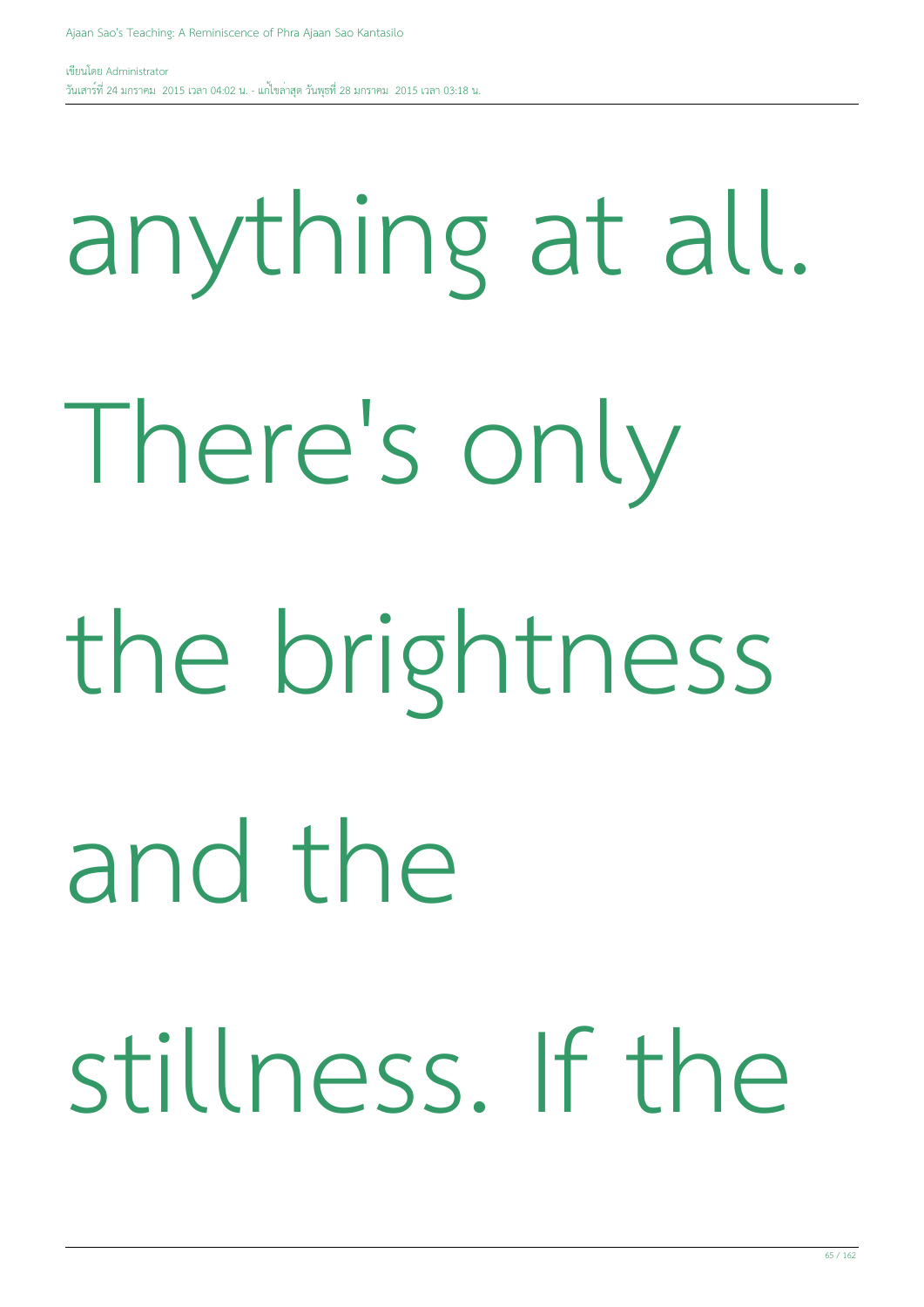## mind is forever

in that state, it

### will be stuck

simply on that

level of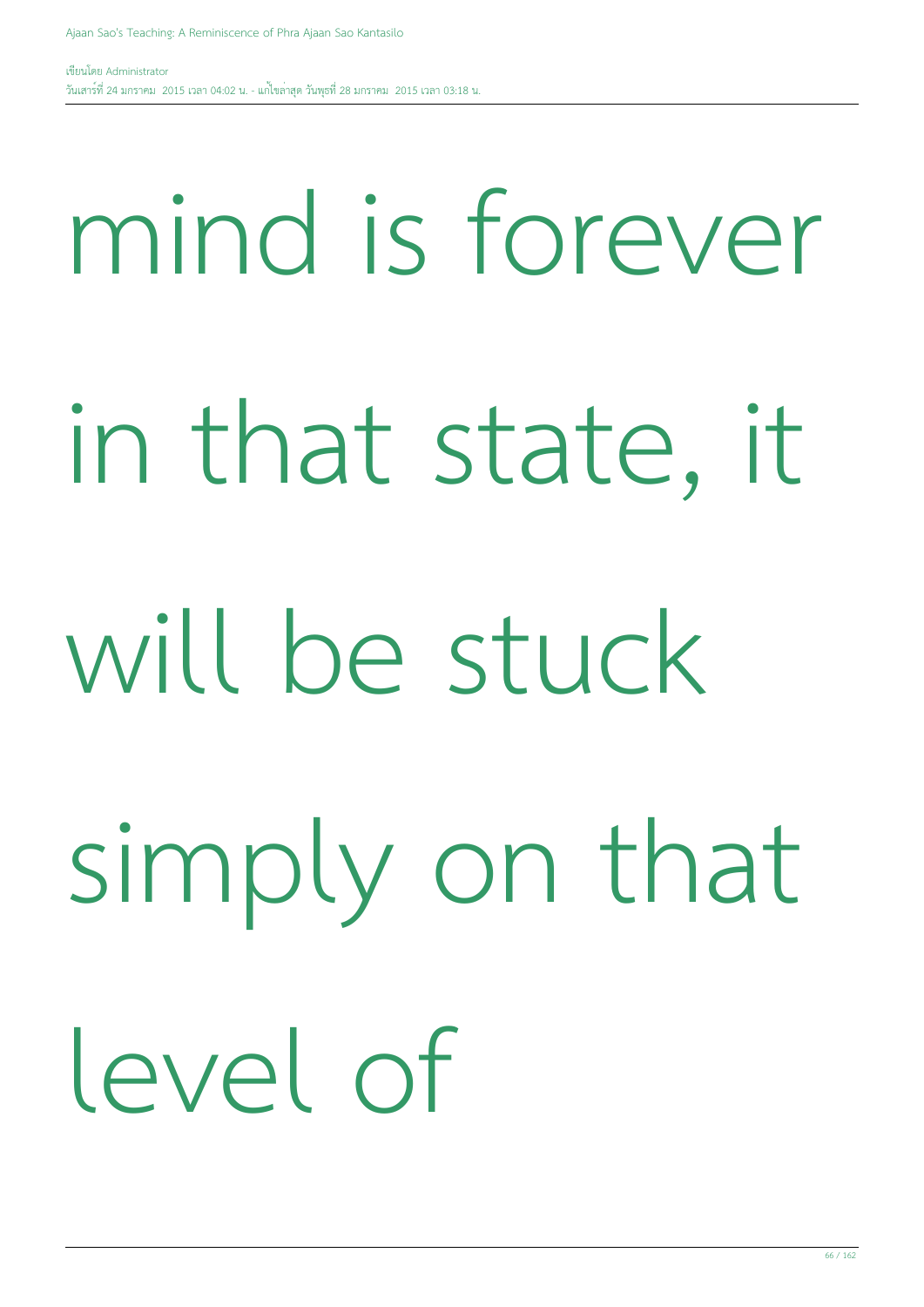#### stillness. So

once you've

### made the mind

still like this,

## watch for the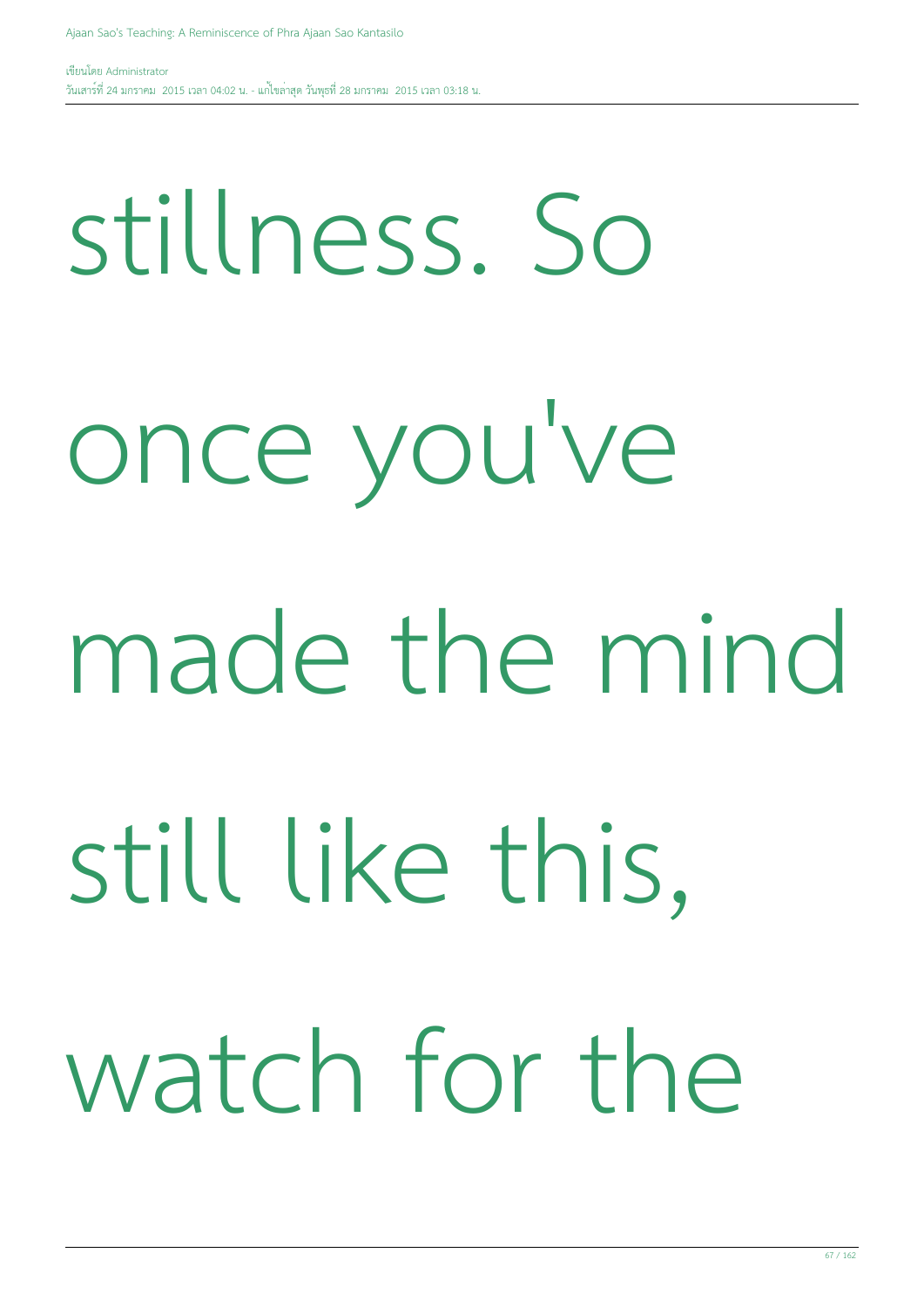#### interval where

## it begins to stir out of its

## concentration. As soon as the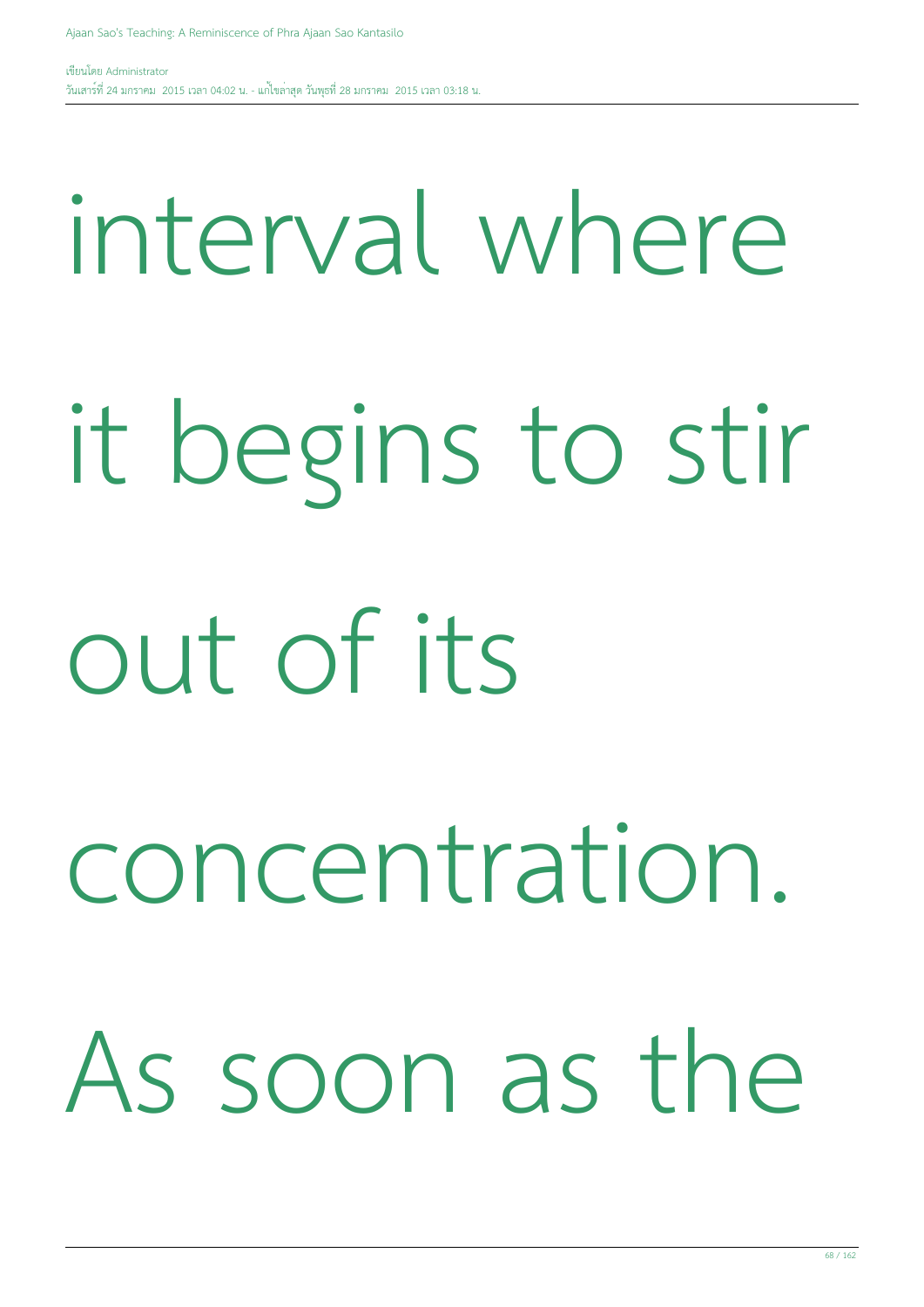# mind has a sense that it's beginning to take up an object — no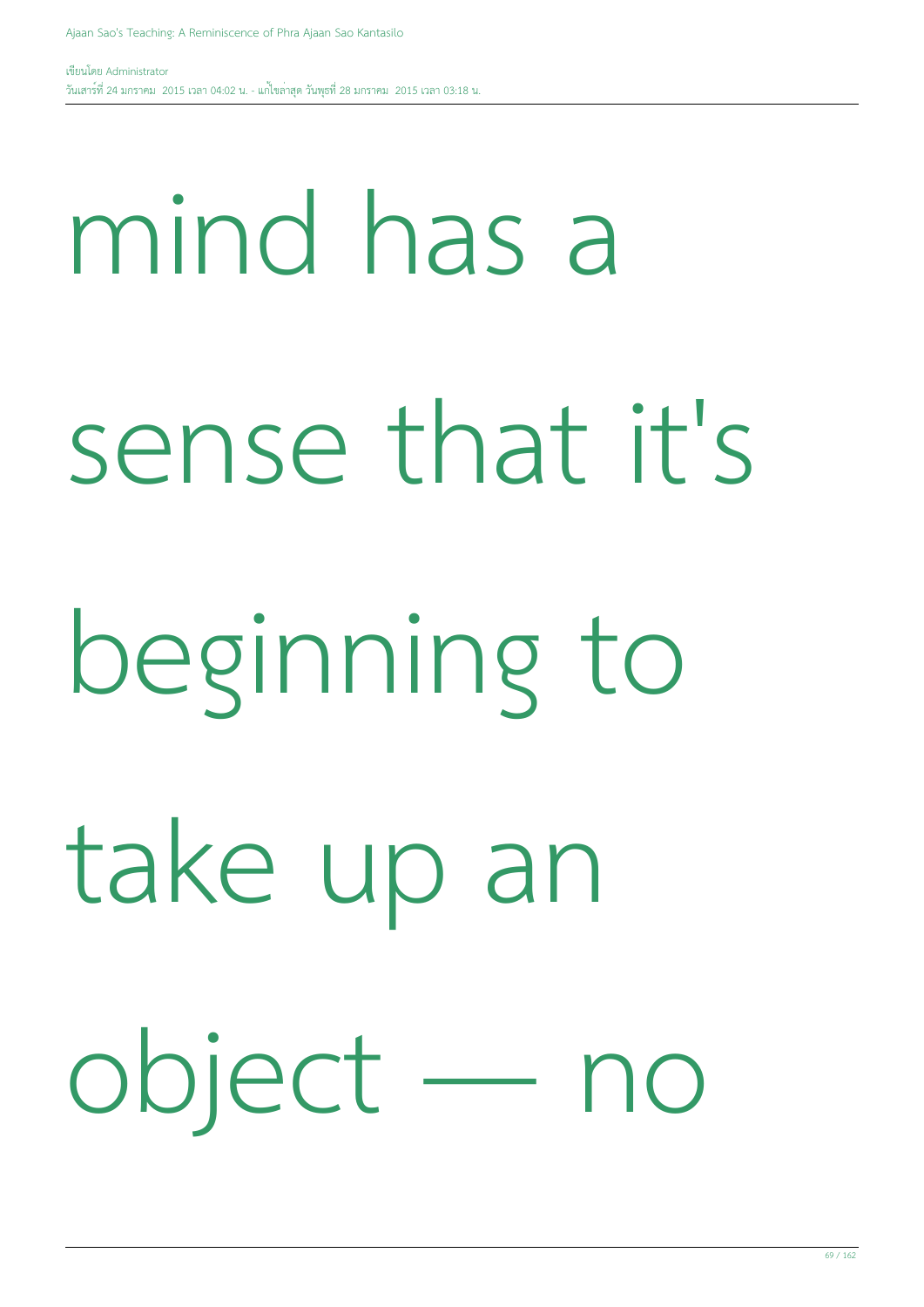#### matter what

object may

appear first —

focus on the

act of taking up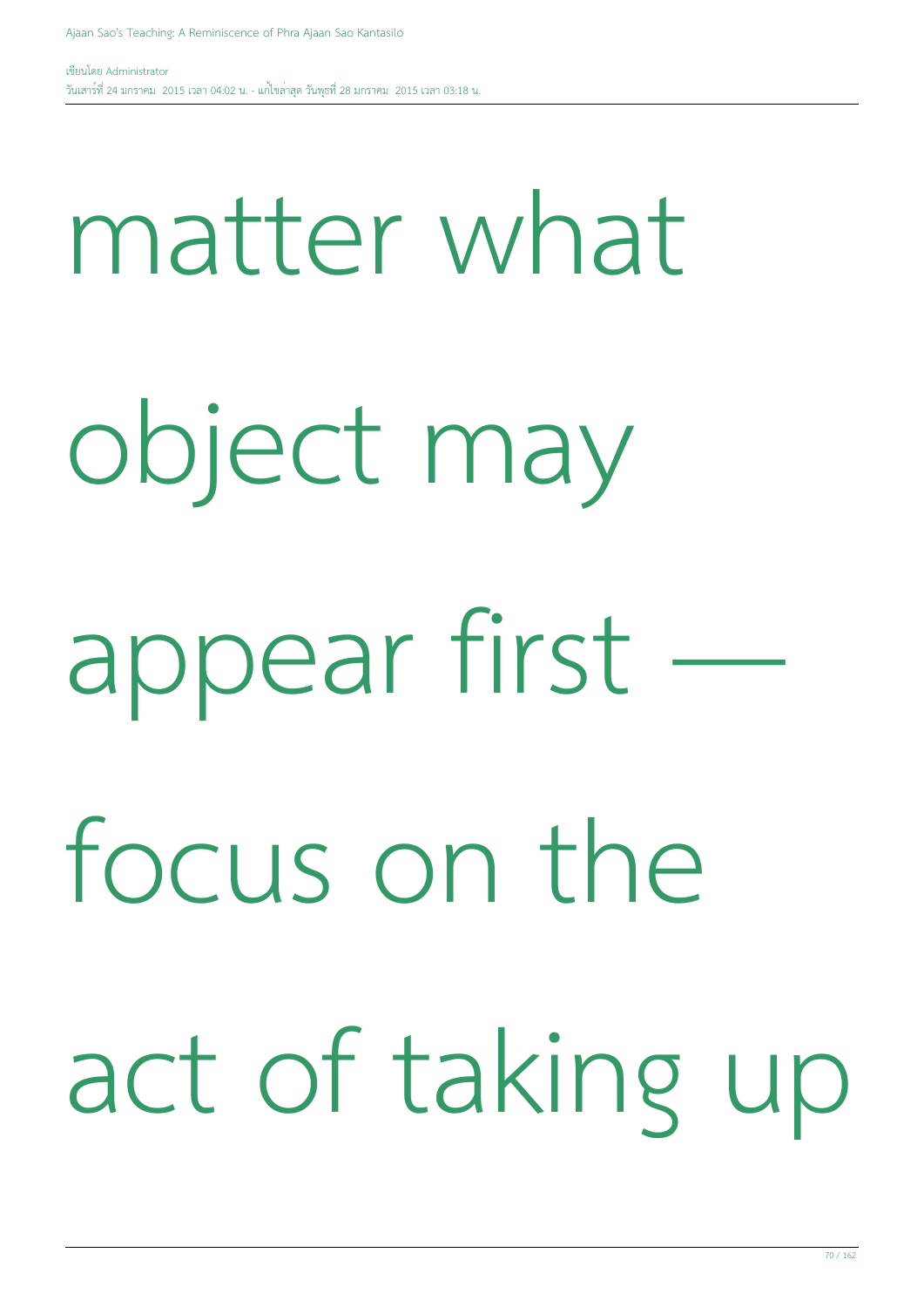### an object.

### That's what

### you should

### examine."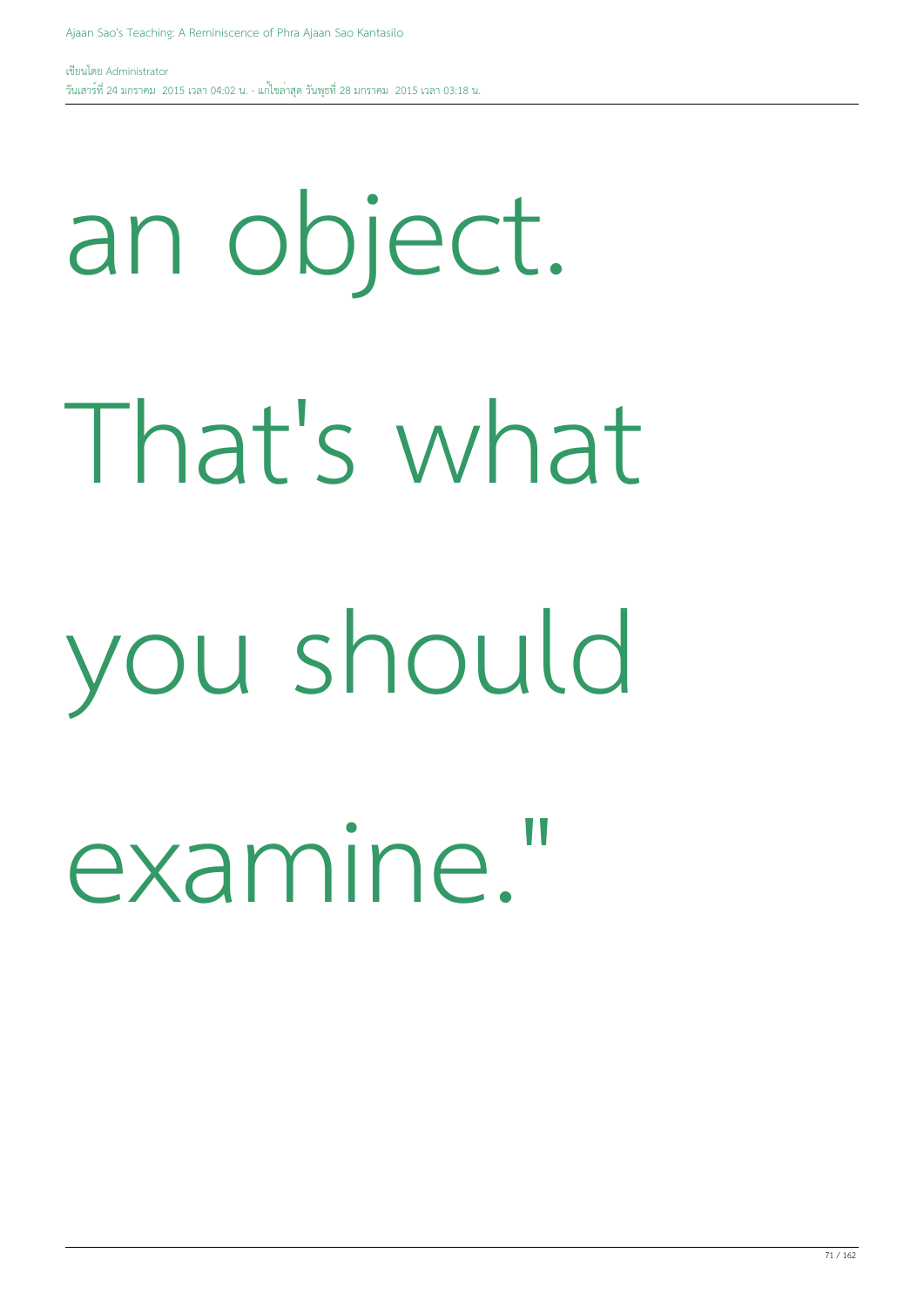# The monk followed the

### Ajaan's

## instructions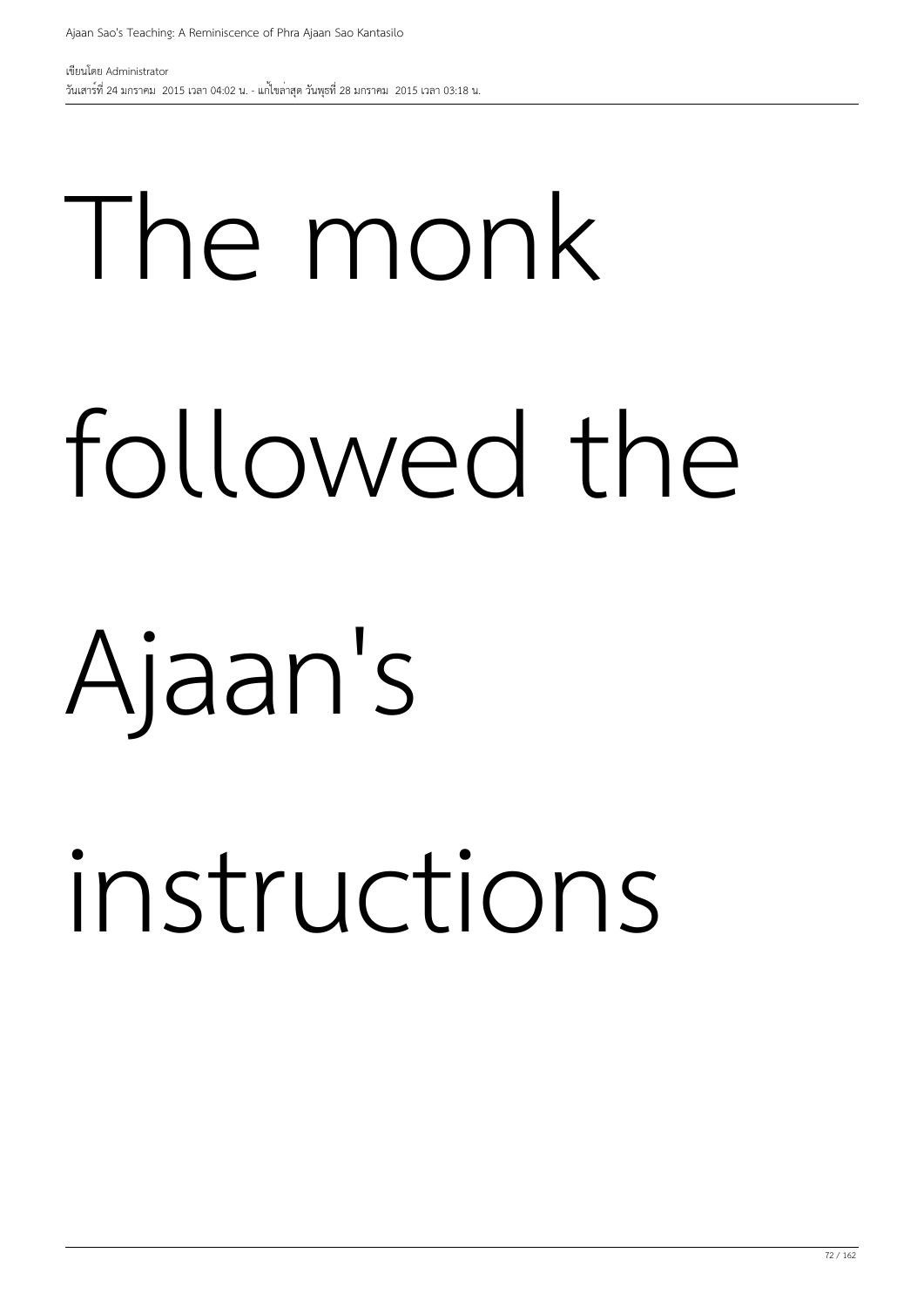# and afterwards he was able to make fair

progress in the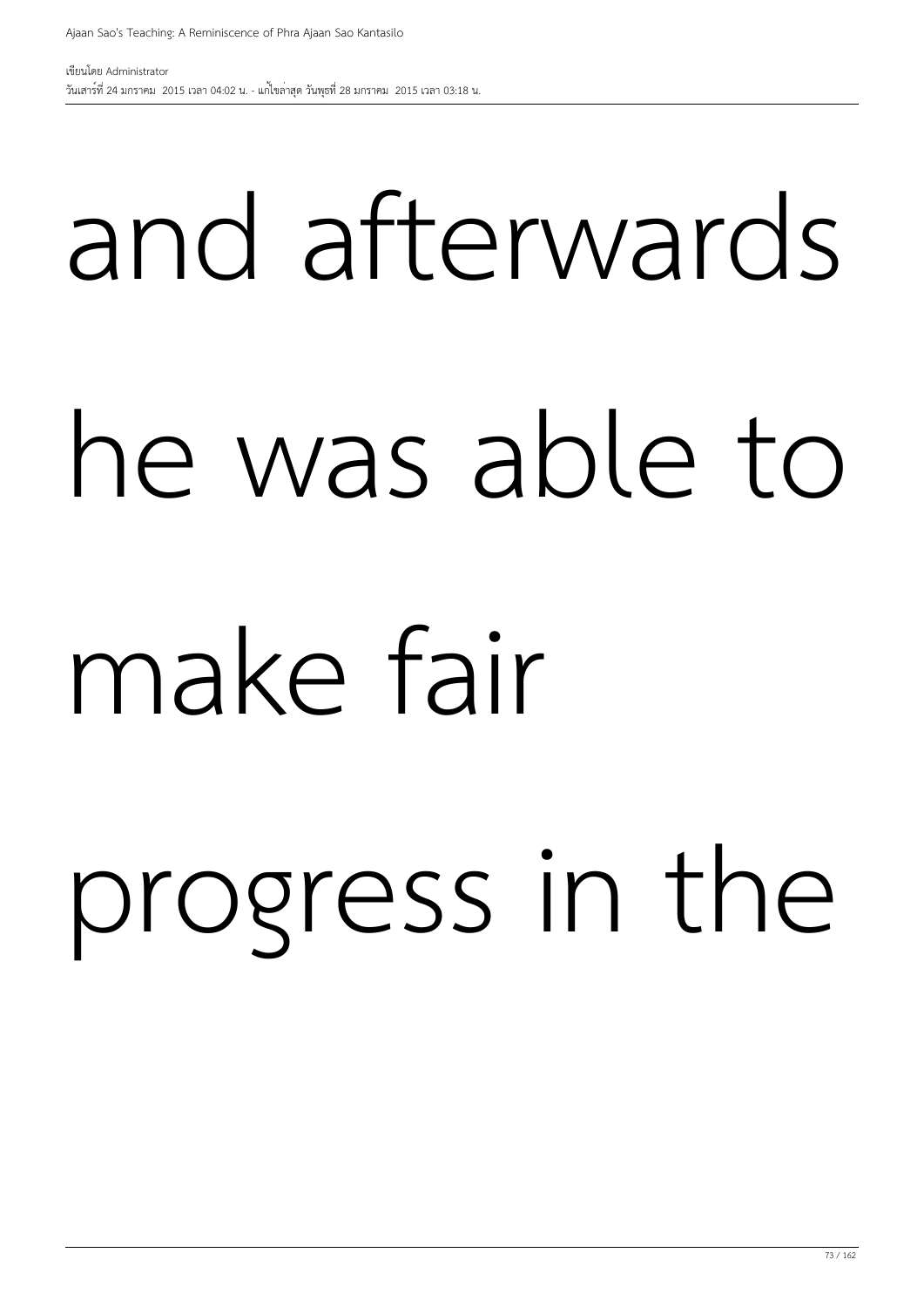### level of his

#### mind.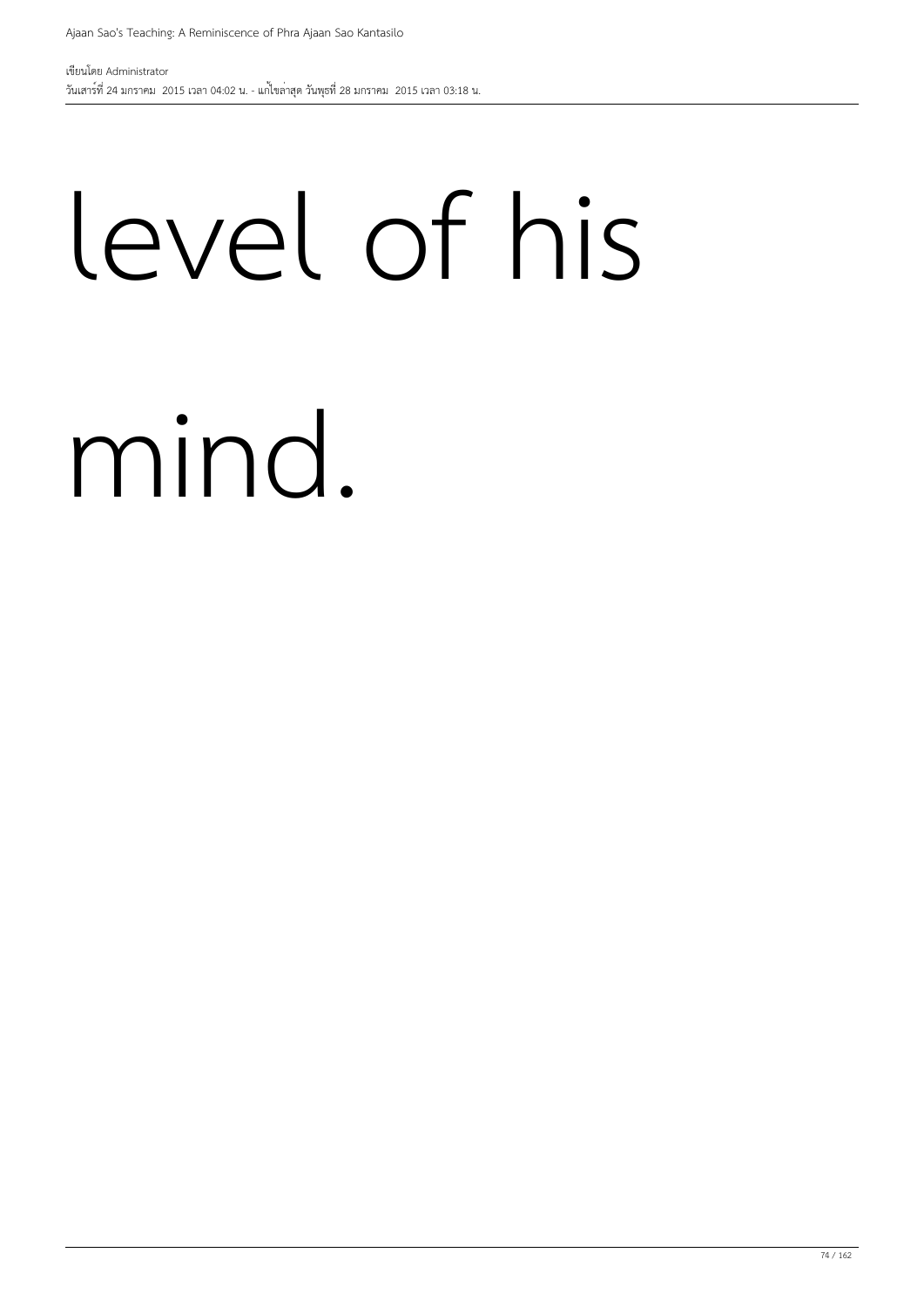### หลวงปลิงท์ ชื่นตยาคโม

#### Phra Ajaan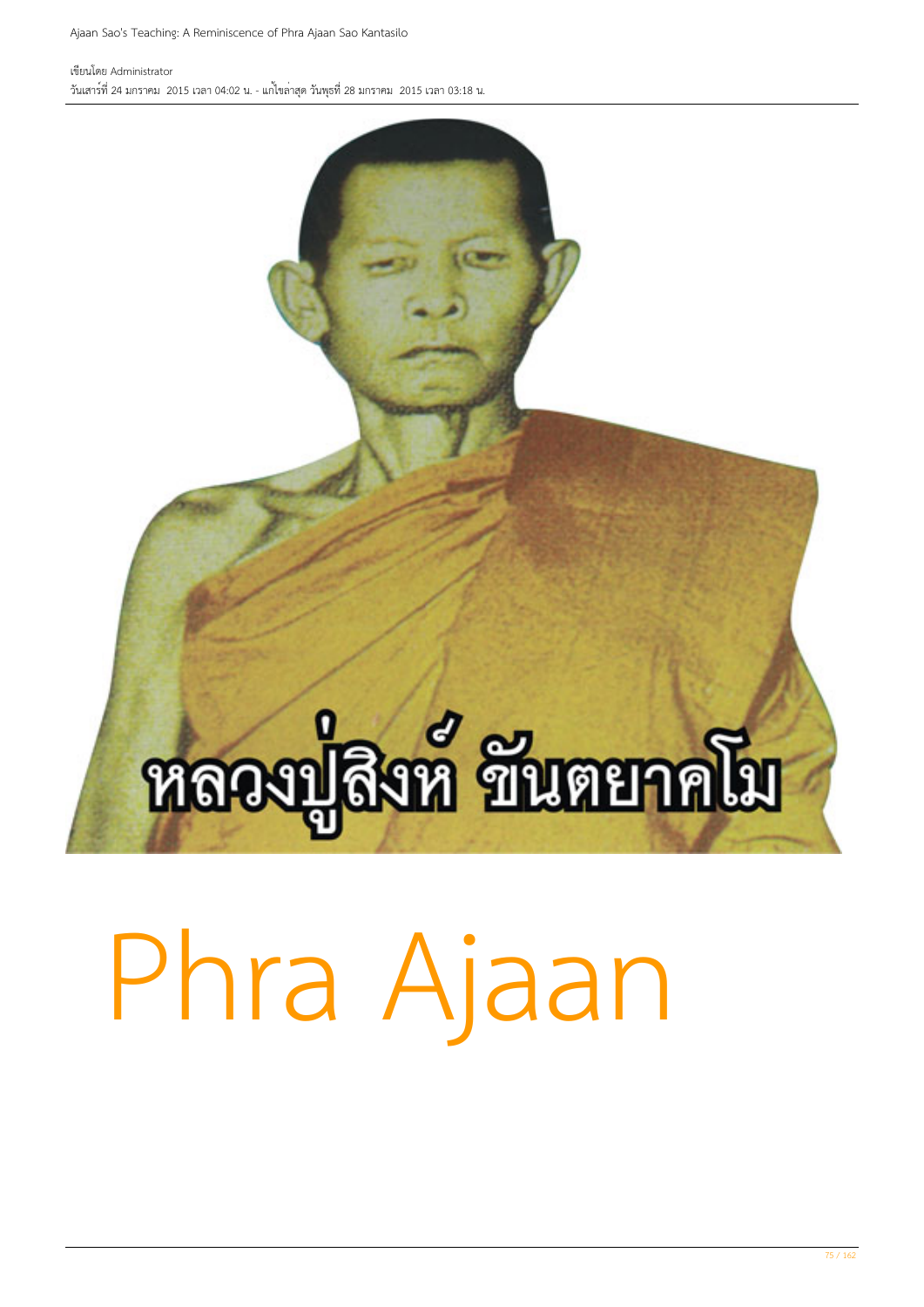### Singh

### Khantayaagam

## o A senior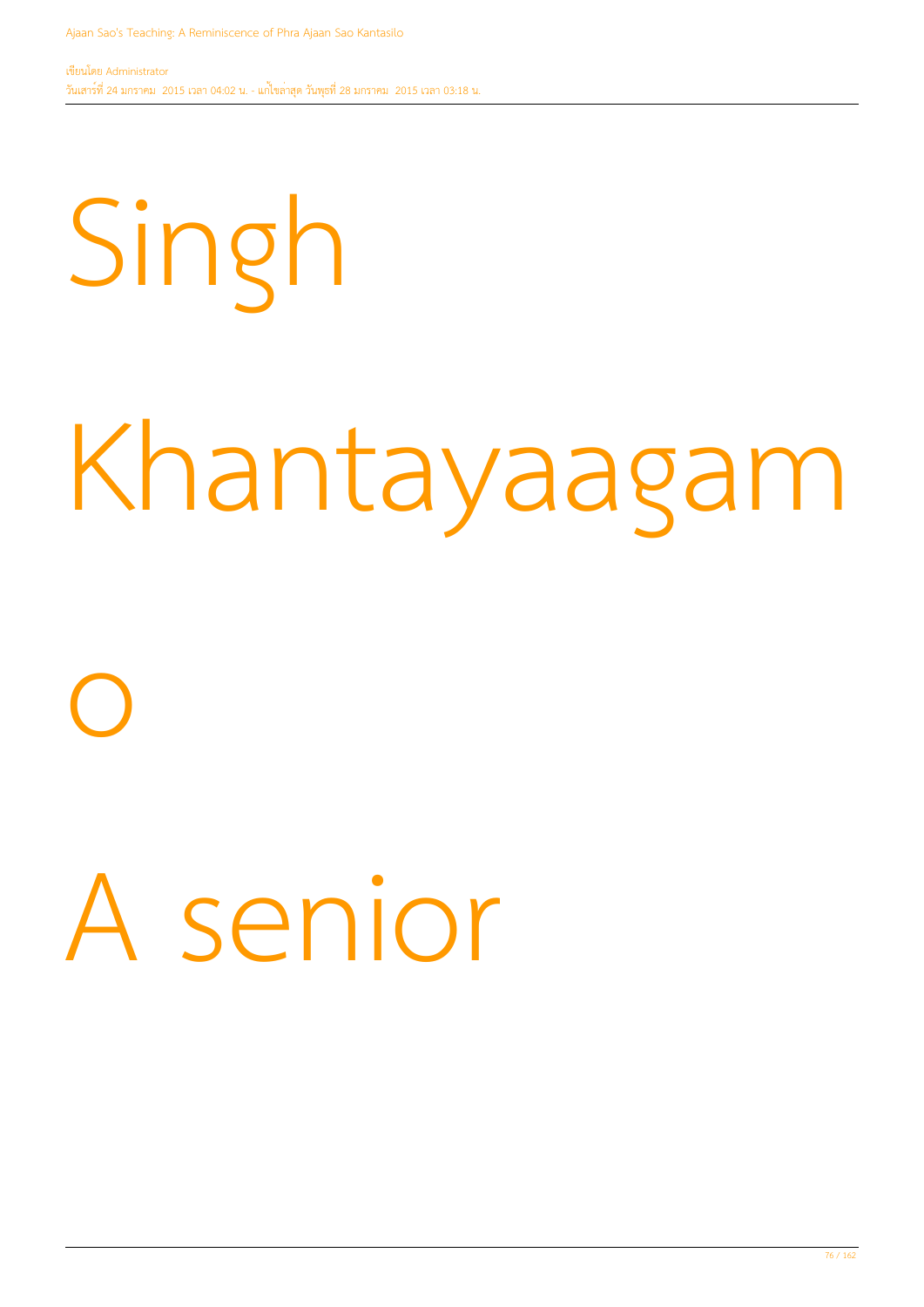# Buddhist monk at Wat Pa Salawan, Nakhon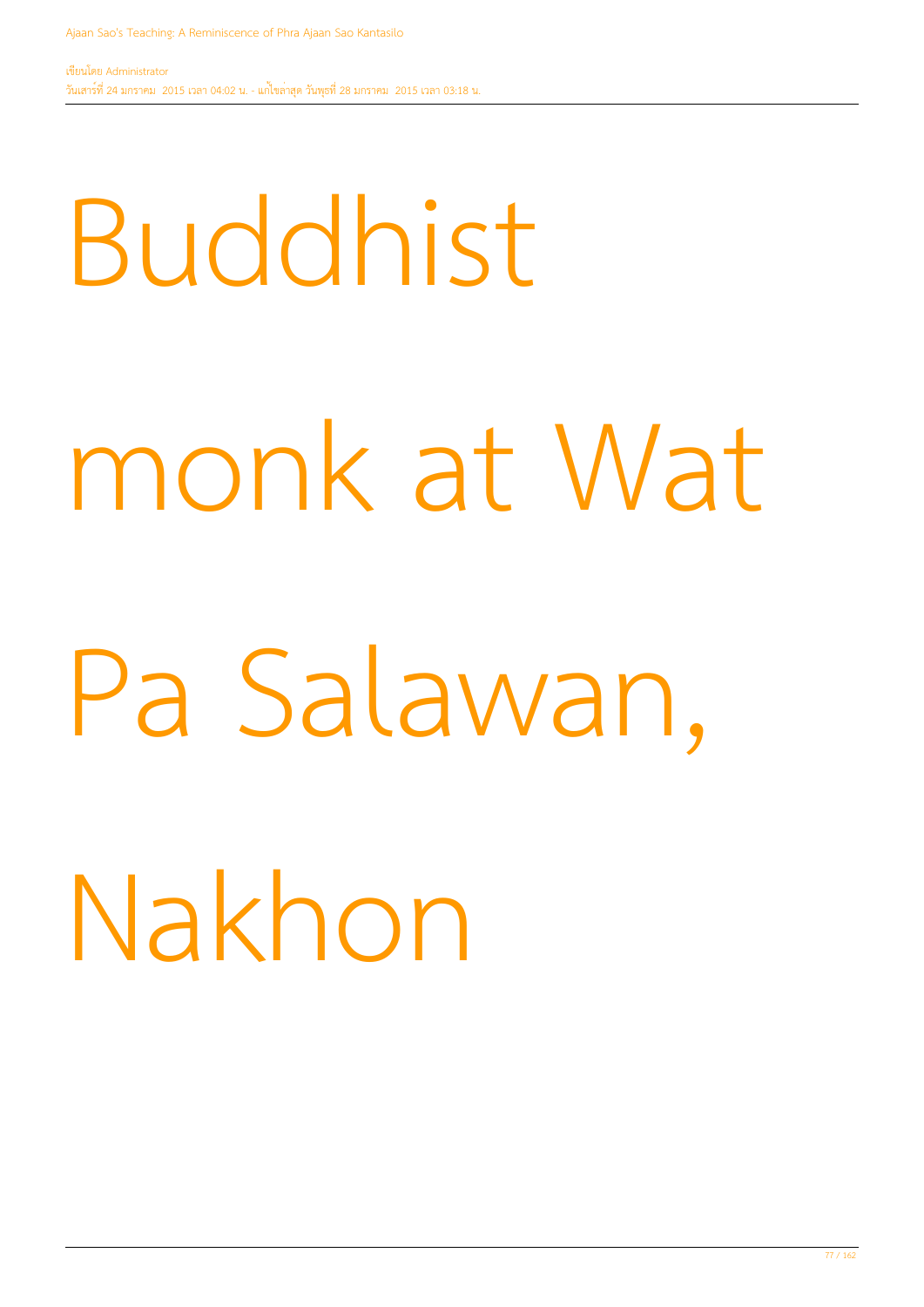#### Ratchasima

Province,

#### northeastern

Thailand.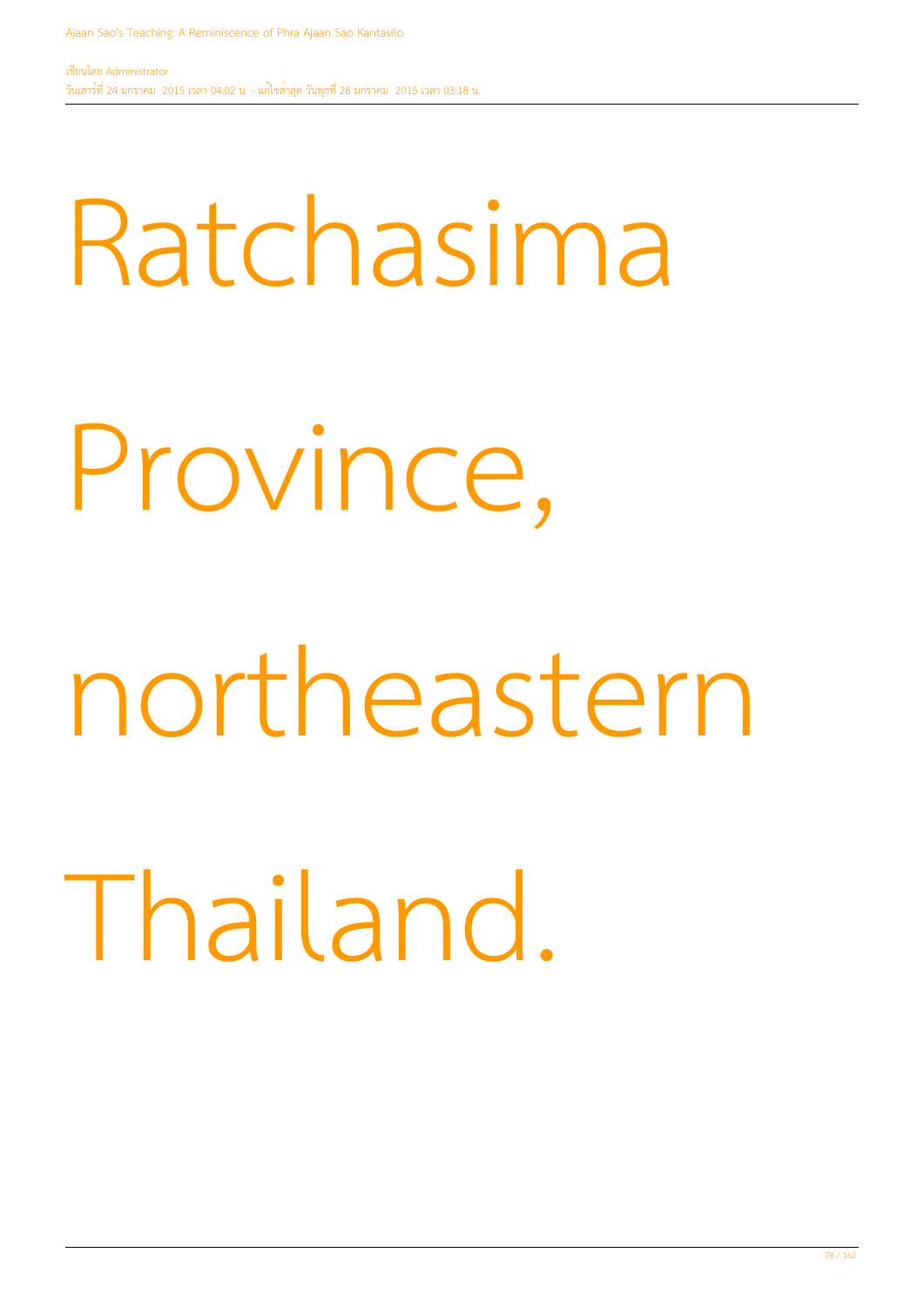## A Student of Phra Ajaan Sao Kantasilo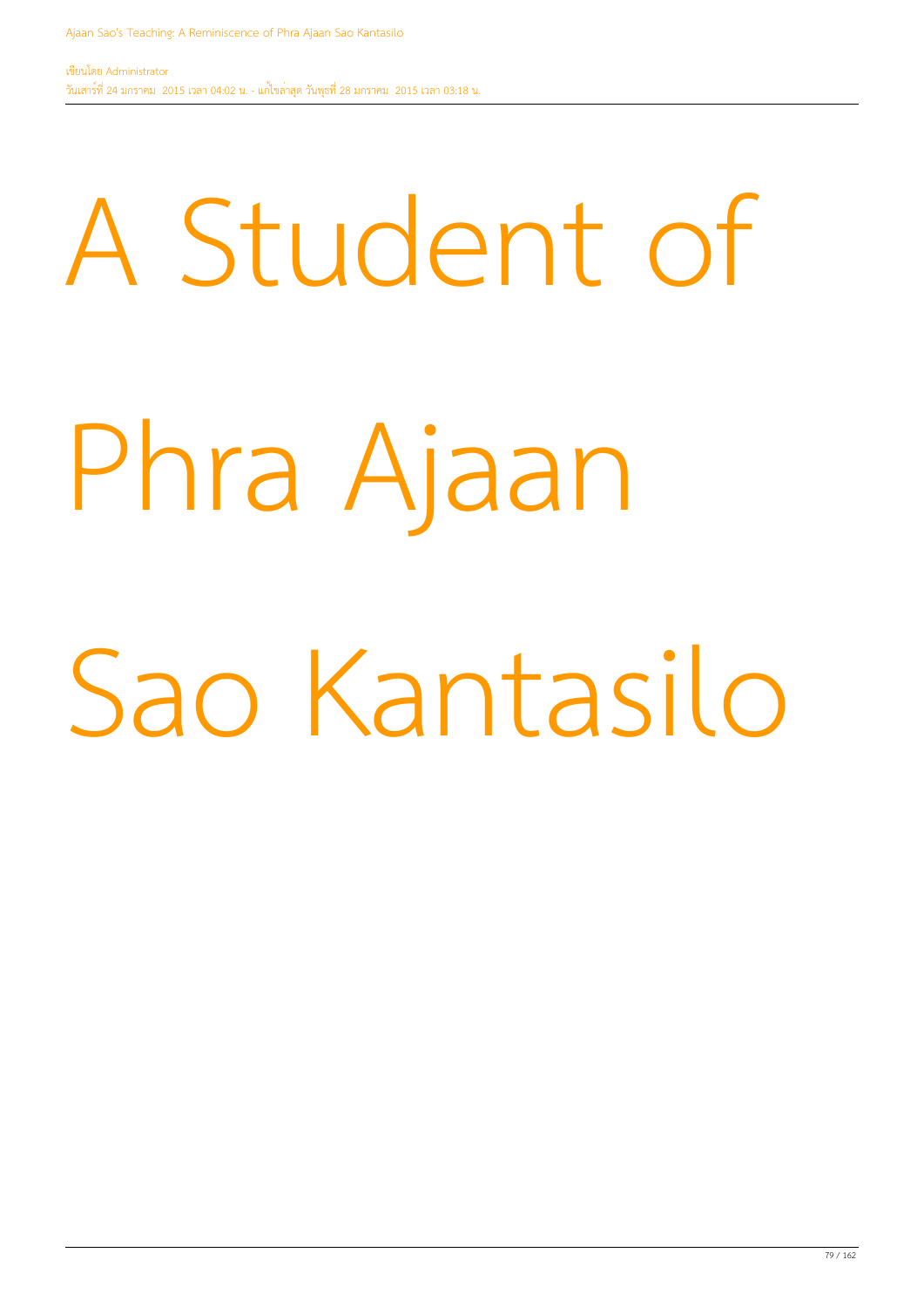# This is one instance of

#### how Phra

#### Ajaan Sao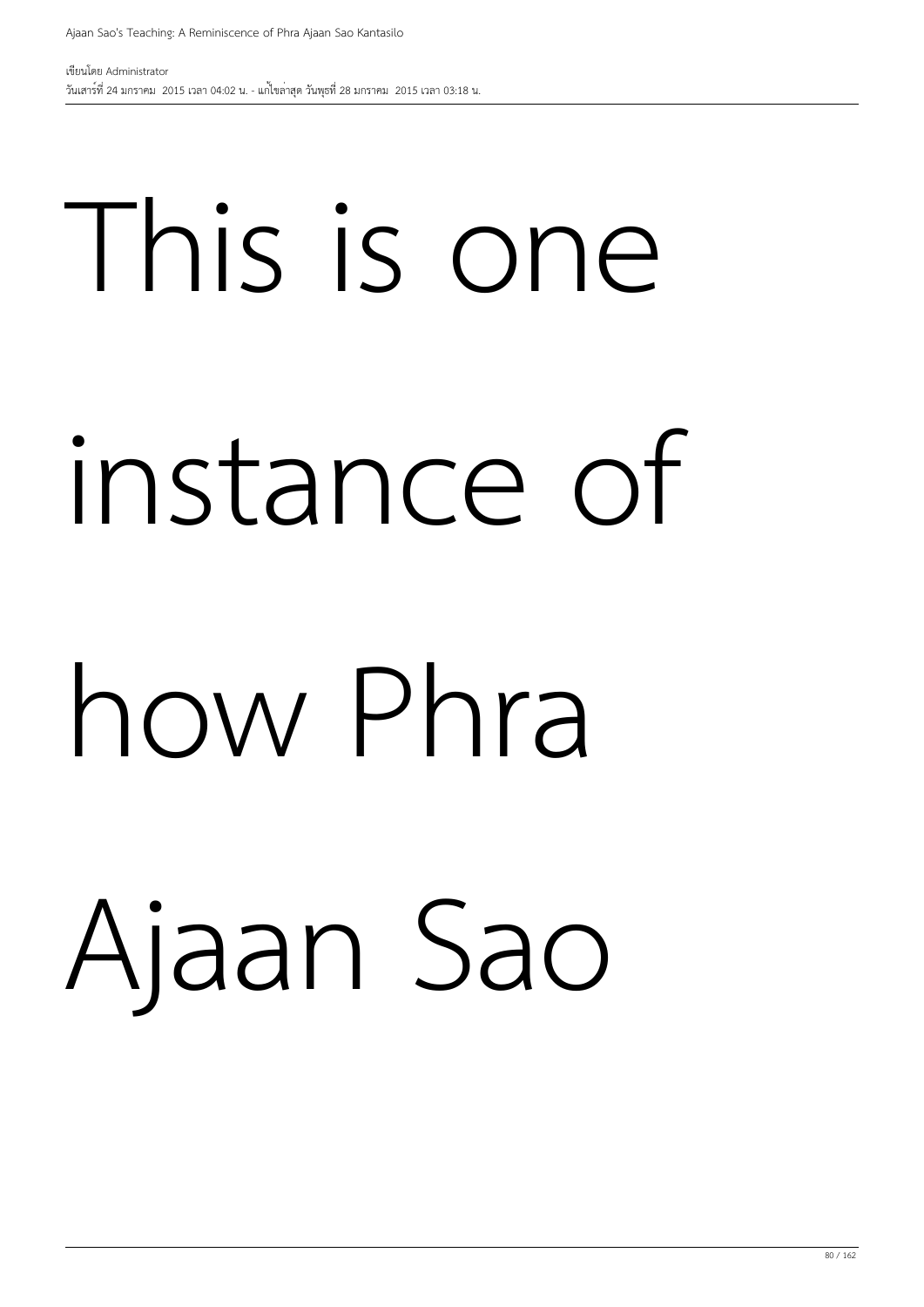## taught his pupils teaching just a little at a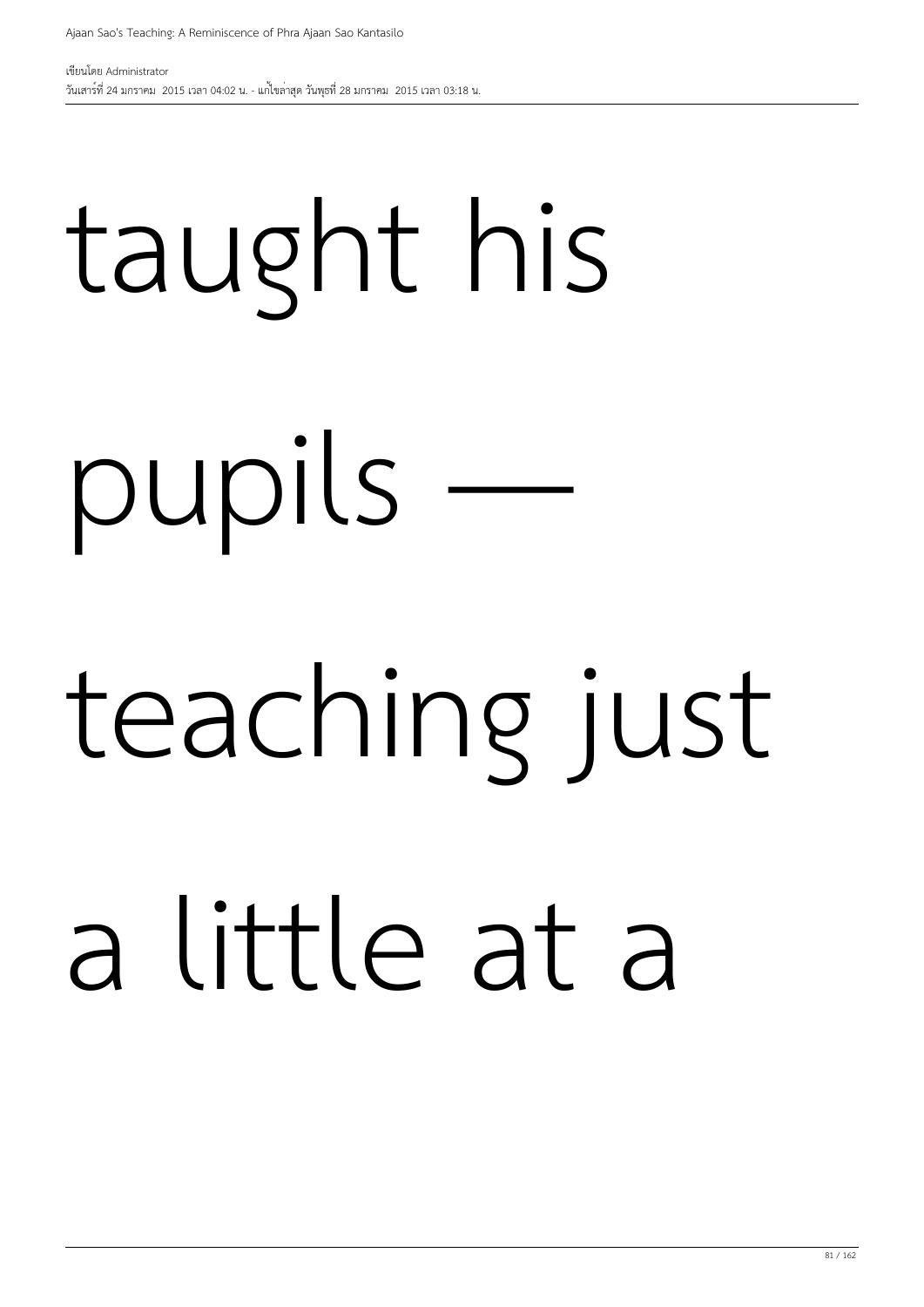# time, giving only the very heart of the practice,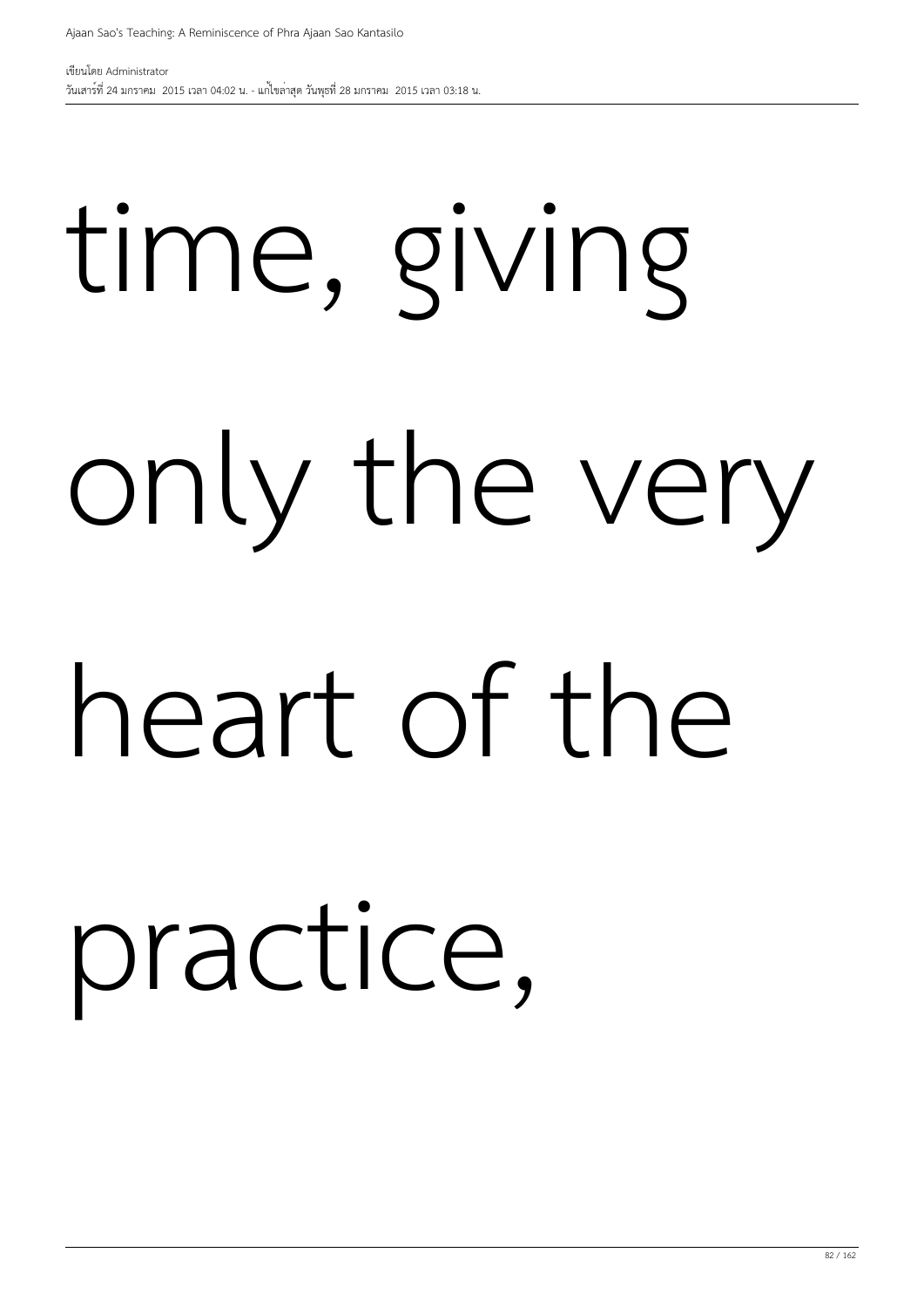# almost as if he would say, "Do this, and this, and this,"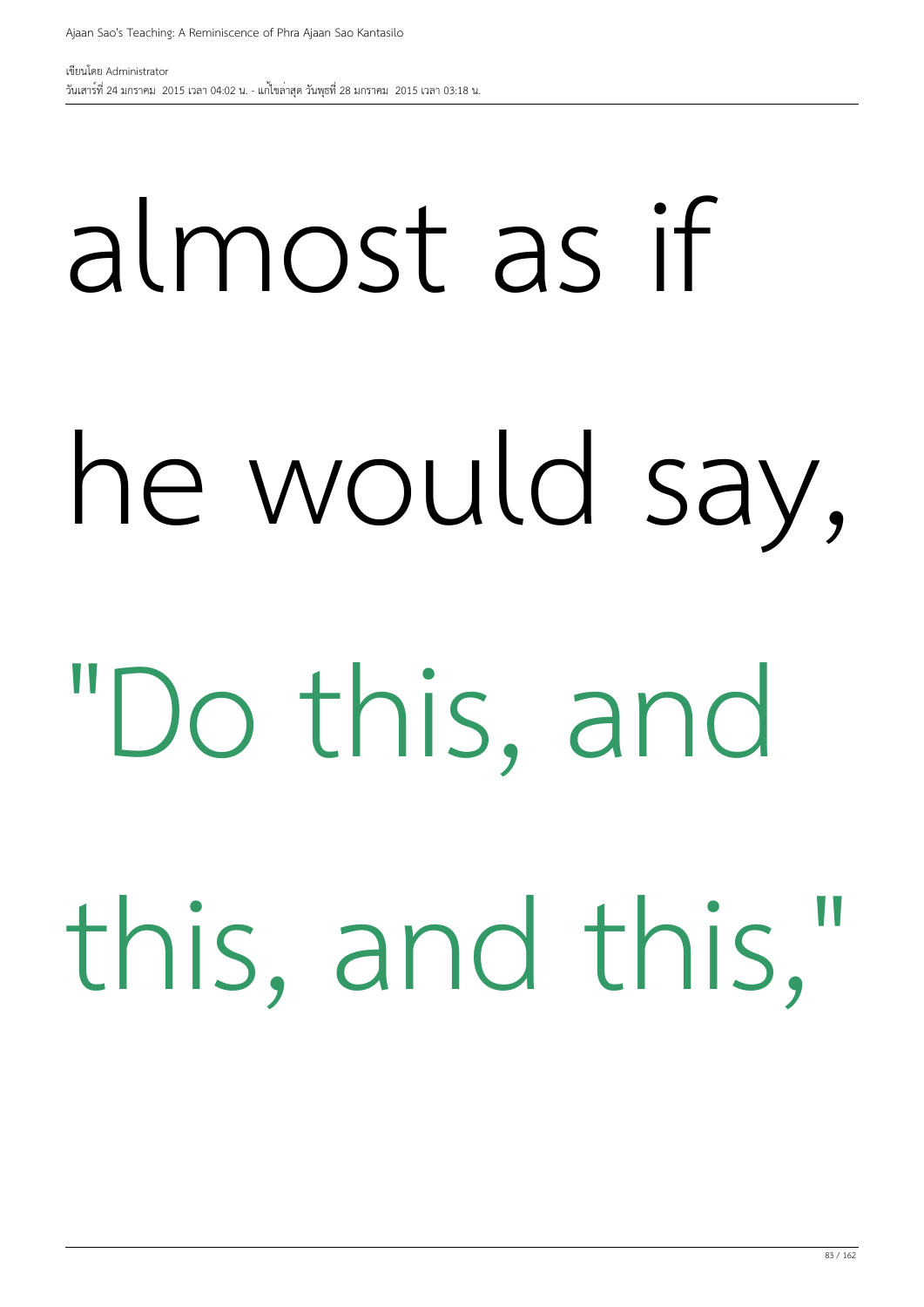### with no explanations

#### at all.

#### Sometimes I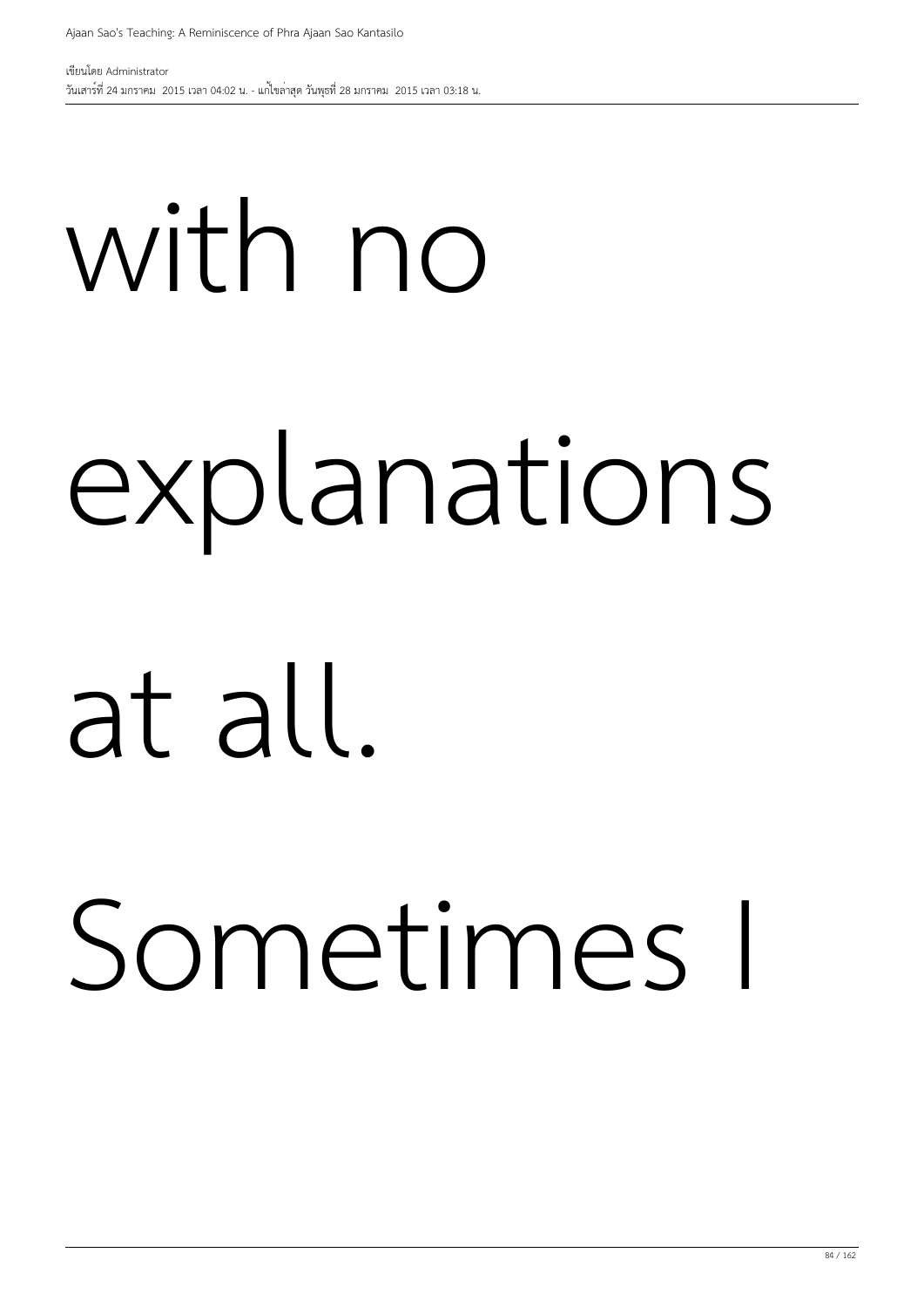### would wonder

#### about his way

### of teaching.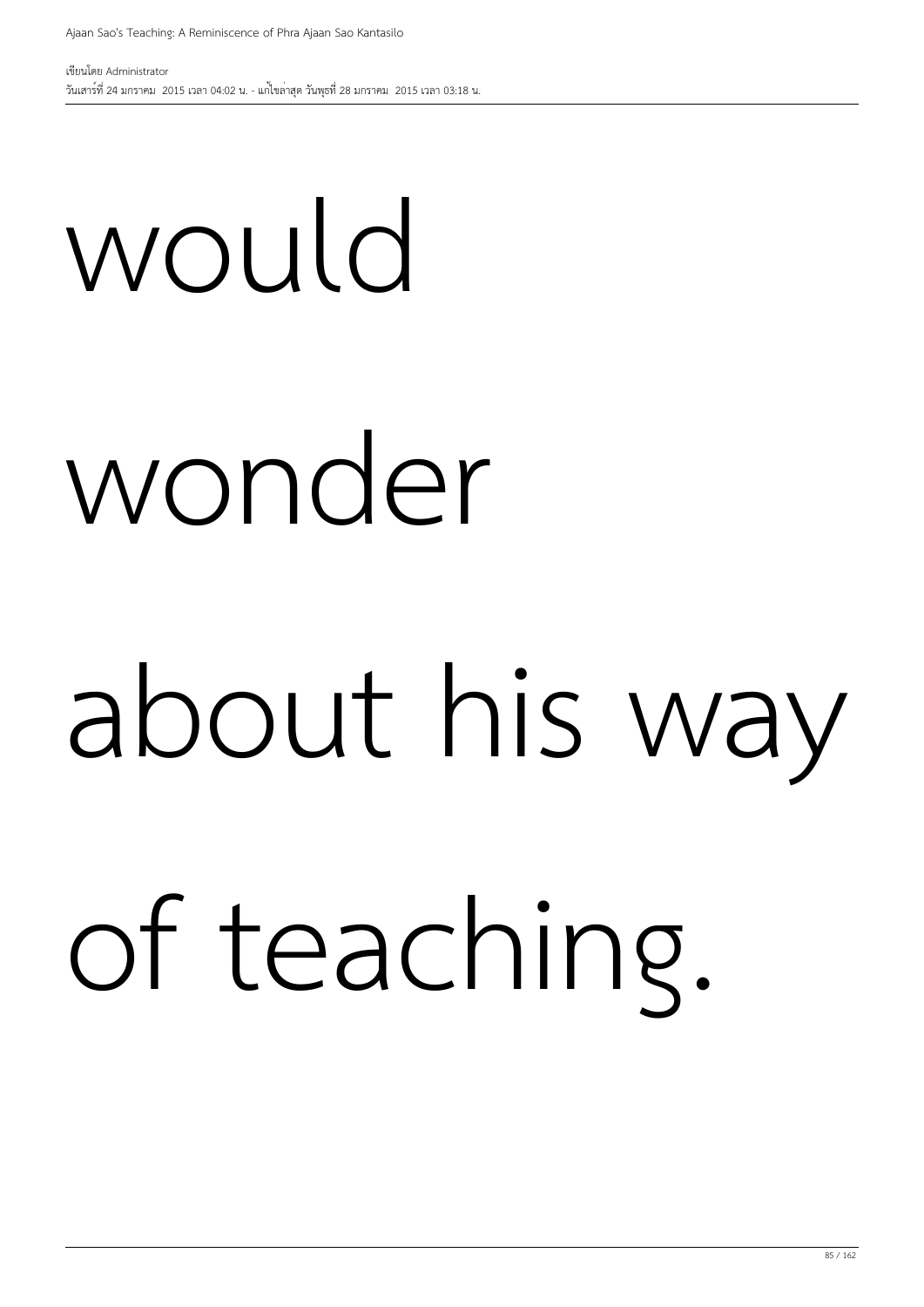## That is, I would

### compare it with books I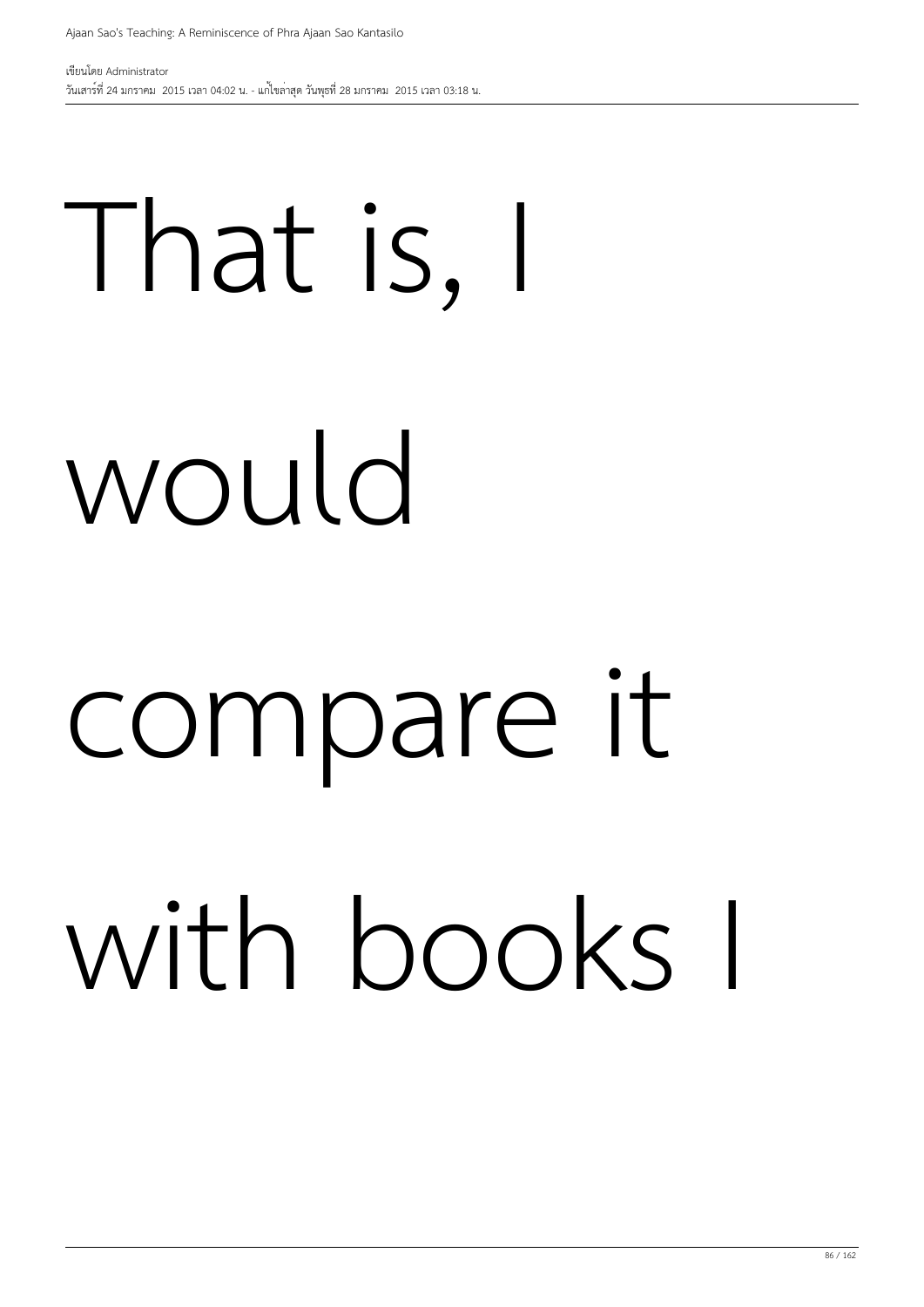### had read or with the

### Dhamma-talk

#### s I heard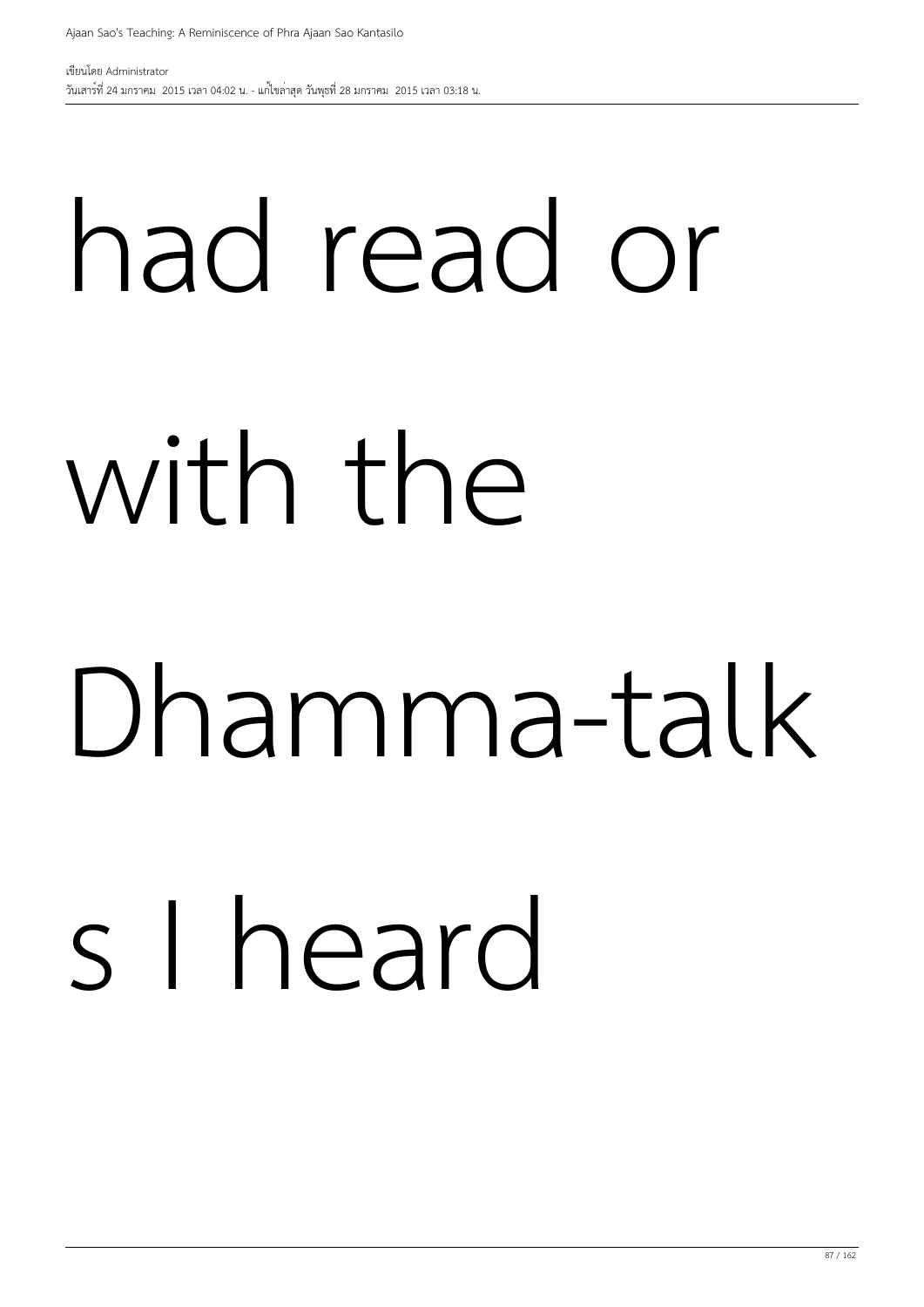### given by other

### teachers. For

#### example,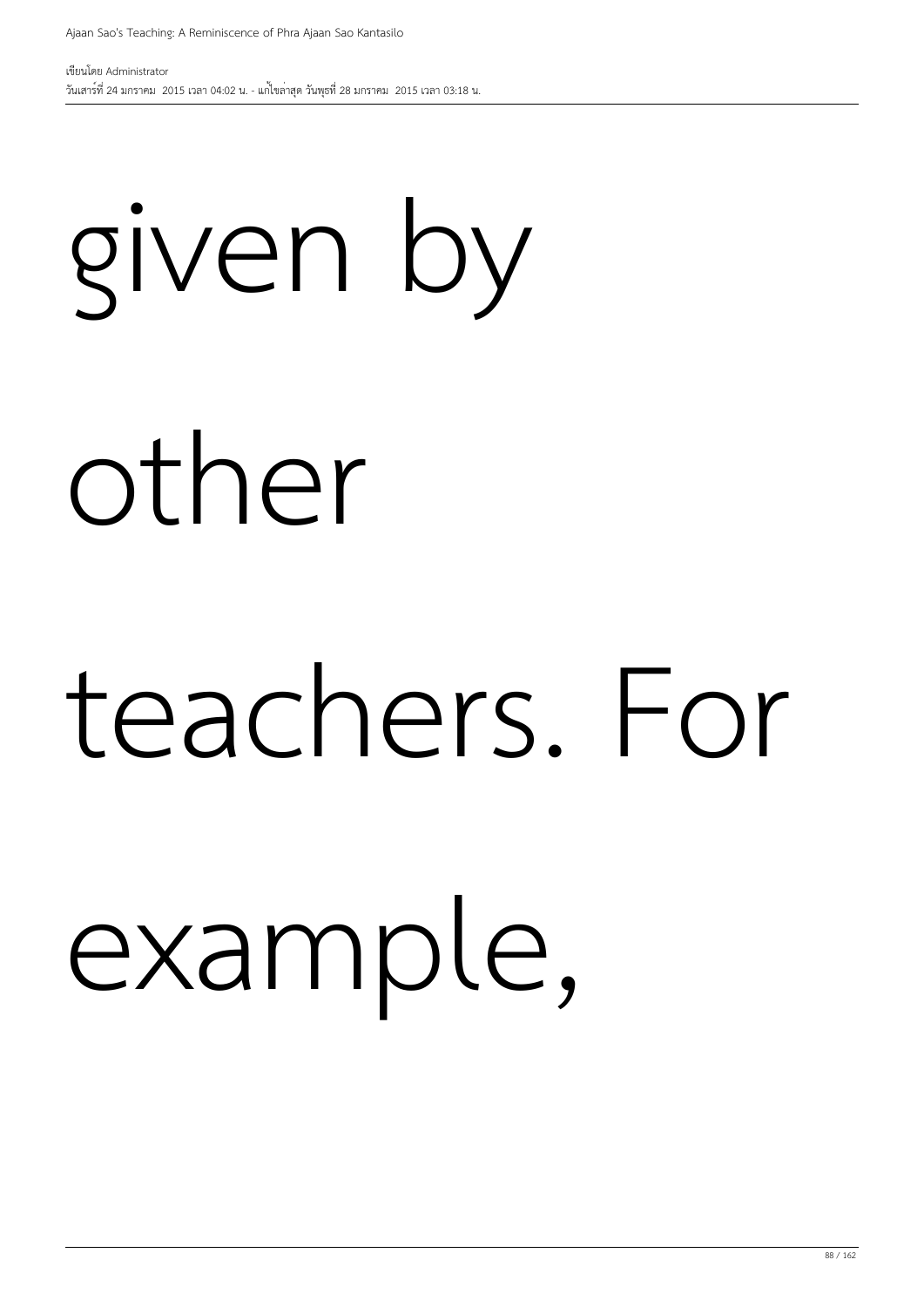### Phra Ajaan Singh wrote a

#### small

### handbook for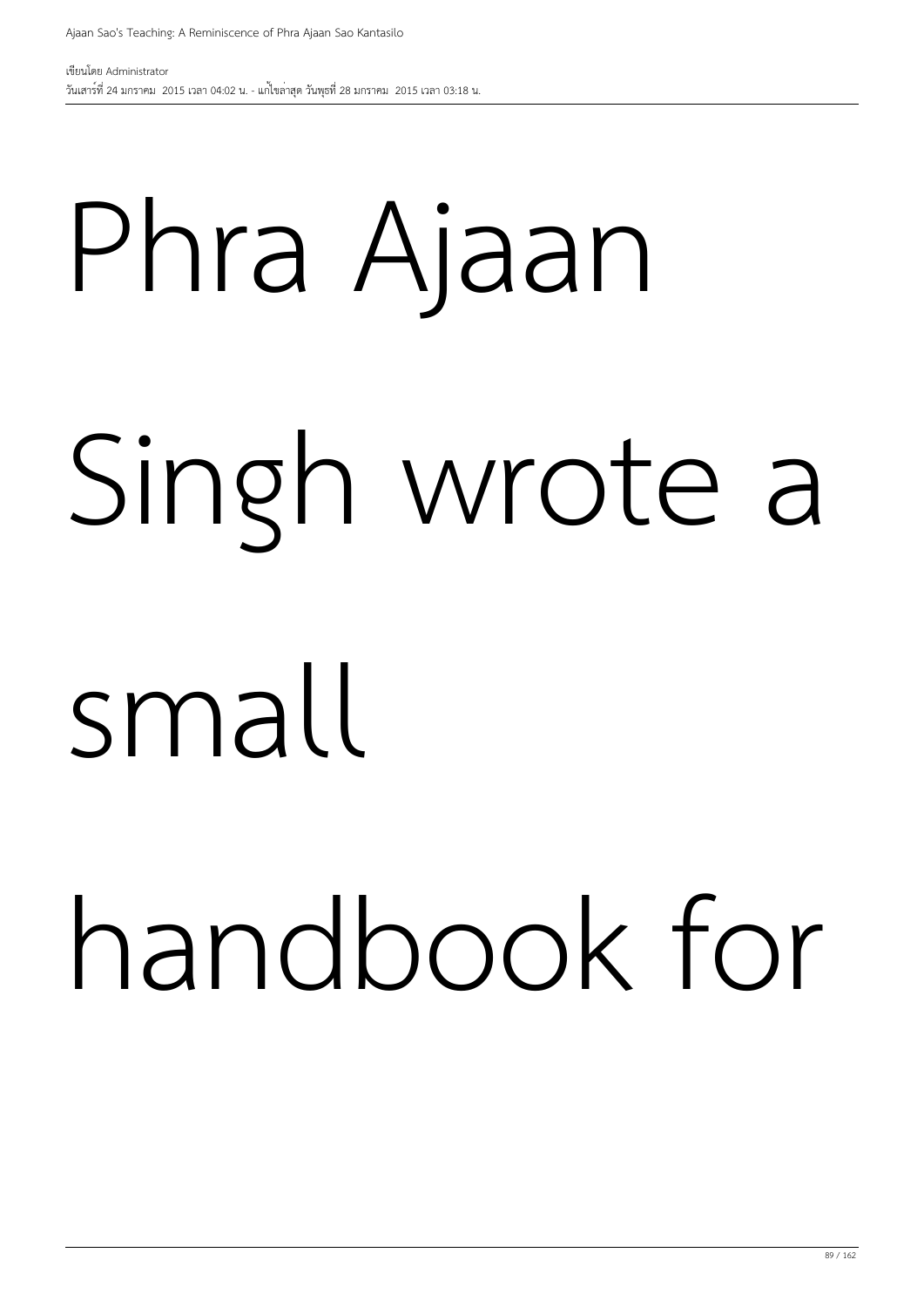### the practice of meditation,

#### entitled,

### Taking the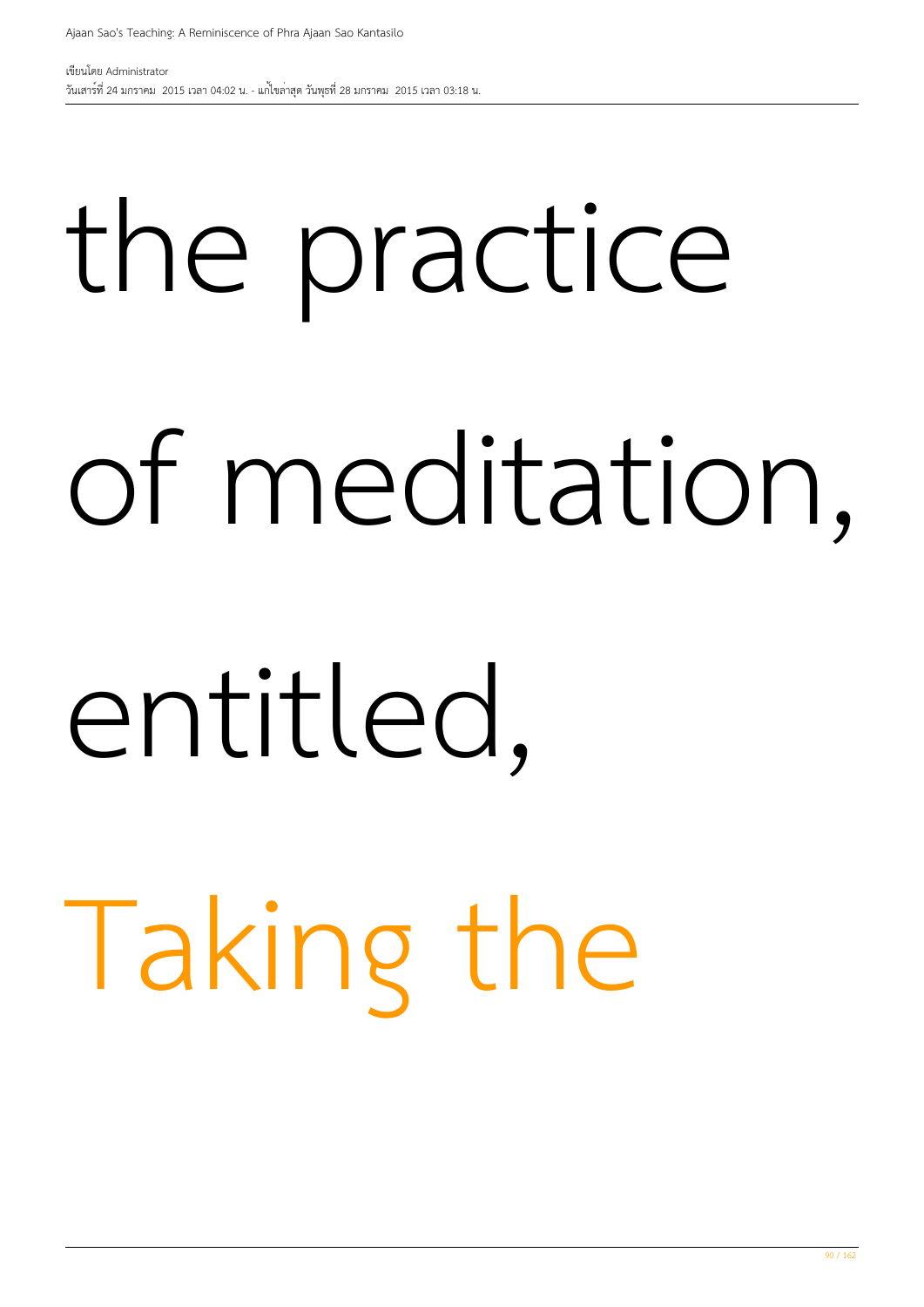# Triple Refuge and the Techniques of Meditation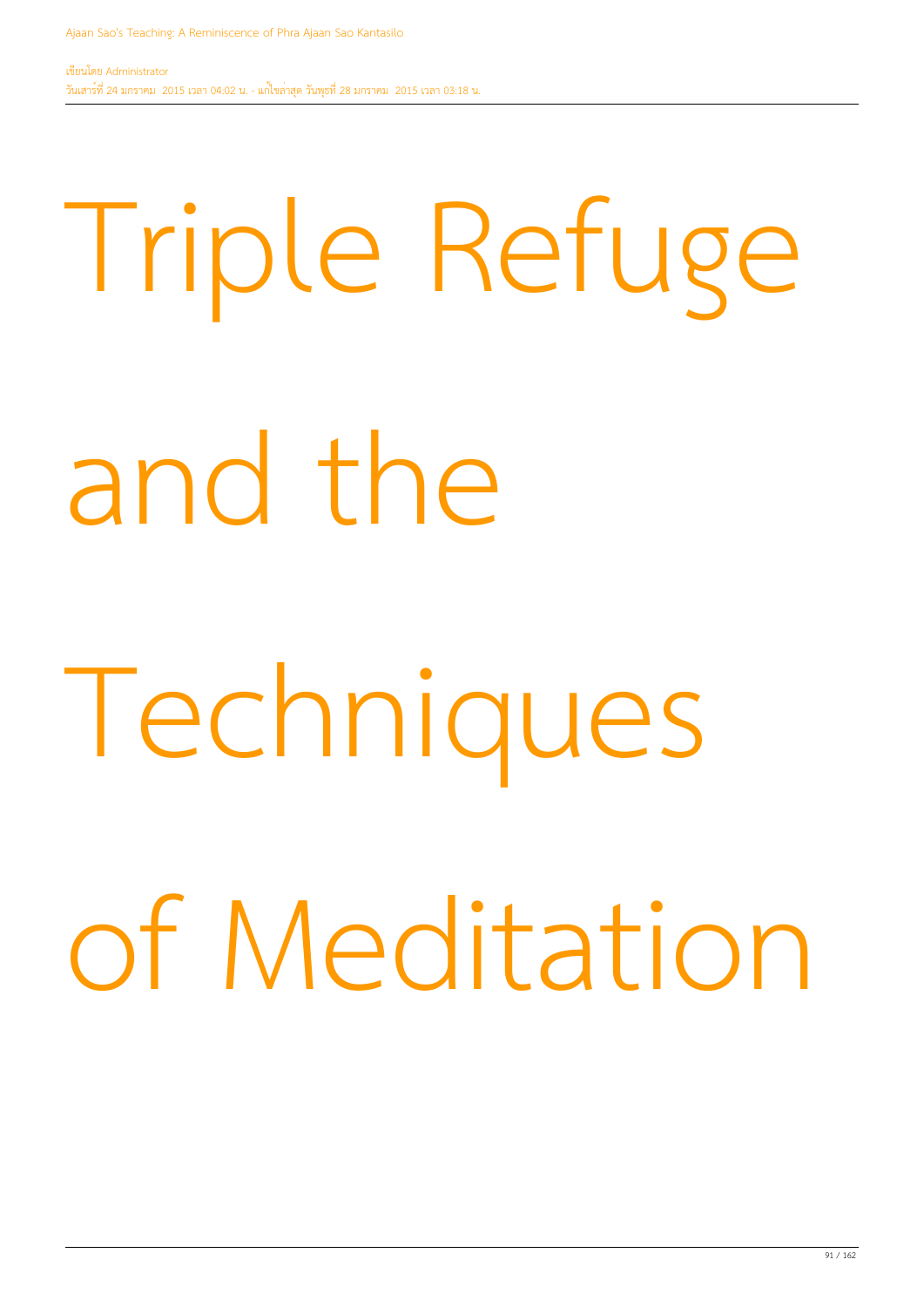## , and in it he said that in practicing

#### meditation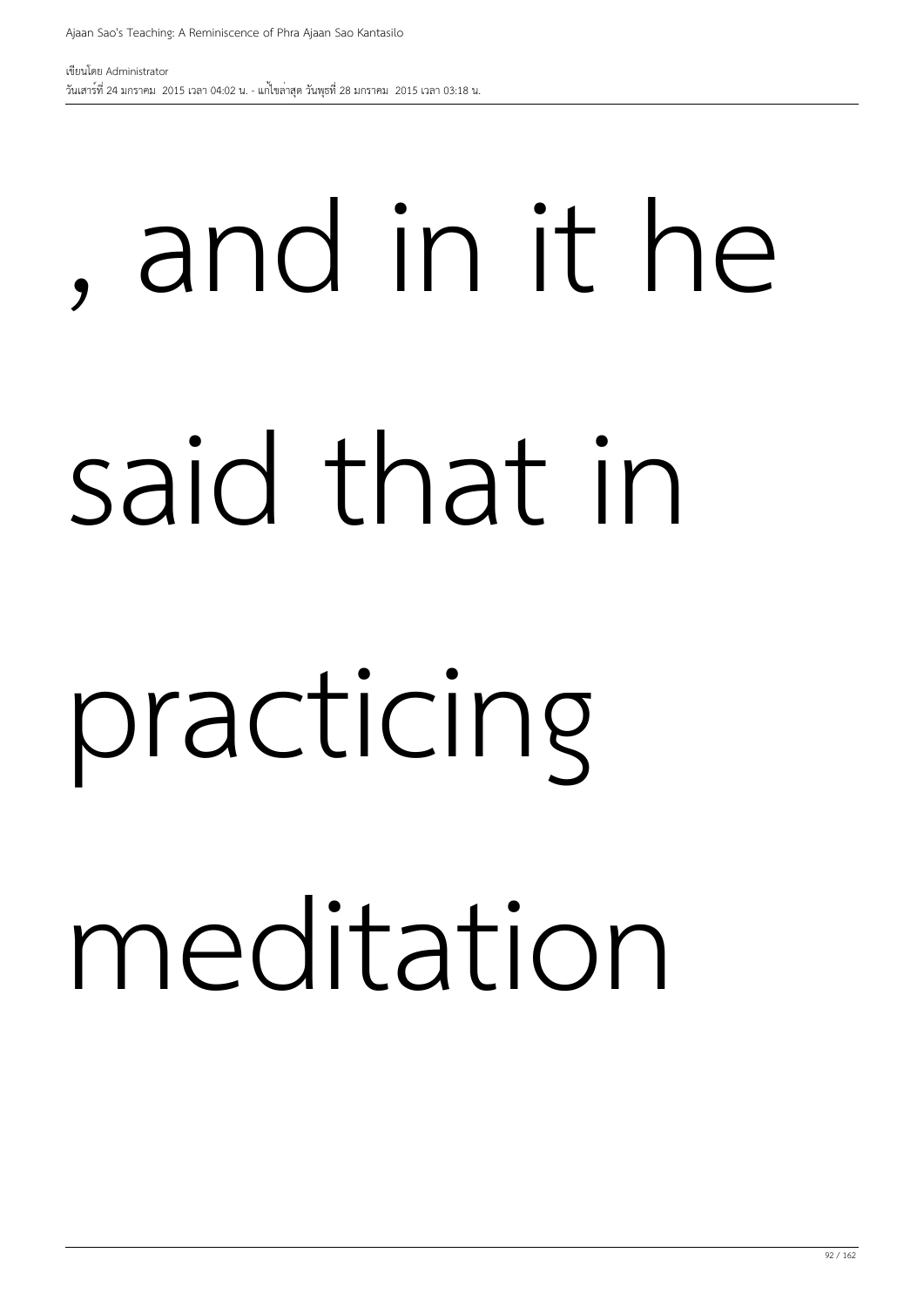# you must, before all else, sit with your body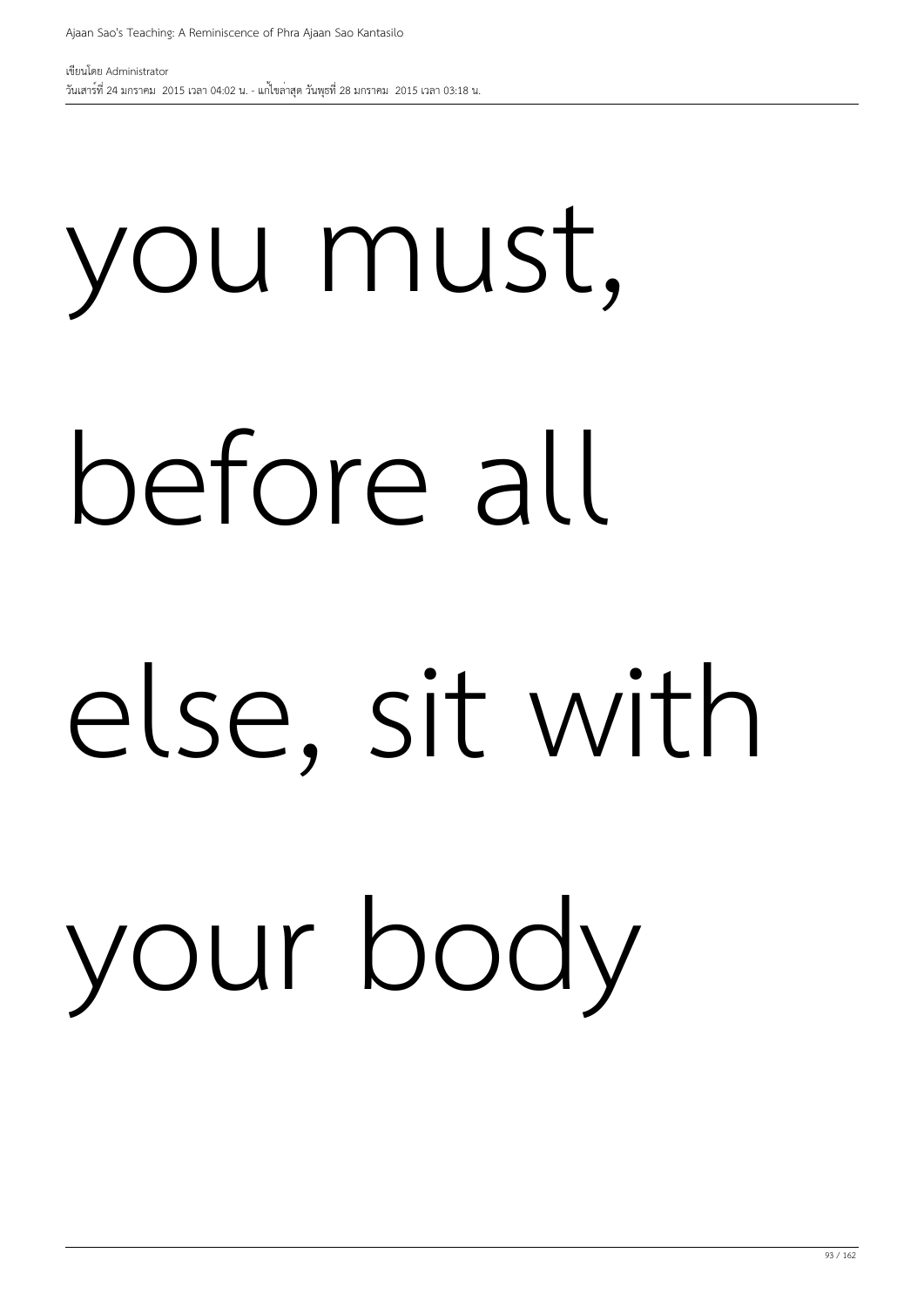## straight and establish

#### mindfulness

directly in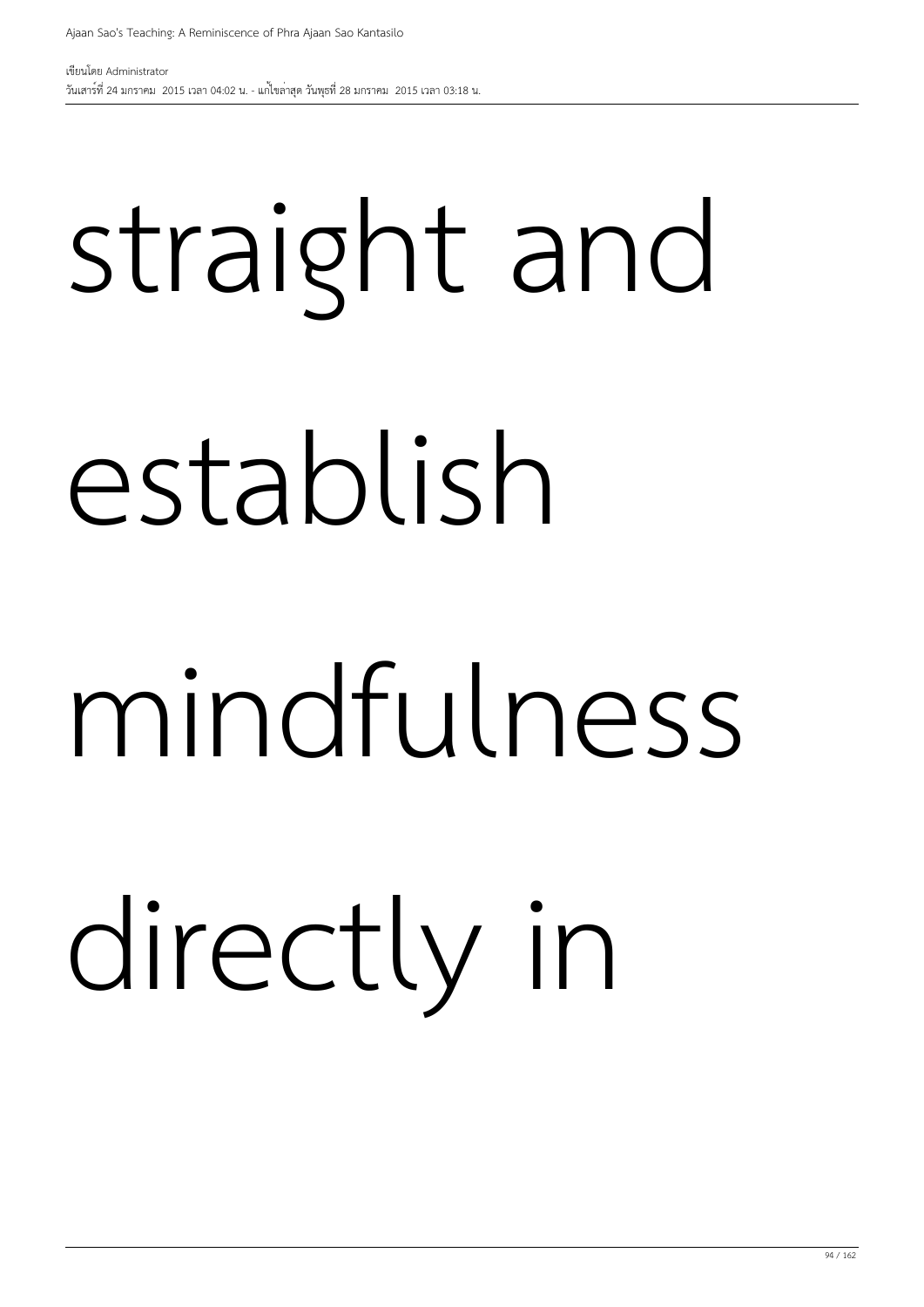# front of you. That's how he put it, but

#### not how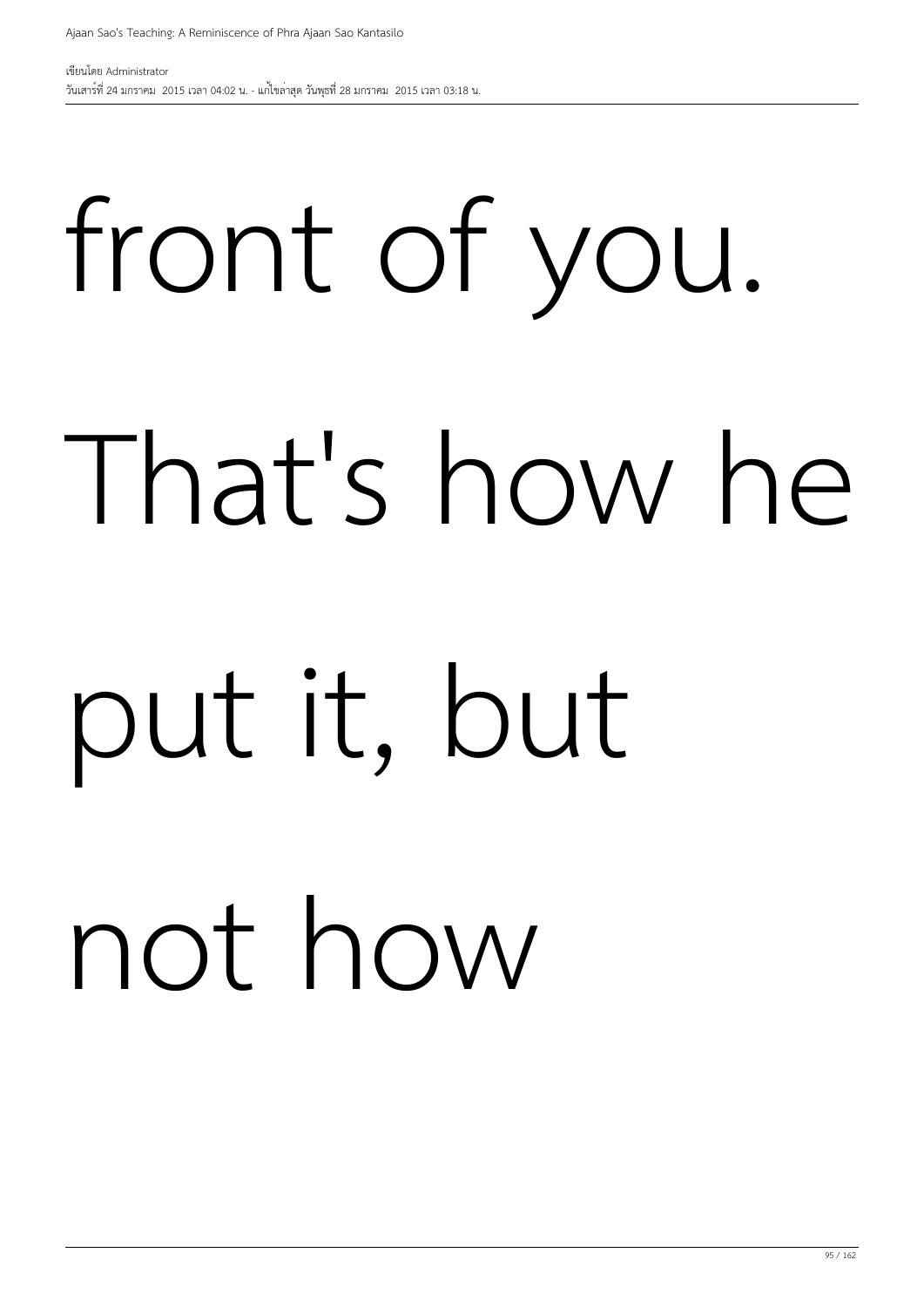# Ajaan Sao would put it. Still, the

#### principles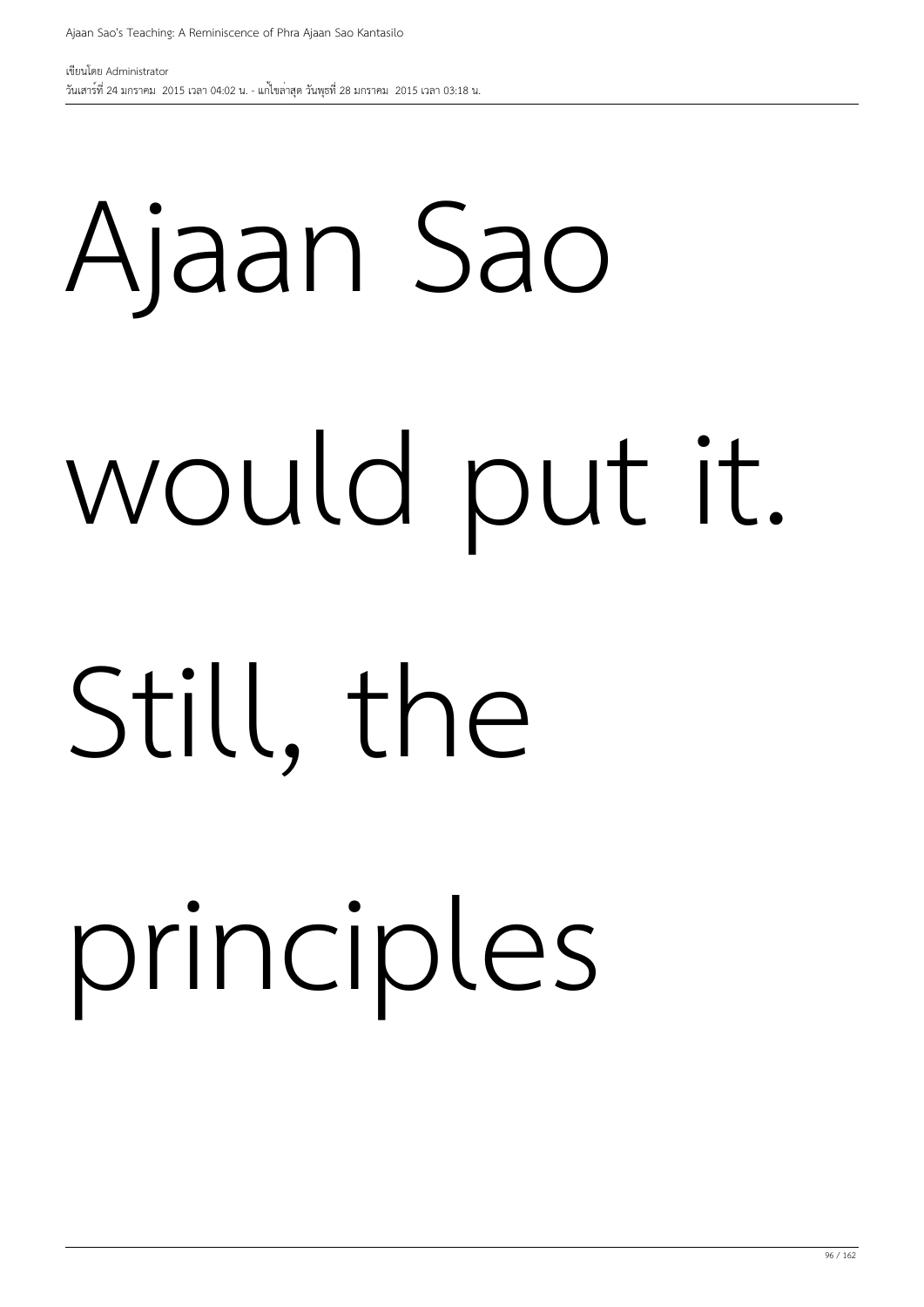# they taught were one and the same, the

only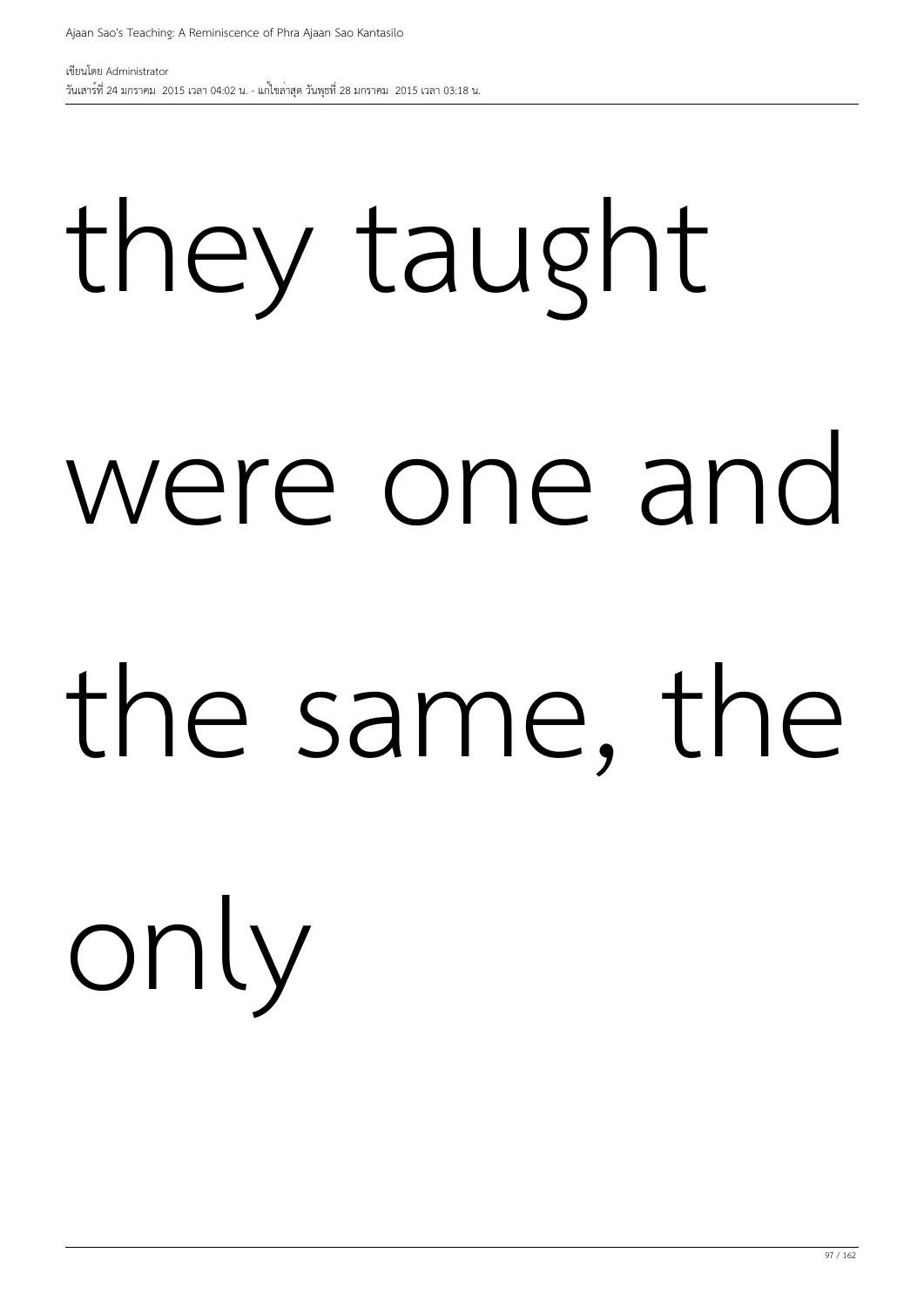# difference being that Ajaan Sao was not a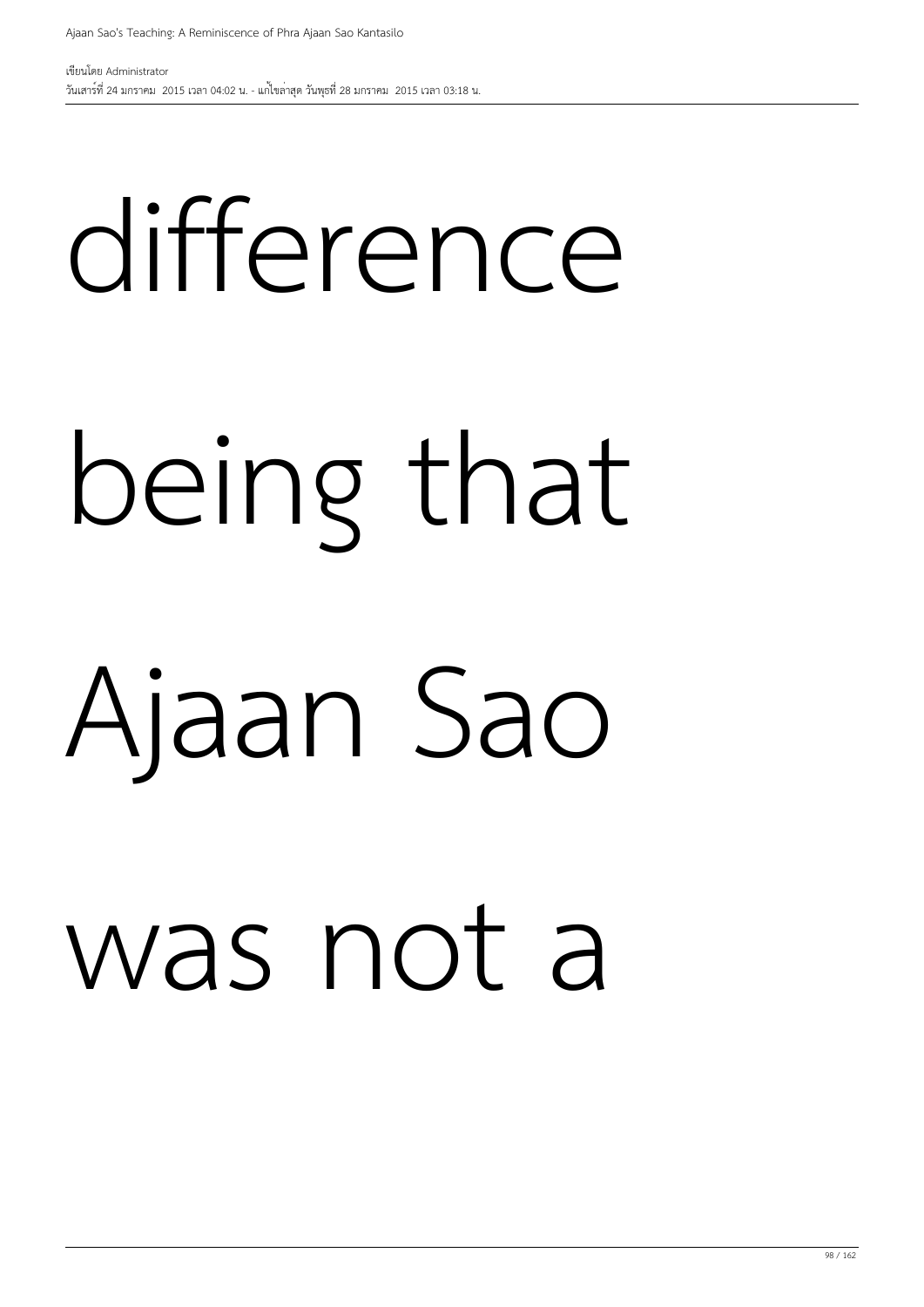### preacher, and so didn't

#### make use of

### a lot of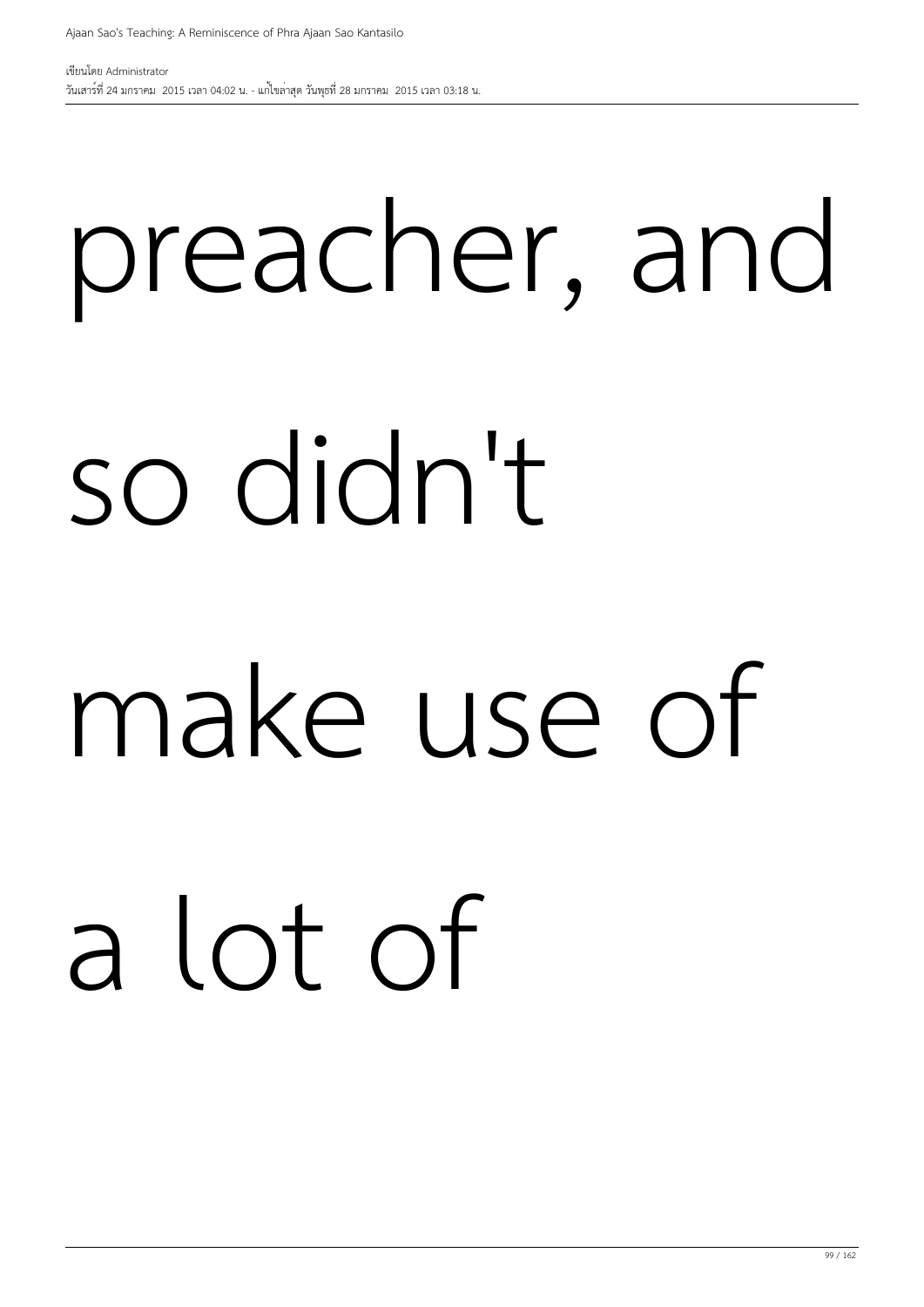#### rhetoric.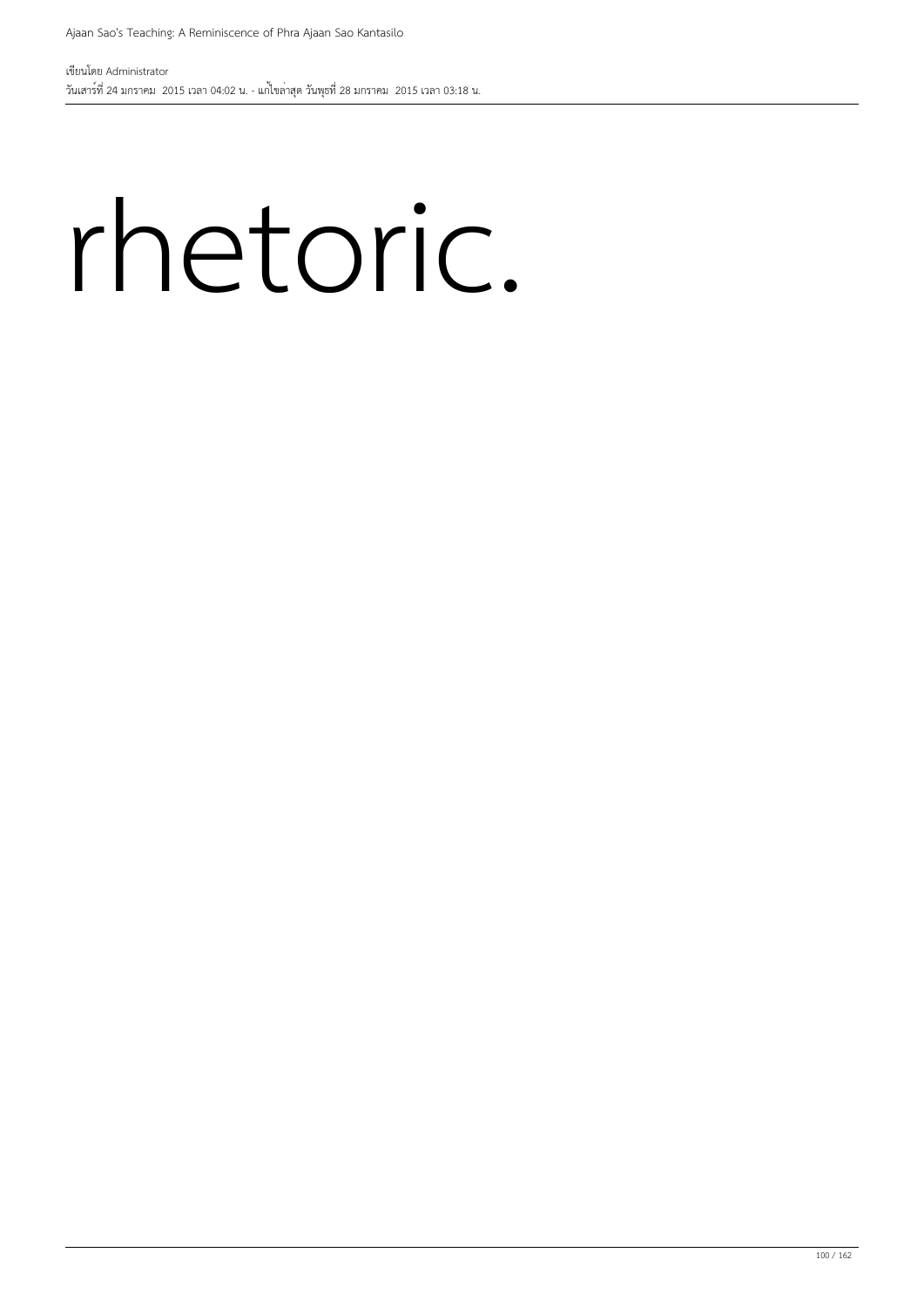เขียนโดย Administrator วันเสาร์ที่ 24 มกราคม 2015 เวลา 04:02 น. - แก้ไขล่าสุด วันพุธที่ 28 มกราคม 2015 เวลา 03:18 น.

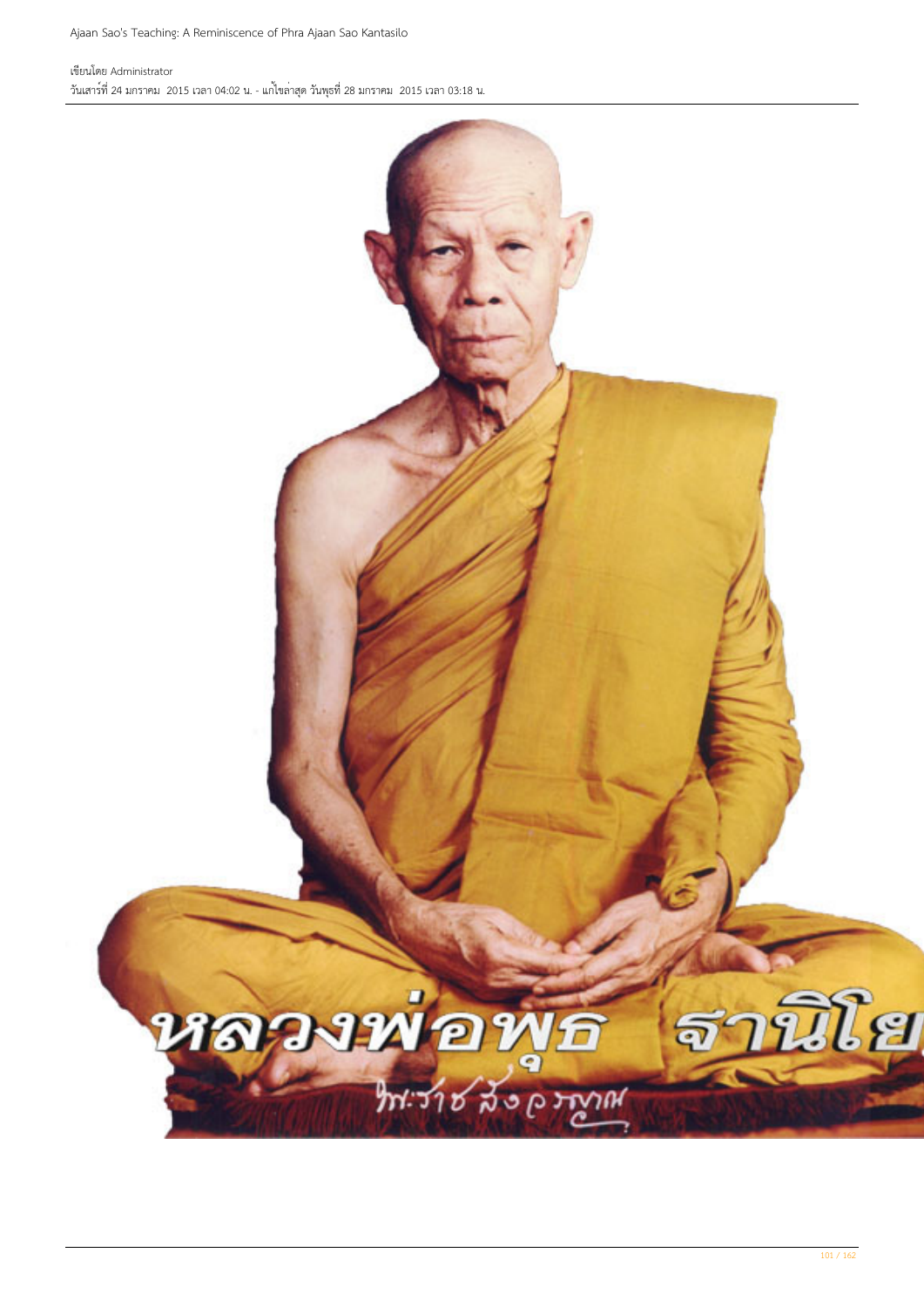# Phra Ajaan Phut Thaniyo A former abbot and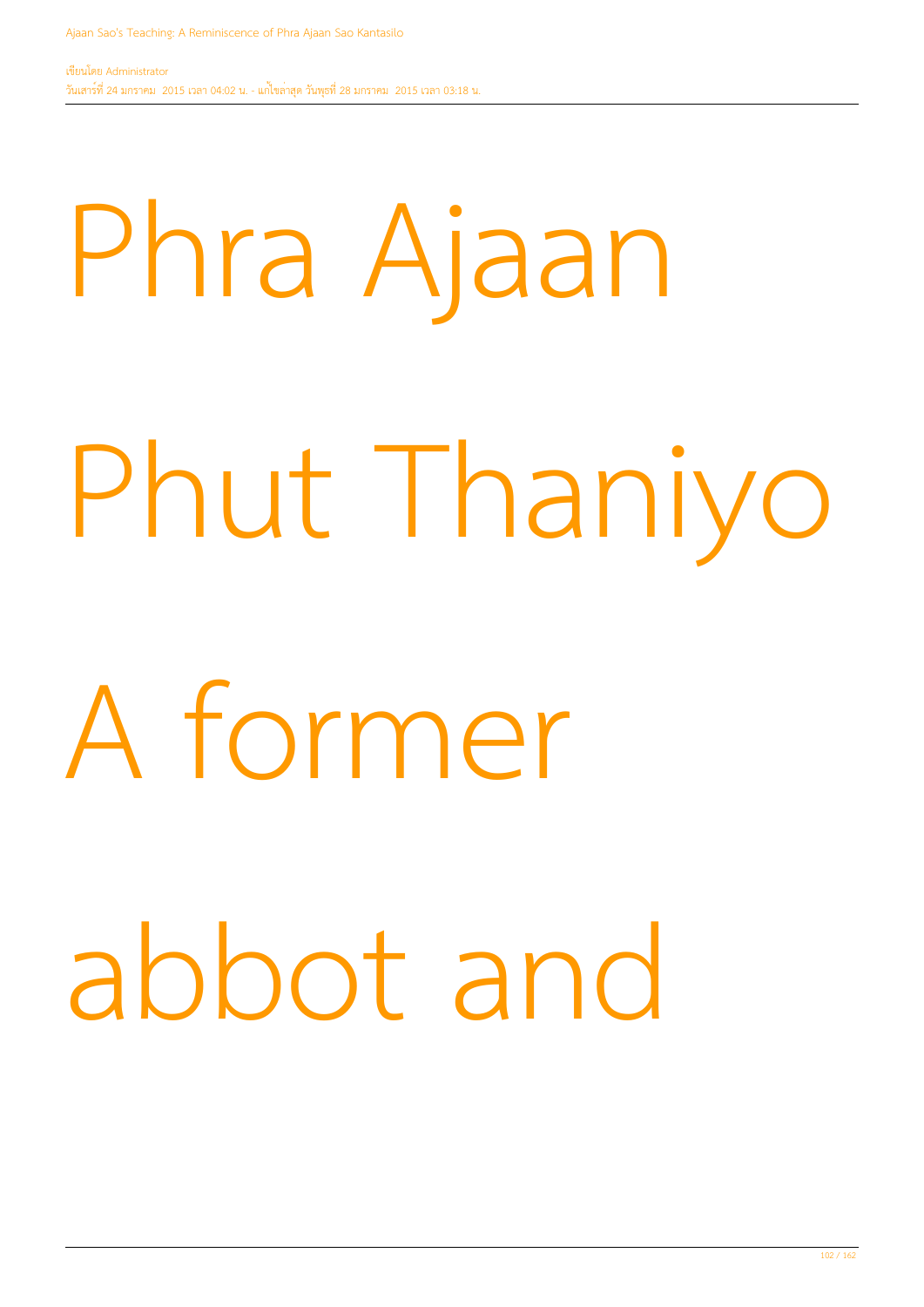# senior Buddhist monk at Wat Pa Salawan,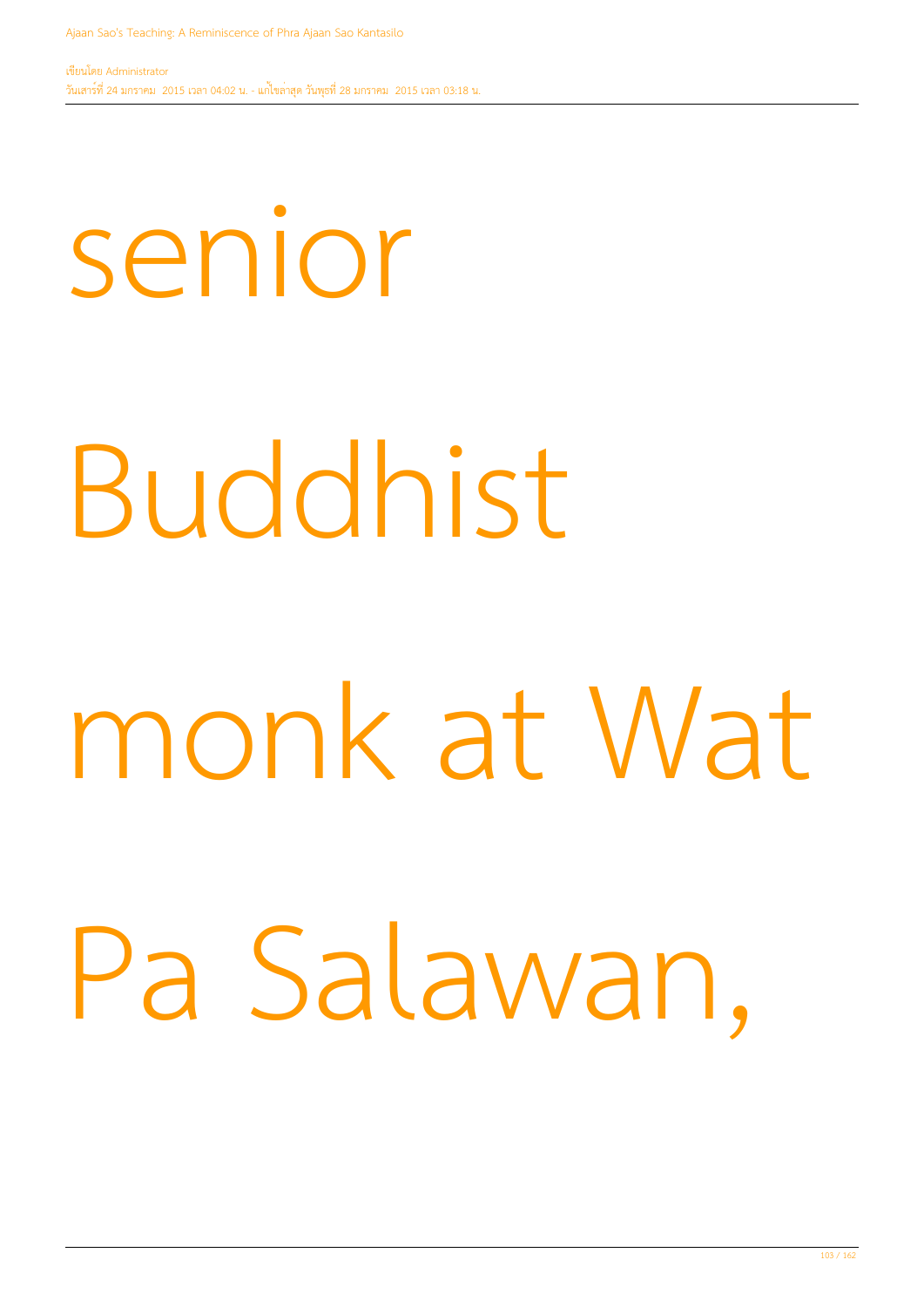# Nakhon Ratchasima Province, northeastern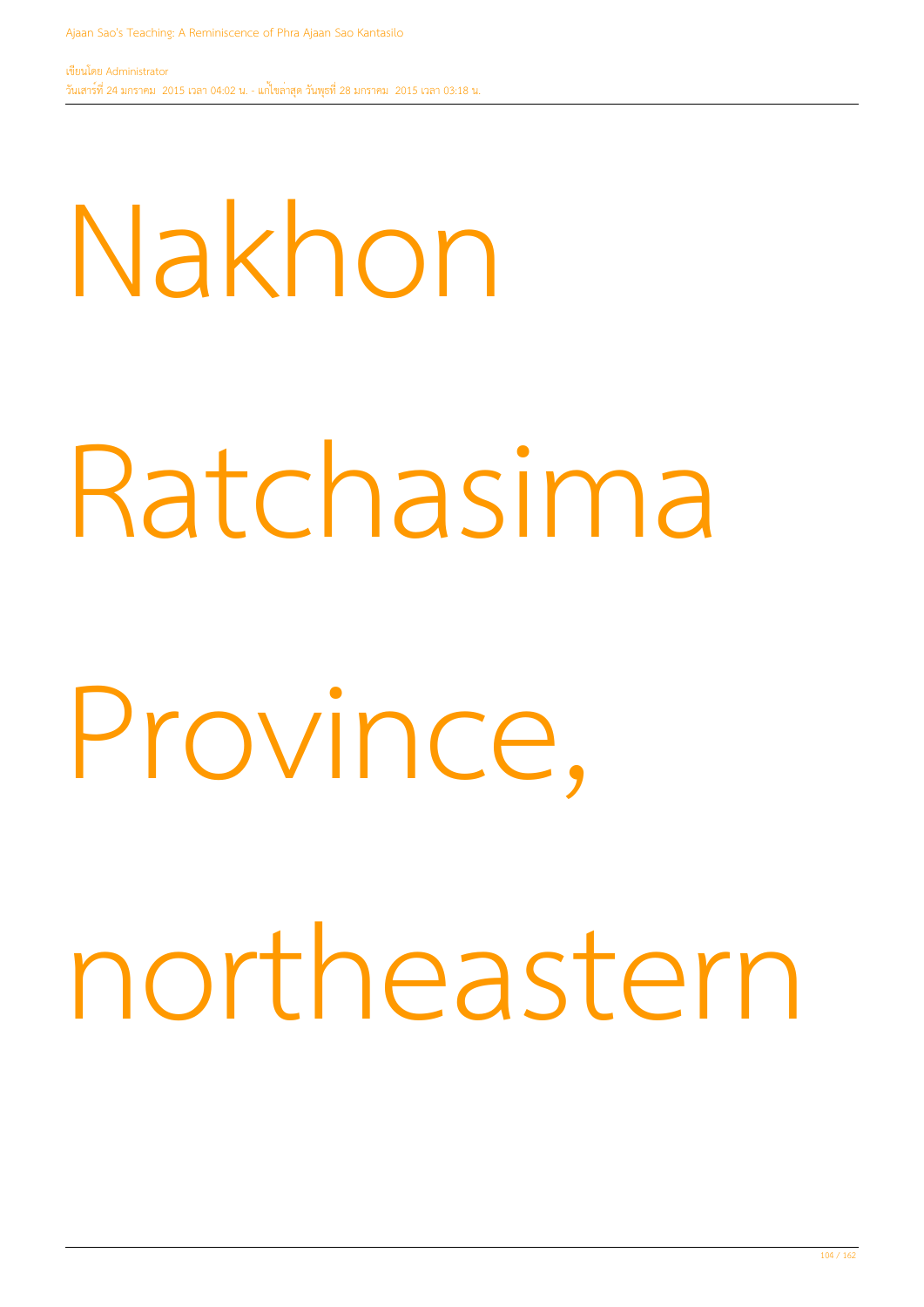# Thailand. A Student of Phra Ajaan Sao Kantasilo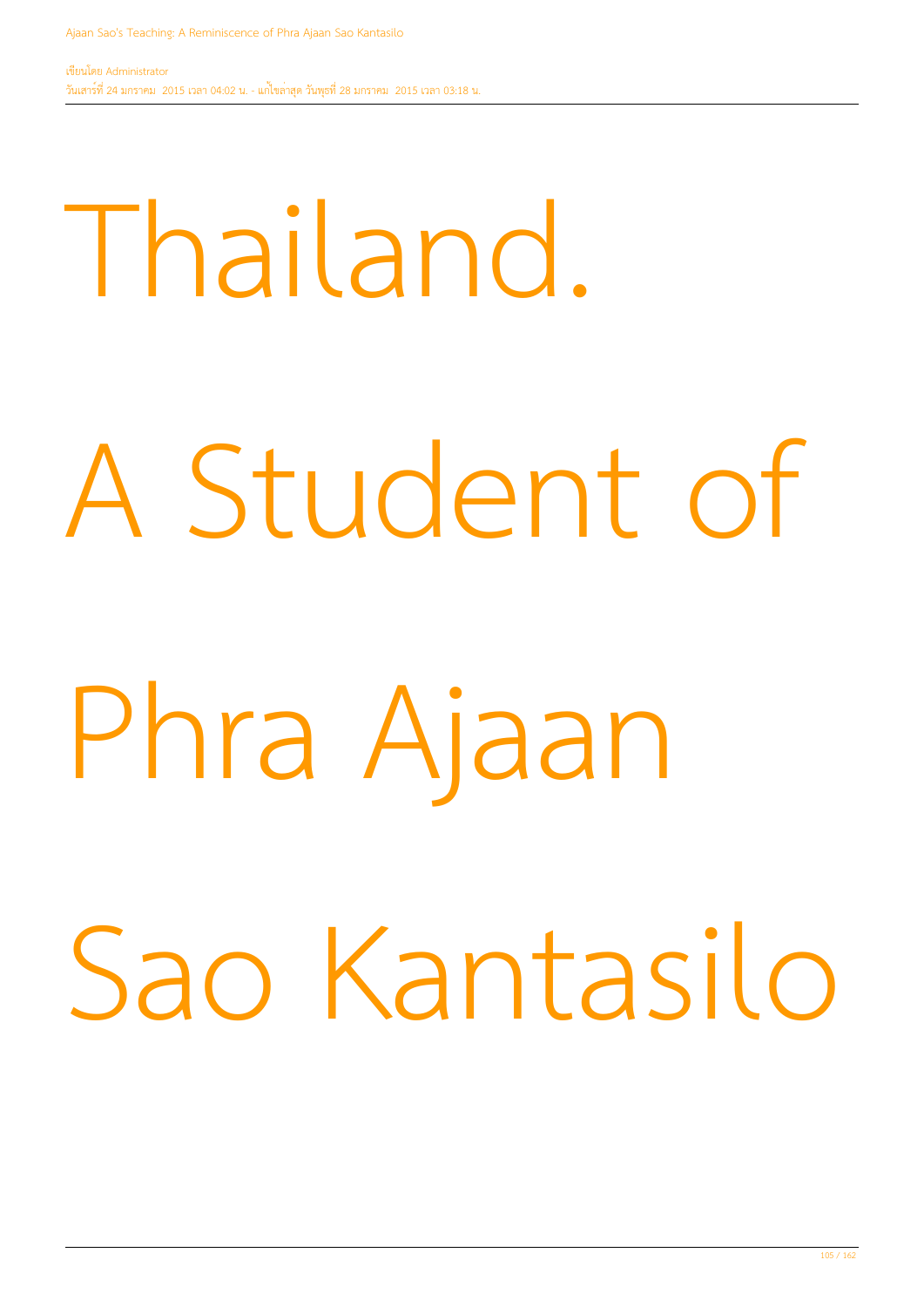### Born and

#### Death

### (1921-1999)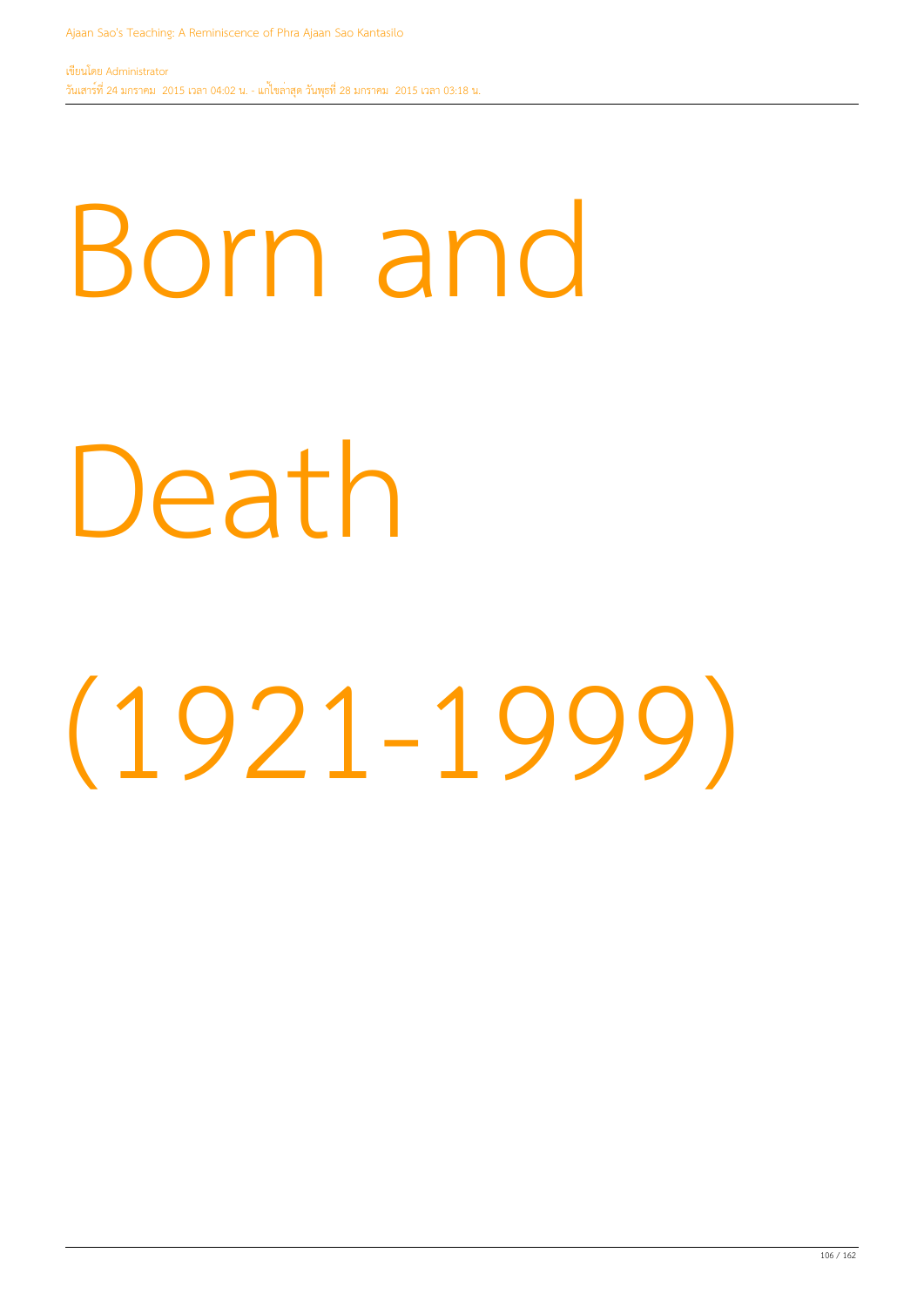# As he explained to me: "When we make up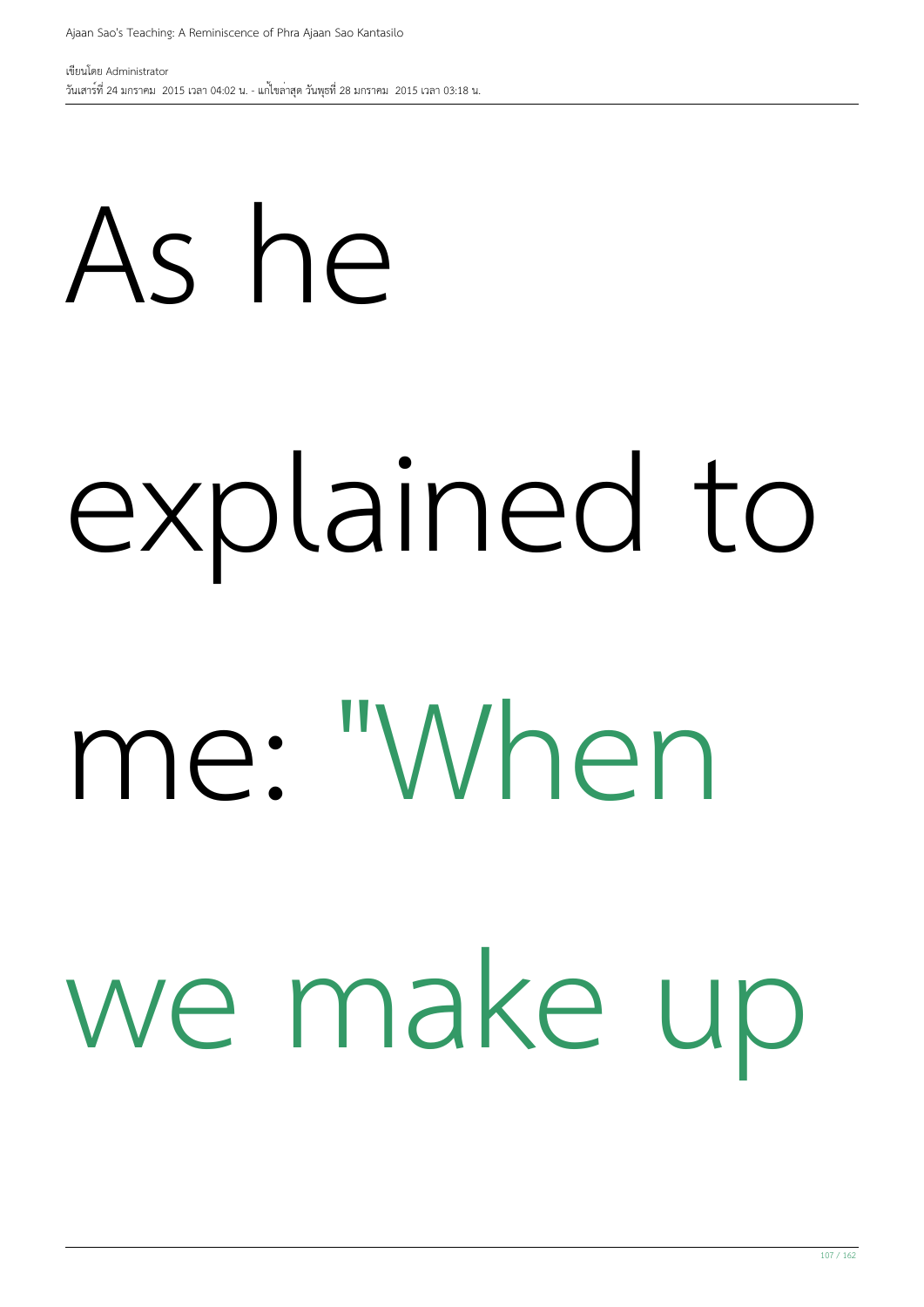### our mind to

#### repeat

### 'Buddho,' the

### act of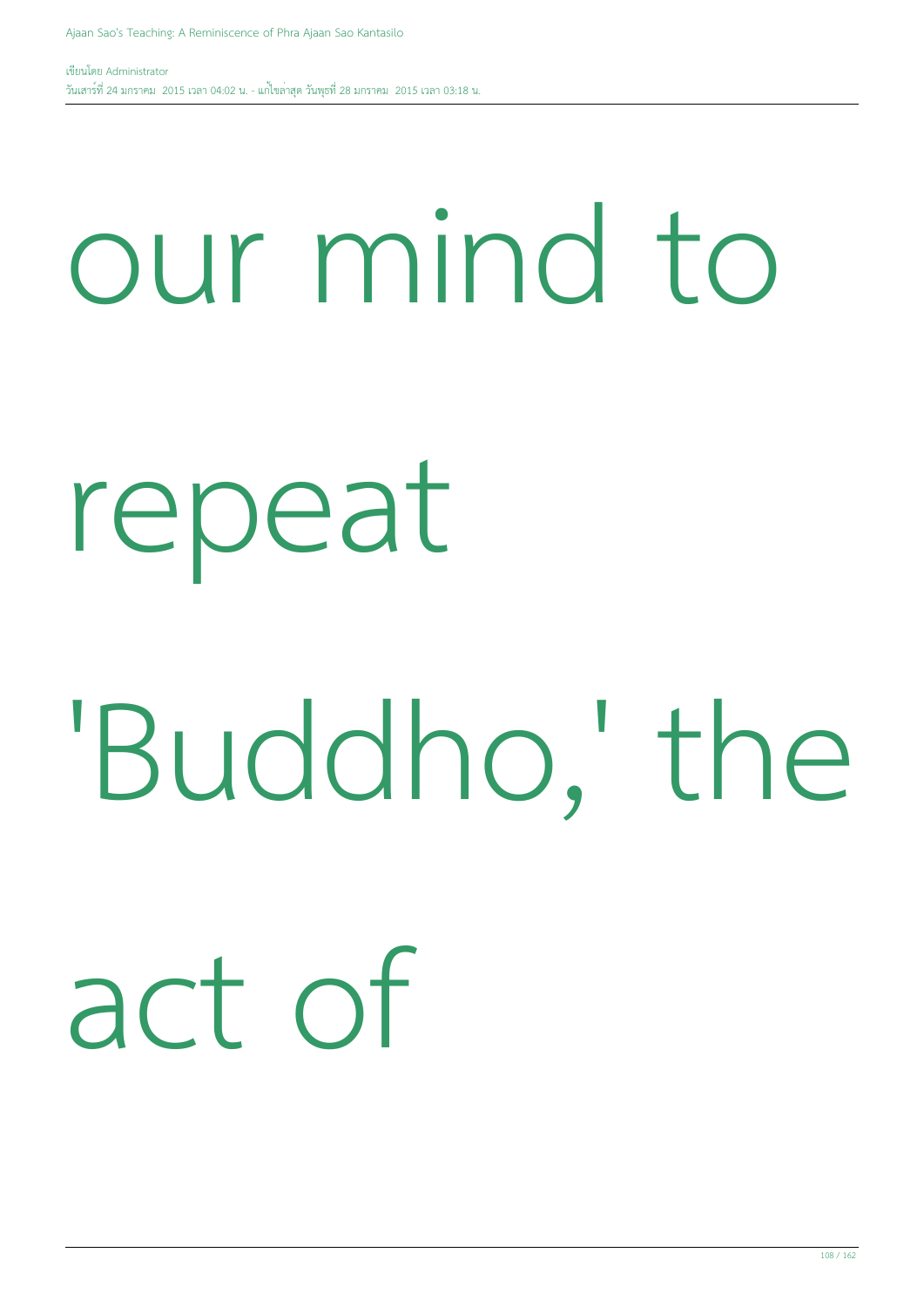### making up the mind is in itself the act of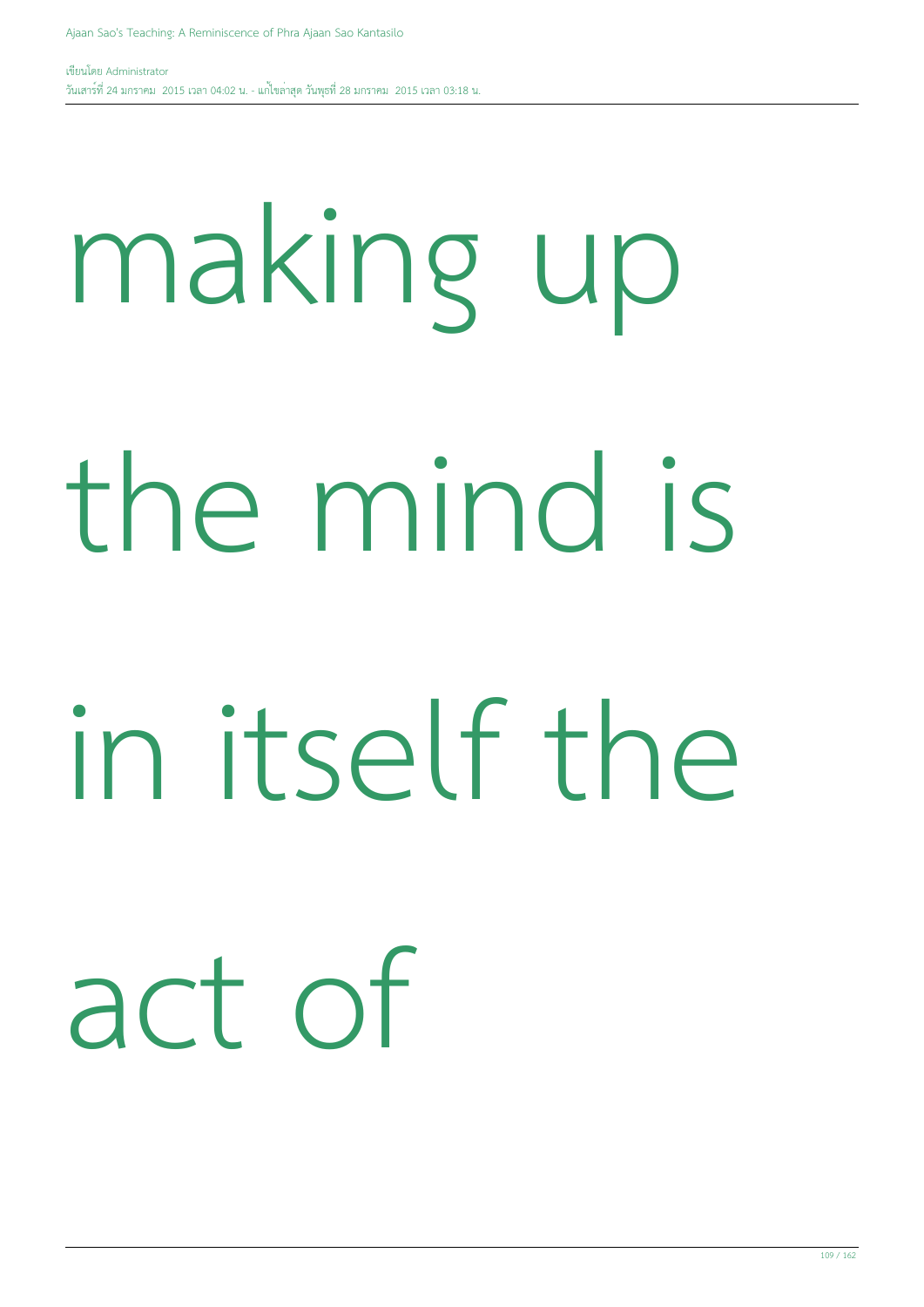### establishing mindfulness. When we

keep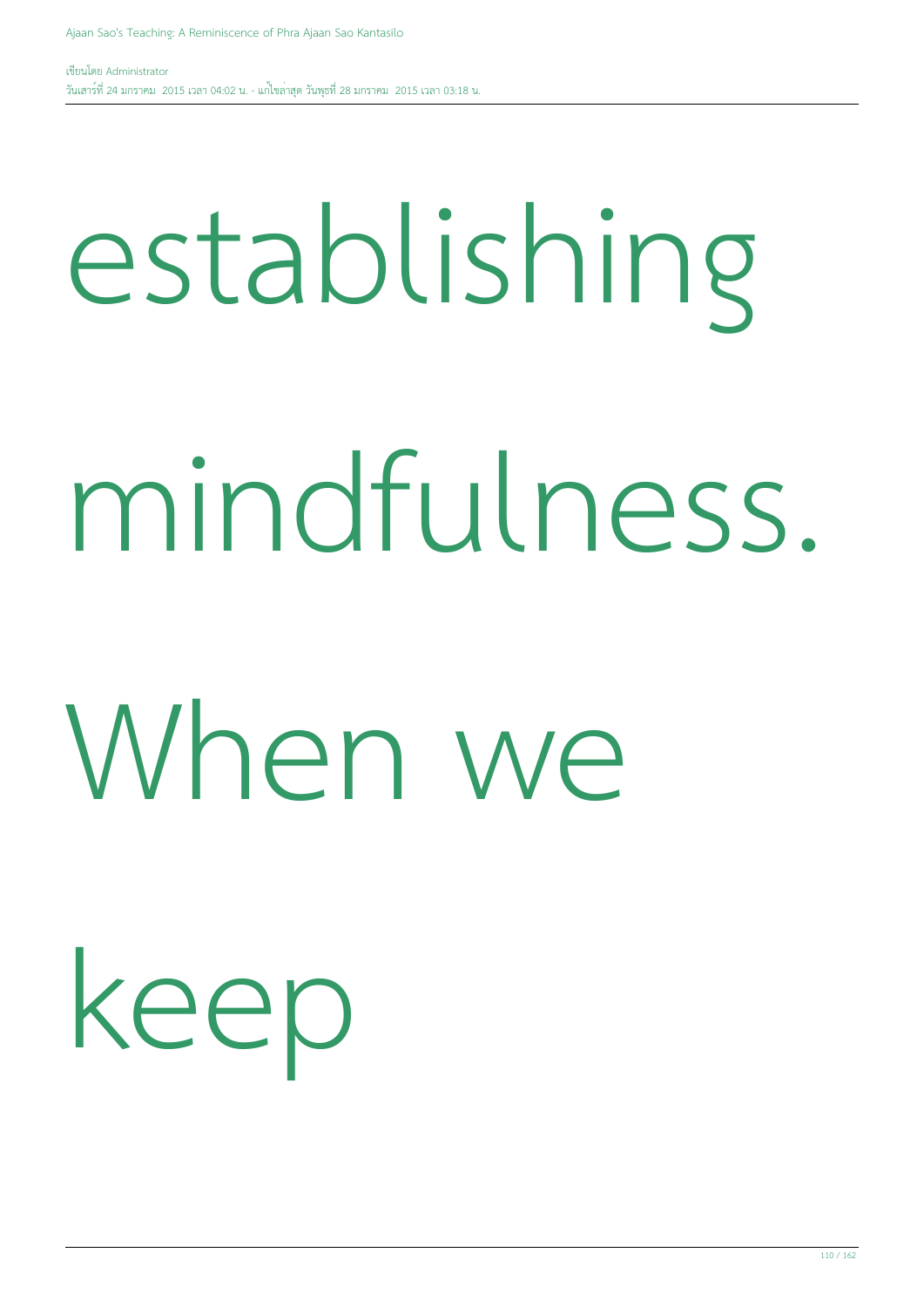# thinking 'Buddho' and are not

#### willing to let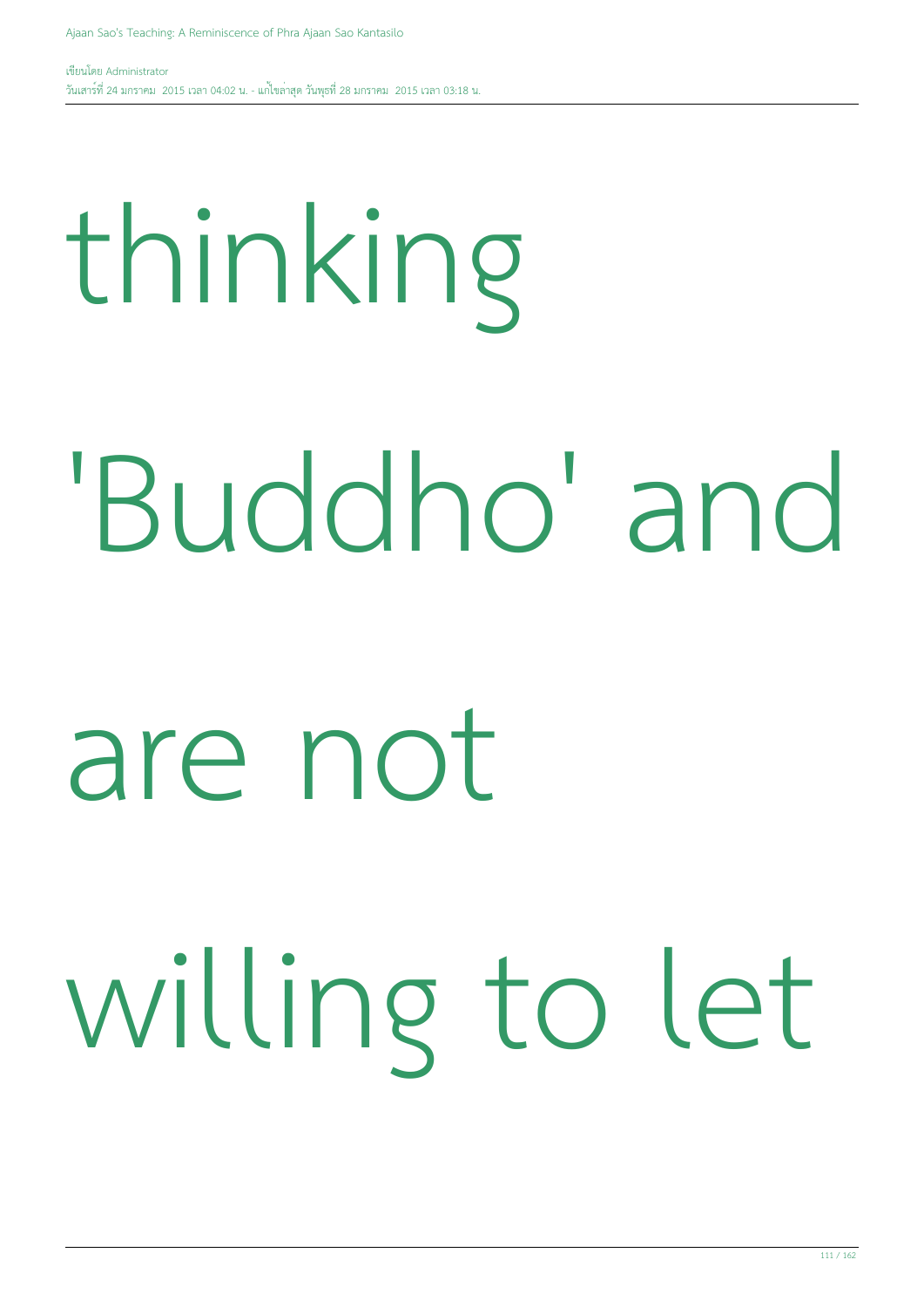## the mind slip away

#### from

#### 'Buddho,' our

112 / 162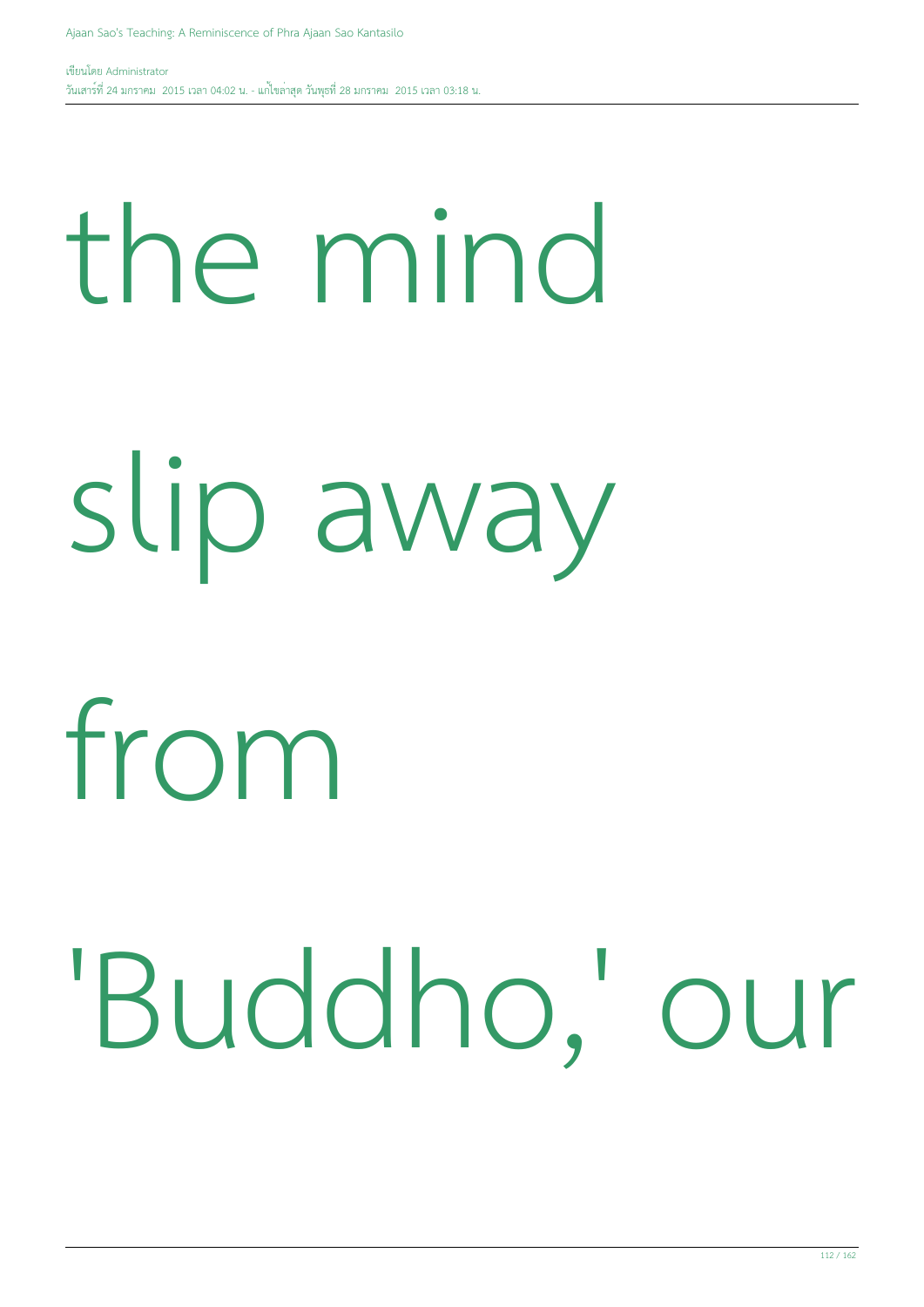#### mindfulness

and

#### alertness are

#### already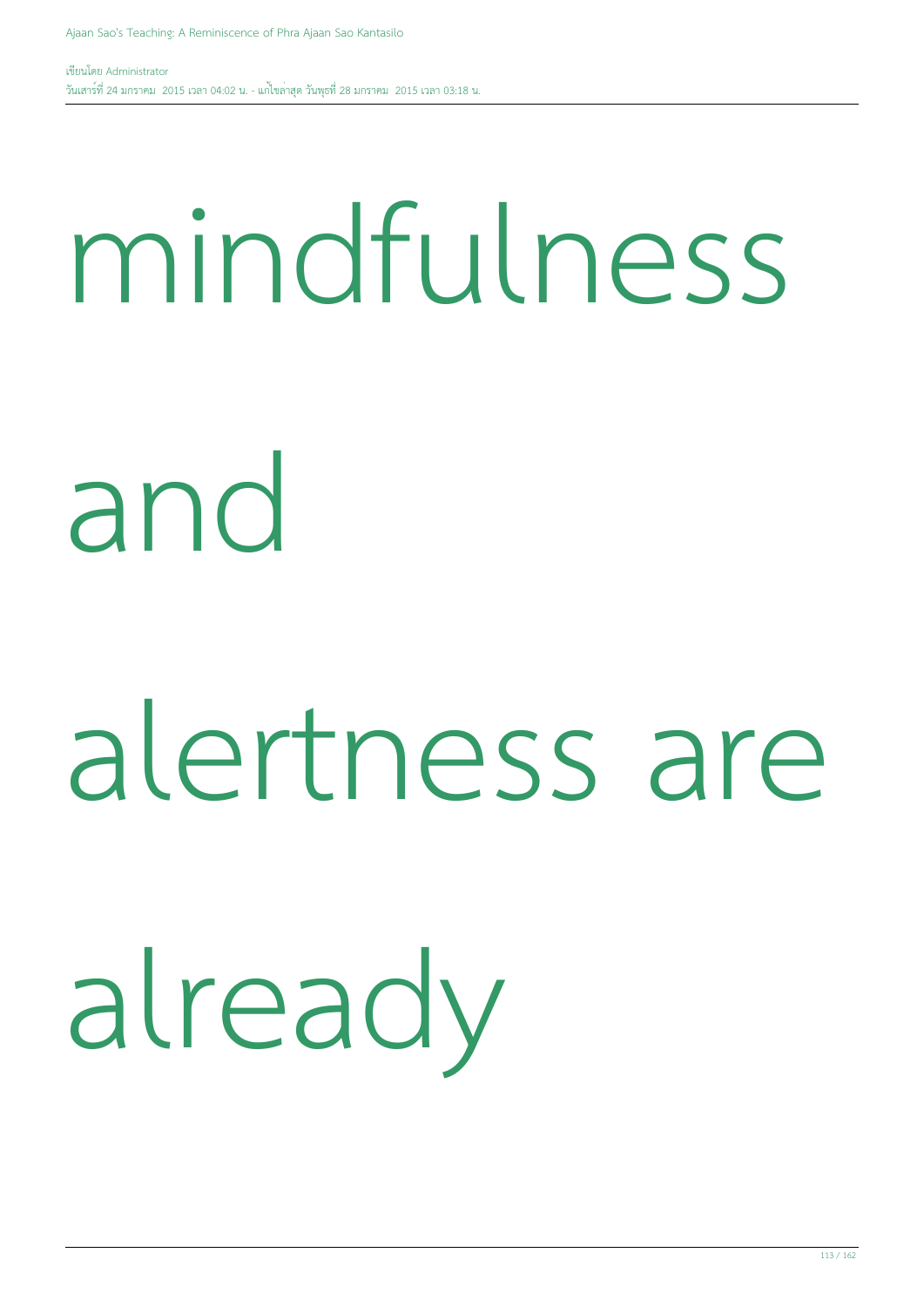#### healthy and

strong,

#### always

#### watching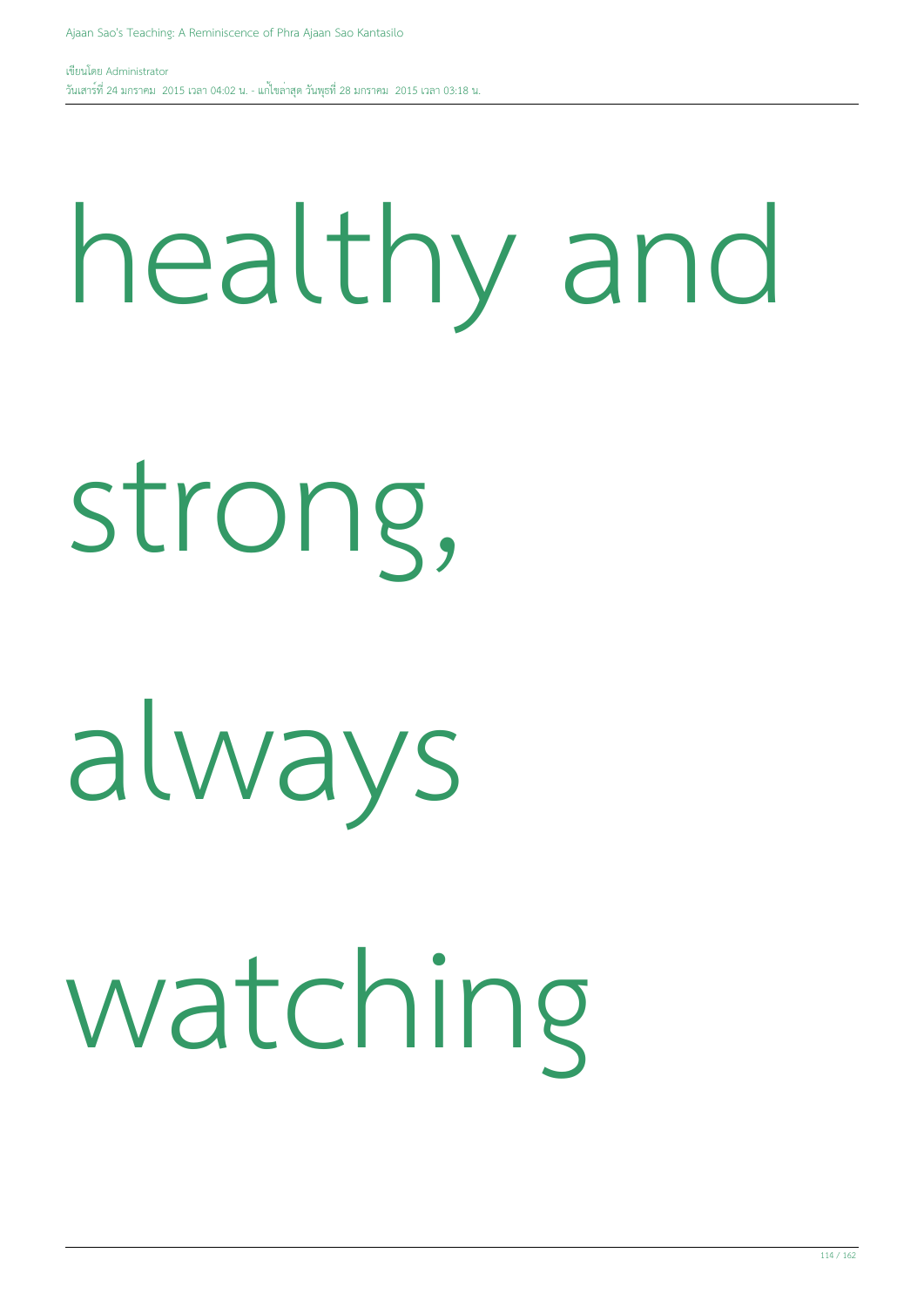### over the mind to keep it with 'Buddho.' As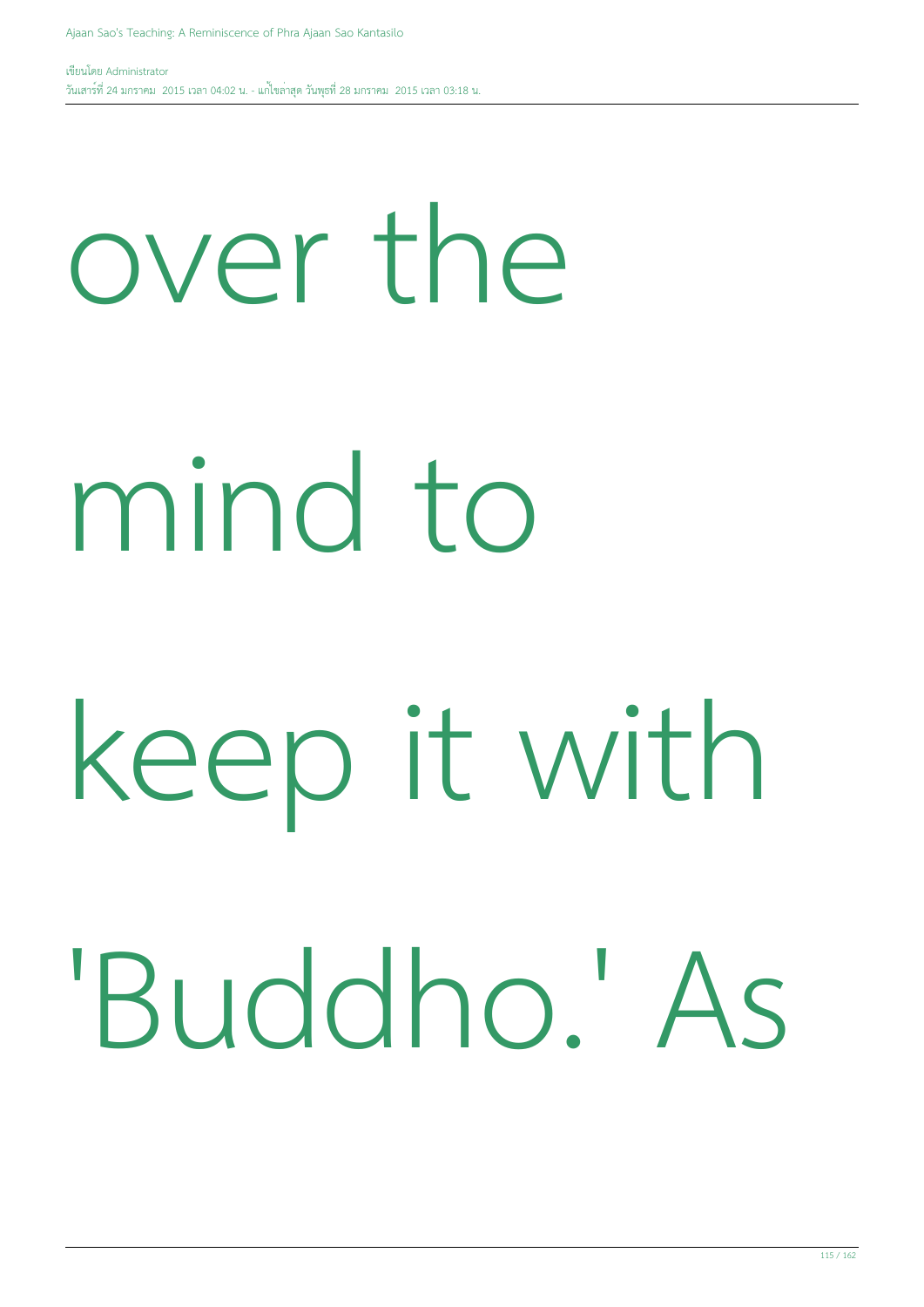### soon as our attention slips away, so that we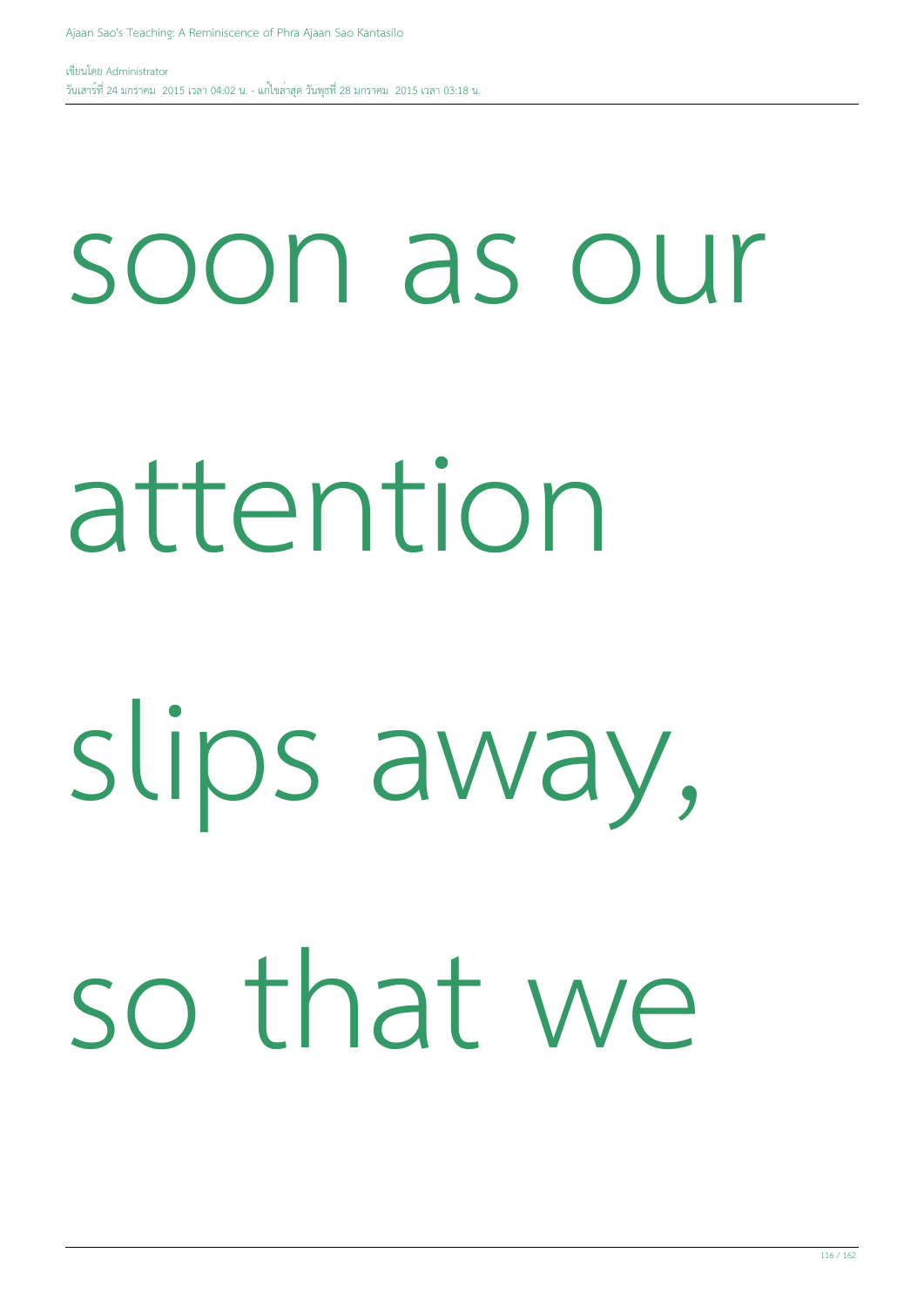### forget to

think

### 'Buddho' and go thinking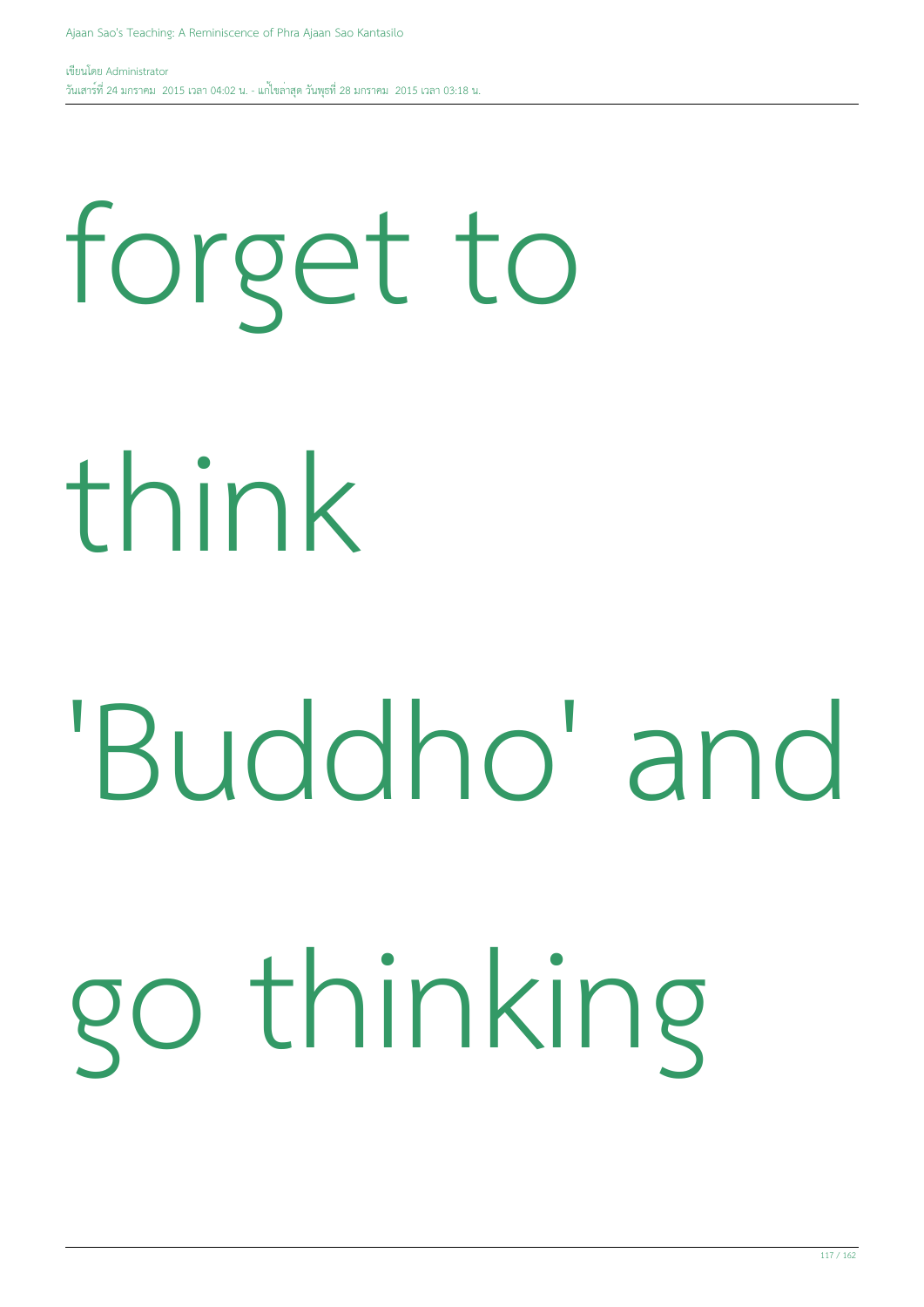### of something else, it's a sign that there's a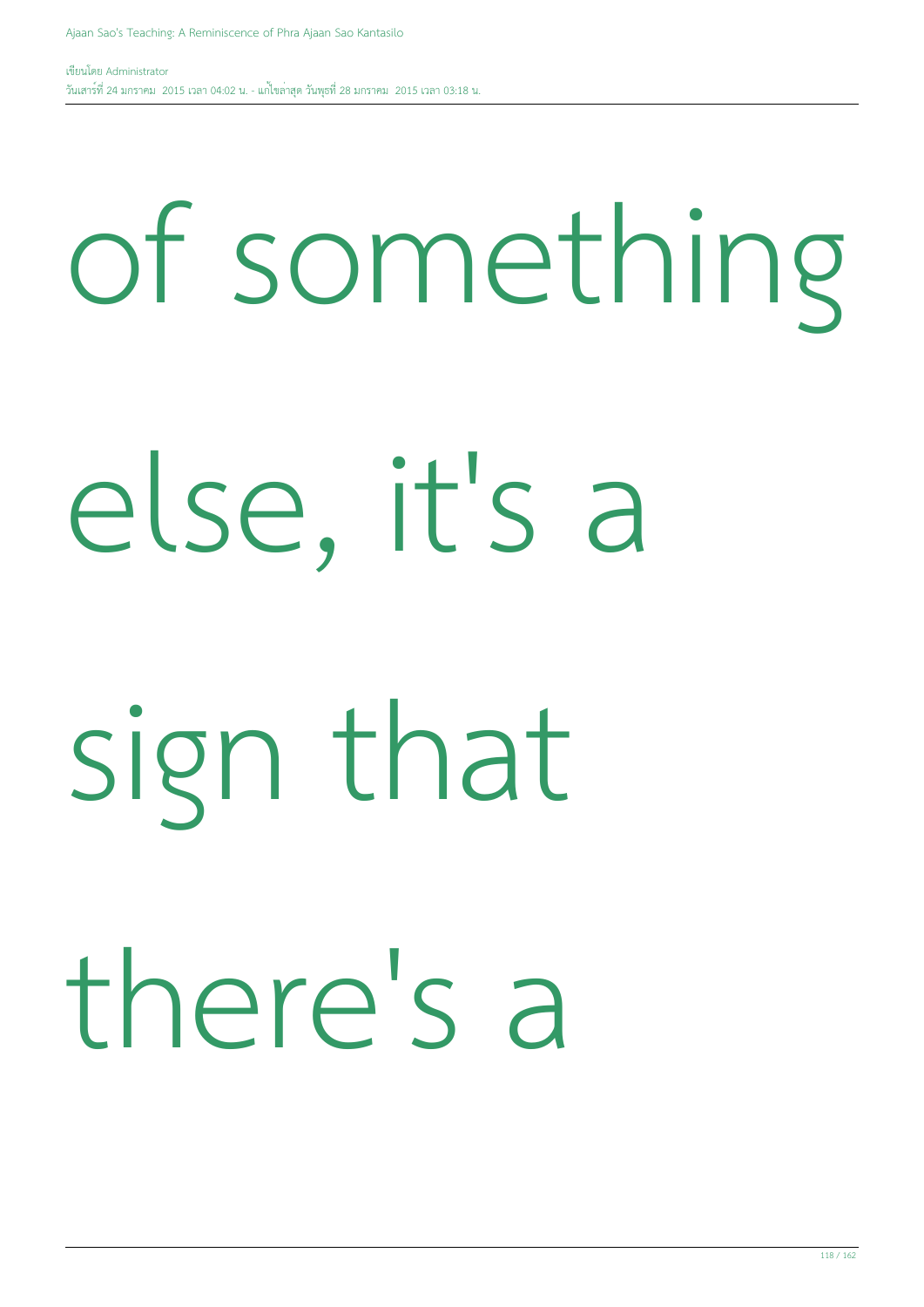### lapse in our mindfulness. But if we can keep our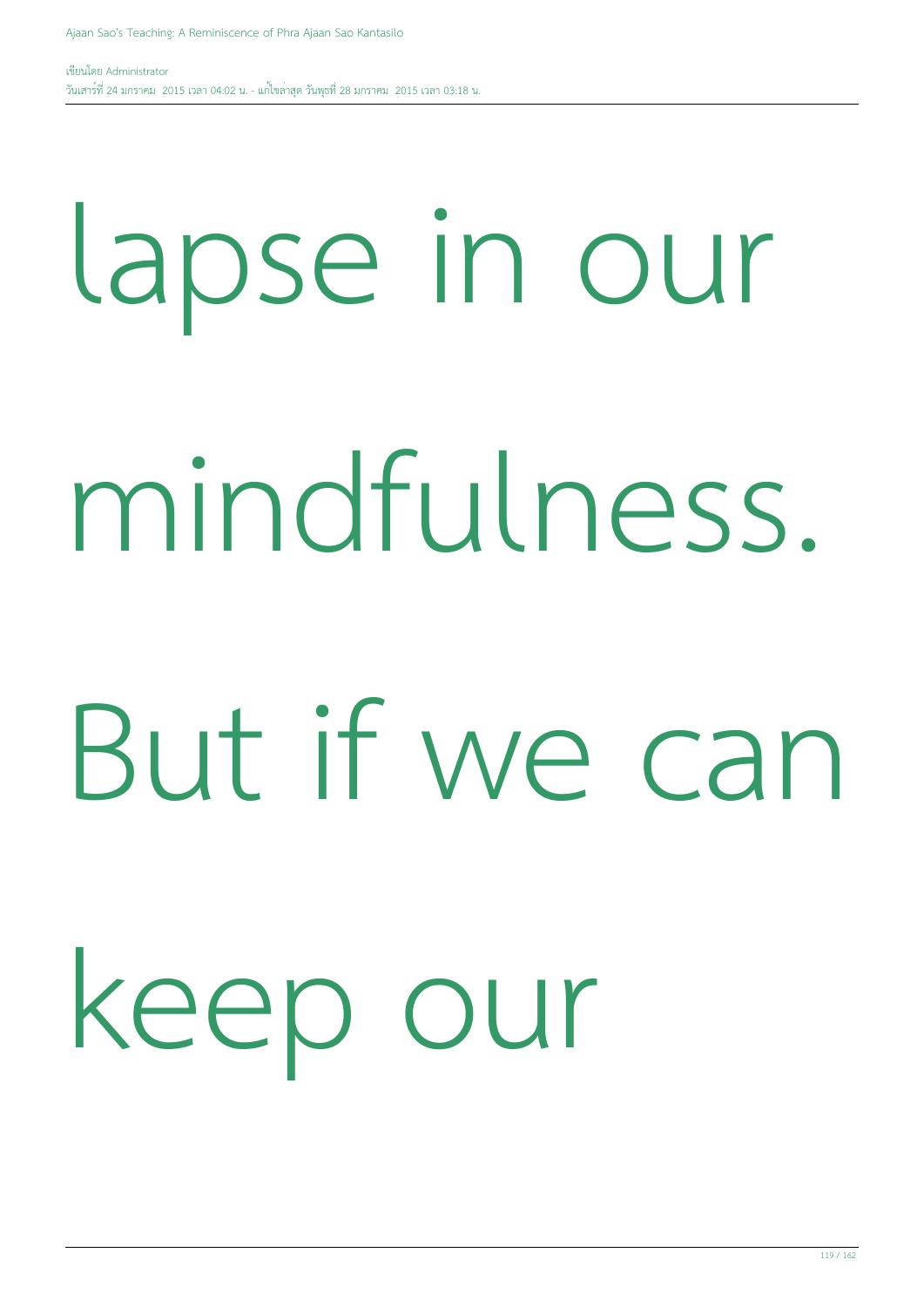#### mindfulness

#### under

### control and

#### can think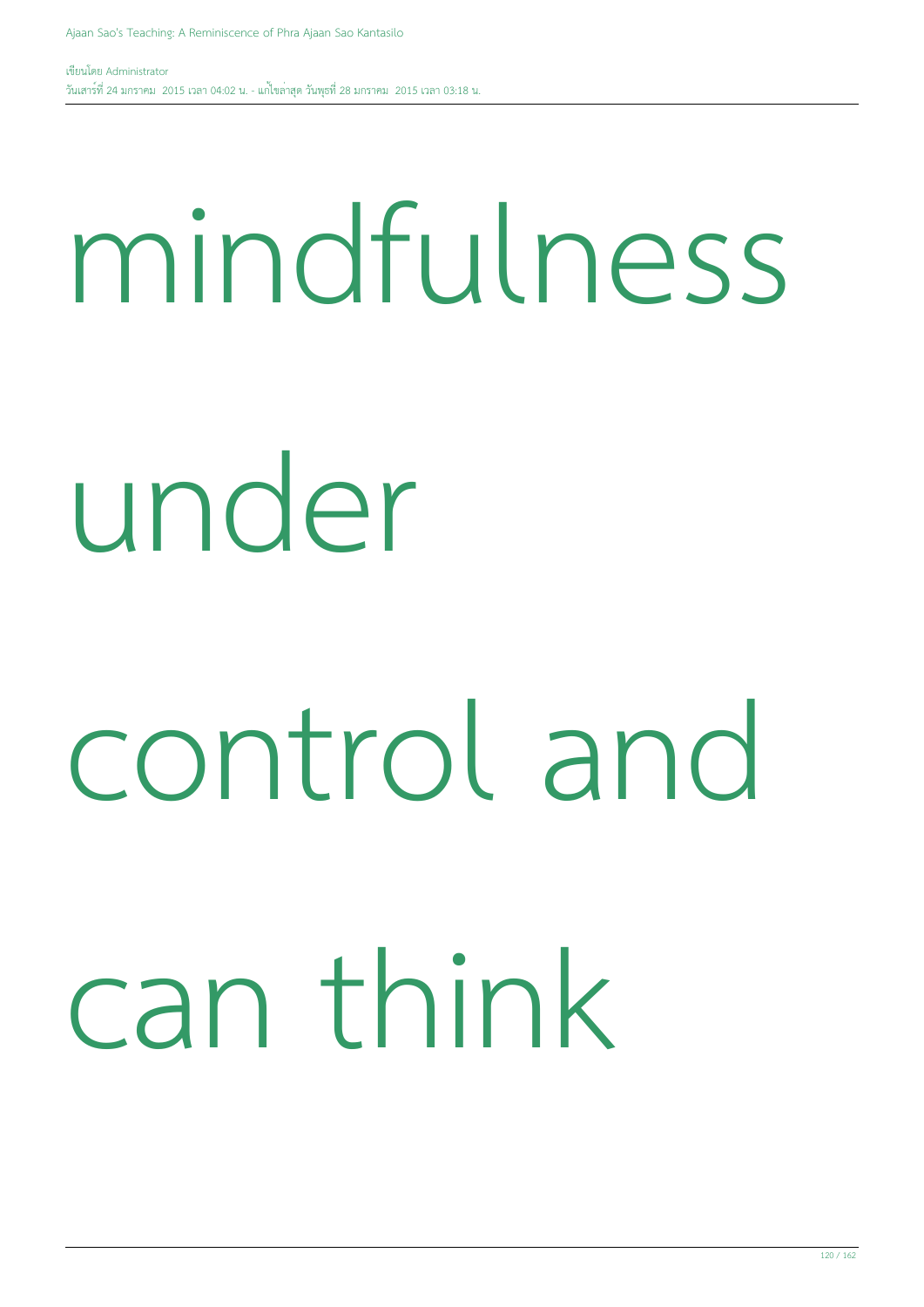### 'Buddho, Buddho' continuously , with no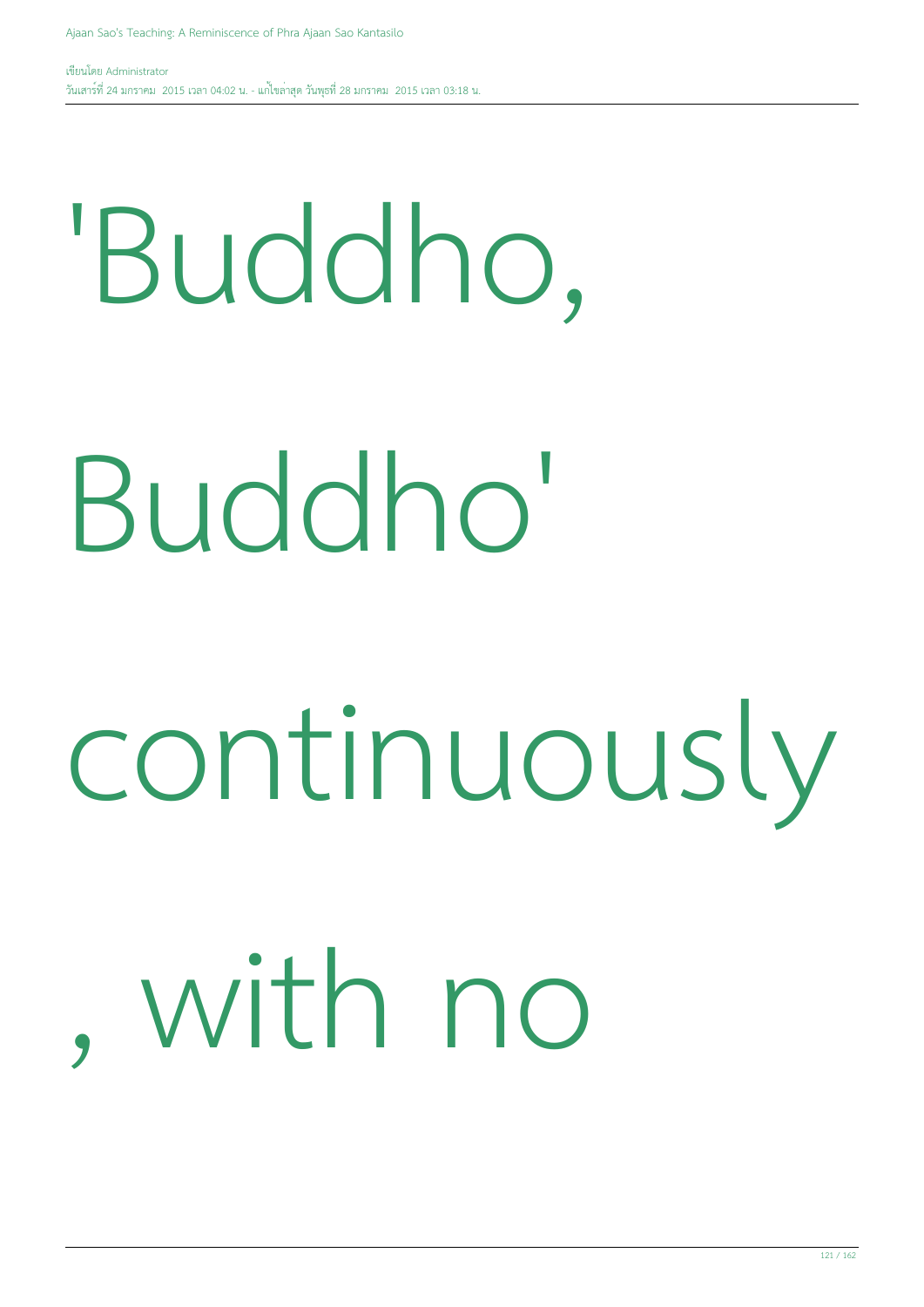## gaps, our mindfulness is already strong, so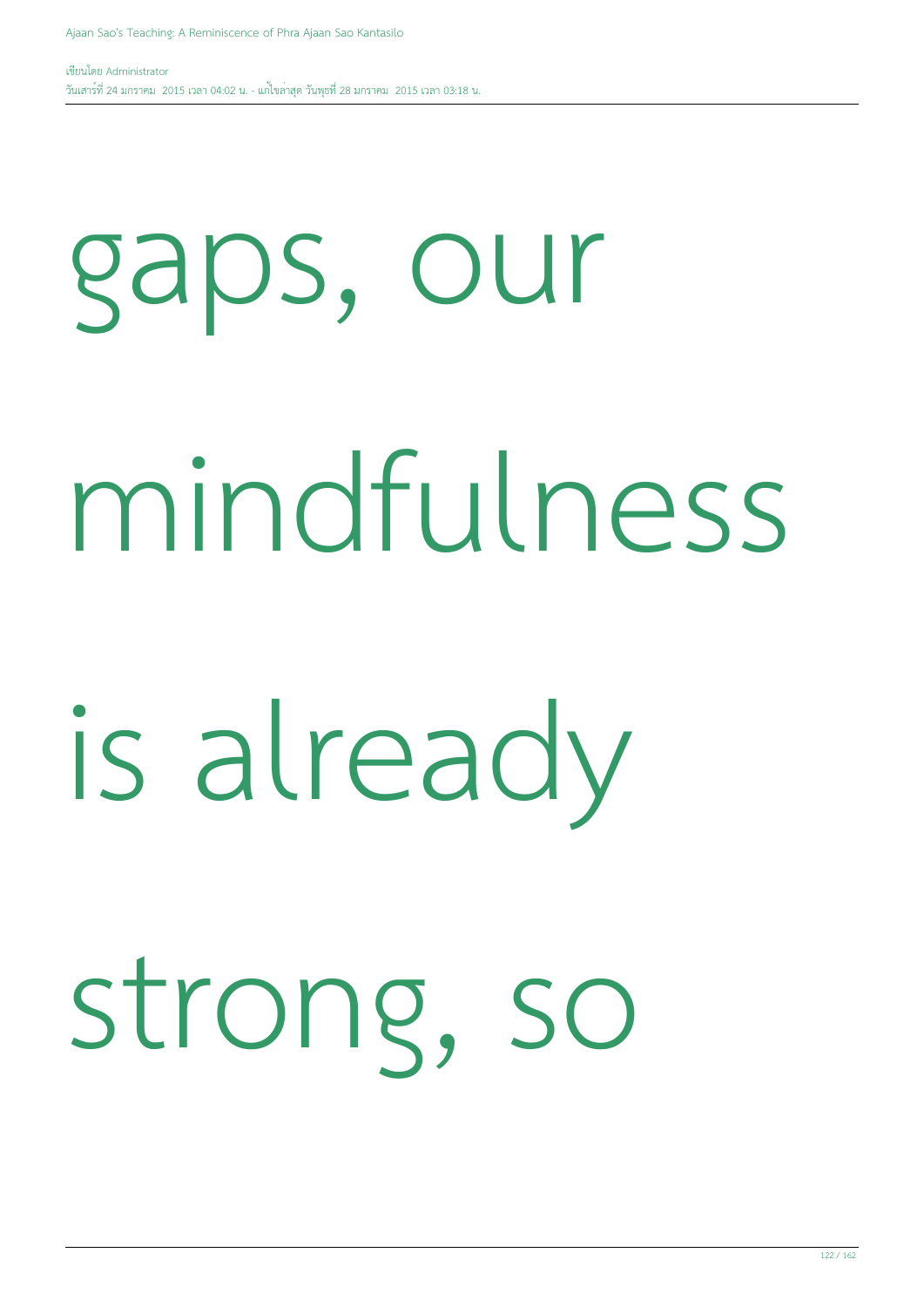### there's no need to go 'establishing mindfulness'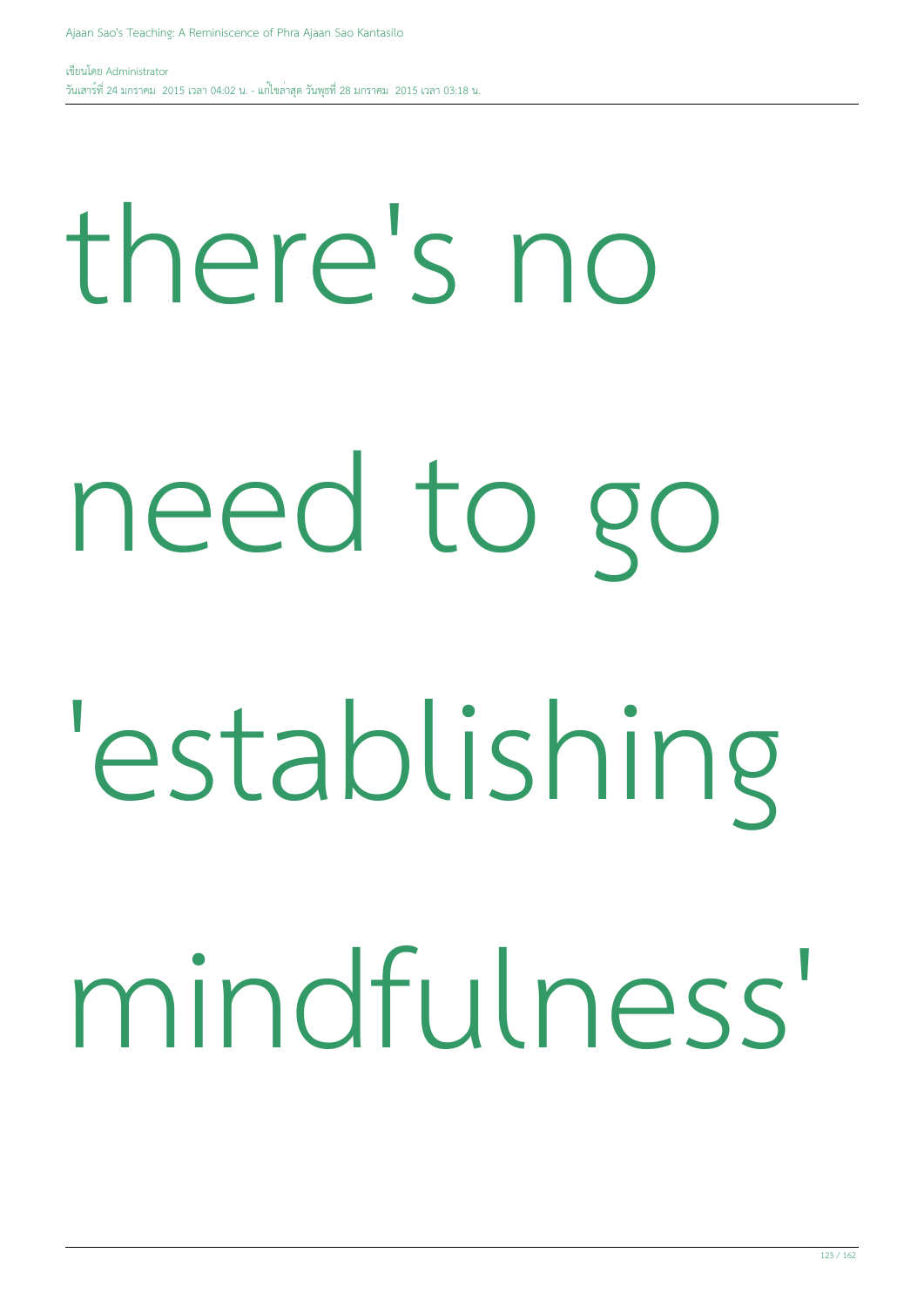### anywhere. To think of an object so that it is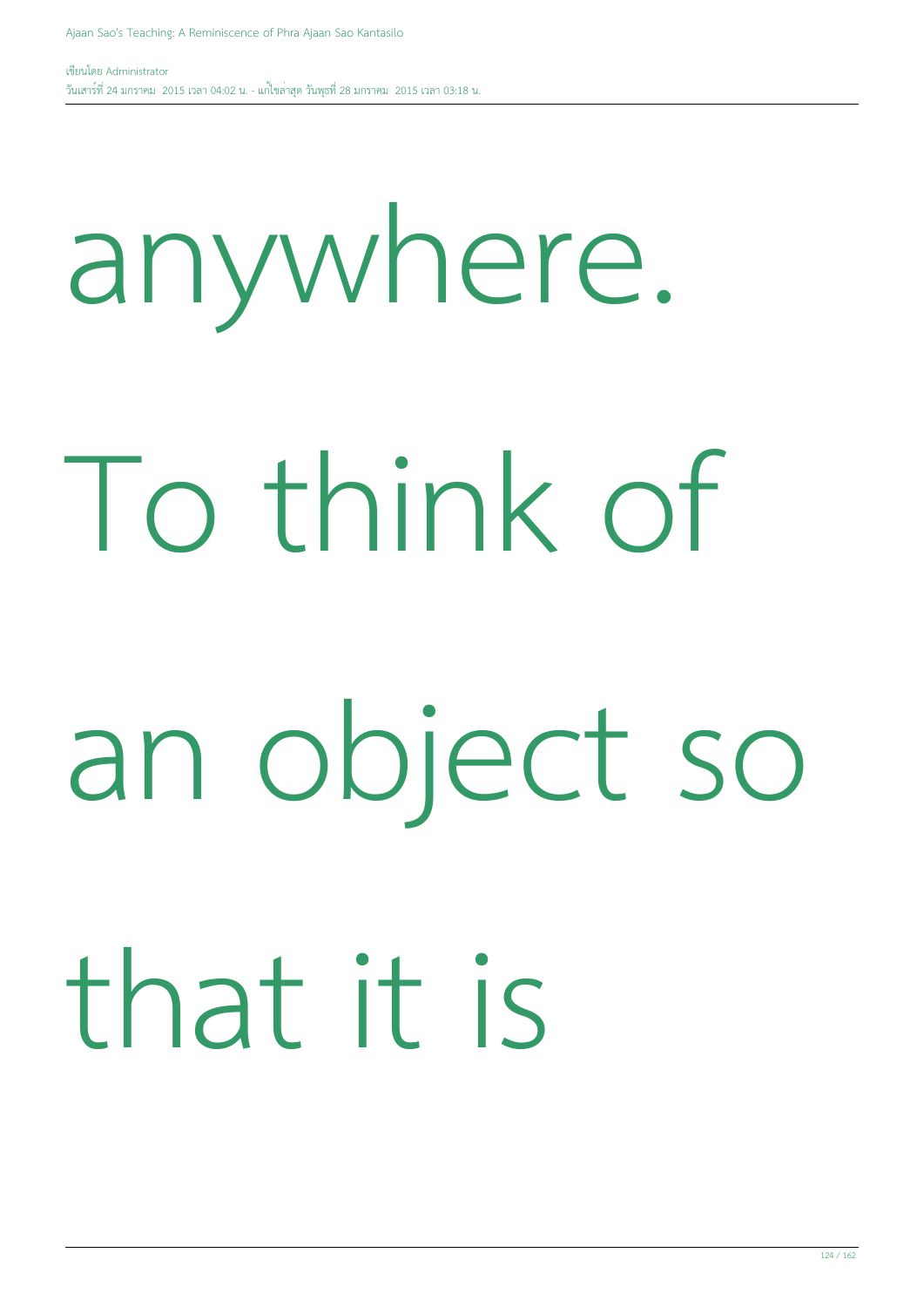### coupled with the mind is, in and of itself,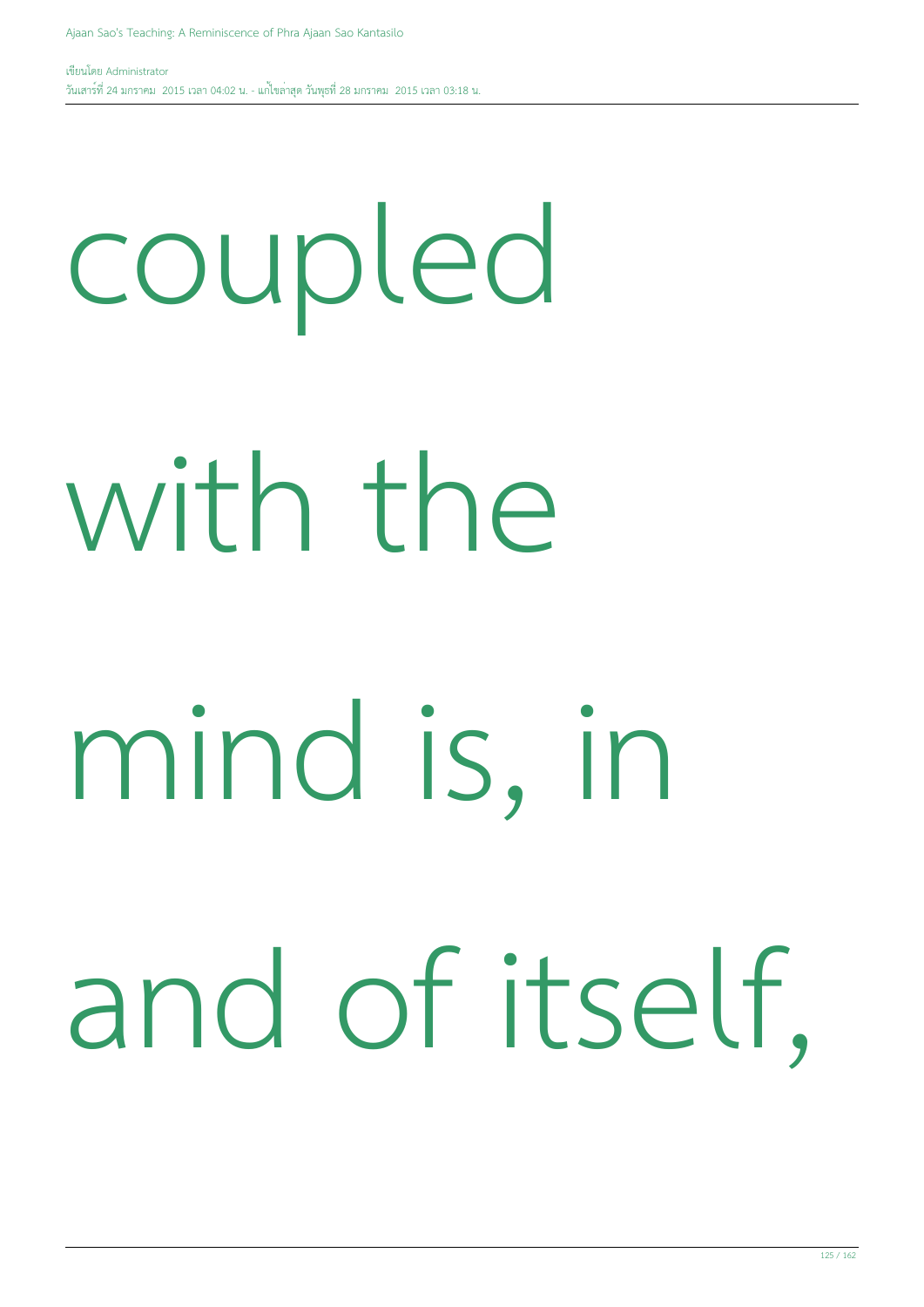#### the act of

getting

#### mindfulness

#### established."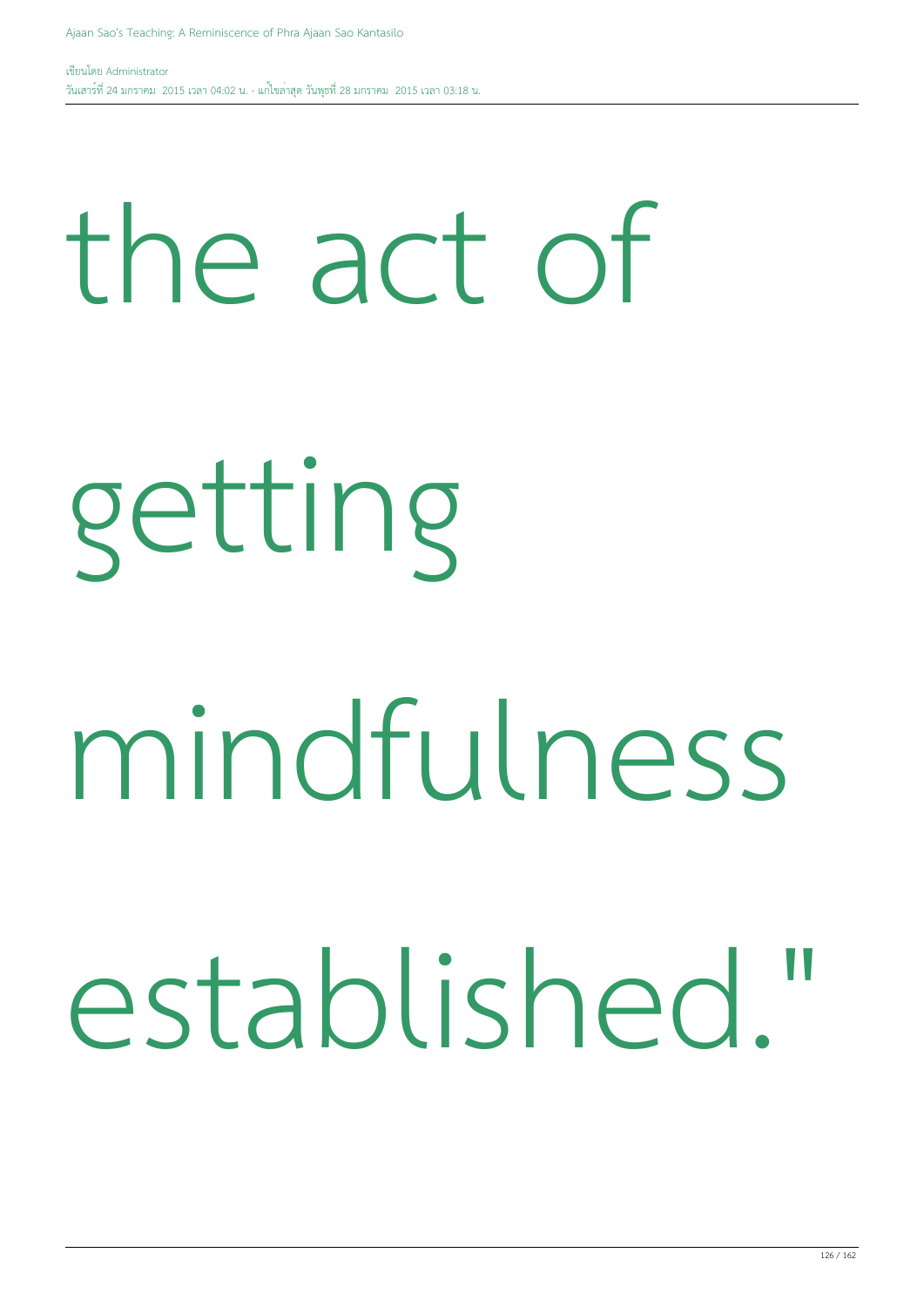### That was how he explained it to me.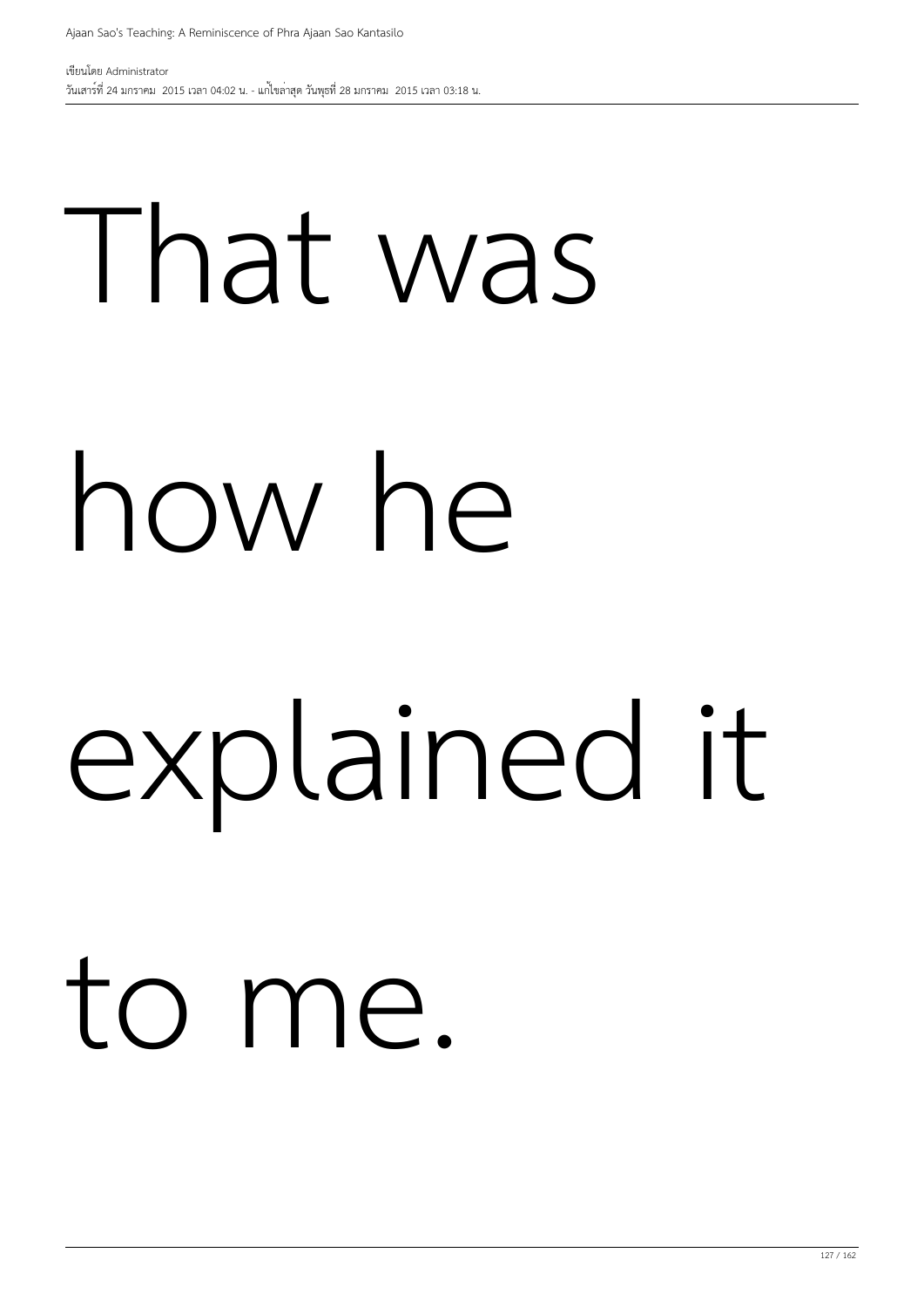#### This was

#### one

### instance of how I saw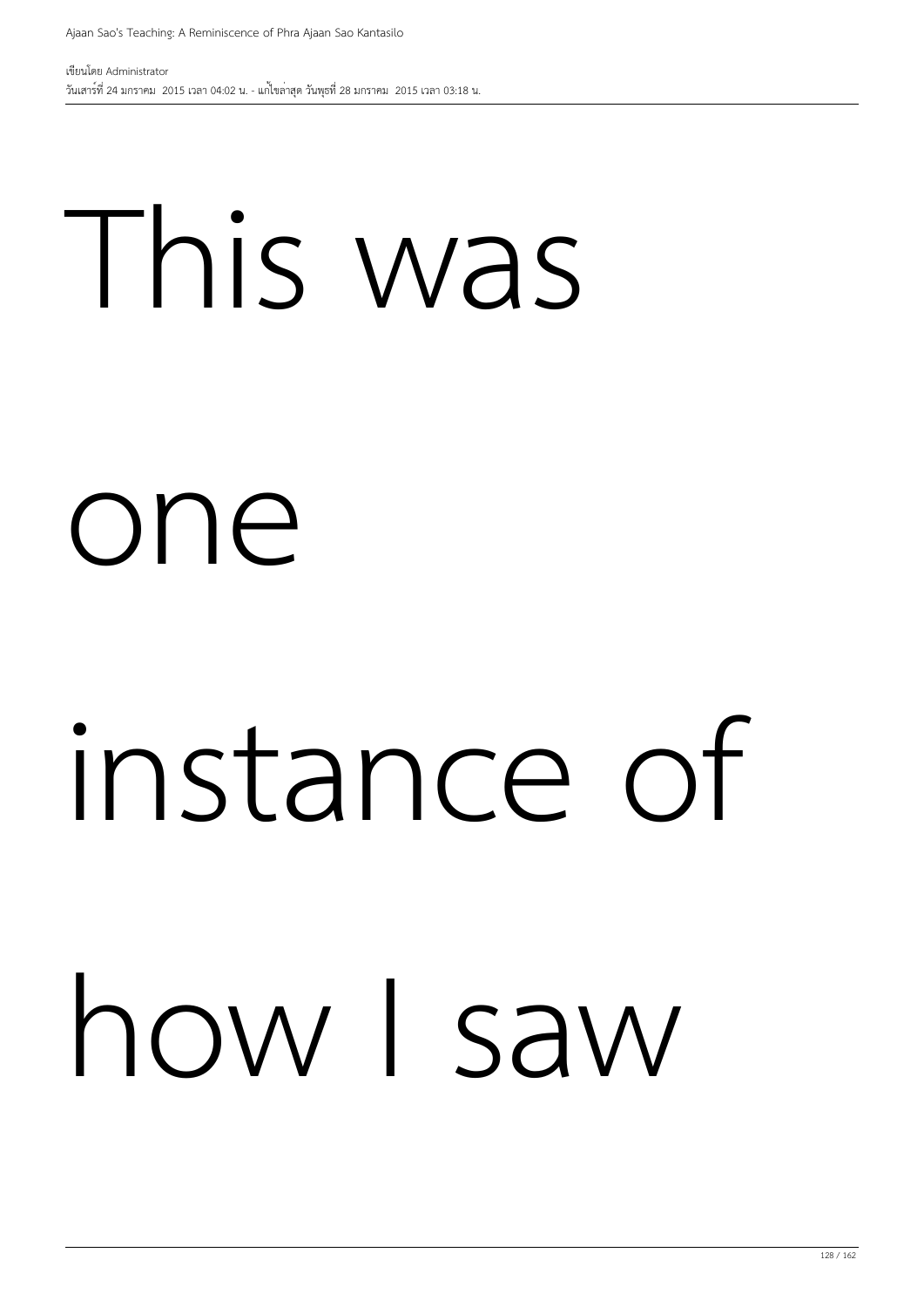## and heard Phra Ajaan Sao teaching meditation,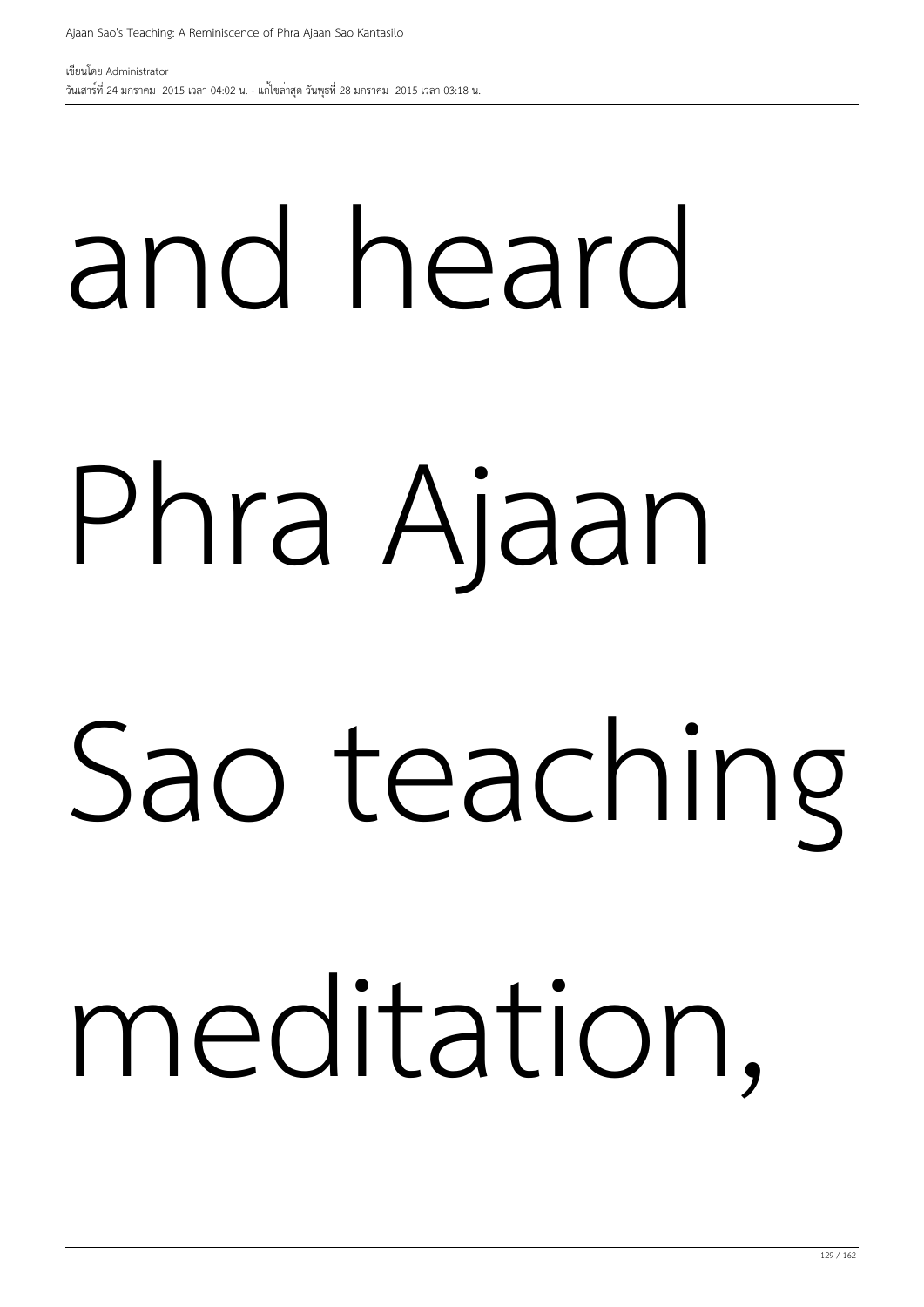## and should be enough to serve us all as food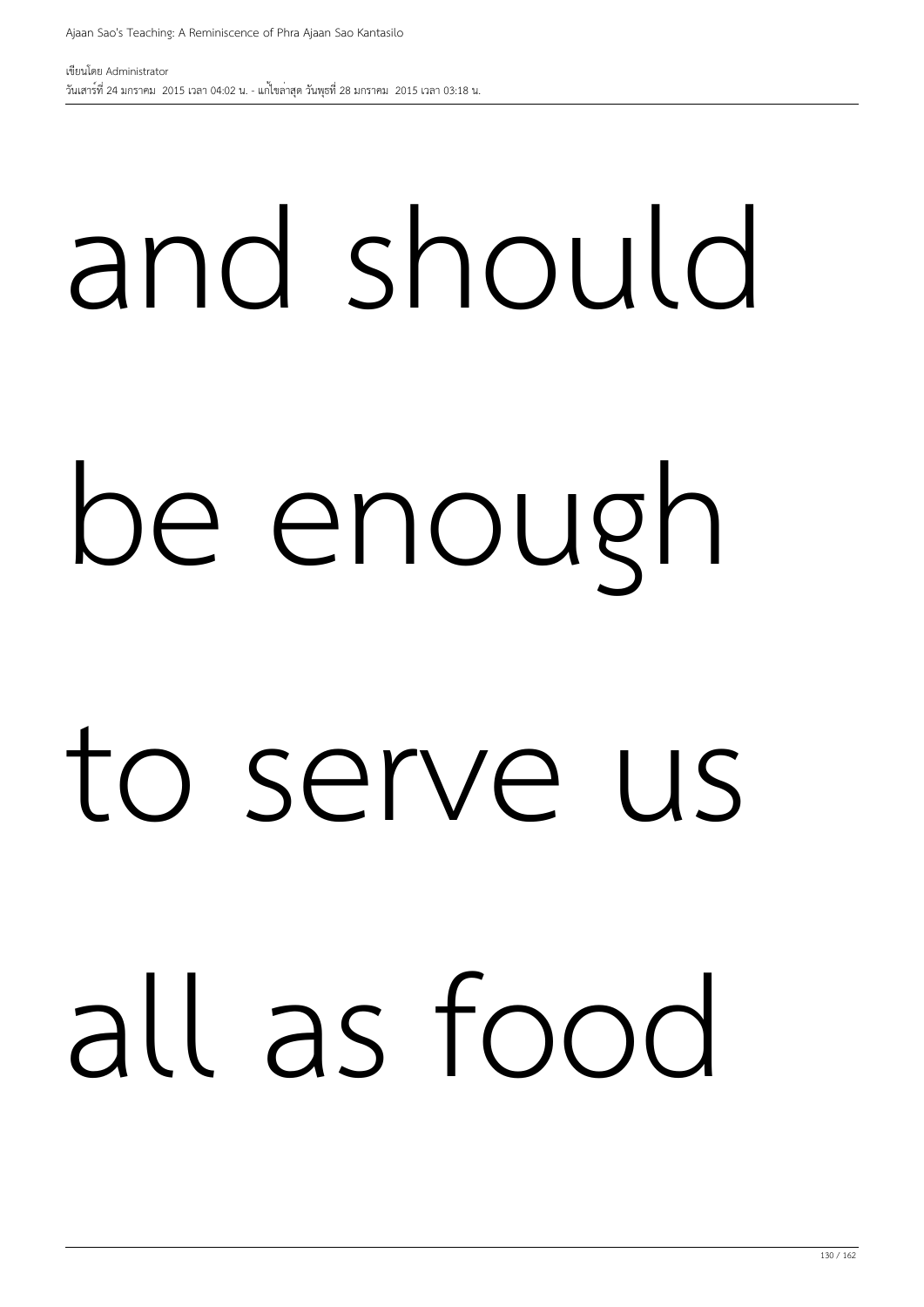#### for thought.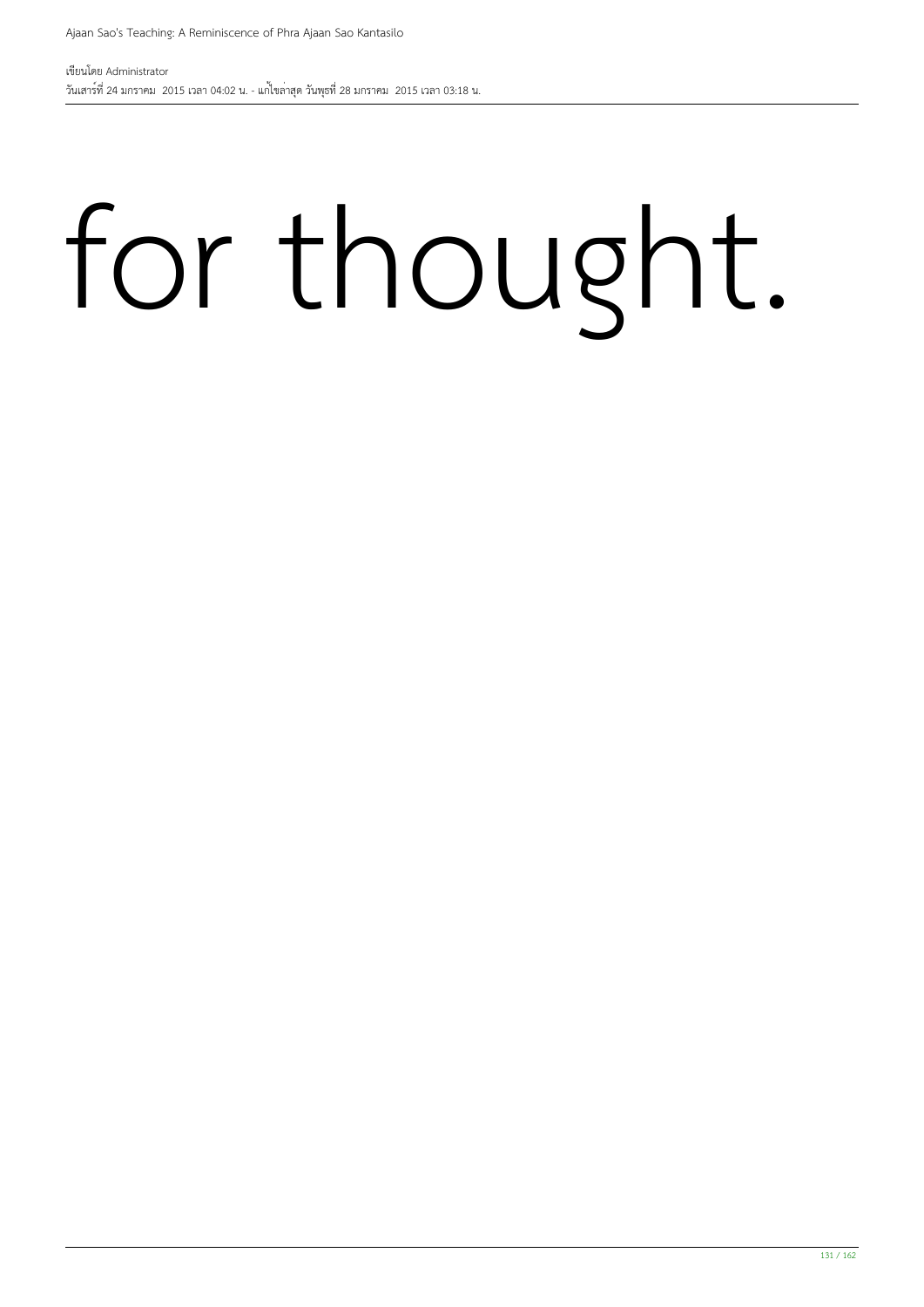#### Glossary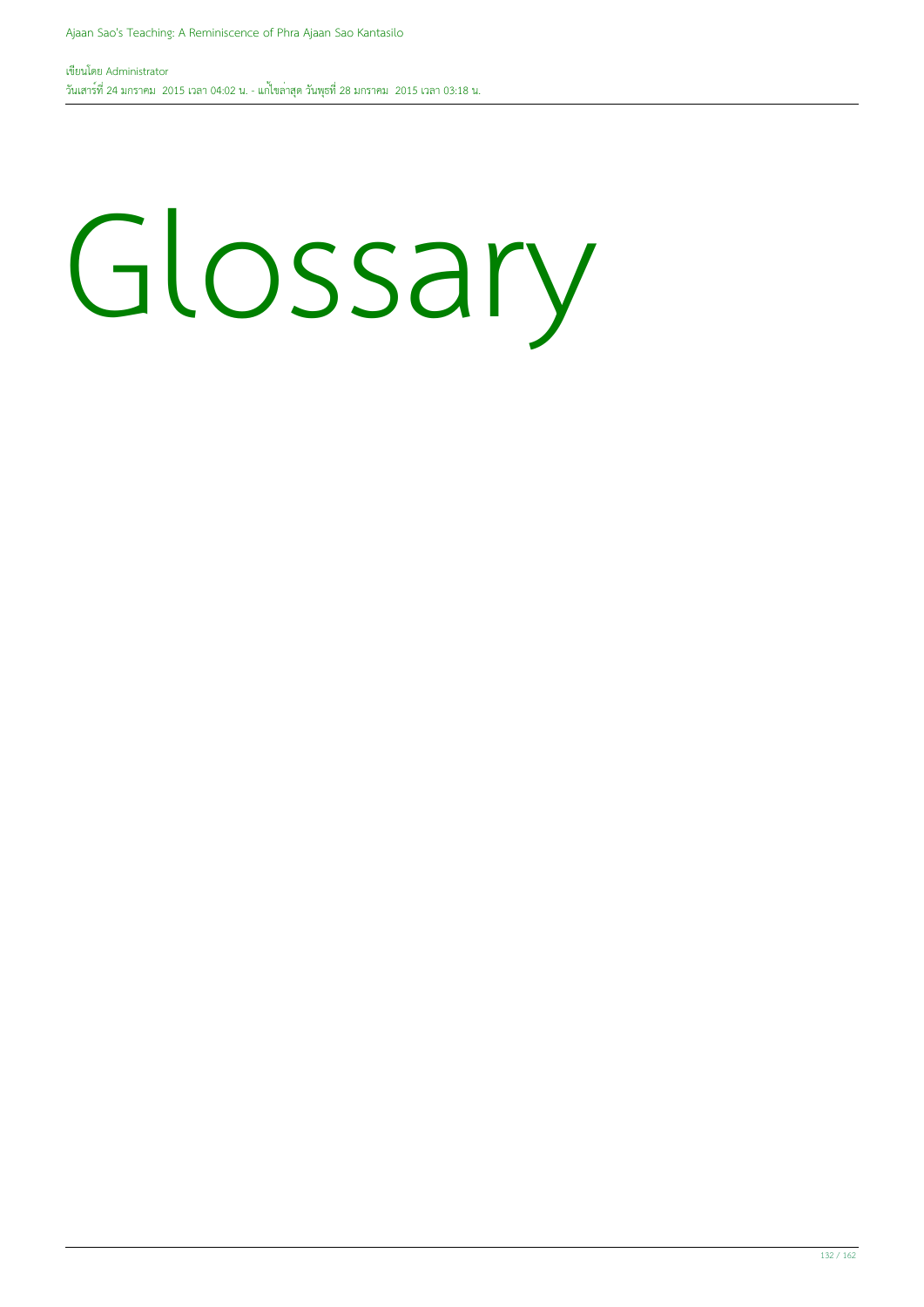#### Buddho:

#### a

### parikamma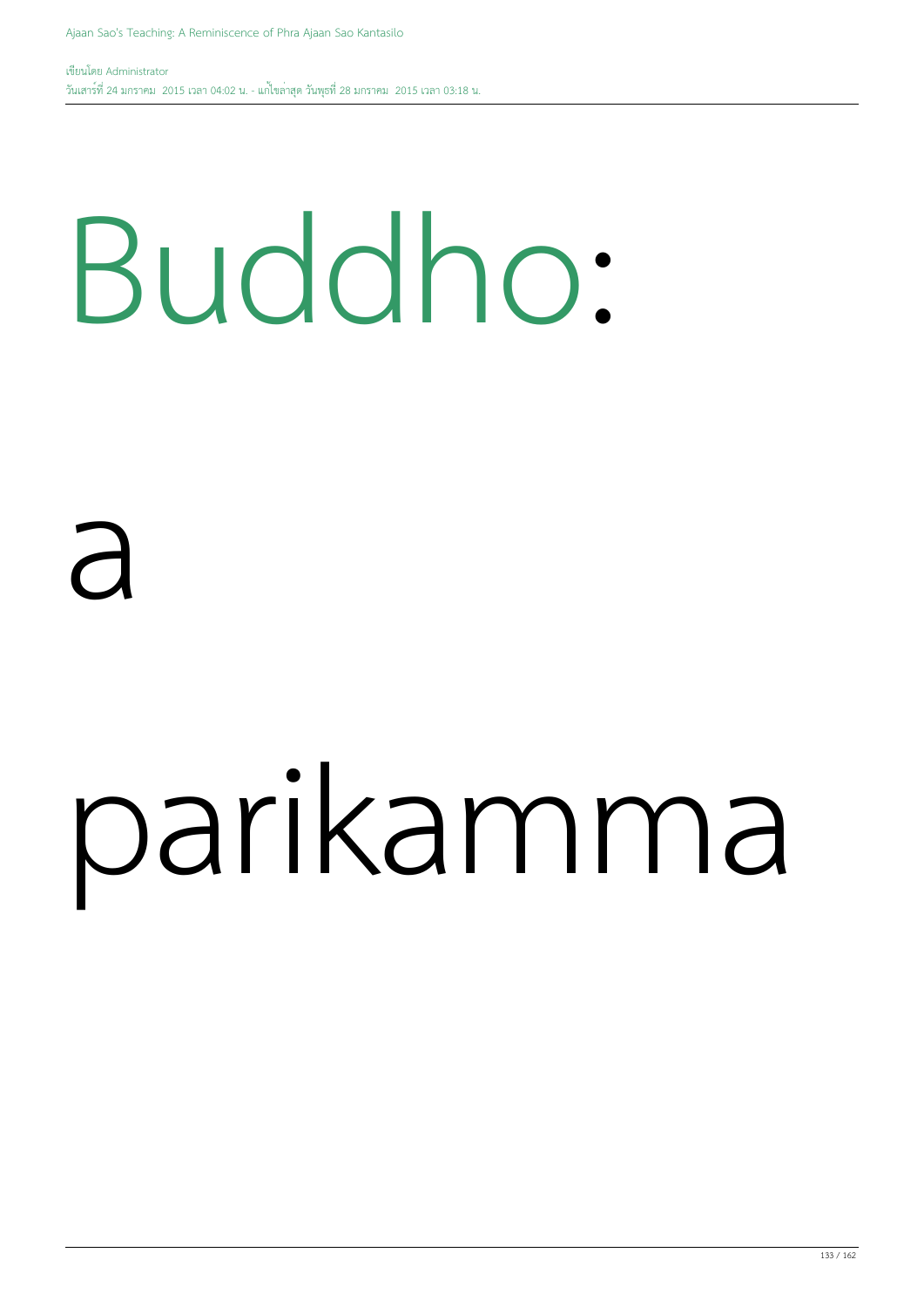### (preparator y) word for the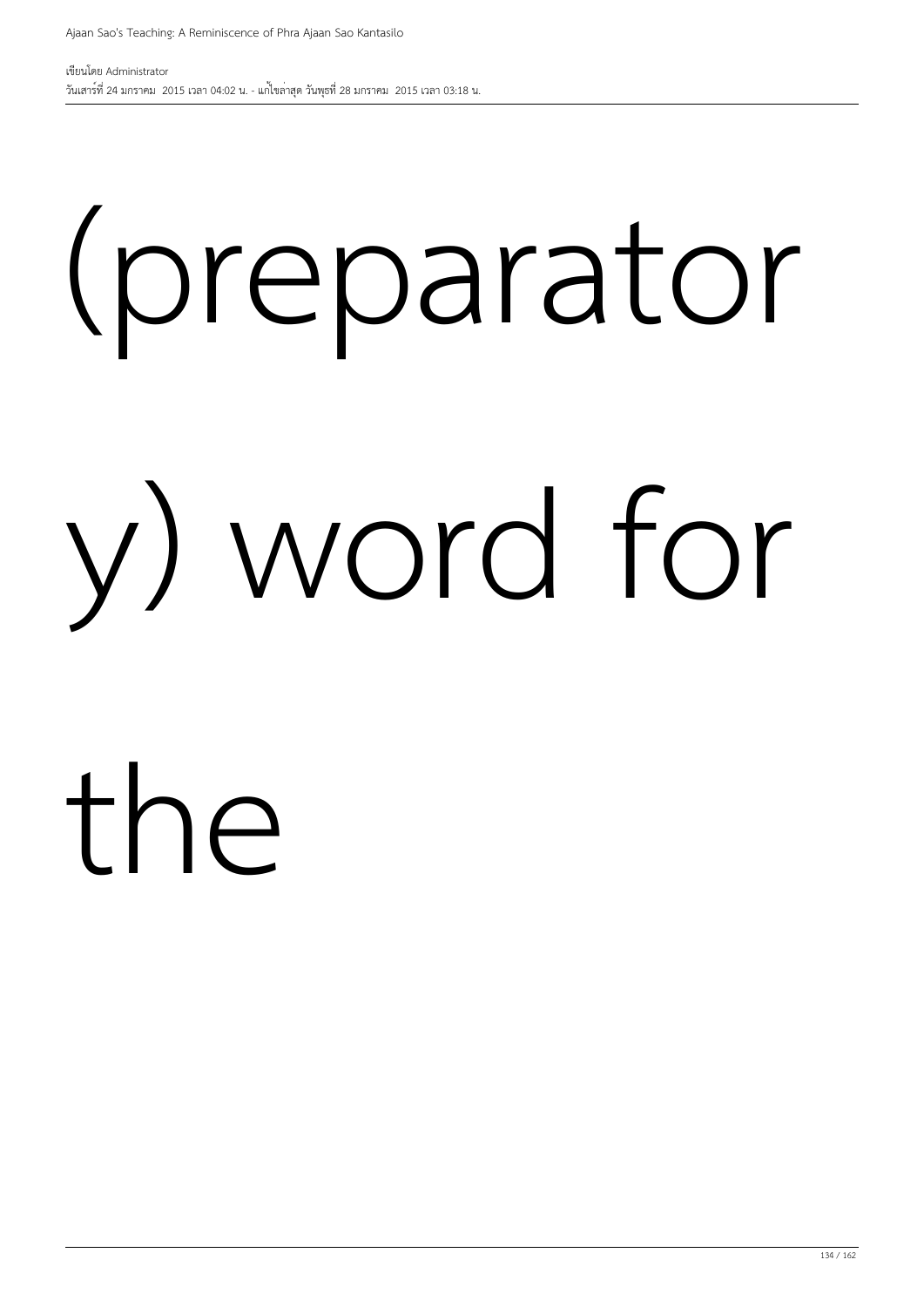# recollectio n of the Buddha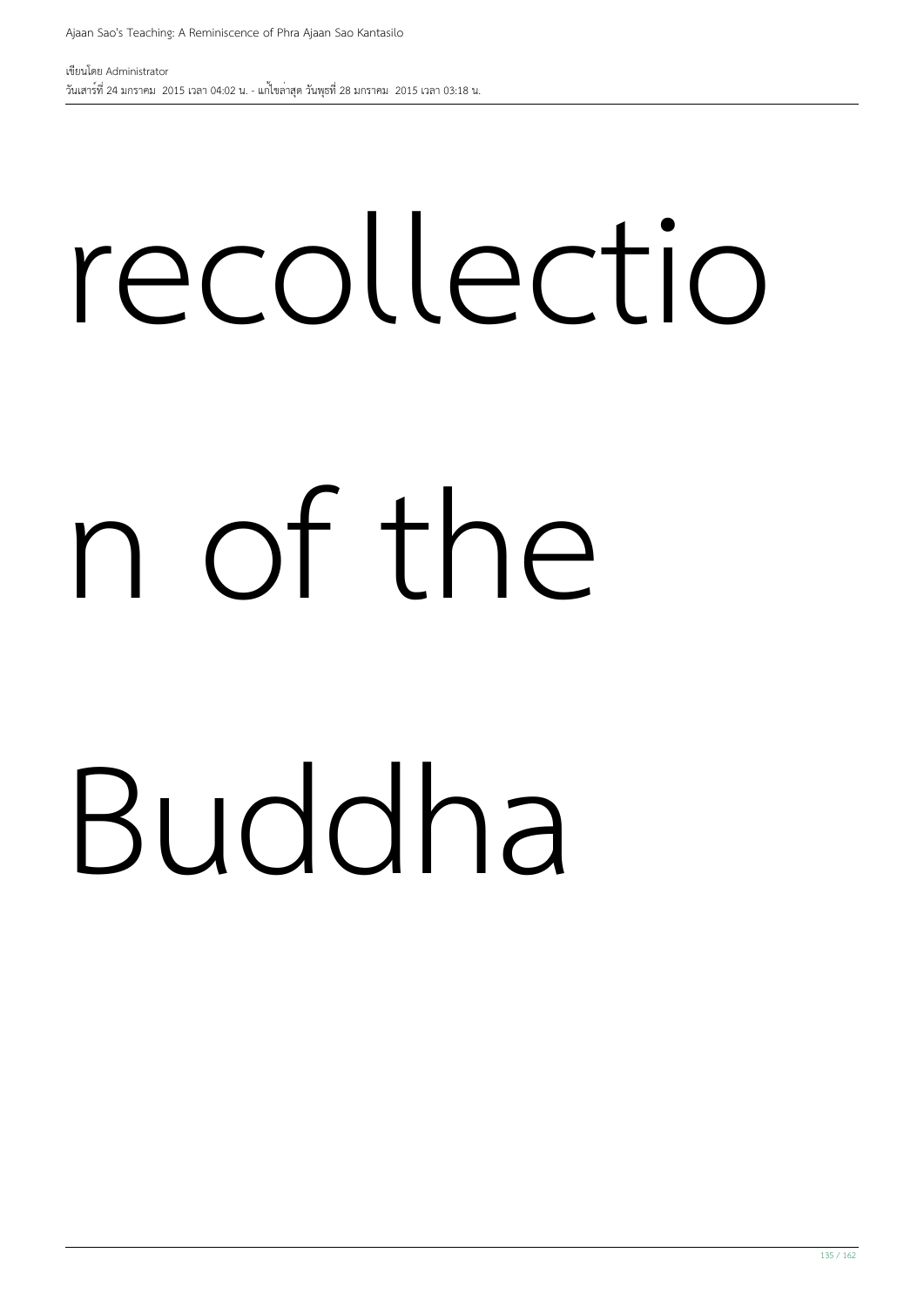#### Dhamma:

#### Event;

### phenomen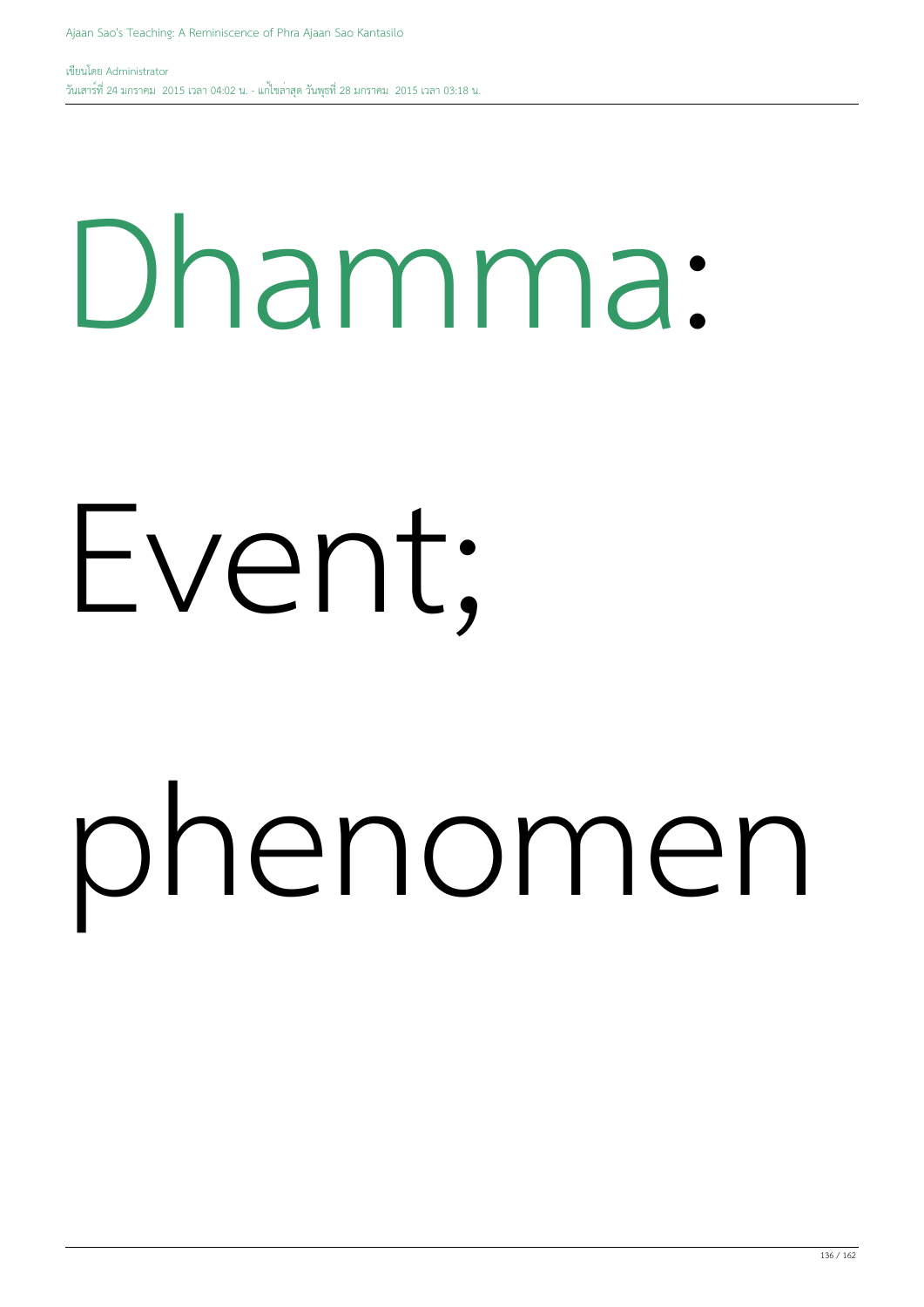# on; the way things are in and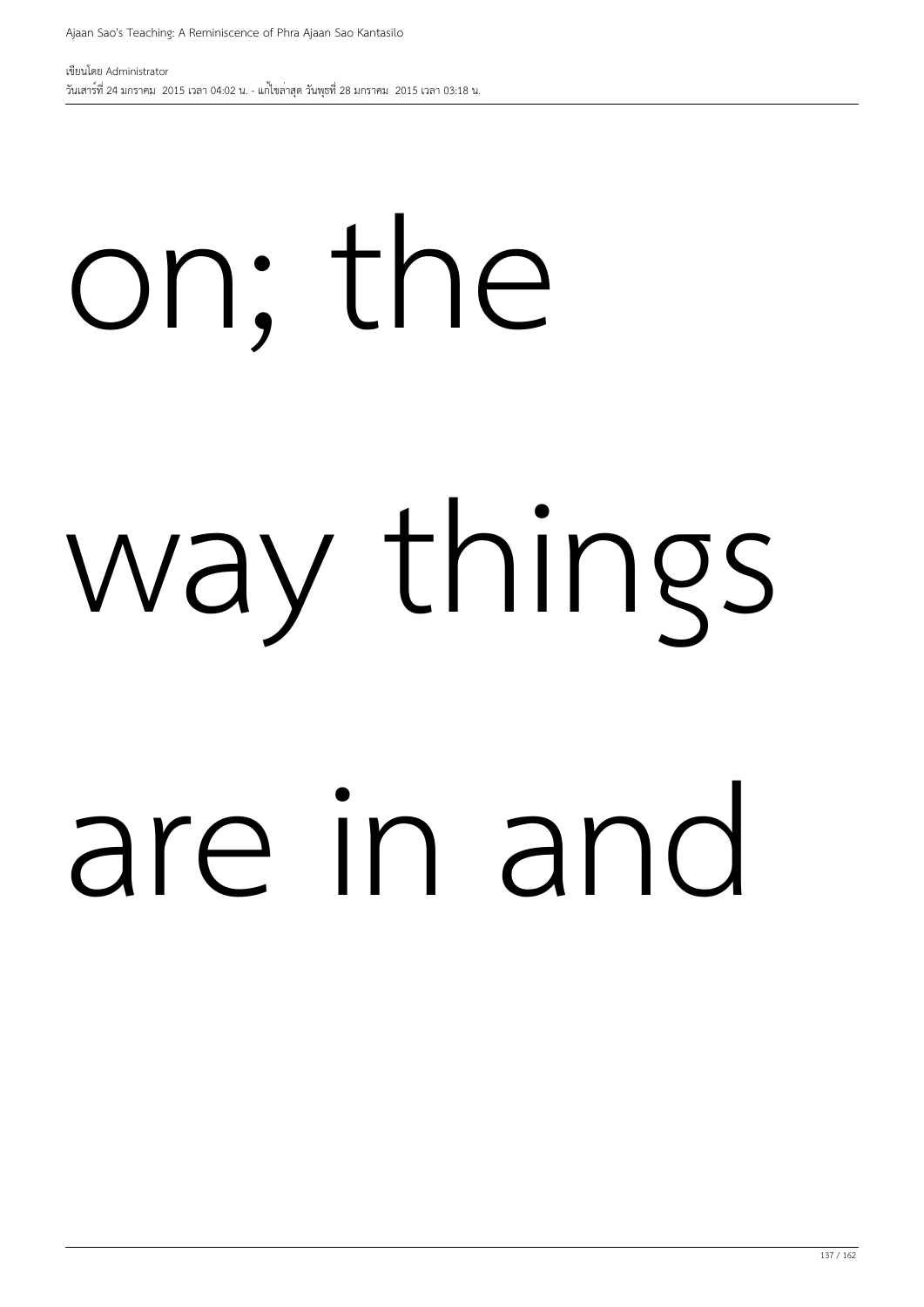of

เขียนโดย Administrator วันเสาร์ที่ 24 มกราคม 2015 เวลา 04:02 น. - แก้ไขล่าสุด วันพุธที่ 28 มกราคม 2015 เวลา 03:18 น.

### themselves

### ; their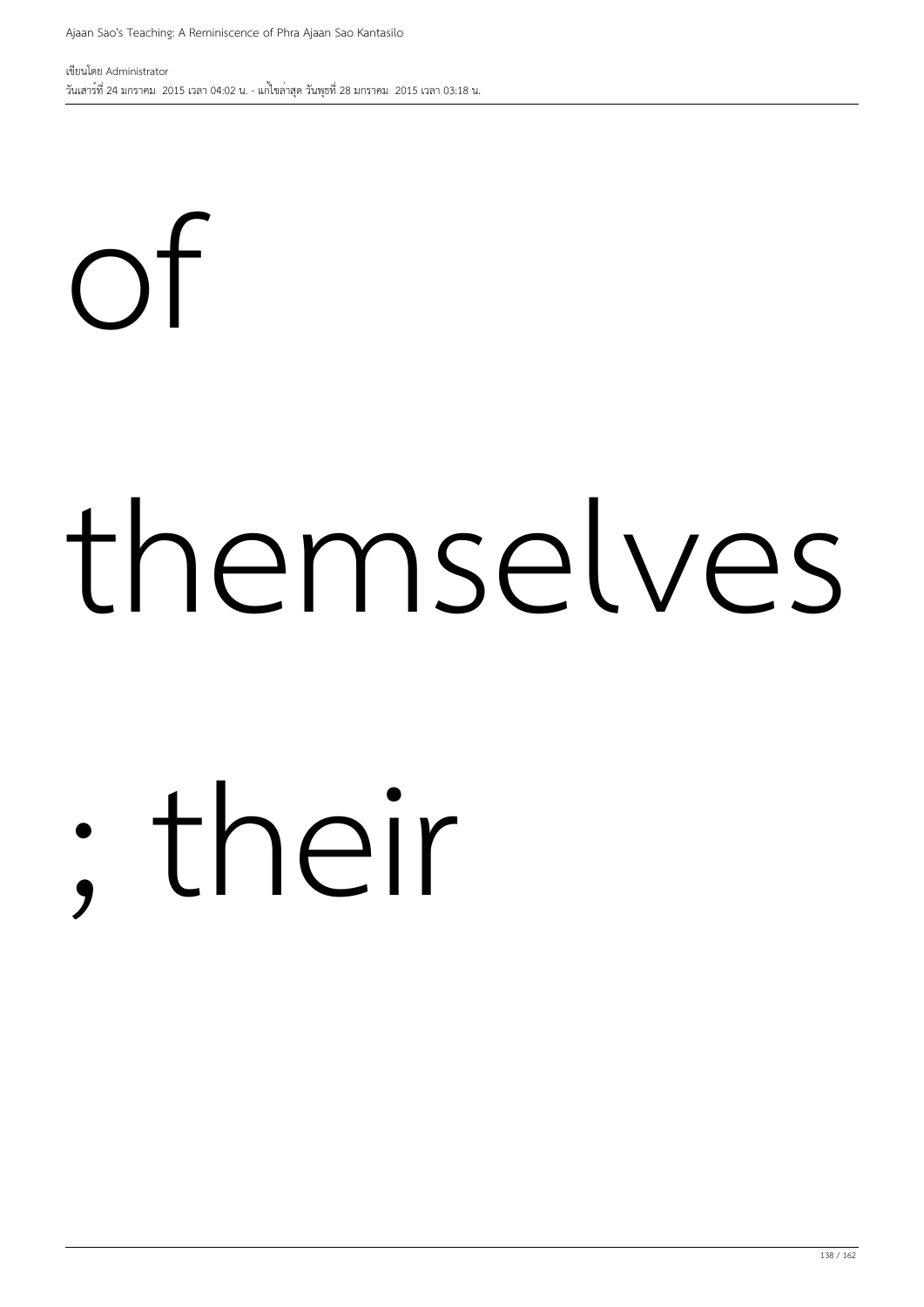# inherent qualities; the basic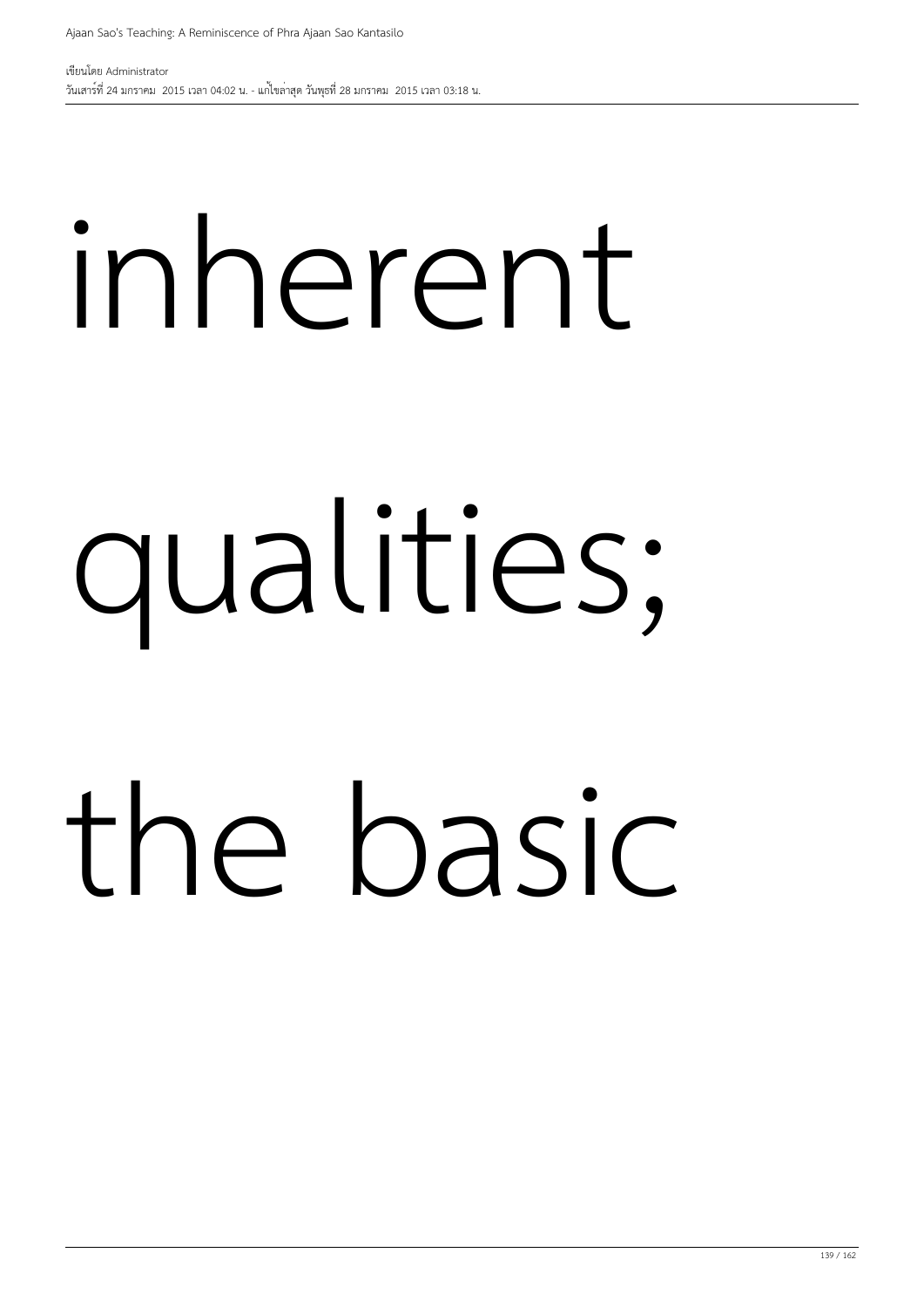## principles underlying their

140 / 162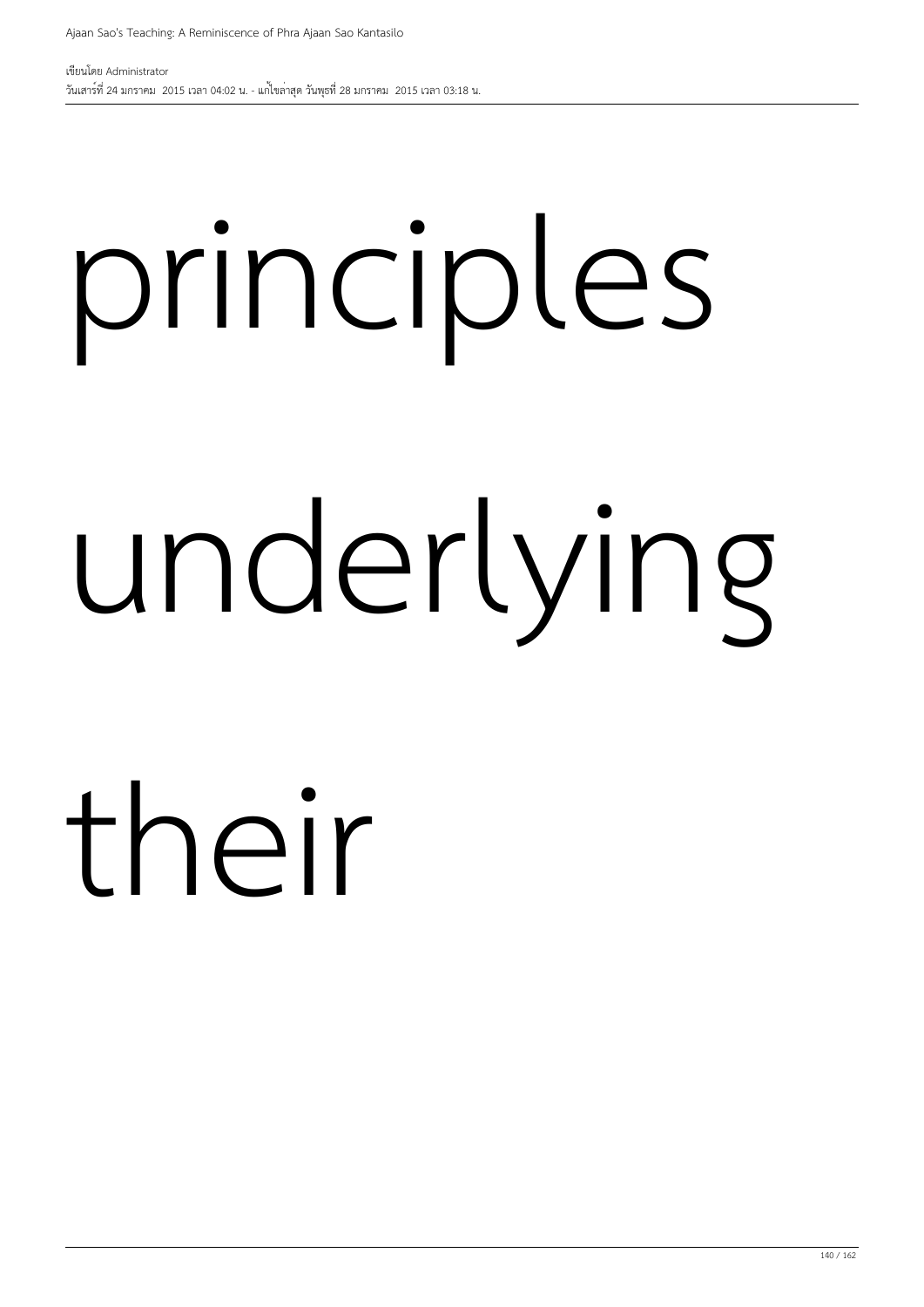#### behavior.

#### Also,

### principles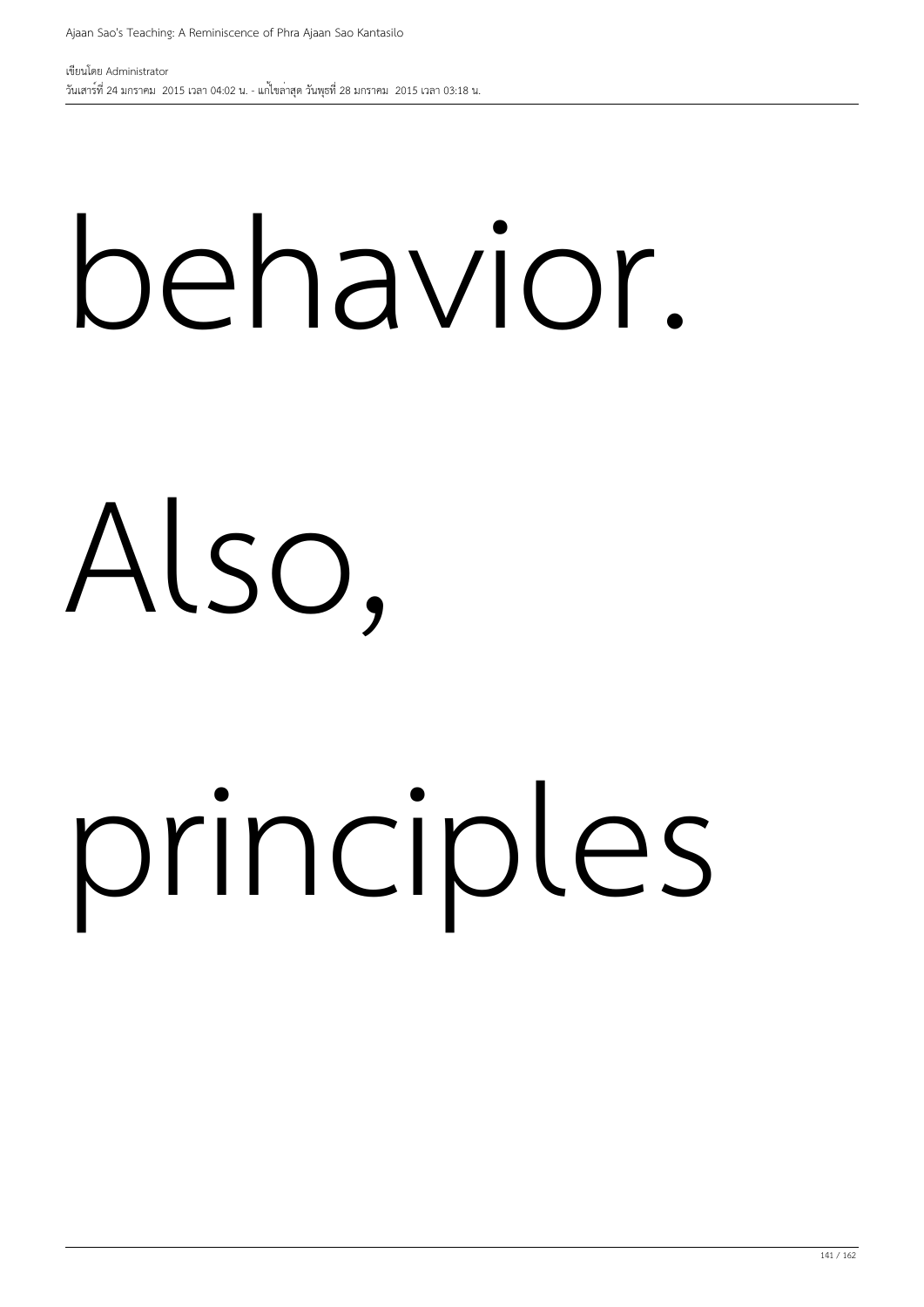### of behavior

#### that

### human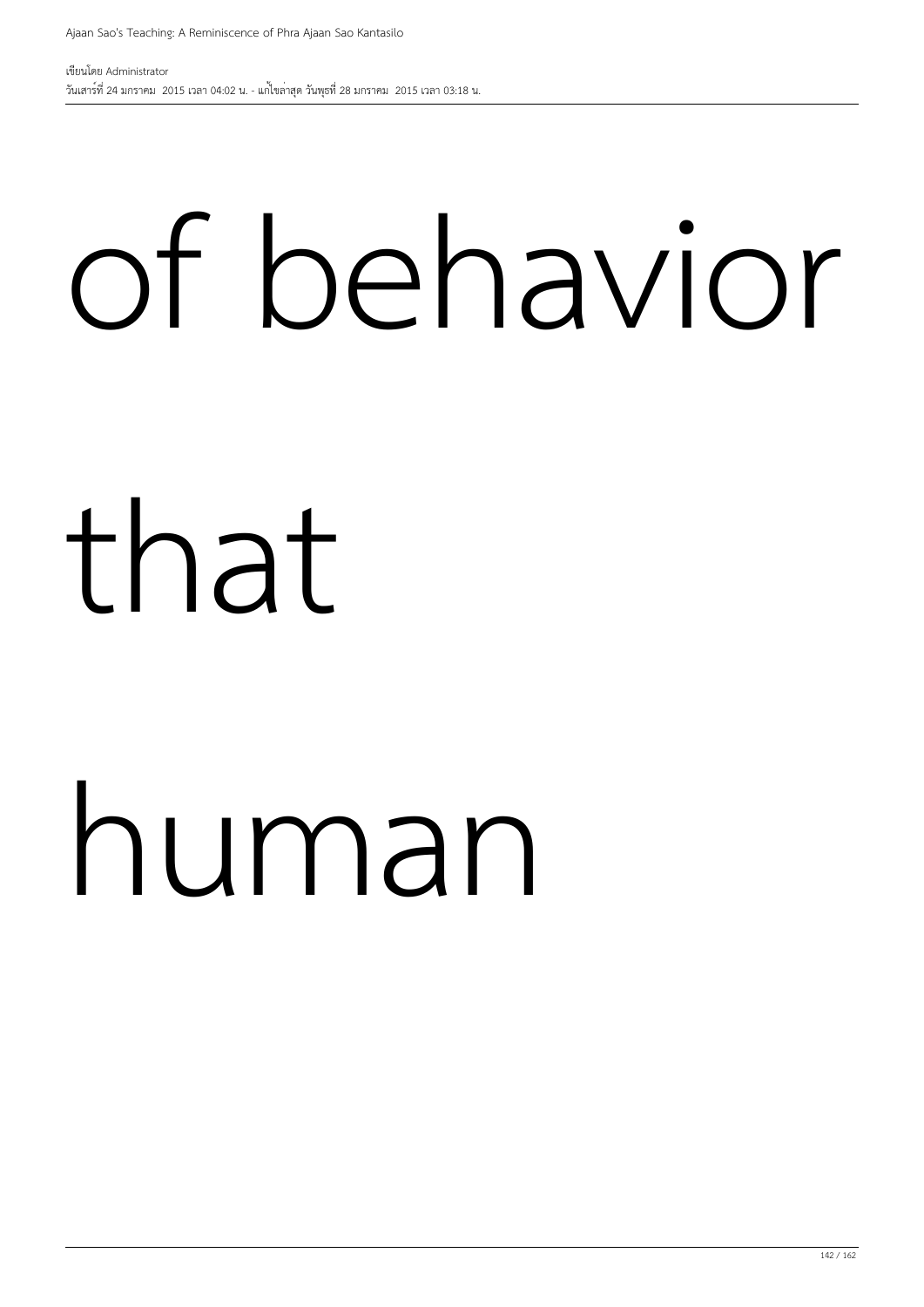# beings ought to follow so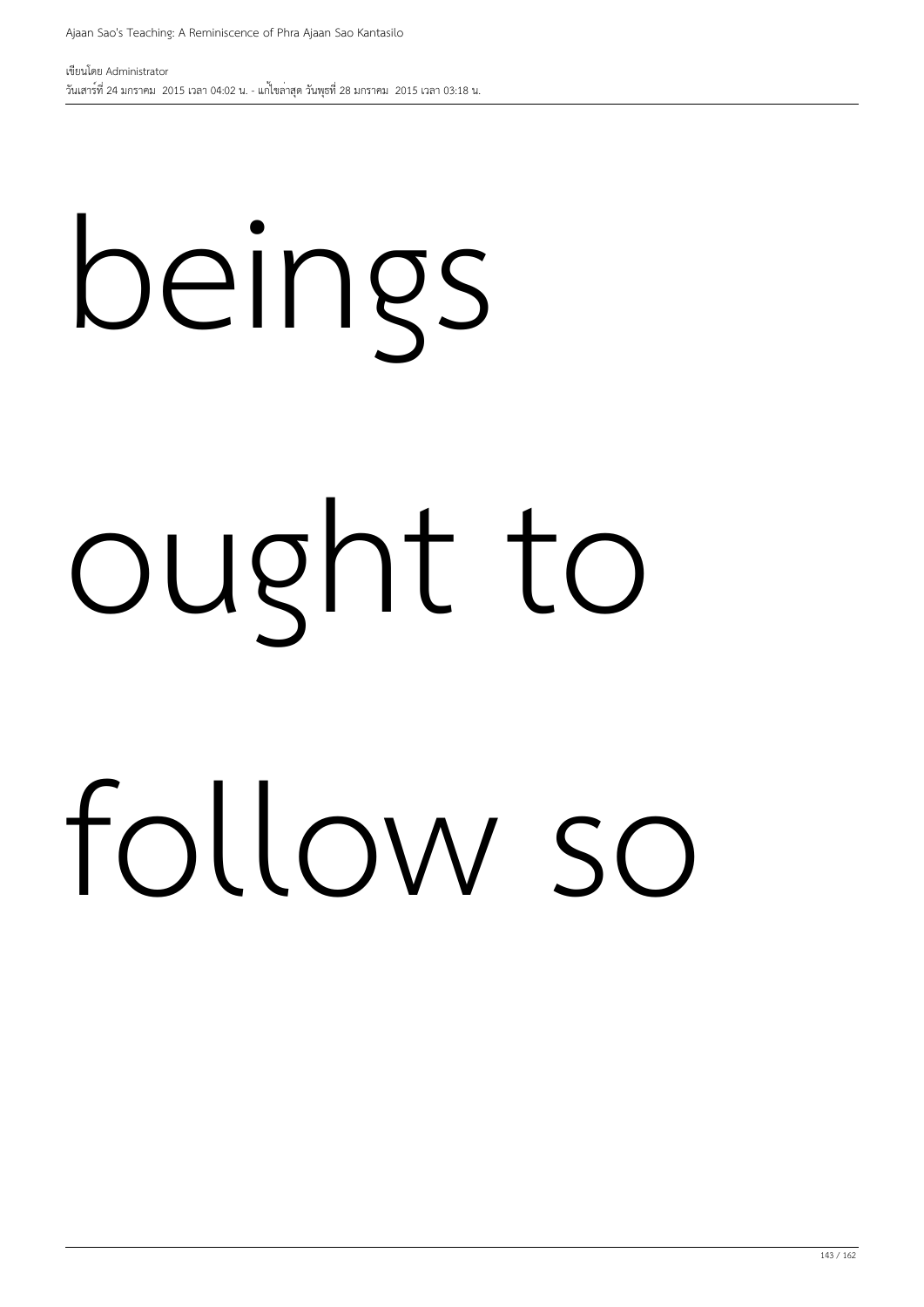# as to fit in with the right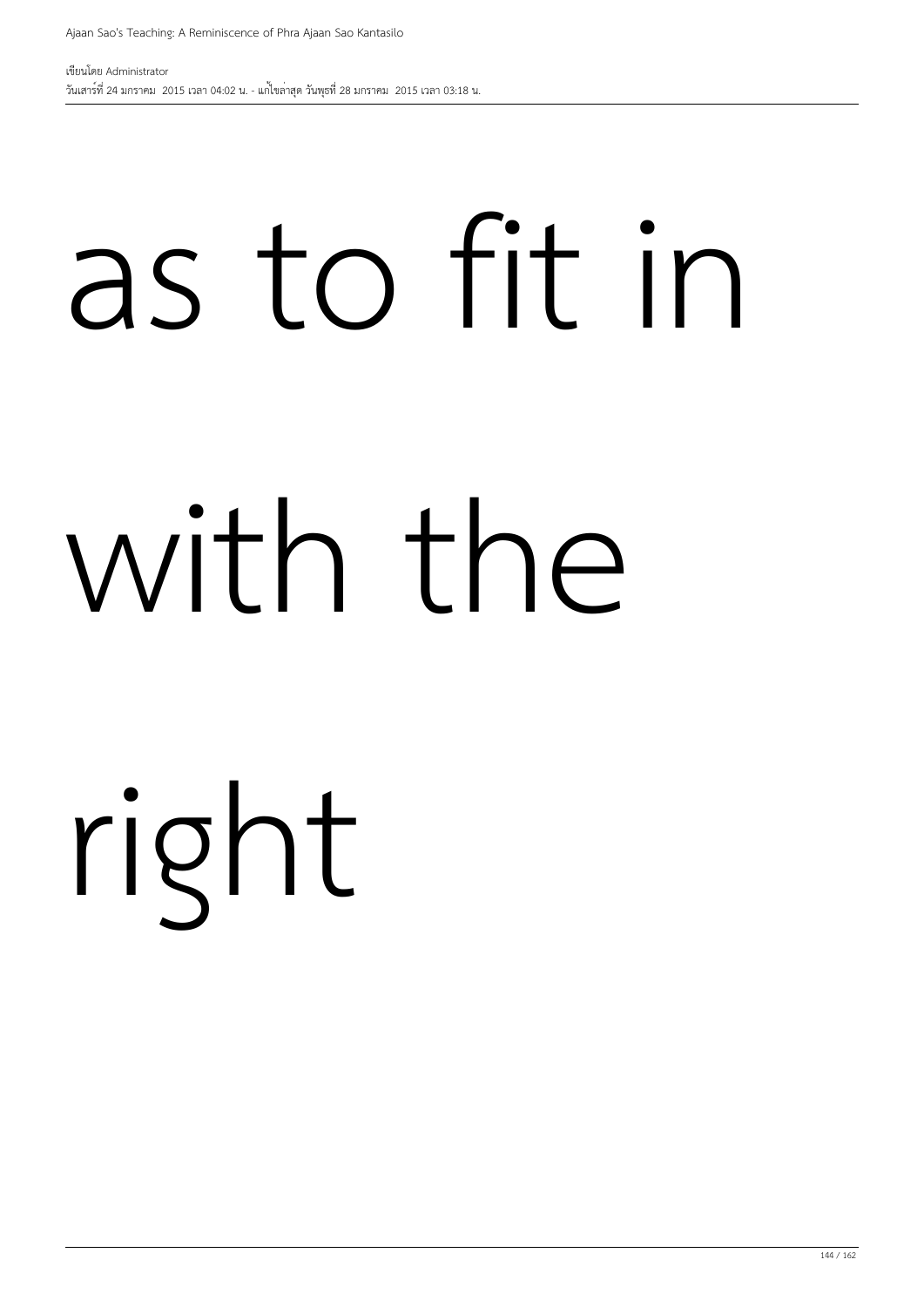## natural order of things;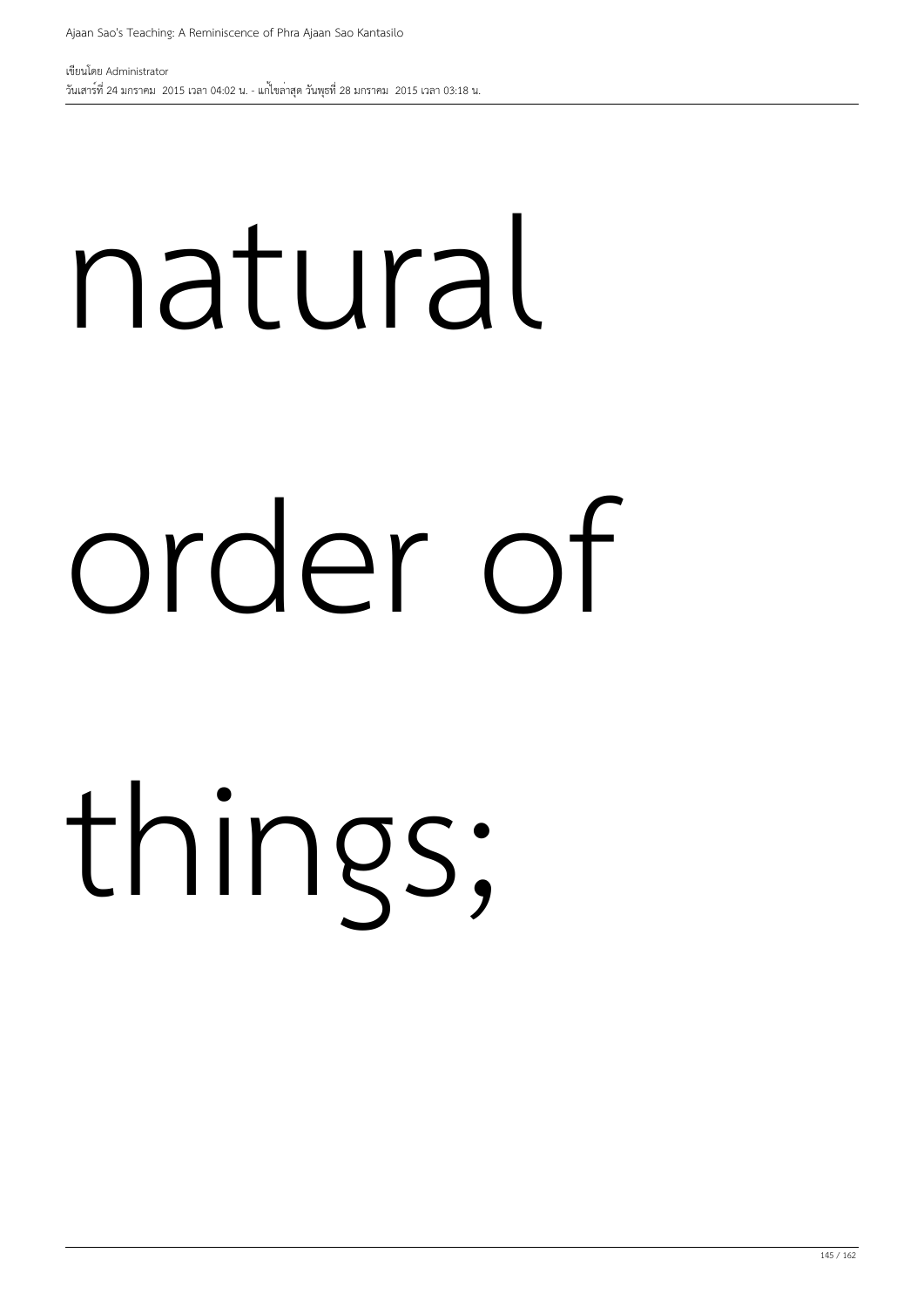## qualities of mind they should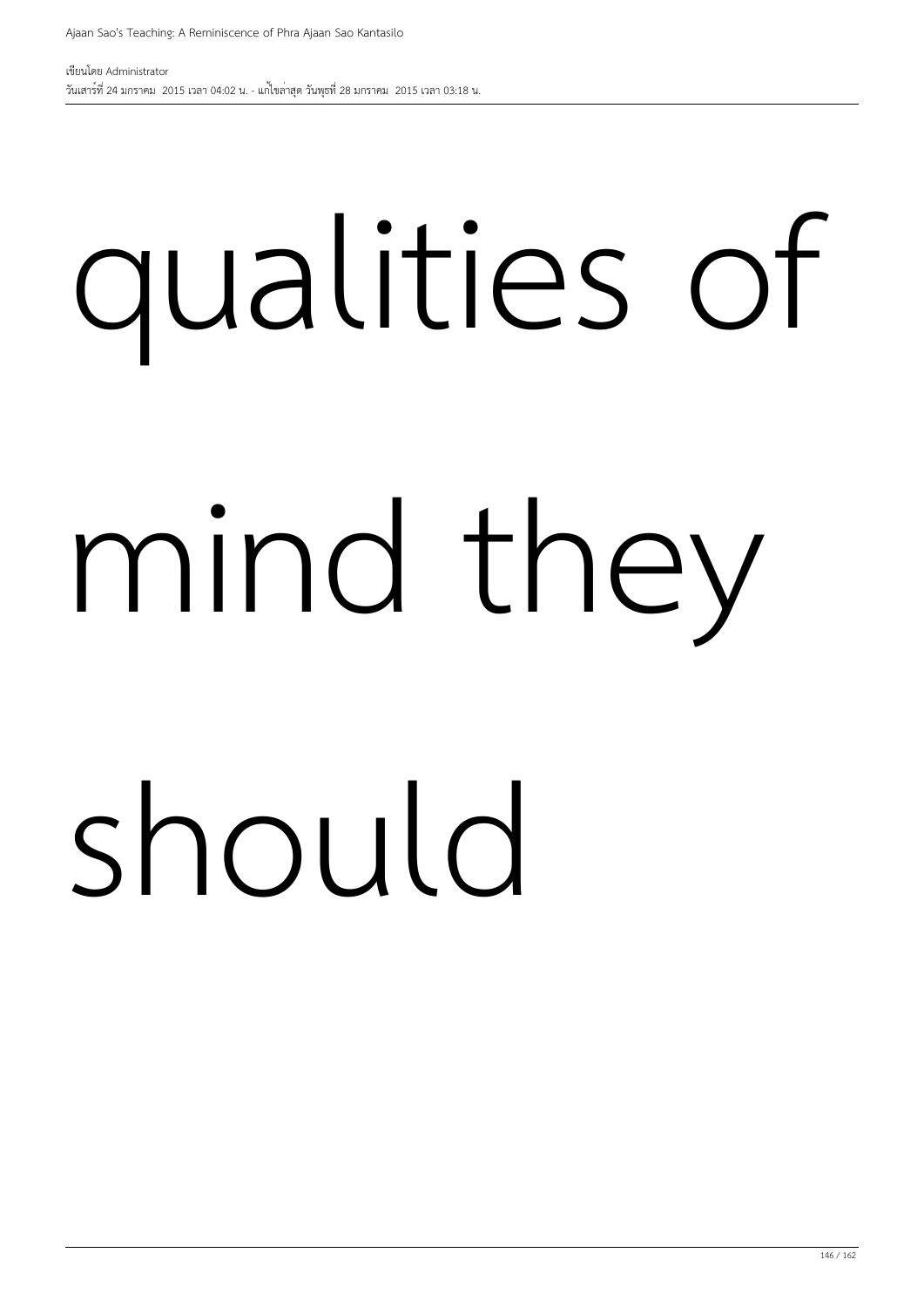#### develop so

#### as to

#### realize the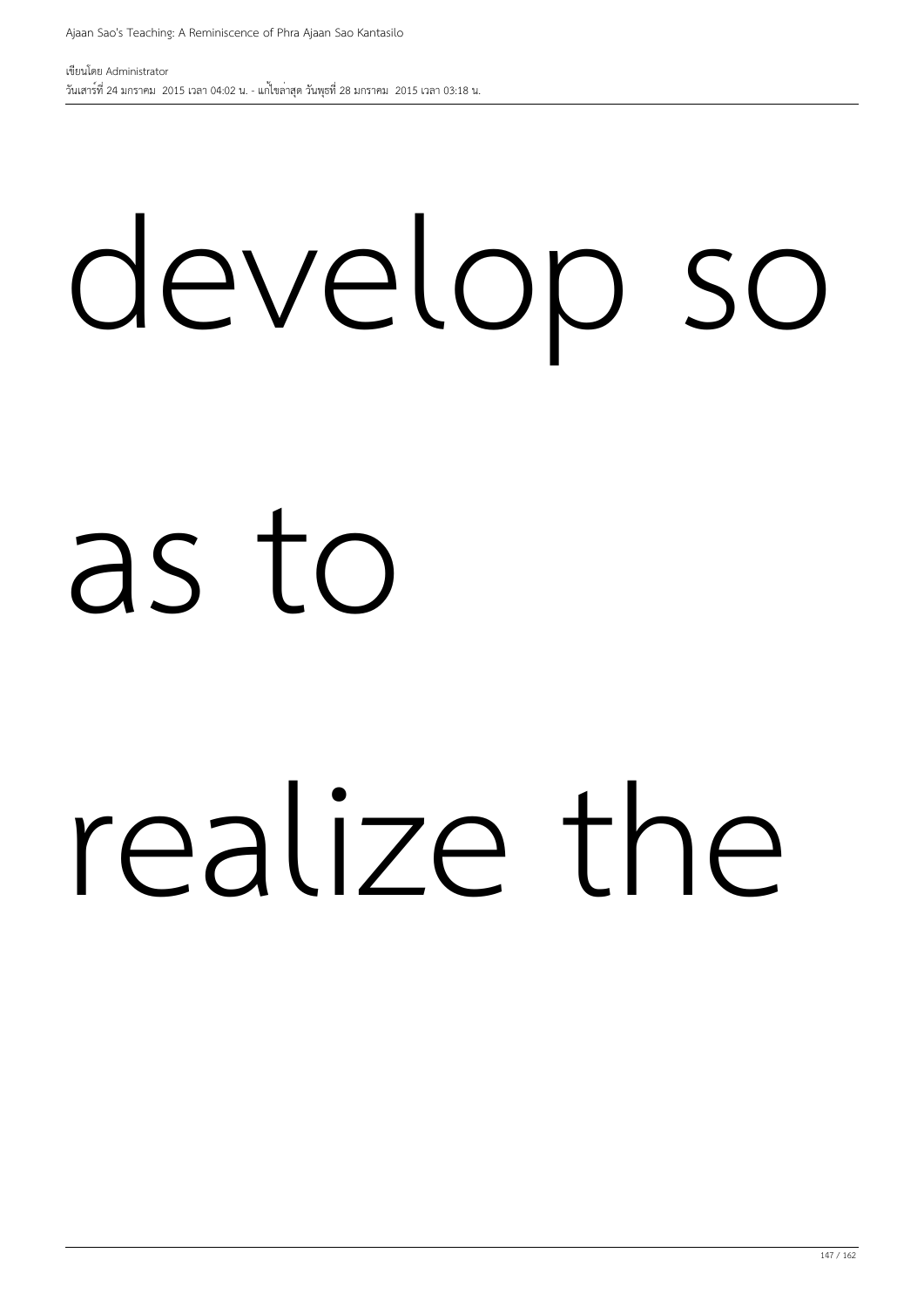### inherent quality of the mind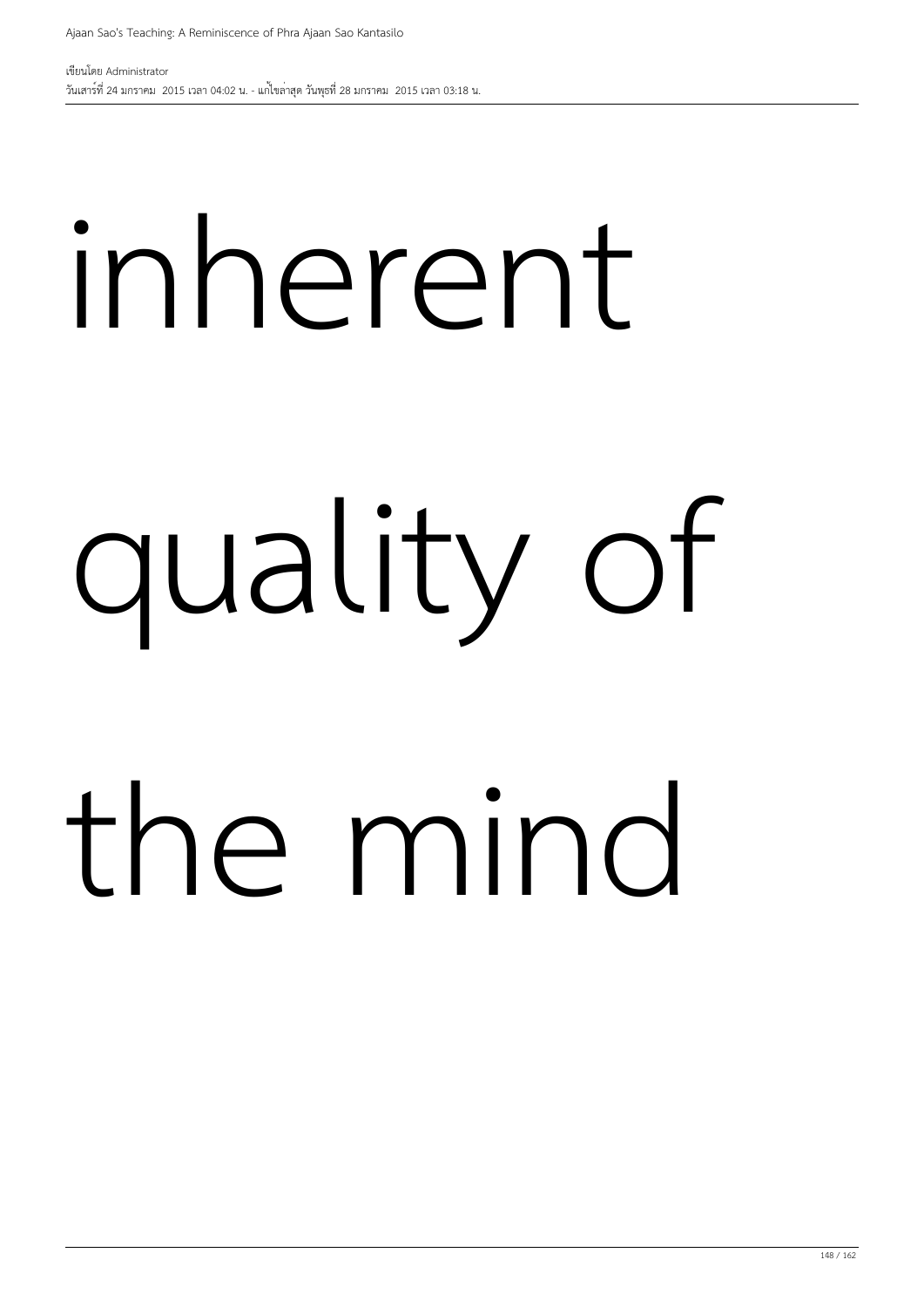### in and of itself. By extension,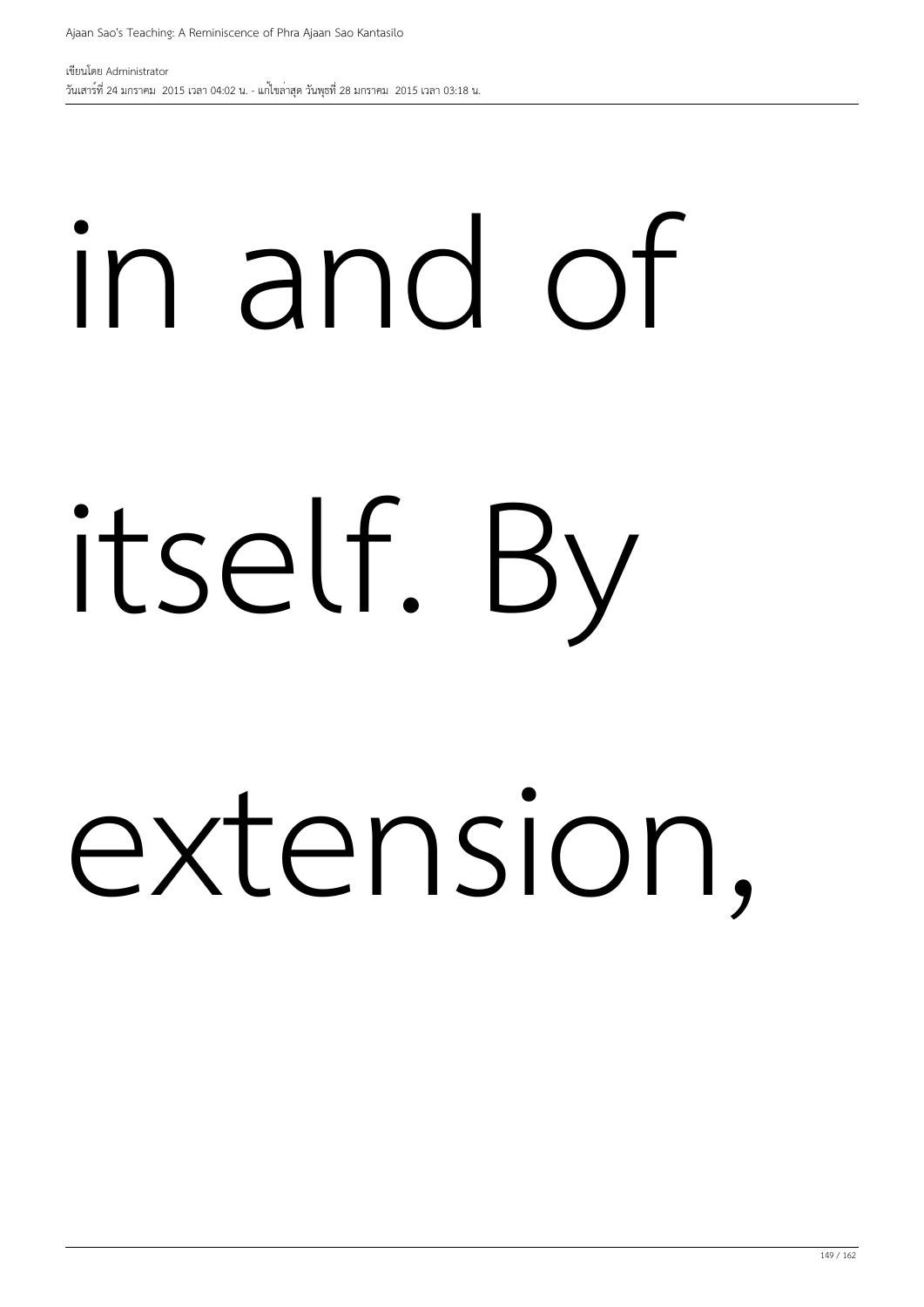## 'Dhamma' is used also to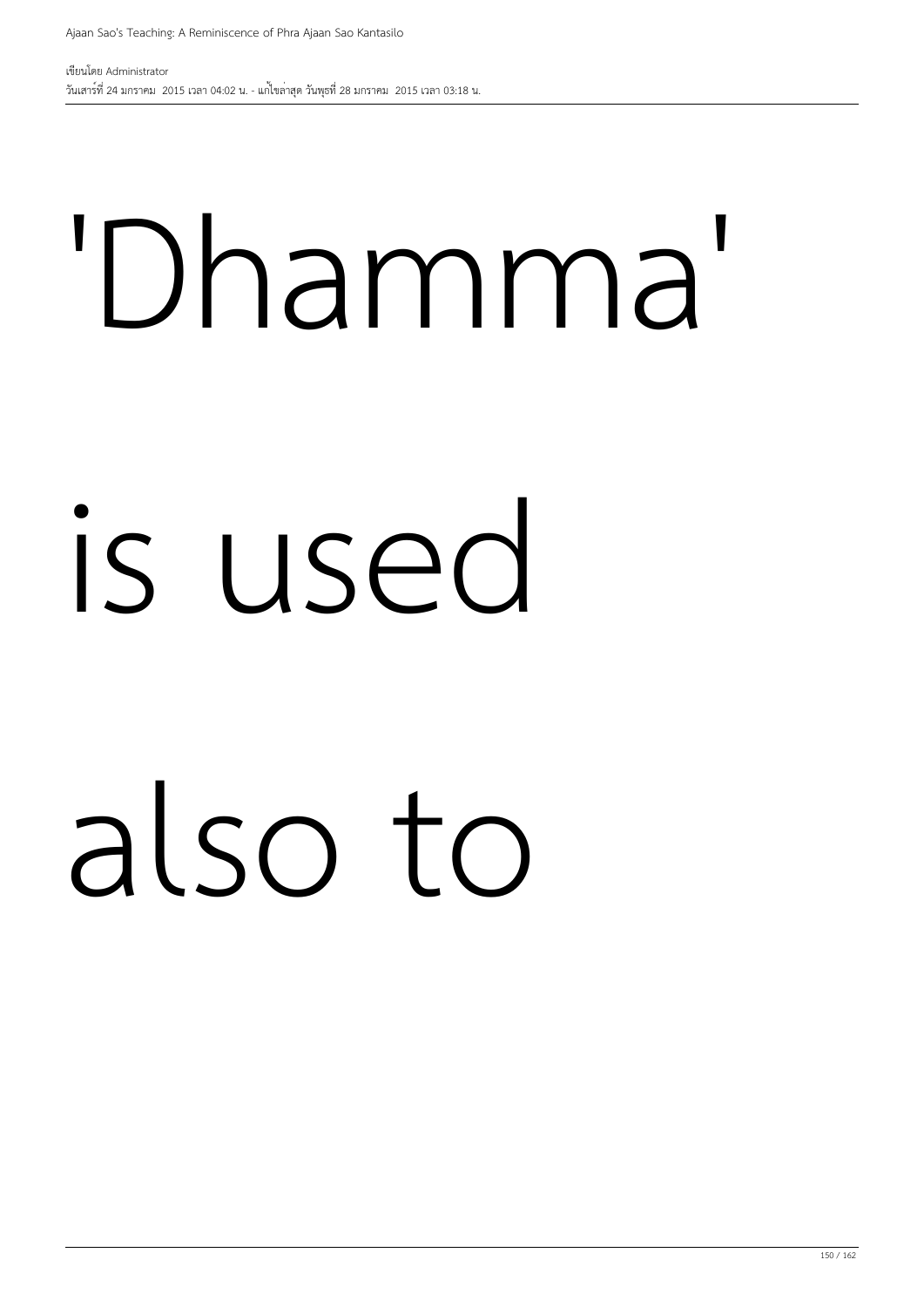# denote any doctrine

that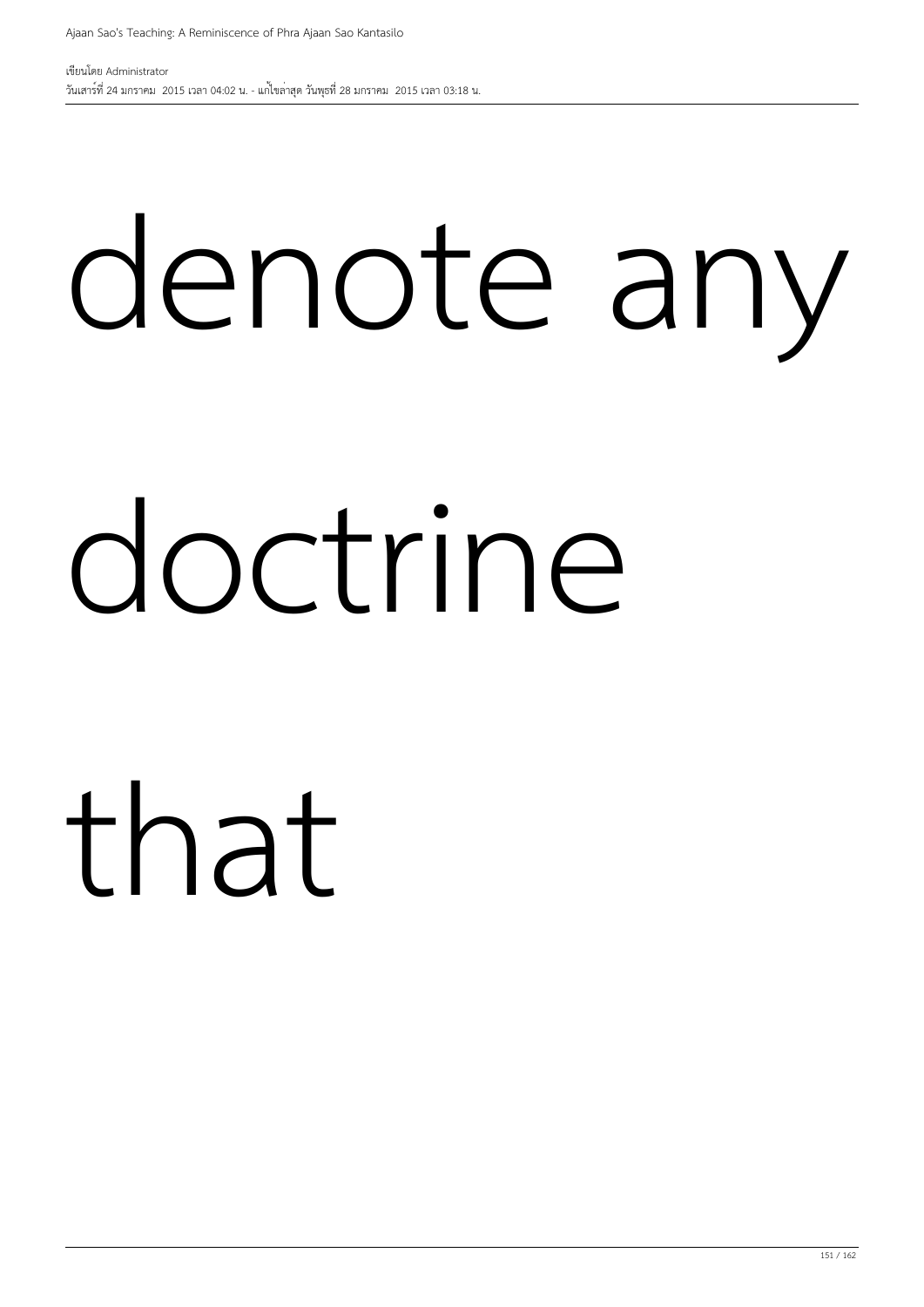#### teaches

#### such

#### things.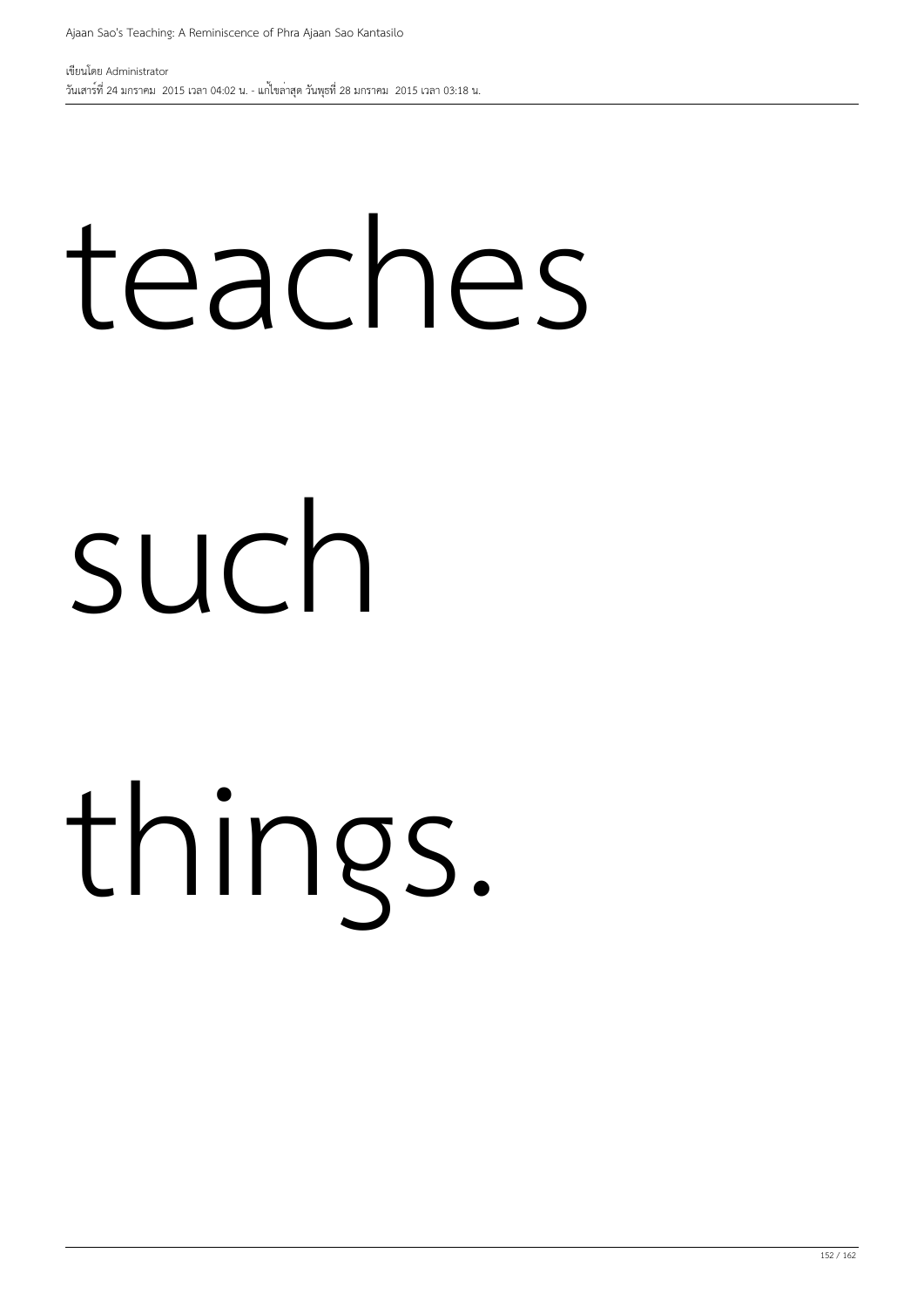### Thus the Dhamma of the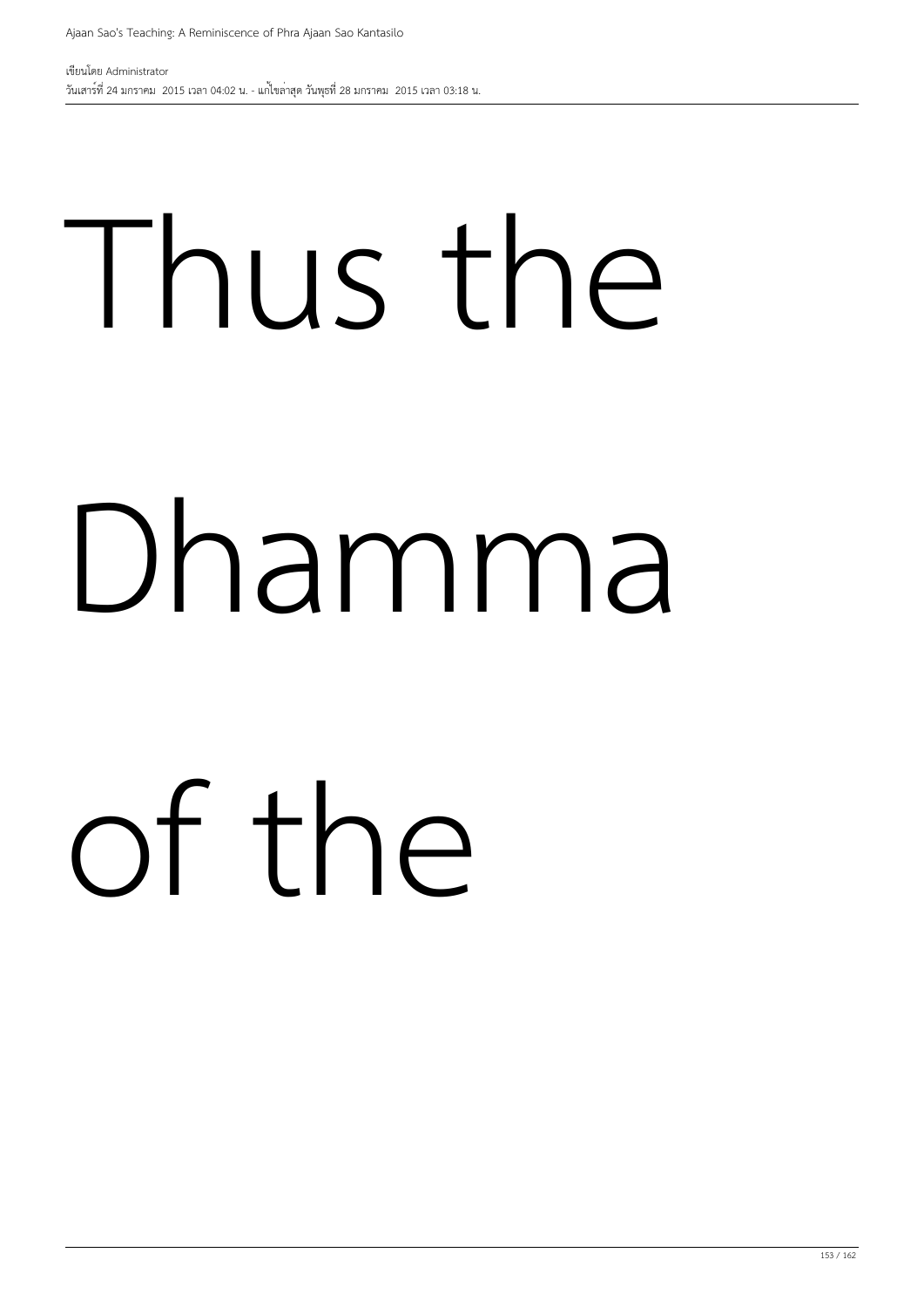### Buddha denotes both his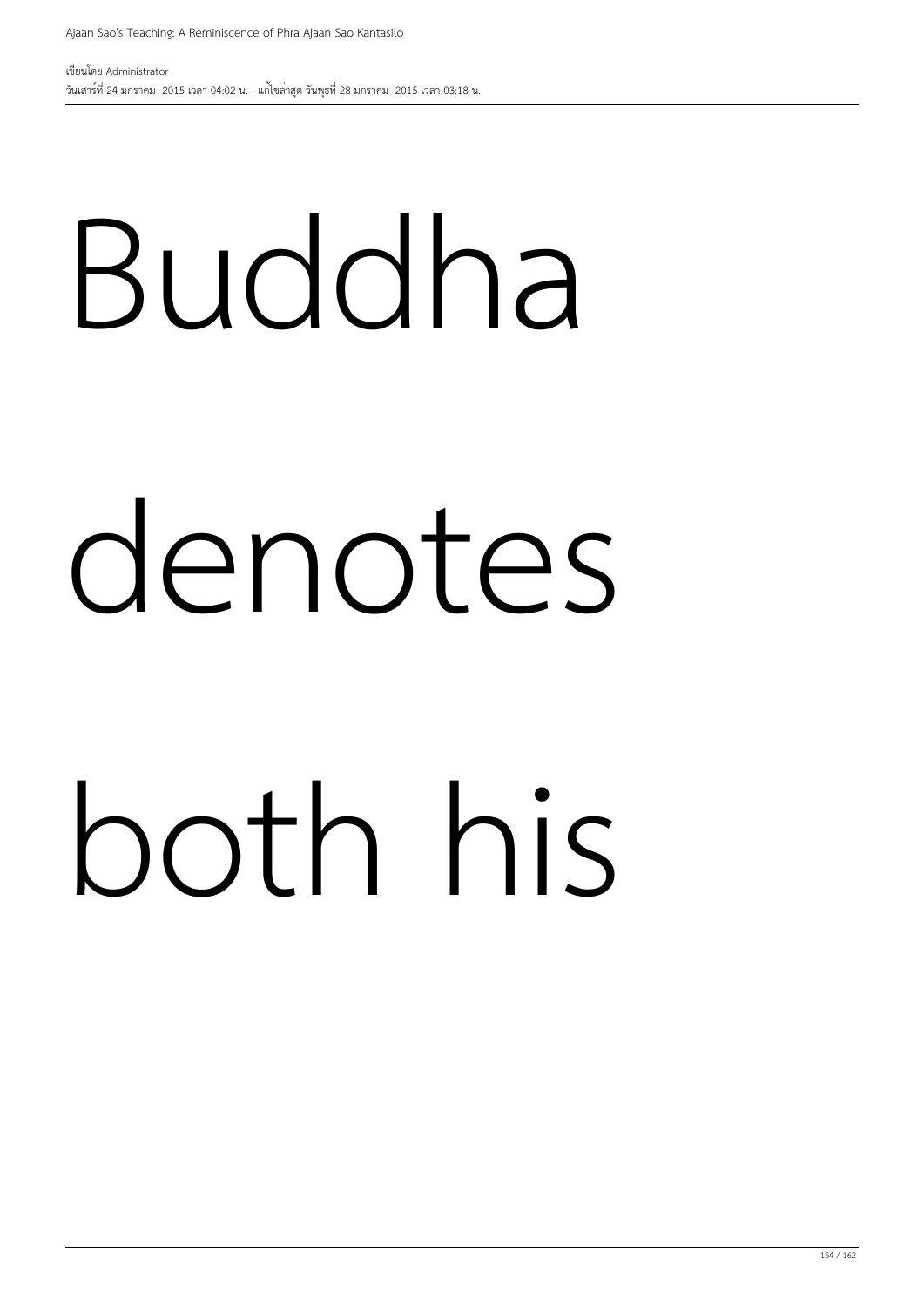#### teachings and the direct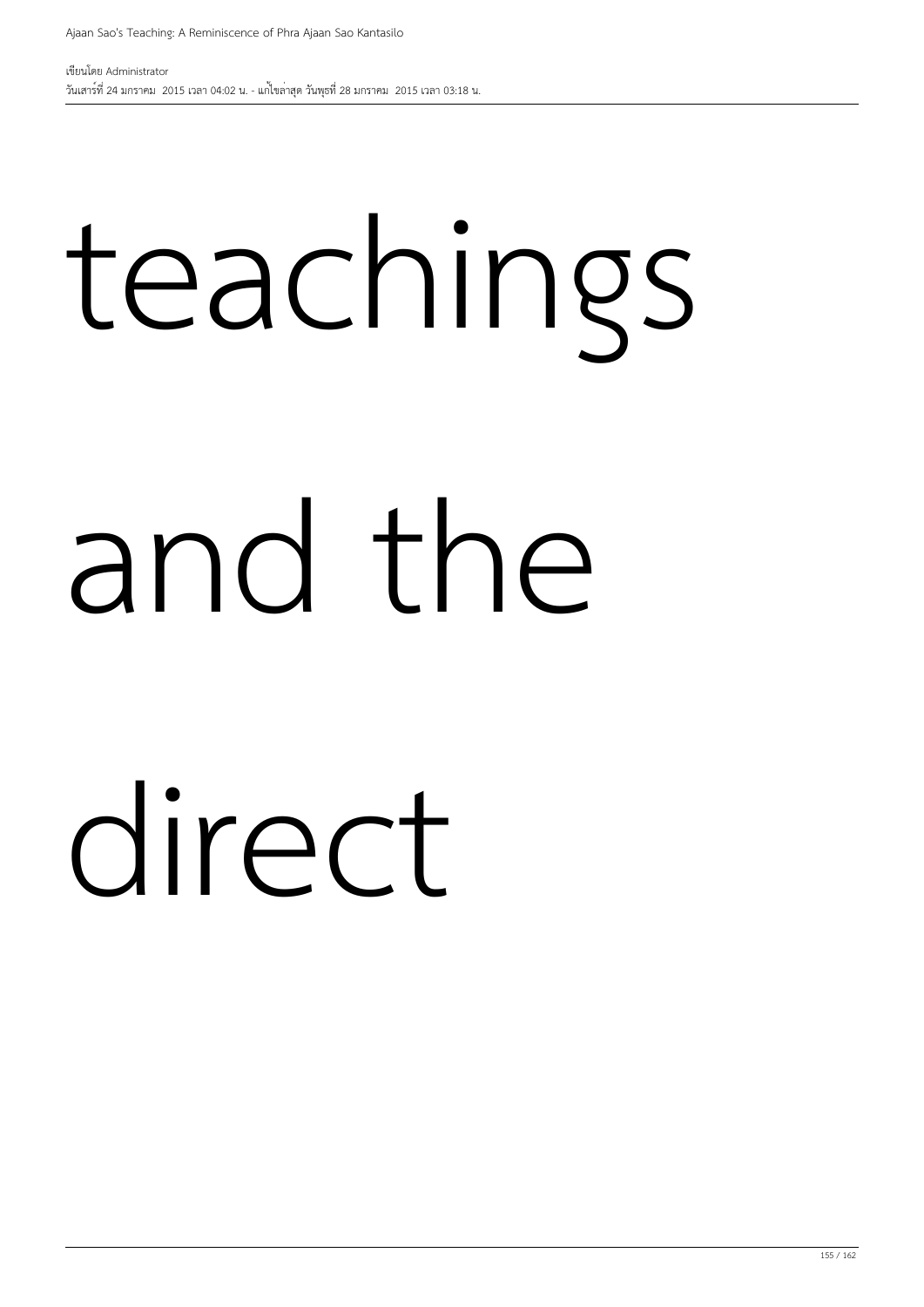## experience of nibbana, the quality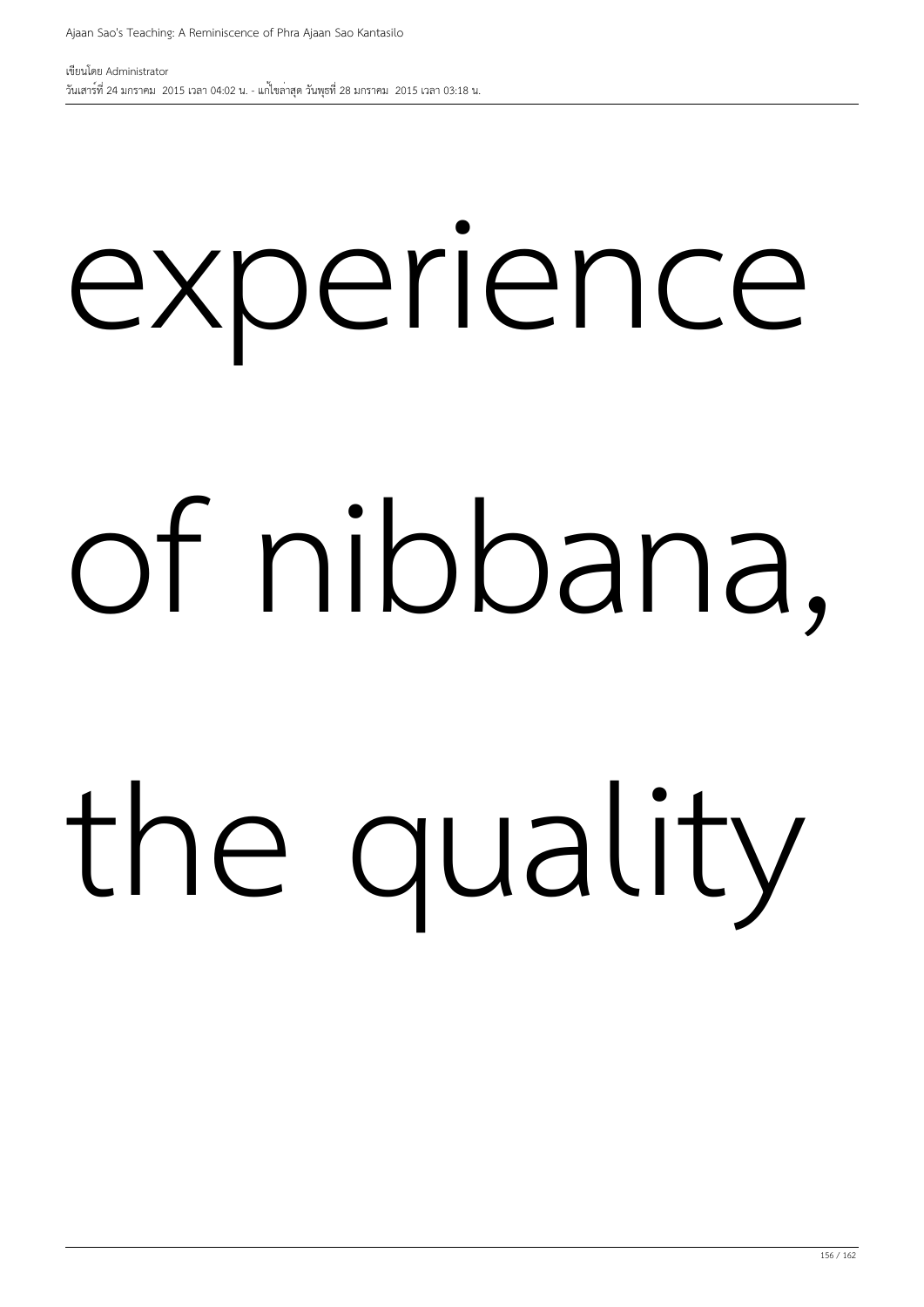## at which those teachings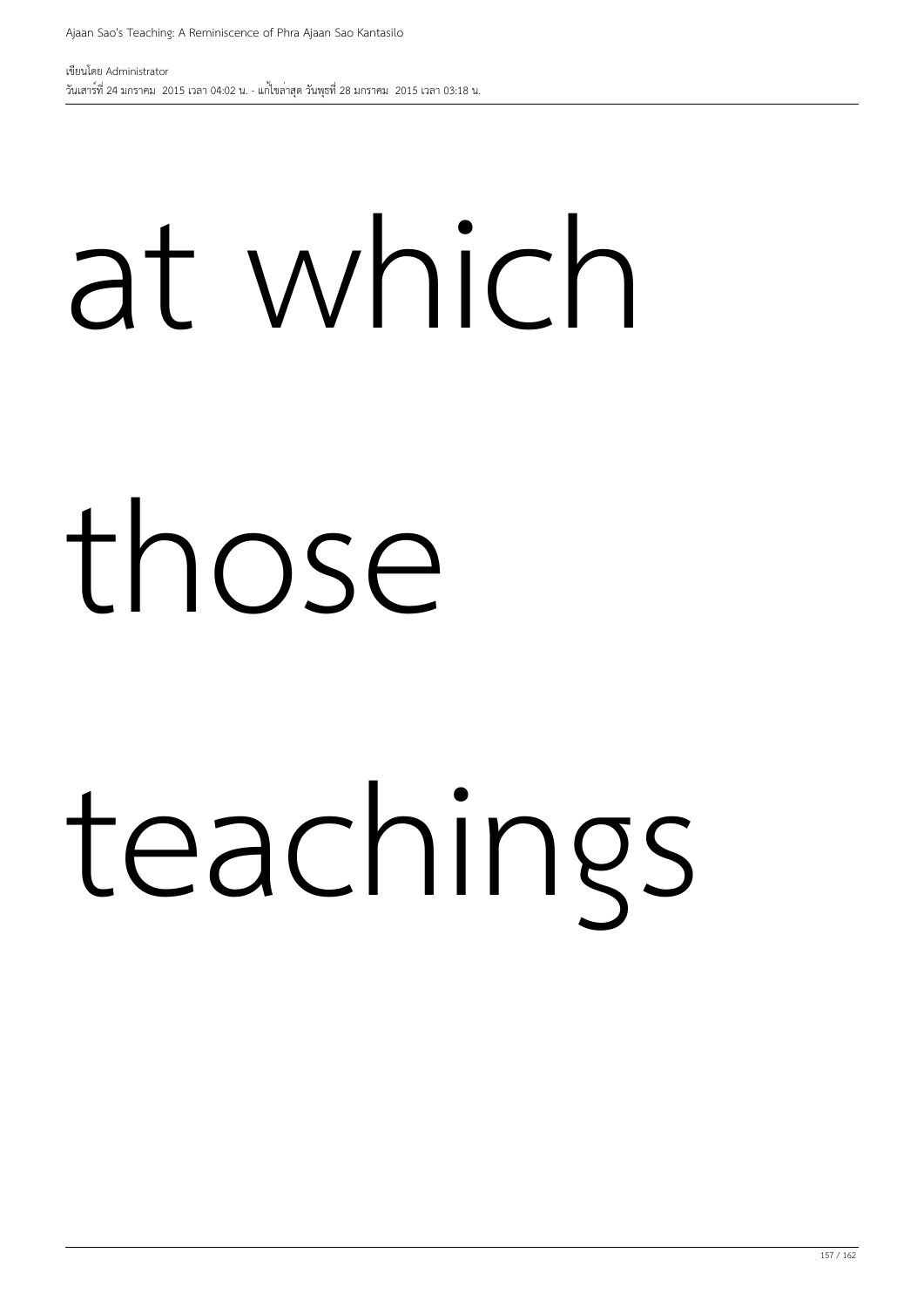#### are aimed.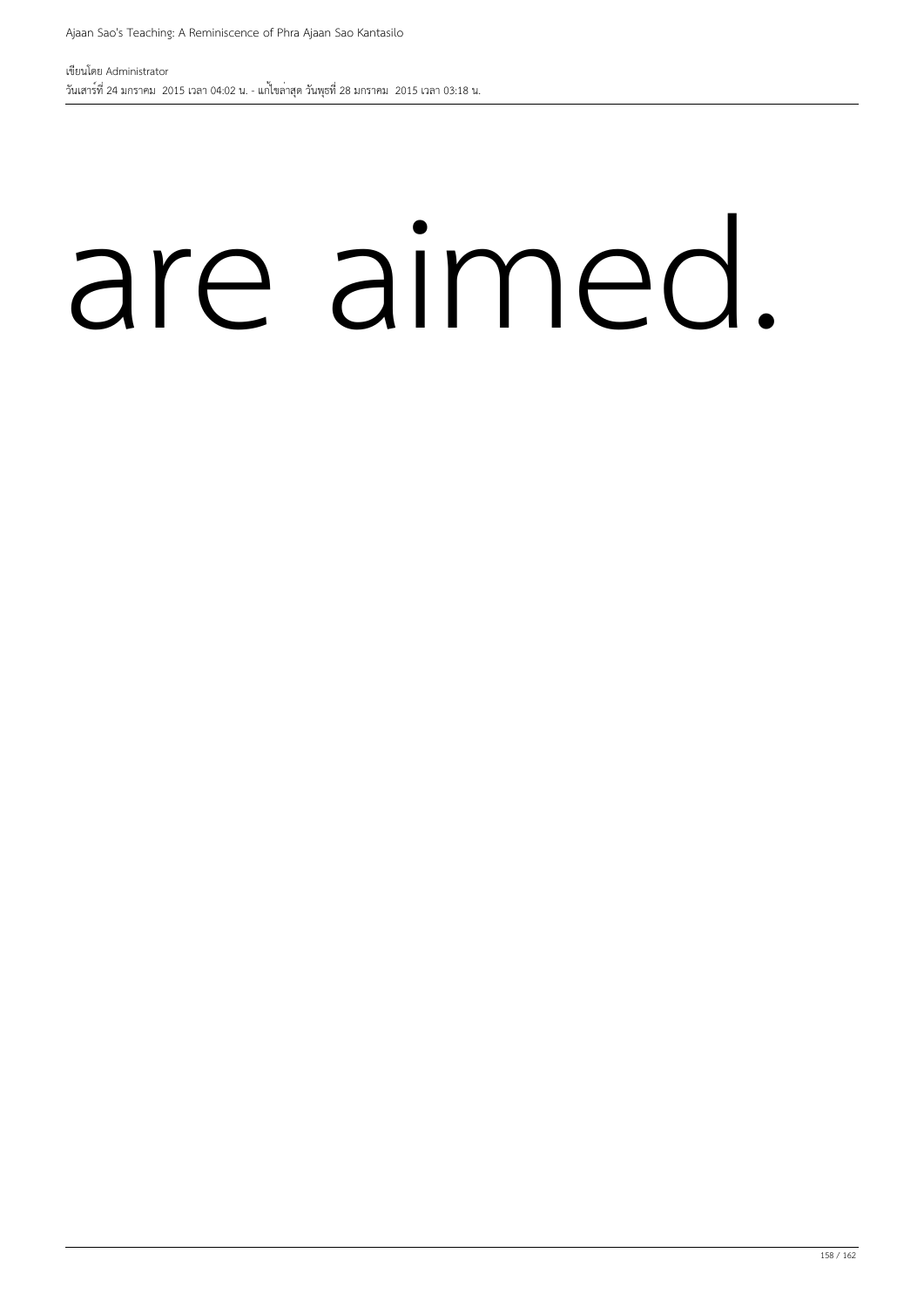## Source From Website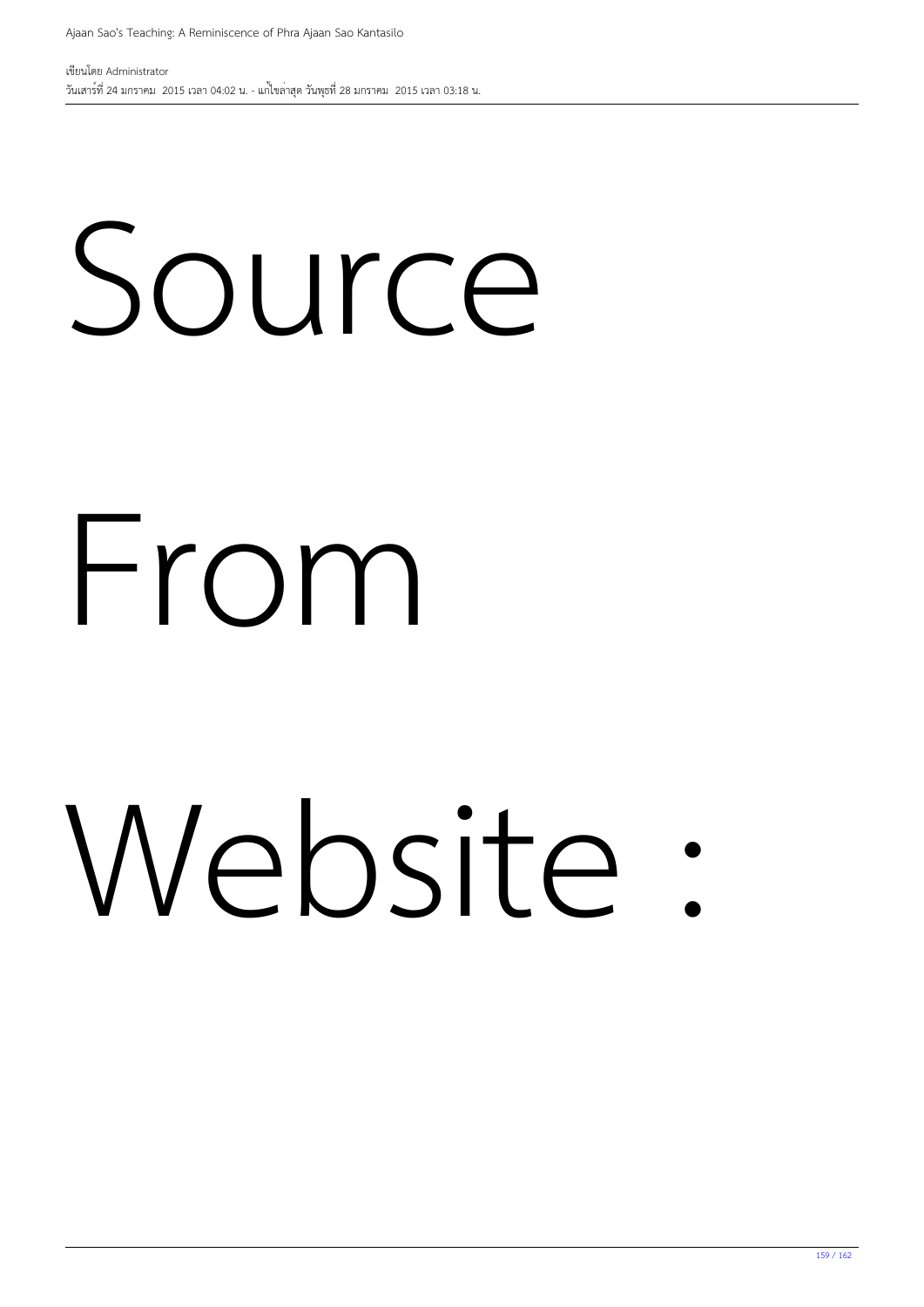#### [http://ww](http://www.accesstoinsight.org)

#### [w.accessto](http://www.accesstoinsight.org)

#### [insight.org](http://www.accesstoinsight.org)